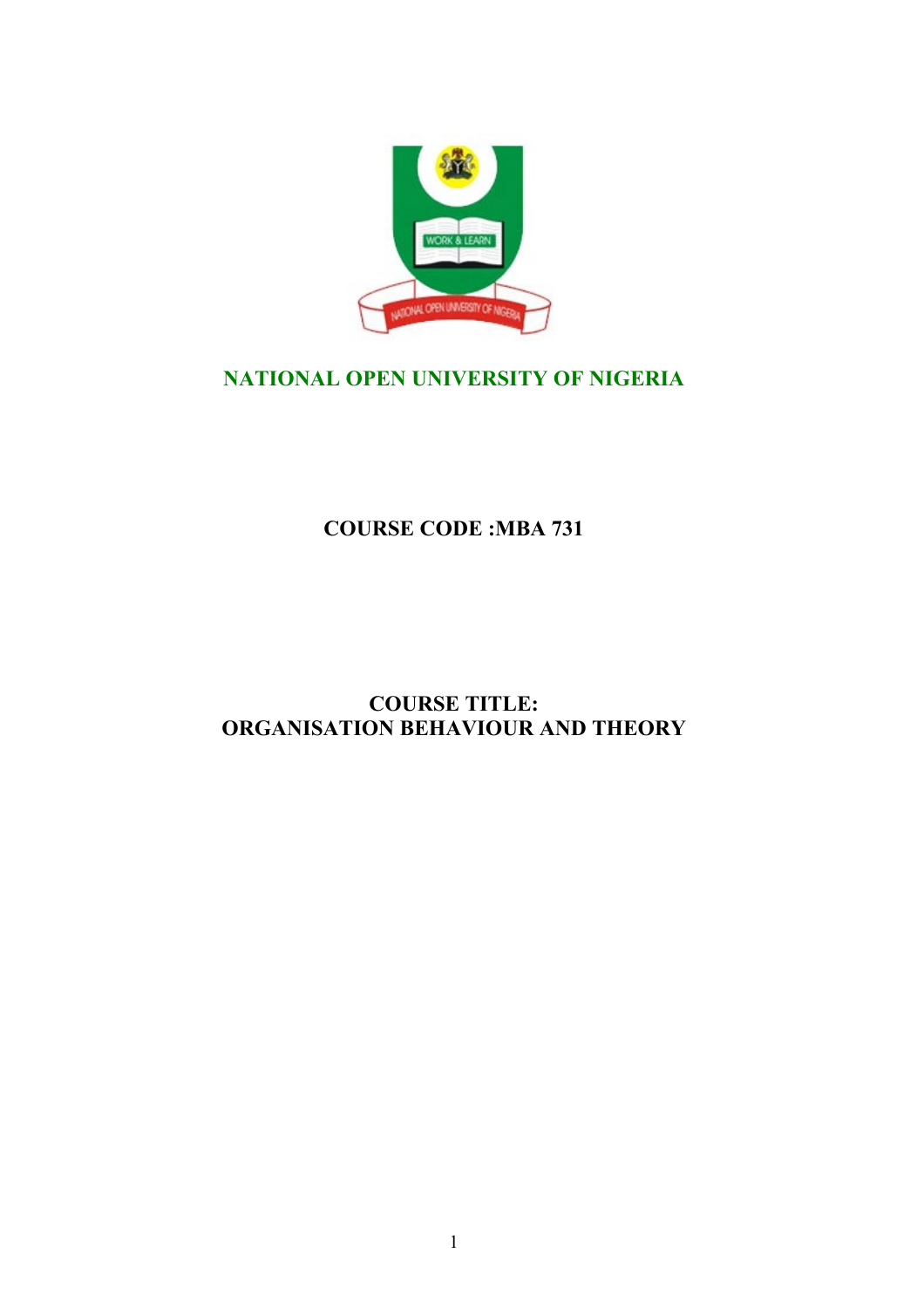# **MBA 731**

# **ORGANISATION BEHAVIOUR AND THEORY**

**Designed by: Josef Bel-Molokwu, PhD**

**Written by: Josef Bel-Molokwu, PhD**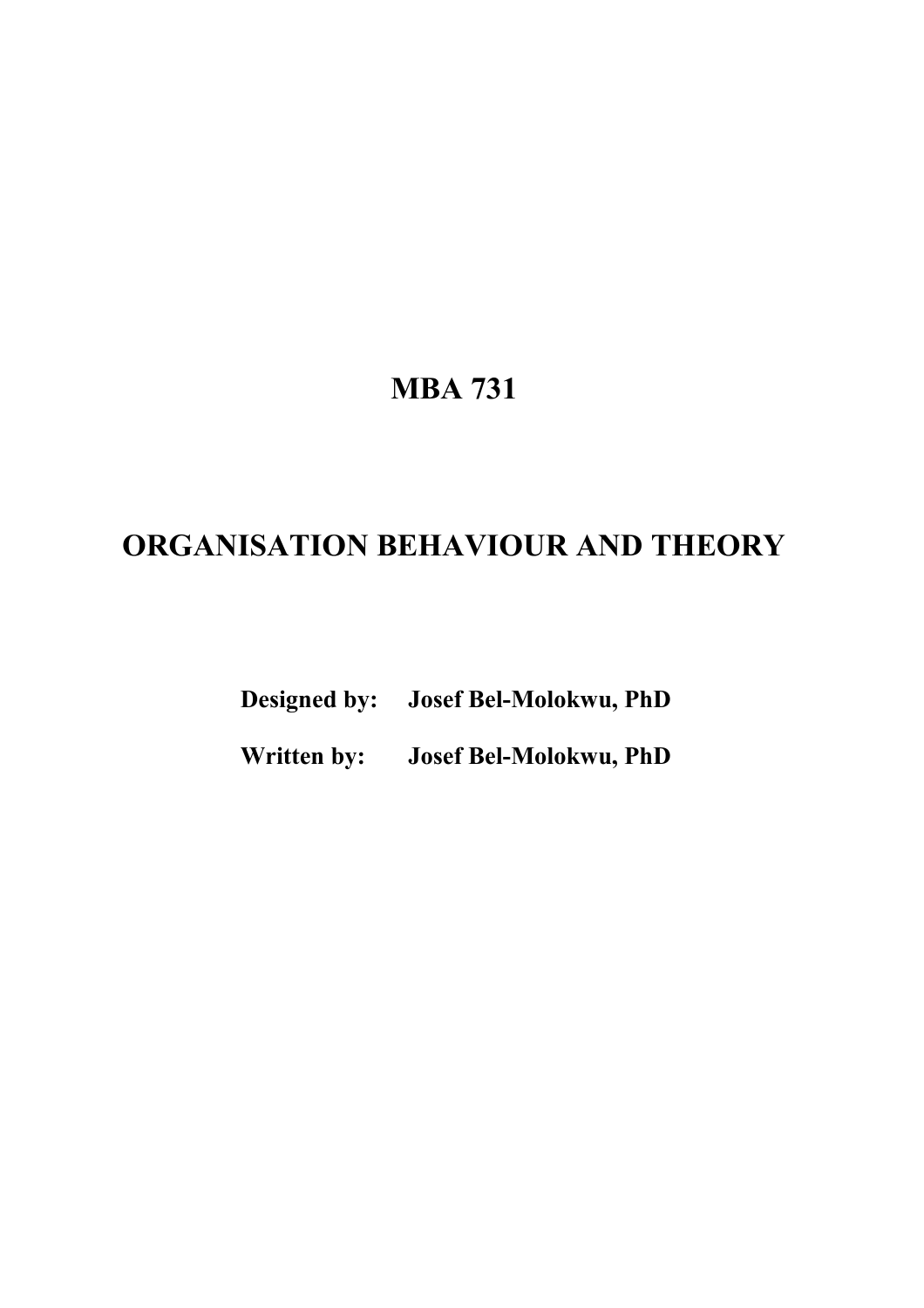# **COURSE GUIDE**

# **MBA 731 - ORGANISATION BEHAVIOUR AND THEORY**

### **TABLE OF CONTENT**

| 1.0.  | Introduction            |                          |  |                |  | 3              |
|-------|-------------------------|--------------------------|--|----------------|--|----------------|
| 2.0.  | <b>Course Content</b>   |                          |  |                |  | 3              |
| 3.0.  | Course Aims -           |                          |  |                |  | 3              |
|       | 4.0. Objectives         |                          |  | $\blacksquare$ |  | $\overline{3}$ |
| 5.0.  | <b>Course Materials</b> |                          |  |                |  | 3              |
| 6.0.  | Study Units -           |                          |  |                |  | 3              |
| 7.0.  | The Modules -           |                          |  |                |  | $\overline{4}$ |
|       | 8.0. Assignment -       |                          |  |                |  | $\overline{4}$ |
| 9.0.  | Assessment              |                          |  |                |  | $\overline{4}$ |
| 10.0. | Summary                 | $\overline{\phantom{a}}$ |  |                |  | $\overline{4}$ |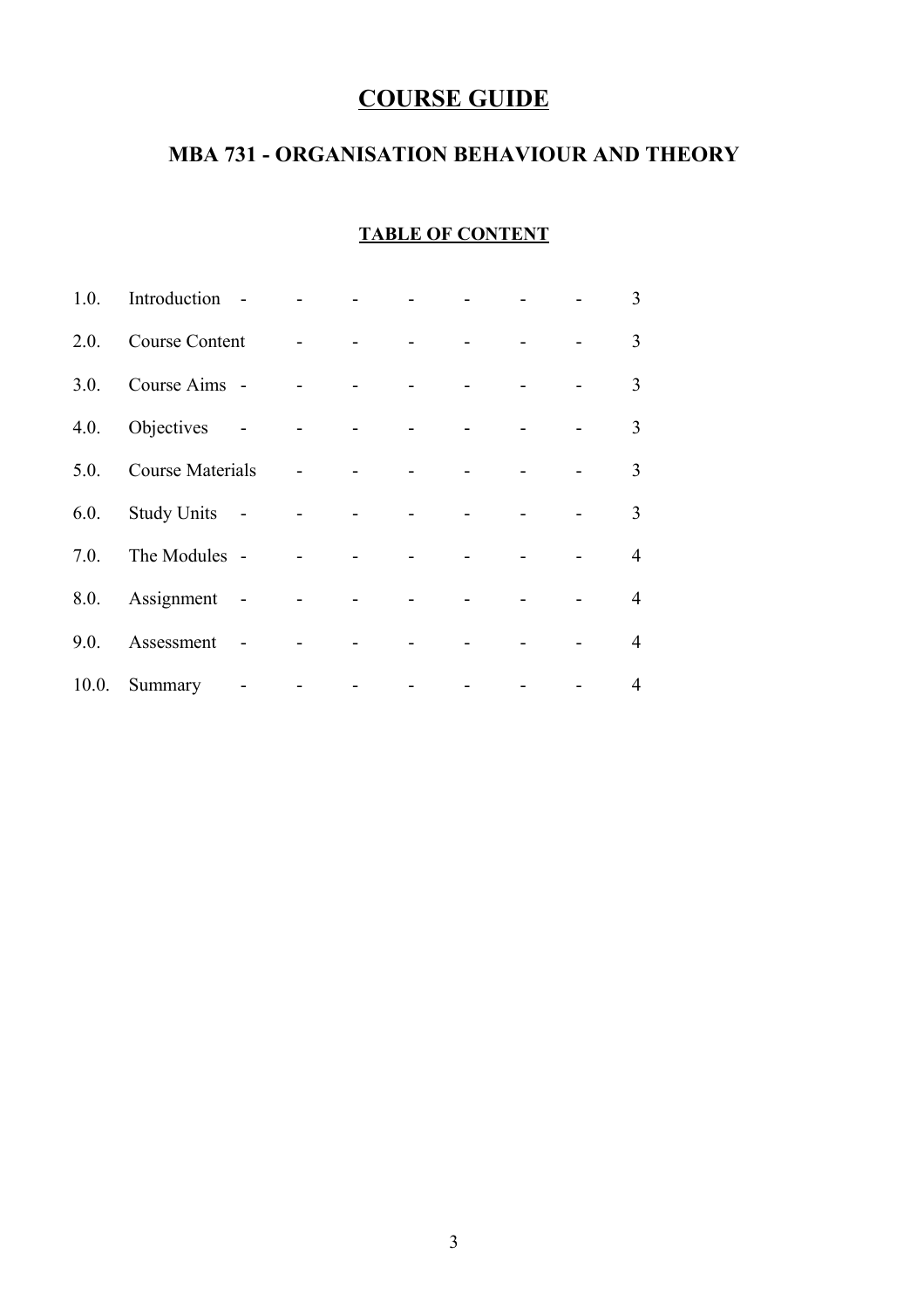### **1.0. INTRODUCTION**

MBA 731 – Organization Behaviour and Theory is a semester course work of three credit hours. It is available to all students taking the MBA programme in the school of Business and Human Resources Management.

The course consists of 15 units which cover the concept and theory of organization behaviour. The course guide tells you what MBA 731 is all about, the materials you will be using and how to make use of them. Other information includes the self assessment and tutor-marked questions.

#### **2.0. COURSE CONTENT**

The course content consists of principles and practices of in organization as well as the concepts, scope and contributors to the study of organization behaviour and human relations.

#### **3.0. COURSE AIMS**

The aim of this course is to expose you to the concept and practices of organization behaviour. This aim will be achieved by asking a cursory look at:

- The principles and practices in organizations
- The theory and behaviour in an organization
- The concept and nature of people and organizations.

#### **4.0. OBJECTIVES**

After giving through this course, you should be able to:

- Explain the theory of organization behaviour
- State principle of relationship between staff morale and job performance
- Explain the principles and practices in organization.

#### **5.0. COURSE MATERIALS**

- Course Guide
- Study Units
- Text Books
- Assignment Guide

#### **6.0. STUDY UNITS**

- UNIT 1: Principles and Practices in organizations
- UNIT 2: Theory of Organization
- UNIT 3: Understanding Behaviour in Organizations
- UNIT 4: Fundamental Concepts of the Nature of People
- UNIT 5: The Nature of an Organization
- UNIT 6: Job Satisfaction
- UNIT 7: Job Enrichment and Work System
- UNIT 8: Principles and Theories of Motivation
- UNIT 9: Human Side of the Enterprise
- UNIT 10: Group Behaviour and Barriers to Motivation
- UNIT 11: Culture and Behaviour The Nigerian Perspective
- UNIT 12: Motivating the Nigeria Workers
- UNIT 13: Models of Organization
- UNIT 14: The Scientific Management Movement
- UNIT 15: Staff Morale and Job Performance

Each study unit will take at least two hours. You are expected to study each unit and answer the tutor-marked assignments.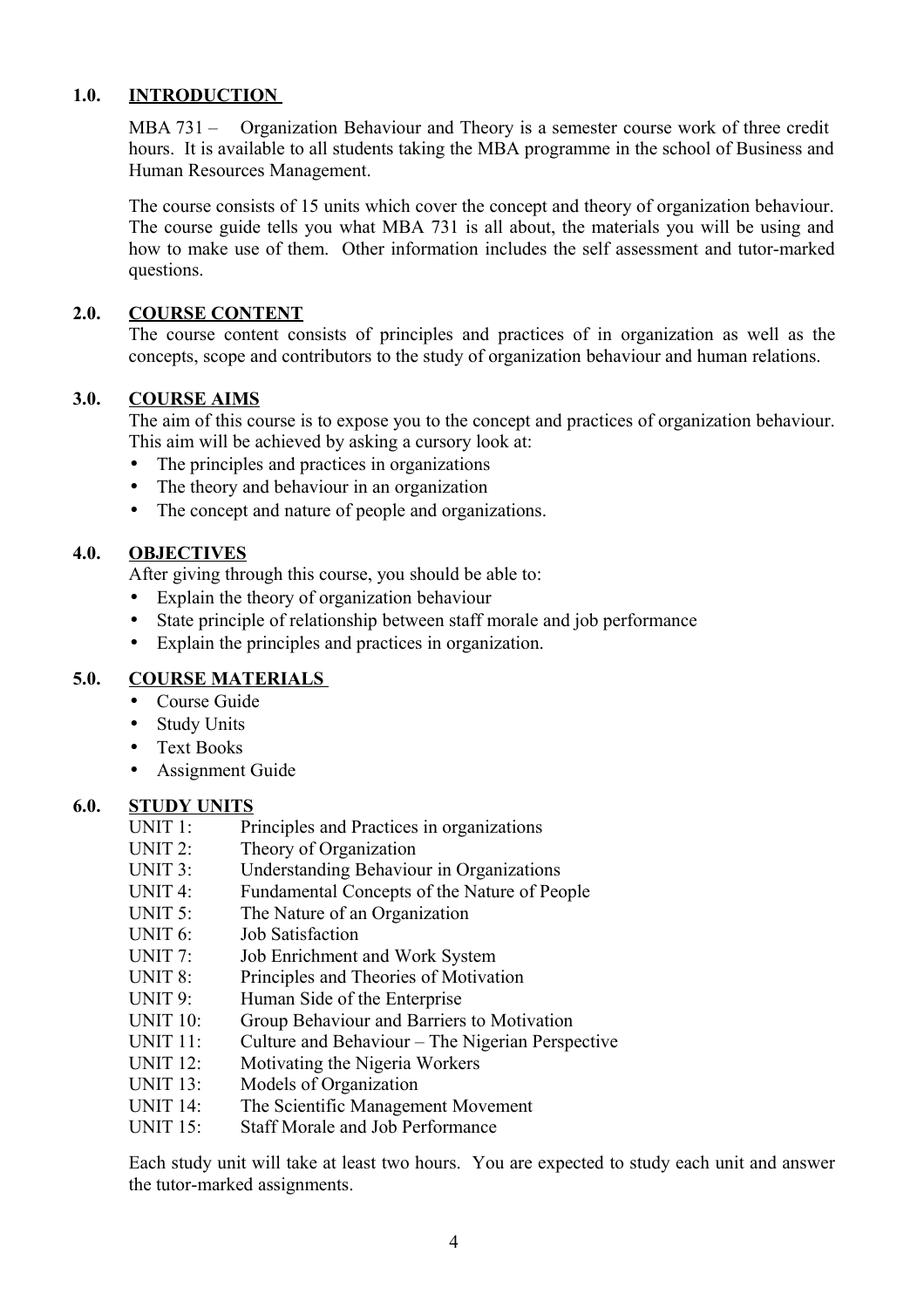### **7.0. THE MODULES**

The course is divided into two modules. The first module will treat the theory of organization behaviour. It consists of eight units (Units 1, 2, 3, 4, 5, 11, 13 and 14). The second module will take a look at staff motivator and job performance. It consists of 7 units (Units 6,7, 8, 9, 10, 12 and 15).

#### **8.0. ASSIGNMENT**

Each unit consists of at least one assignment which you are expected to do.

#### **9.0. ASSIGNMENT**

#### **9.1. TUTOR-MARKED ASSIGNMENT**

You are expected to apply what you have learnt in the contents of the study unit to do the assignments and send them to your tutor for grading.

#### **9.2. FINAL WRITTEN EXAMINATION**

This will be done at the end of the course.

#### **10.0. SUMMARY**

This course MBA 731 (Organization Theory and Behaviour) exposes you to the theory of organization and the concept of staff morale and job performance on successful completion of the course, you would have equip yourself to face on-the-job challenges that may come your way.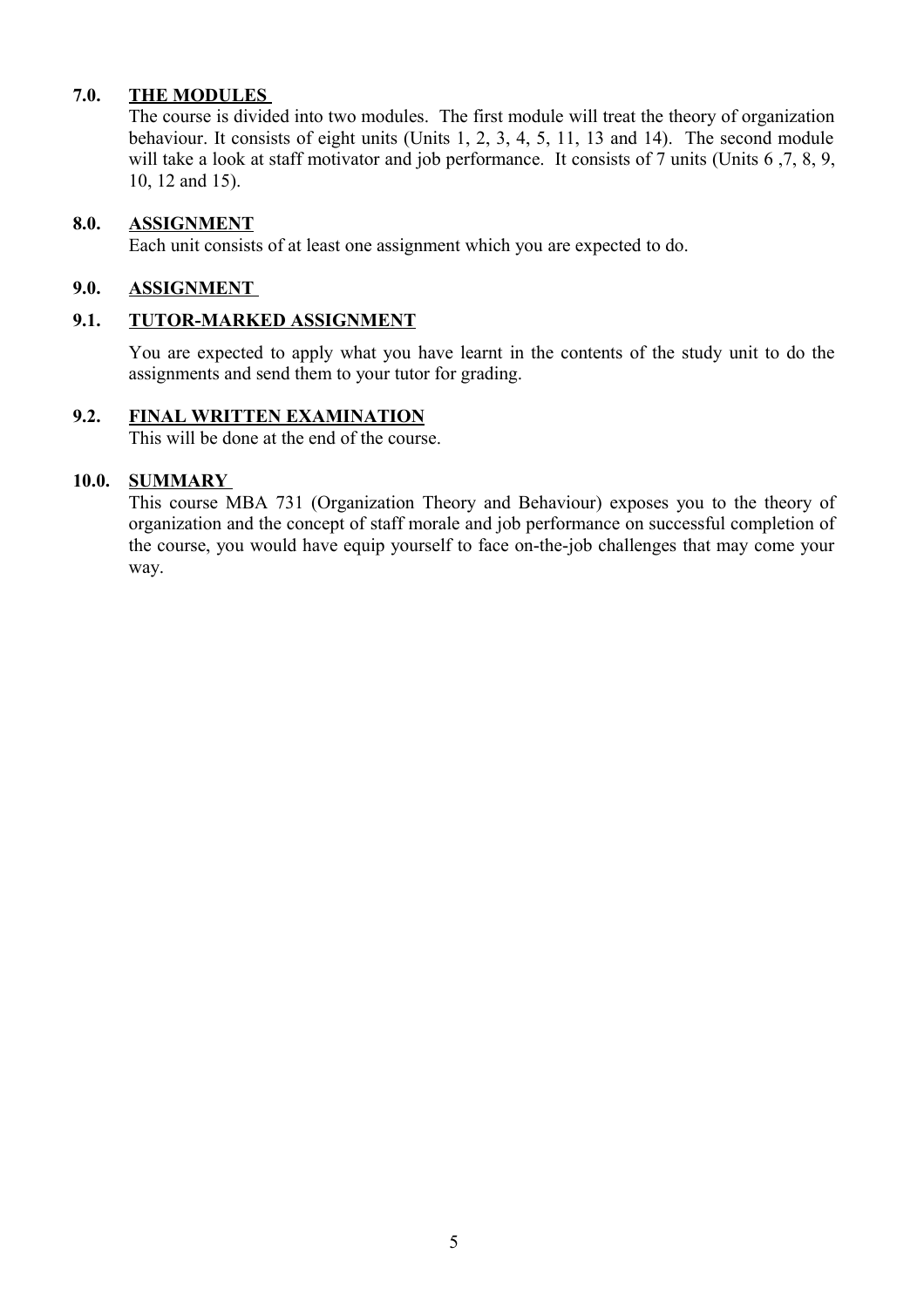# **UNIT 1: PRINCIPLES AND PRACTICES IN ORGANISATIONS**

## **TABLE OF CONTENT**

| 1.0 | Introduction                                          |                     |                     |              |            | $\mathbf{L}$ |  | 6       |
|-----|-------------------------------------------------------|---------------------|---------------------|--------------|------------|--------------|--|---------|
| 2.0 | Objectives                                            |                     |                     |              |            |              |  | 6       |
| 3.0 | Principles and Practices in Organizations-            |                     |                     |              | $\sim$ $-$ |              |  | 6       |
| 3.1 | What is an Organization?                              |                     | $\omega_{\rm{max}}$ | $\sim 100$   |            |              |  | 6       |
| 3.2 | Types of Organization -                               |                     | $\overline{a}$      | $\mathbf{r}$ |            |              |  | $6 - 7$ |
| 3.3 | Principles of Organization                            |                     | $\overline{a}$      | $\sim$       |            |              |  | 7       |
| 3.4 | <b>Self Assessment Question</b>                       |                     | $\overline{a}$      |              |            |              |  | 8       |
| 3.5 | Self Assessment Answer                                |                     | $\overline{a}$      |              |            |              |  | 8       |
| 4.0 | Conclusion                                            | $\omega_{\rm{max}}$ |                     |              |            |              |  | 9       |
| 5.0 | Summary                                               | $\bar{\phantom{a}}$ |                     |              |            |              |  | 9       |
| 6.0 | <b>Tutor-Marked Assignment</b>                        |                     | $\sim$              |              |            |              |  | 10      |
| 6.1 | Tutor-Marked Assignment (Answers and Marking Scheme)- |                     |                     |              |            |              |  | 10      |
| 7.0 | References                                            | $\overline{a}$      |                     |              |            |              |  | 11      |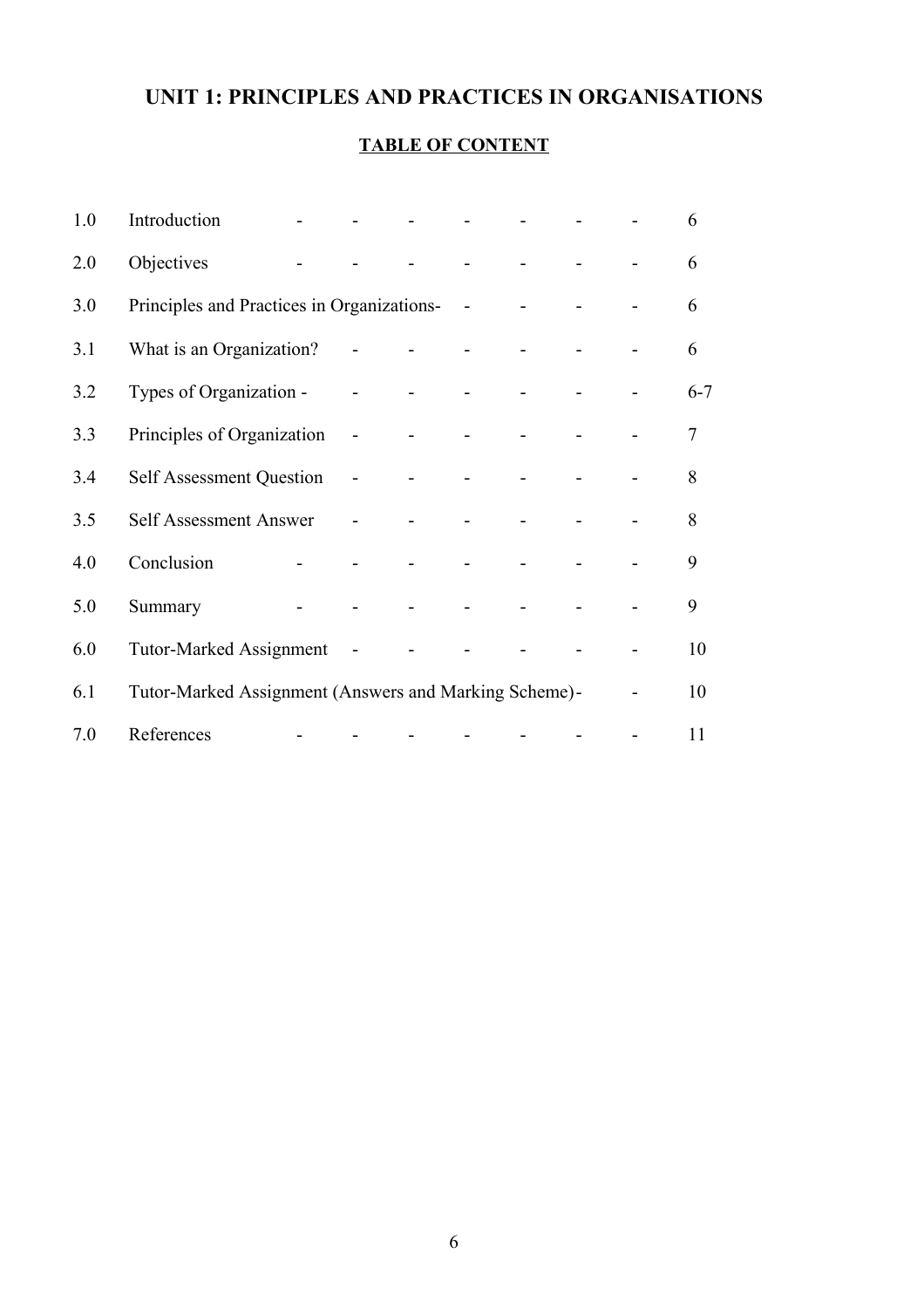# **UNIT 1: PRINCIPLES AND PRACTICES IN ORGANISATIONS**

### **1.0 INTRODUCTION**

This unit will take a look at principles, types and concepts of Organisations

### **2.0 OBJECTIVES**

- At the end of this unit, students should be able to:
- (a) State the meaning of Organization
- (b) State the types of Organization
- (c) State the principles of Organization

### **3.0 PRINCIPLES AND PRACTICES IN ORGANISATION**

### **3.1 WHAT IS AN ORGANISATION?**

The concept Organization has been perceived from different perspective. It is generally believed that every individual belong to one form of Organization or another.

Different authorities have tried to give different but related definitions of the word "Organization". The common ones are given below:

- (a) An Organization is a planned unit deliberately structured for the purpose of achieving specific goals.
- (b) An Organization is an assemblage of interacting human beings with a central co-ordination unit (Marsh and Simeon).
- (c) Organization is a system of roles graded by authority (Wright Mills).
- (d) An Organization is a social unit or human grouping deliberately constructed and re-constructed to seek specific goals (Parson and Harcourt).
- (e) An Organization is a collection of those activities directed at organizing.

What is clearly identified from the above definitions is that an Organization is composed of people. Since an Organization is composed of people whose collective efforts are geared towards the attainment of a collective goal, it becomes necessary that a structure should be provided for the clear allocation of resources. This is supported Misaazi (1982): Organisations are needed to provide a structure framework for communication, command and coordination of activities and people's efforts.

Key characteristics of Organisations are:

- They are set up to pursue objectives (co-operative mission).
- They have individuals and groups who interact.
- There are jobs and tasks to be performed.
- It is a system of co-operative activities.
- It has an input-output process.

### **3.2 TYPES OF ORGANISATION**

Several types of Organization can be distinguished. Broadly, they classified into two:

- (a) Formal Organisations, and
- (b) Informal Organisations

### **FORMAL ORGANISATION**

A formal Organisation is established to achieve certain goals. The common features of a formal Organisation are:

• Pre-planned pattern of authority and influence;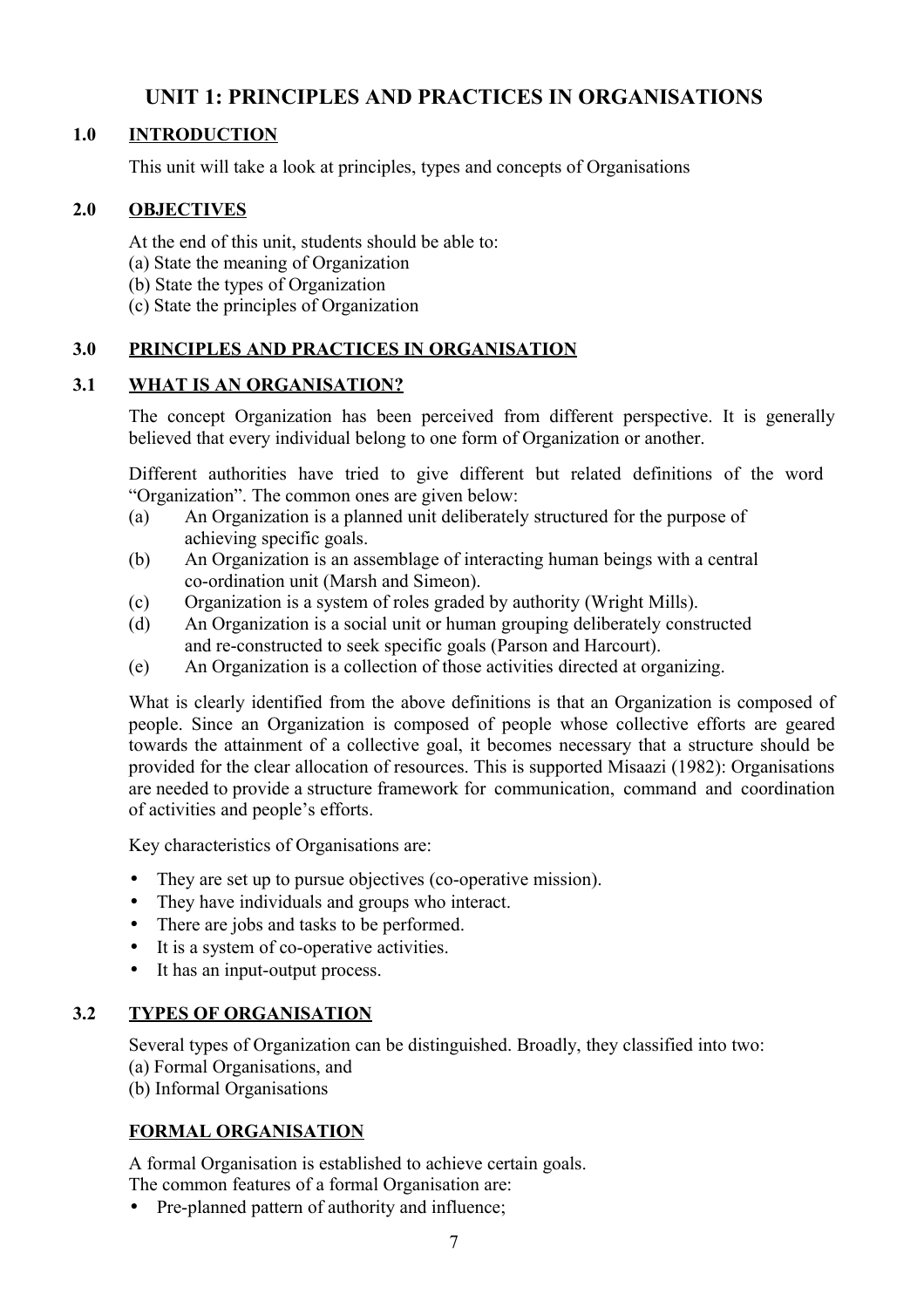- deliberate allocation of functions:
- existence stated policies, procedure and regulations;
- following of precedent;
- defined activities of individuals and departments or units;
- existence of long-term objectives;
- membership is gained consciously and largely openly.

#### **INFORMAL ORGANISATION**

This is also referred to as a spontaneous Organization in the sense that it is not as a result of a conscious plan.

In many businesses, large or small, there is usually a tendency for an informal Organization to grow up and operate concurrently. This may be to remedy inherent shortfalls in the organization or to take advantage of a weak manager, anticipate natural changes eventually requiring the taking of formal action. In the view of R.B. Ayanniyi, informal organizations can assist in achieving better co-operation and motivation of workers if properly encouraged.

Some elements of informal organizations are:

- They can lead to meritocracy
- Employee reactions in certain situations may become unpredictable
- Planning becomes difficult
- They lead to short-circuiting in the management decision chain.

#### **3.3 PRINCIPLES OF ORGANISATION**

The principles of organization as formulated by Henri Fayol are:

- 1. **Division of work:** Increase productivity as a result of specialization
- 2. **Authority & Responsibility:** The right to give order. This should be commensurate with responsibility.
- 3. **Discipline:** There must respect for and obedience to the rules and objectives of the organization.
- 4. **Unity of Command:** Each subordinate should recome under from and be responsible to one superior.
- 5. **Unity of Direction:** Every part should contribute to the attainment of the enterprise objective.
- 6. **Subordination of Individual Interest:** The interest of the employee or group should not prevail over the interest of the organization.
- 7. **Remuneration:** Workers must be paid fair wages for services rendered.
- 8. **Centralization:** There should be a balance between concentration and distribution of authority in the organization.
- 9. **Scalar Chain:** There should be clear line of unbroken authority.
- 10. **Order:** There should be social and material order. A place for everything and everything in their places.
- 11. **Equity:** Fairness, cordiality, kindness and justice based on predetermined norms.
- 12. **Stability of Tenure:** Job security should be used to reward good performance.
- 13. **Espirit de Corps:** Unity in strength.
- 14. **Initiatives:** All personnel must be allowed to show their initiative in some way.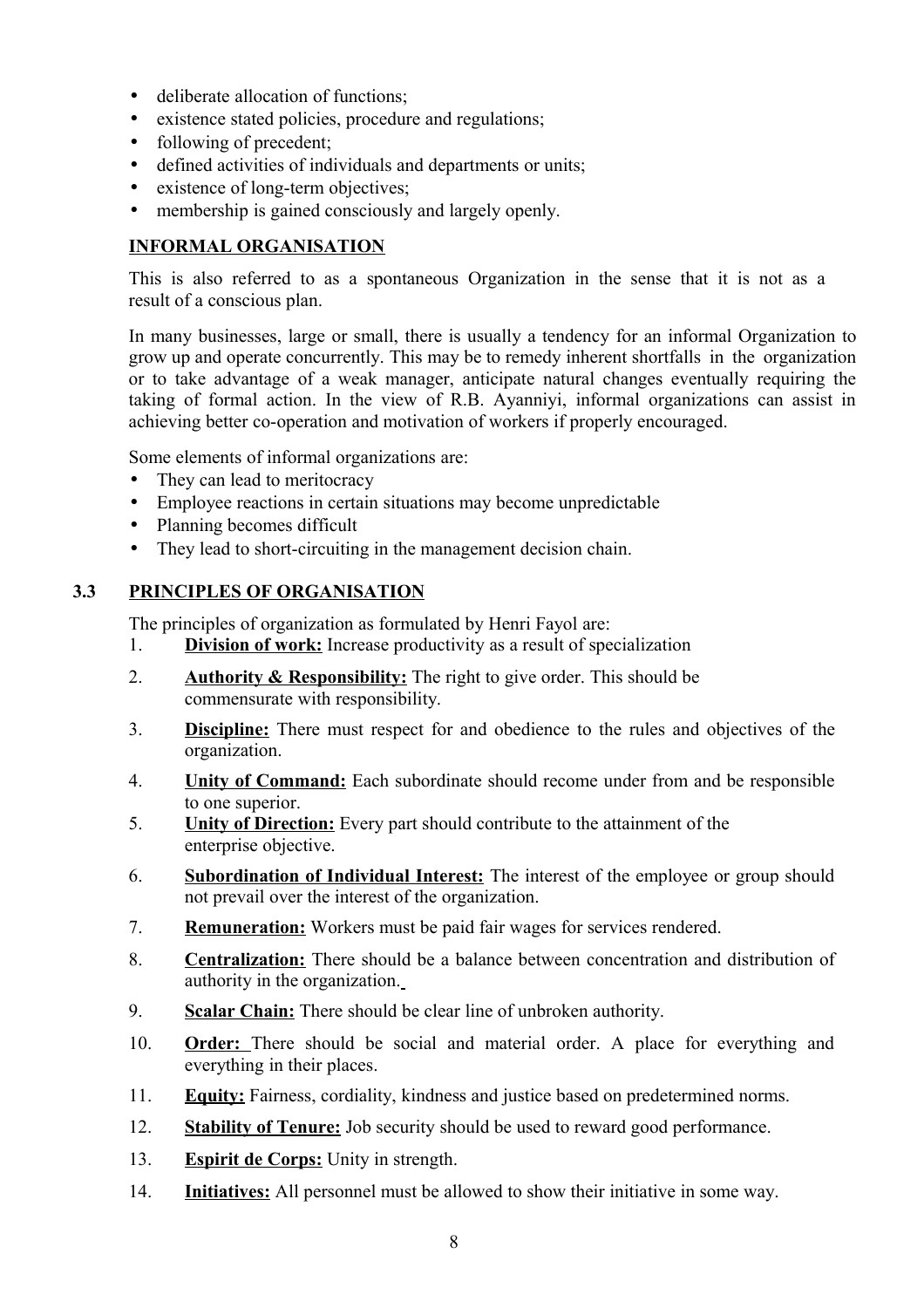### **3.4 SELF ASSESSMENT QUESTION**

Enumerate the common characteristics of an organization.

### **3.5 SELF ASSESSMENT ANSWER**

The common characteristics of organization are:-

- They are set up to pursue objectives
- they have individuals and group who interacts
- there are jobs and task to be performed
- there is a structure
- a system of cooperative activities
- input-output process.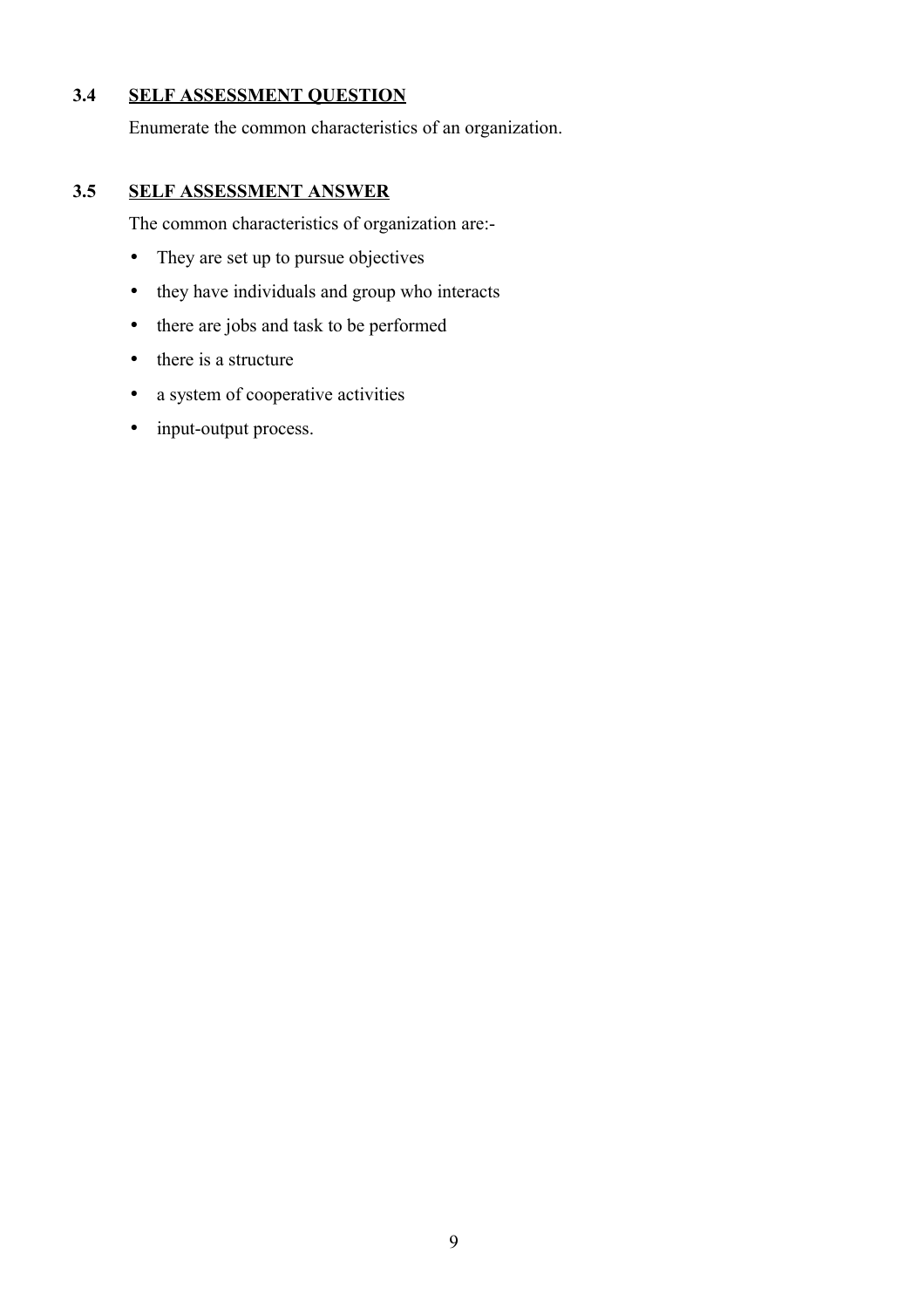#### **4.0 CONCLUSION**

In this unit, you have learnt the meaning, types and principles of organization. The knowledge you have gained in this unit will assist you in subsequent units.

#### **5.0 SUMMARY**

An organization is composed of people whose collective efforts are geared toward the attainment of collective goal.

Two types or organizations are identified. These are formal and informal organizations. The Henri Fayol principles of organization which should form the basis for the effective administration or management of organizations were also stated.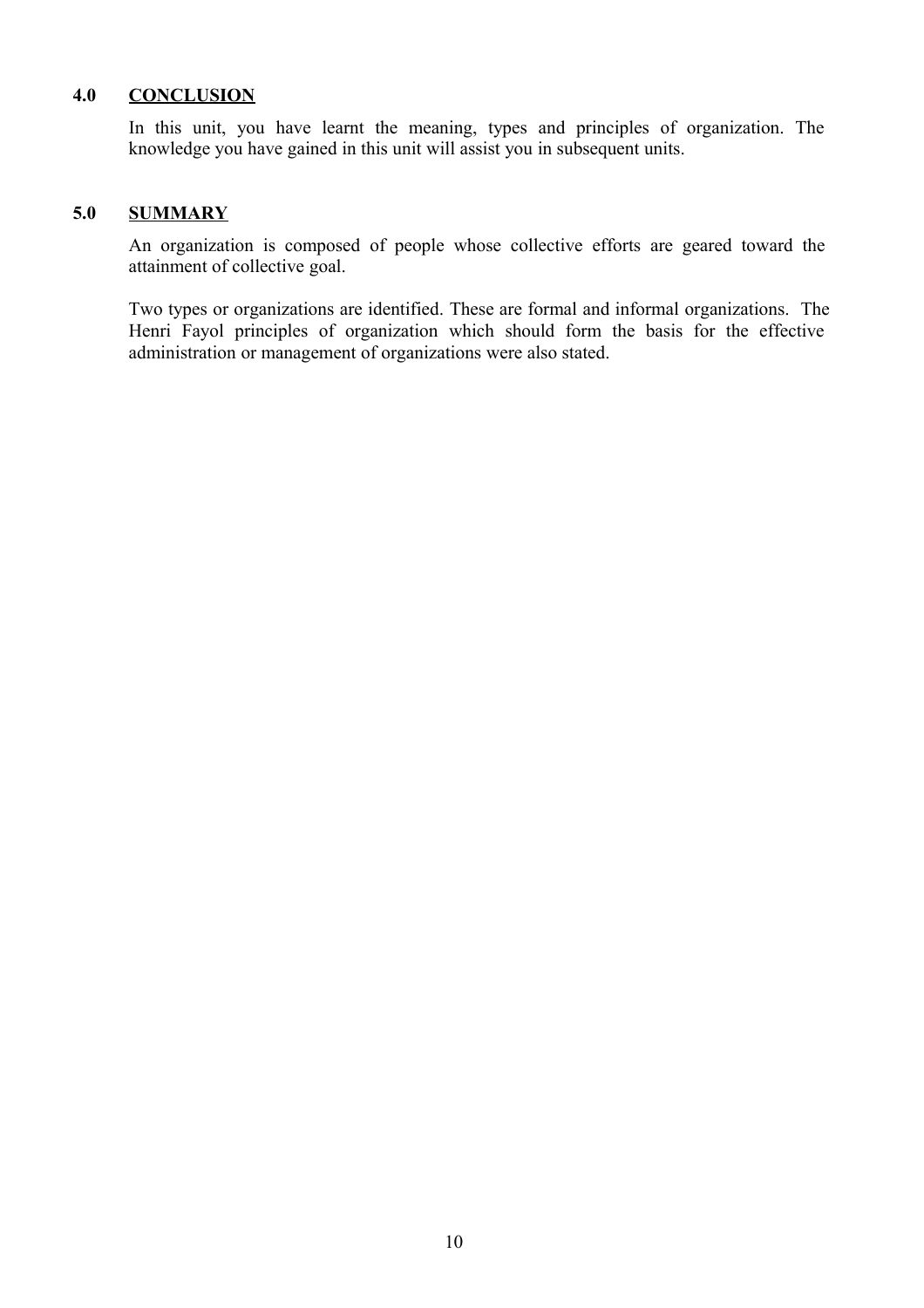### **6.0 TUTOR-MARKED ASSIGNMENT**

State and explain the Henri Fayol principles of organization.

### **6.1 TUTOR-MARKED ASSIGNMENT (ANSWERS AND MARKING SCHEME)**

Henri Fayol's principles of organization are:

- Division of work
- Authority & Responsibility
- Discipline
- Unity of Command
- Unity of Direction
- Subordination of Individual Interest
- Remuneration
- Centralization
- Scalar Chain
- Order
- Equity
- Stability of Tenure
- Espirit de Corps
- Initiatives

**N.B:** Brief explanation required.

### **MARKING SCHEME**

1½ marks for each principle and brief explanation.

**[Total – 20 marks]**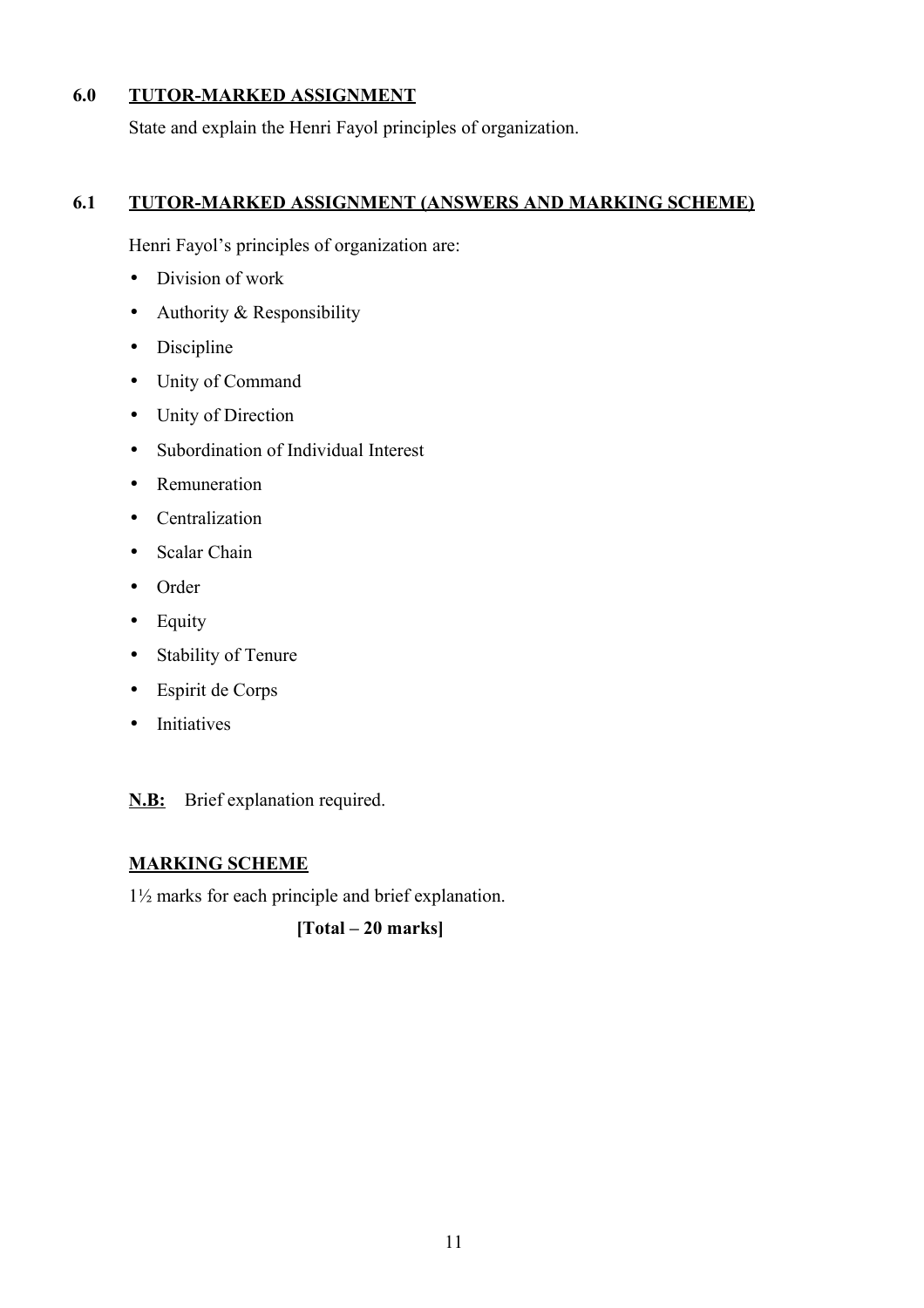### **7.0 REFERENCES**

1. Hicks, H.G. and Gullet C.R. (1976): Organisations: Theory and Behaviour,

McGraw-Hill Kogak Usha Limited

2. Musaaz, J.C.S (1982): The Theory and Practice of Educational Administration; (Nigeria), Macmillan Press

3. Koontz, H and Weihrich, H (1980): Management: A Book of Readings, (New York), McGraw-Hill, Inc.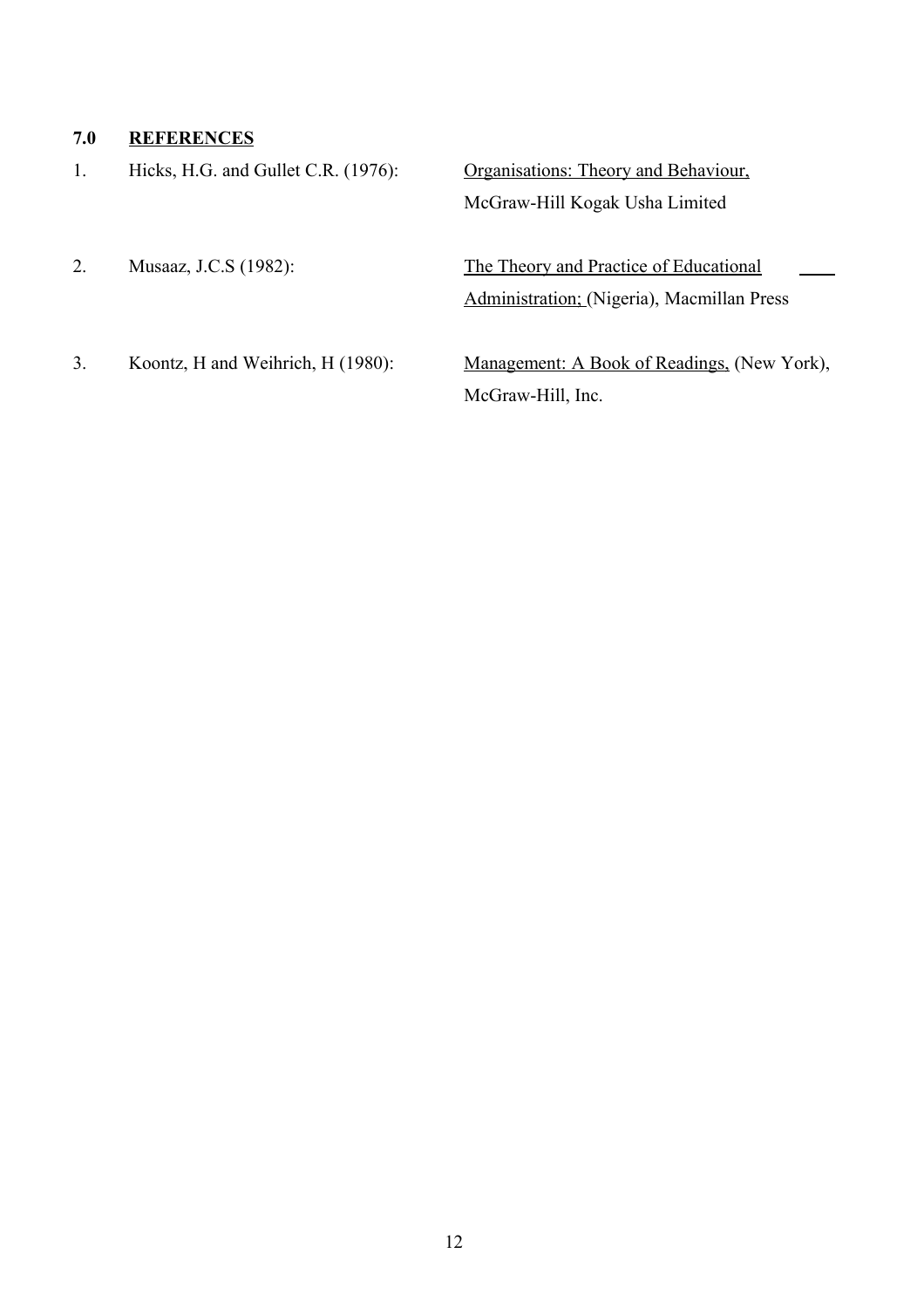# **UNIT 2: THEORY OF ORGANISATION**

# **TABLE OF CONTENT**

| 1.0. | Introduction                                          |        |                |                |                          |                |  | 13        |
|------|-------------------------------------------------------|--------|----------------|----------------|--------------------------|----------------|--|-----------|
| 2.0. | Objectives                                            |        | $\omega$       |                |                          | $\blacksquare$ |  | 13        |
| 3.0. | Theory of Organization                                |        |                |                | $\overline{\phantom{a}}$ |                |  | 13        |
| 3.1. | Neo-Classical Theory of Organization                  |        |                |                | $\overline{\phantom{a}}$ |                |  | 13        |
| 3.2. | The System View of Organization Theory -              |        |                |                |                          |                |  | $13 - 14$ |
| 3.3. | Approaches to Organization Study -                    |        |                |                | $\blacksquare$           |                |  | 14        |
| 3.4. | <b>Self Assessment Question</b>                       |        | $\sim$ $-$     |                |                          |                |  | 15        |
| 3.5. | Self Assessment Answer                                |        | $\blacksquare$ | $\blacksquare$ |                          |                |  | 15        |
| 4.0. | Conclusion                                            | $\sim$ |                |                |                          |                |  | 16        |
| 5.0. | Summary                                               |        | $\blacksquare$ | $\blacksquare$ | $\sim$                   | $\blacksquare$ |  | 16        |
| 6.0. | <b>Tutor-Marked Assignment</b>                        |        | $\sim$ $-$     |                |                          |                |  | 17        |
| 6.1. | Tutor-Marked Assignment (Answers and Marking Scheme)- |        |                |                |                          |                |  | 17        |
| 7.0. | References                                            |        |                |                |                          |                |  | 18        |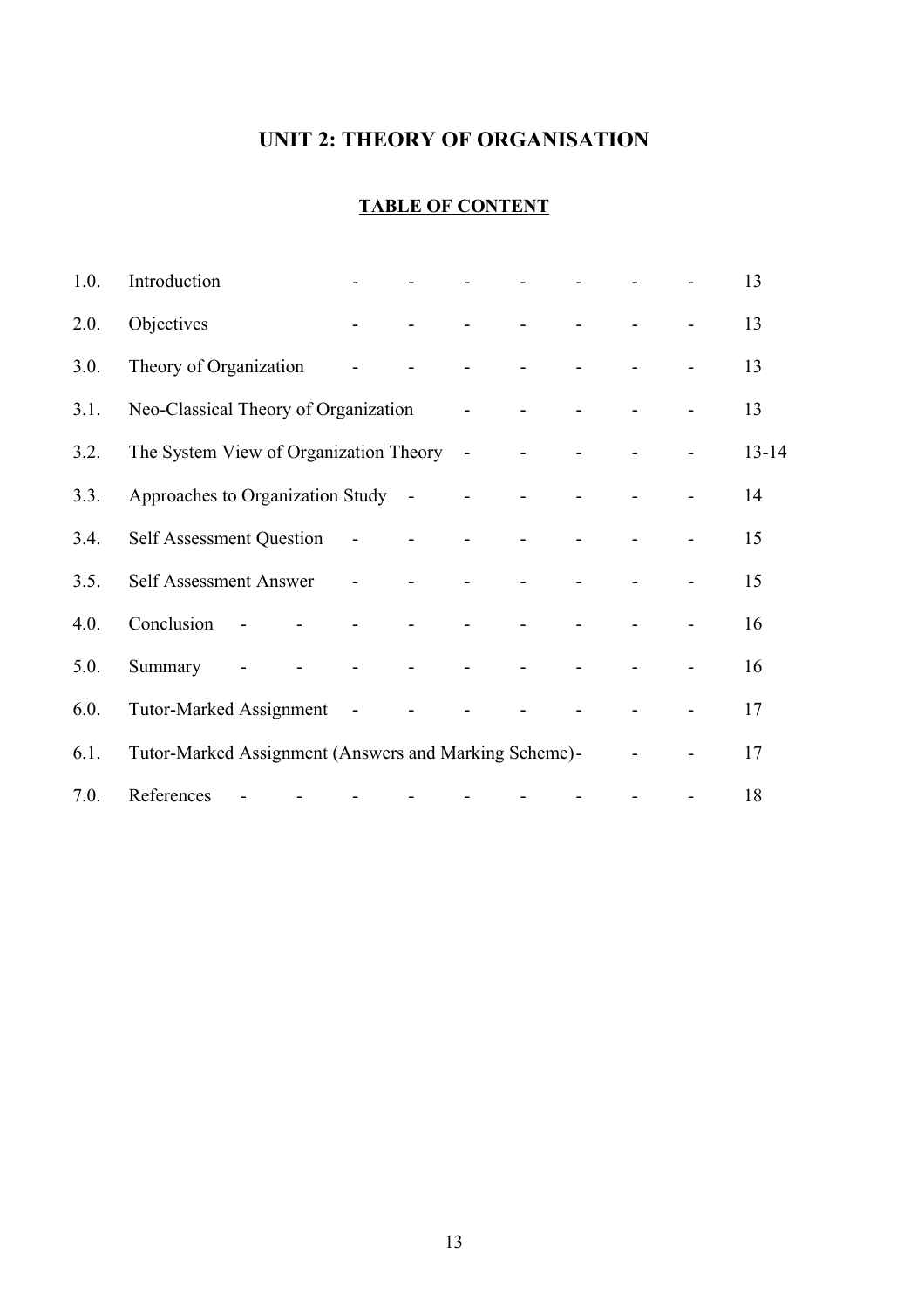# **UNIT 2: THEORY OF ORGANISATION**

#### **1.0 INTRODUCTION**

This unit will take a look at the neo-classical system view and various approaches to organizational study.

#### **2.0 OBJECTIVES**

At the end of this unit, students should be able to:

- (a) Explain the Neo-classical Theory of Organization.
- (b) Discuss the System View of Organization Theory.
- (c) Identify various approaches to organization study.

### **3.0 THEORY OF ORGANISATION**

### **3.1 NEO-CLASSICAL THEORY OF ORGANISATION**

The Classical or Traditional Theory of Organization relates organizing to a formal relationship between jobs to be done and the positions. It is hinged on the assumption that work is a systematic and rational process that can be accomplished in an impressive and logical manner.

The theory is built around

- the Scalar Principle
- unity of command
- span of control
- organizational specialization.

This theory does not take into consideration the problem of the staff. It is efficiency-oriented. This Neo-classical Theory is commonly associated with the human relations movement. The inspiration for this movement is largely conceded to the Hawthorne studies. The introduction of behavioural science with organization theory added more impetus to the neo-classical theory. The Hawthorne studies challenge the assumption that people in organizations are primarily motivated by economic considerations. The study regards the human being not as "another factor of production" but as a whole being with emotions and psychic disposition.

#### **3.2 THE SYSTEM VIEW OF ORGANISATION THEORY**

A system is defined as a set of subsystems whose interaction determines its survival. This school of thought sees organization as a system with parts that interacts. It also identifies the process of integration of the system. The system view tries to overcome the defects identified in the classical and neo-classical schools of thoughts. The short-comings are:

- That the Human Relations School is a tool to manipulate people to their disadvantage
- That the Human Relations School gives unfair advantage to the entrepreneur
- That the Human Relations School fails to integrate the many facets of human behaviour
- That the efforts to improve human relations in the work place have not always produced productive workers.

In order to overcome these identified shortcomings, the system view seeks to integrate all that is known about the various parts of the system.

The issues to be considered are:

- What are the strategic parts of the system?
- What is the nature of their mutual dependency?
- What are the goals sought by system?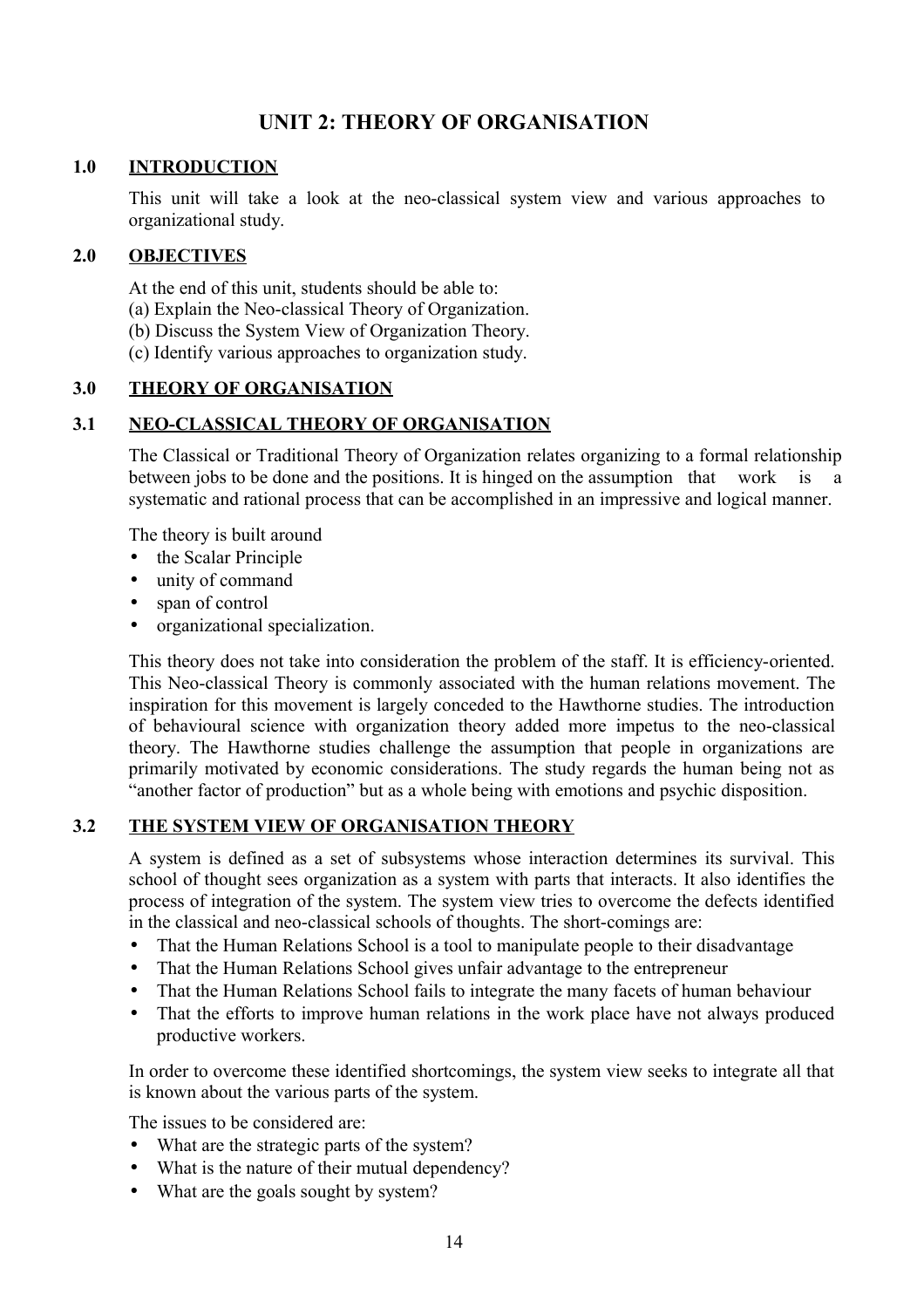• What are the main processes in the system that link the parts together and facilitate their adjustment to each other?

The framework for a systems approach to organization theory is hinged on answers to the above questions.

### **3.3 APPROACHES TO ORGANISATION STUDY**

Organization study is carried out from different perspectives. They include:

- Behavioural School
- Empirical School
- Decision Theory School
- Ouantitative School
- Management Process School.

### (a) **Behavioural School:**

This approach is in two parts:

#### (i) **The Human Behavioural School:**

This is based on the notion that management consists of getting things done through the help of people. The thinking here is that people are the important component of management and that managers that wish to succeed must take cognizance of human relations and use it as a tool to enhance productivity and motivation.

This school of thought equates good management to good leadership. The key features are motivation, leadership, training and communication.

Proponents of this school of thought include scholars like Mayo, Keith Davis, Roethlisberger, Dickson and McGregor.

#### (ii) **Social System School:**

This school of thought views management as a social system. The social system sees formal organization in terms of cultural relationships of various school groups. The primary concern of this school of thought is how to harmonize the organization goals with those of the group. Proponent of this school of thoughts are Maslow, Argyris, Herzberg and March and Simon.

#### (b) **Empirical School:**

This is based on an experience or custom approach. The thinking here is that a manager's success depends on how he/she is able to learn from others' mistakes or successes. It is essentially management by a study of experience. The emphasis is on case studies.

#### (c) **Decision Theory School:**

This school of thought views formal organization as a network of decision making. That is rational decision making accounts for what most executives do key proponents are Forester, Cyert and March and Simon.

#### (d) **The Quantitative School:**

This school of thought views management as a system of mathematical models and symbols, processes, relationships and measurable data. Key proponents of this school are operation researchers, management scientists and mathematicians. Their methods include simulation and modeling techniques.

#### (e) **Management Process School:**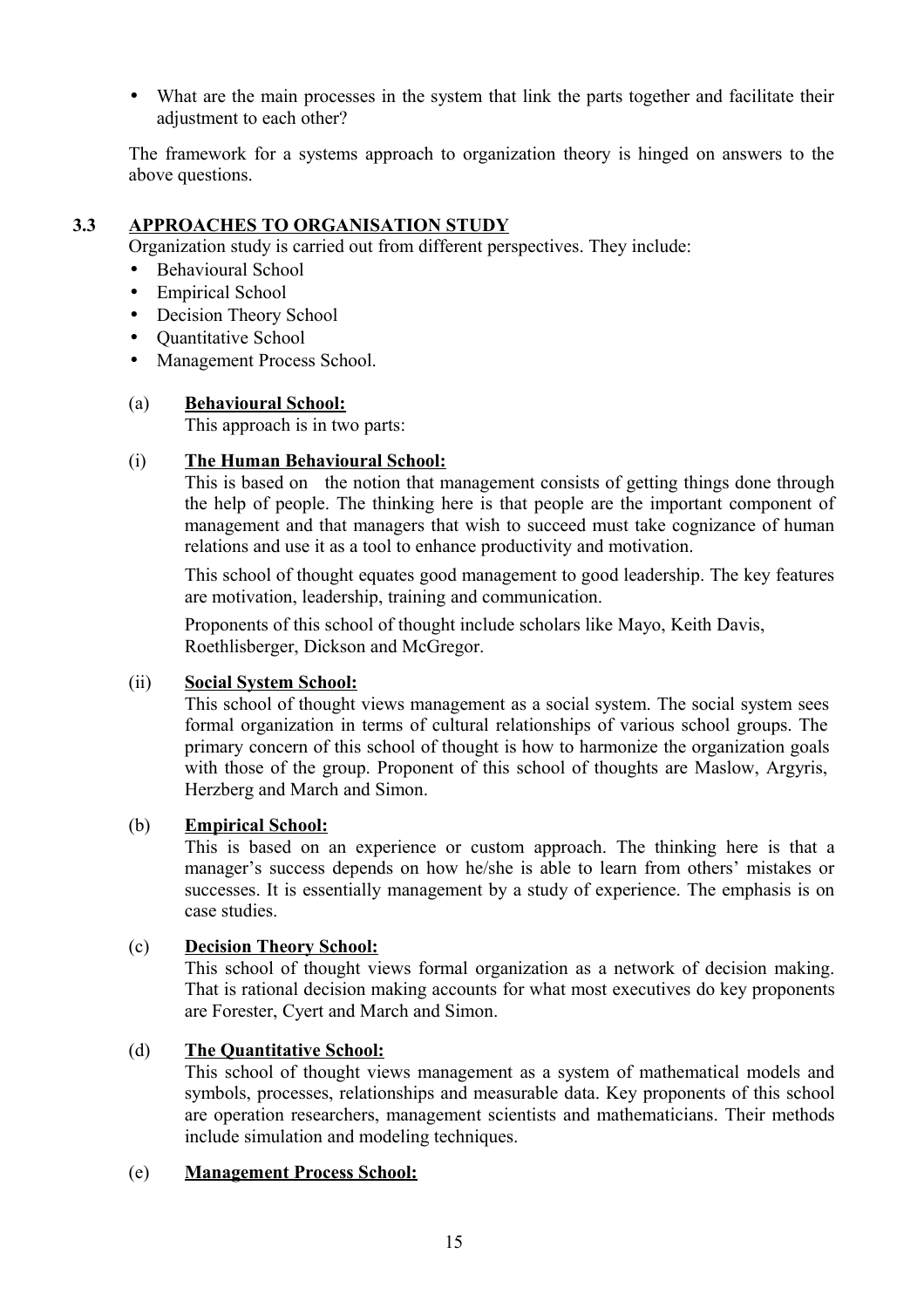This school of thought is referred to as the traditional, universal and functional approach. It owes its origin to the writings of Henri Fayol. It simply defines what managements do. That is, the functions of management.

### **3.4 SELF ASSESSMENT QUESTION**

Identify the various approaches to organization study and briefly explain two of them.

### **3.5 SELF ASSESSMENT ANSWER**

The approaches to organization study are:

- Behavioural School
- Empirical School
- Decision Theory School
- Quantitative School
- Management Process School

**N.B:** Brief explanation required.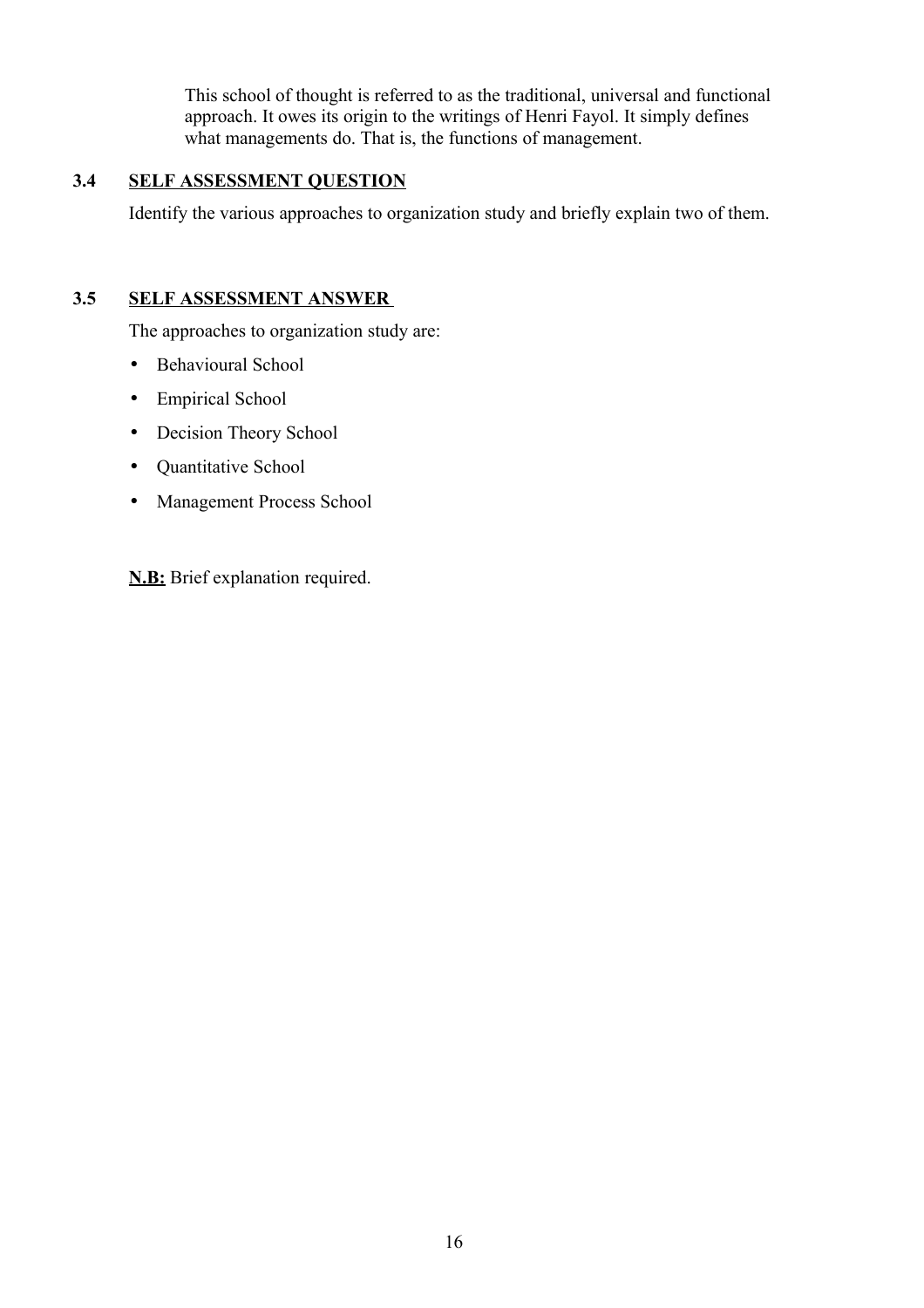#### **4.0 CONCLUSION**

This unit took a critical look at organization theory vis-à-vis the Classical and Neo-classical Theories of organization as well the System View and the various approaches to the study of organization theory.

#### **5.0 SUMMARY**

The Classical Theory of Organization is based on the assumption that work is a systematic and a rational process that can be accomplished inter-personally whilst the Neo-classical believes that a happy worker is a productive worker.

A formal organization is viewed as a system whose parts interact. The objectives of the organization is integrated and harmonized with those of the groups or individuals.

Various approaches to organization study were also identified.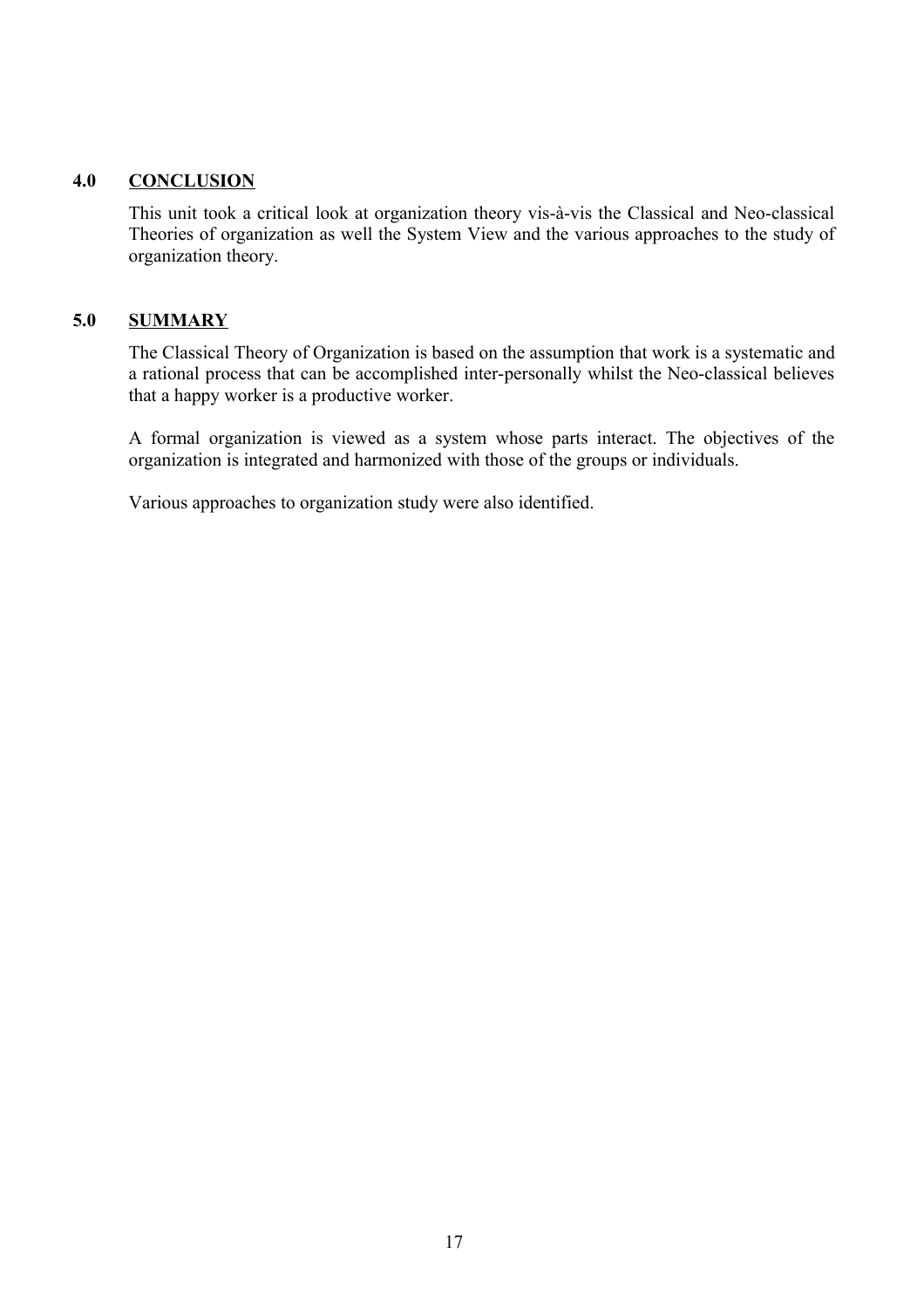#### **6.0 TUTOR-MARKED ASSIGNMENT**

What are the short-comings of the Classical and Neo-Classical Theories of organization, and how has the System View tried to overcome them?

### **6.1 TUTOR-MARKED ASSIGNMENT (ANSWERS AND MARKING SCHEME)**

The short-comings are:

- that the human relations approach is a tool for manipulating people
- that the entrepreneur is uniustly placed at an advantage
- that it fails to integrate the many facets of human behaviour
- it is shortsighted in perspective and incomplete in several respects
- that a "happy worker" has not always resulted into a "productive worker".

The System Views tries to overcome those short-comings by considering:

- What are the strategic parts of the system?
- What is the nature of their mutual dependency?
- What are the main processes in the system that link the parts together and facilitate their adjustment to each other?
- What are the goals sought by systems?

### **MARKING SCHEME**

2 marks for each short-coming correctly named

2 marks for each way of overcoming them

[**Total – 20 marks]**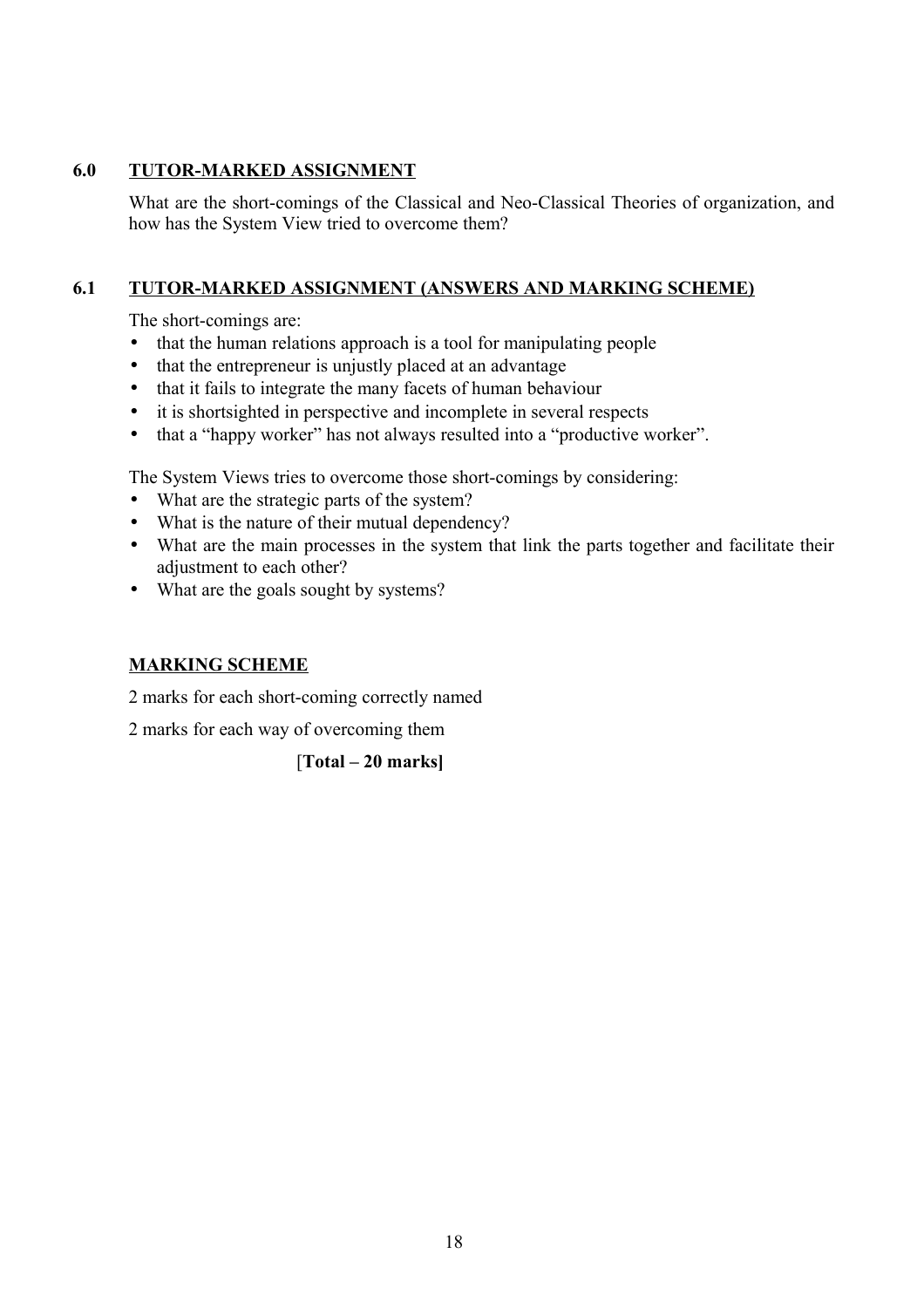#### **7.0 REFERENCES**

- 1. Koontz, H. et al (1980): Management, International Student Edition, (New York), McGraw Hill, Inc.
- 2. Harris, O.J. (1976): Managing People at Work: Concepts and Cases in Behaviour, (New York), John Wiley and Sons
- 3. Hicks, H.G. and Gullet C.R. (1976): Organisations: Theory and Behaviour, McGraw-Hill Kogak Usha Limited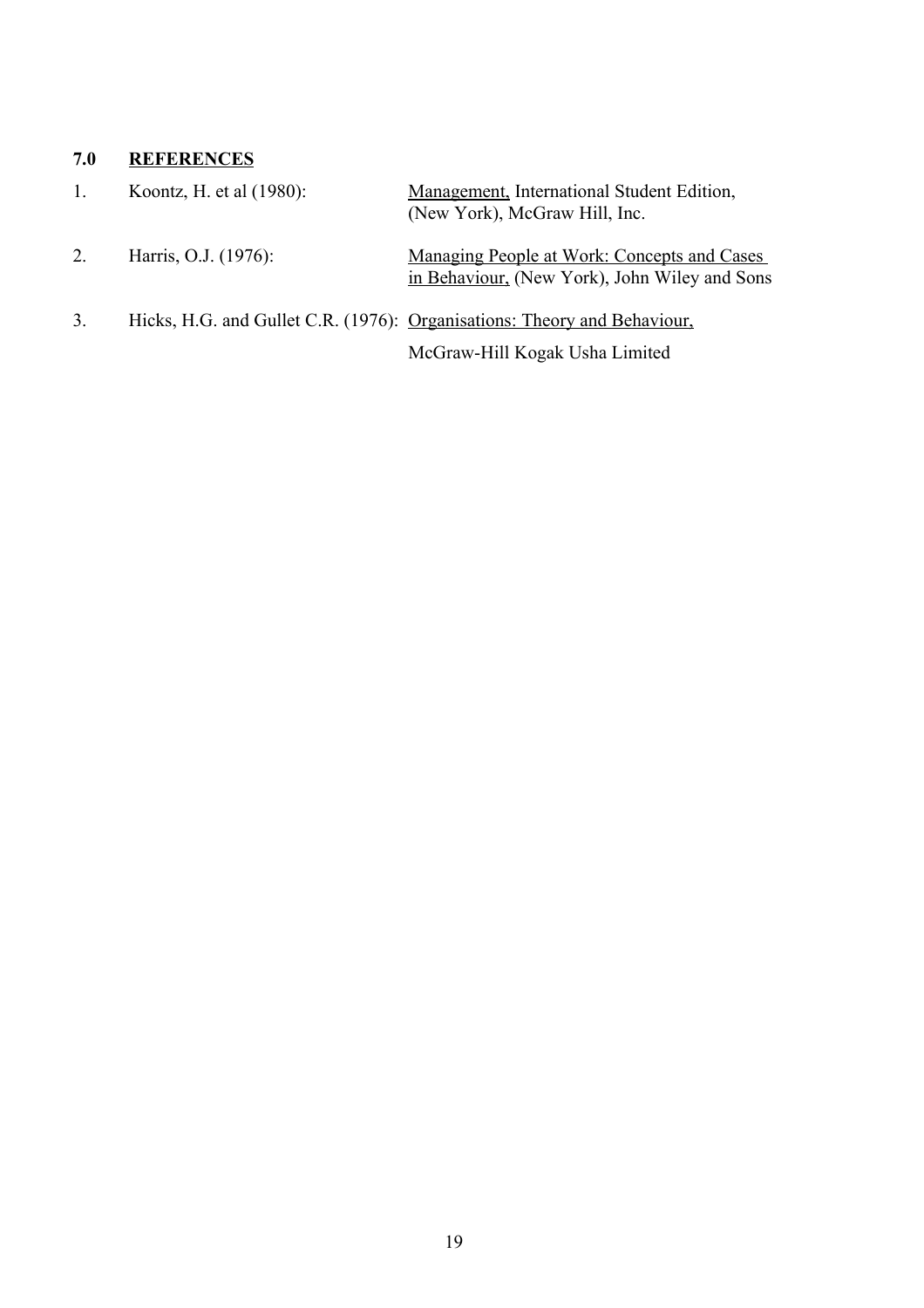# **UNIT 3: UNDERSTANDING BEHAVIOUR IN ORGANISATIONS**

### **TABLE OF CONTENT**

| 1.0. | Introduction                                          |                                                           |                                                                   |            |  | 20        |
|------|-------------------------------------------------------|-----------------------------------------------------------|-------------------------------------------------------------------|------------|--|-----------|
| 2.0. | Objectives                                            |                                                           |                                                                   |            |  | 20        |
| 3.0. | Understanding Behaviour in Organisations -            |                                                           |                                                                   |            |  | 20        |
| 3.2. | The Administrative Point of View - -                  |                                                           |                                                                   |            |  | $20 - 21$ |
| 3.3. | Cultural Influences and Organizational Behaviour      |                                                           |                                                                   | $\sim$ $-$ |  | 21        |
| 3.4. | Self Assessment Question -                            |                                                           | and the company of the company                                    |            |  | 22        |
| 3.5. | Self Assessment Answer                                | $\mathcal{L}(\mathcal{L})$ and $\mathcal{L}(\mathcal{L})$ |                                                                   |            |  | 22        |
| 4.0. | Conclusion                                            |                                                           |                                                                   |            |  | 23        |
| 5.0. | Summary                                               |                                                           | $\Delta \phi = 0$ , and $\Delta \phi = 0$ , and $\Delta \phi = 0$ |            |  | 23        |
| 6.0. | <b>Tutor-Marked Assignment</b>                        | $\sim$ $-$                                                |                                                                   |            |  | 24        |
| 6.1. | Tutor-Marked Assignment (Answers and Marking Scheme)- |                                                           |                                                                   |            |  | 24        |
| 7.0. | References                                            |                                                           |                                                                   |            |  | 25        |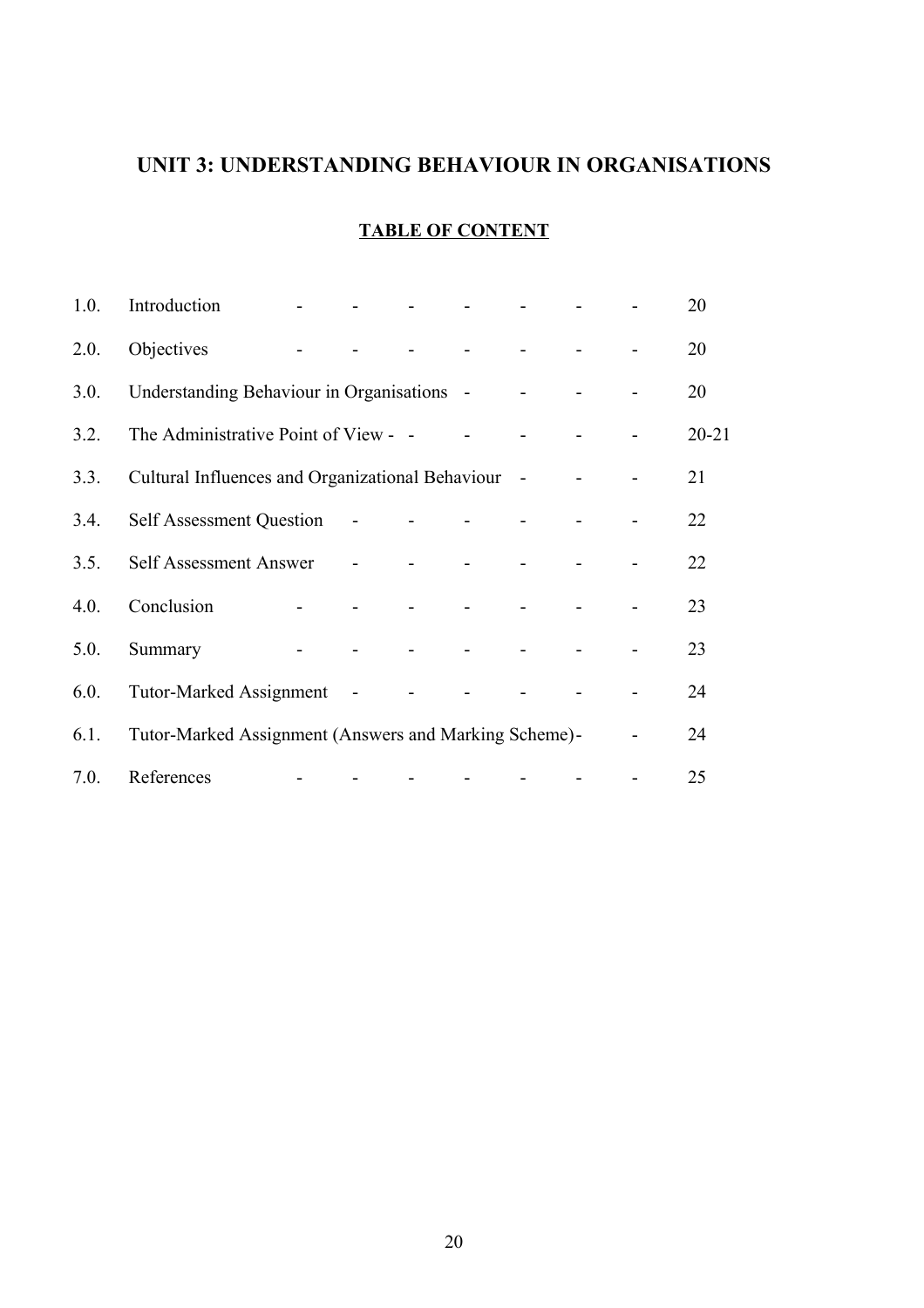## **UNIT 3: UNDERSTANDING BEHAVIOUR IN ORGANISATIONS**

### **1.0 INTRODUCTION**

This unit is focused on organization behaviour, with specific attention paid to the concepts, view points and key elements in organization behaviour.

### **2.0 OBJECTIVES**

At the end of this unit, students should be able to:

- Explain the scope and concept of organization behaviour.
- Identify the administrative view point of organization behaviour.
- State the elements in organization behaviour.

### **3.0 UNDERSTANDING BEHAVIOUR IN ORGANISATIONS**

The term "Organizational Behaviour" is generally used to refer to the interaction of people within all types of organizations such as corporate organizations, schools government and service organization.

The prime focus of the group of individuals that interacts within any type or organization is to achieve group goals or objectives for which the organization was established. The elements that interact within an organization are:

- The People
- **Technology**
- **Structure**

The first three elements are influenced by the external social system and they in turn influence it. Organizational behaviour is described within the ambit of the resulting mix.

- (a) **The People:** They represent the internal social system of the organization. They are the individuals and groups which make up the organization. They have feeling and ego groups are dynamic. They form, change and disband.
- (b) **Structure:** This shows the role relationship, power and duties. Work components or activity grouping are well represented.
- (c) **Technology:** This provides the physical and economic conditions with which people to work. More effectively and also restrict pure in various ways.
- (d) **Social System:** It provides the external environment within which an organization exists as part of a larger social system. Each exerting its own influence and being influenced by others resulting in a complex system.

The external influence on the organizations affects:

- The attitudes of the people
- The working conditions
- Competition for resource and power.

### **3.2 The Administrative Point of View**

Improving organizational behaviour is the prime responsibility of everyone in the organization, but the ultimate responsibility rest with the managers whose duties involve the integration of the social system with the technical system so as to improve people – organization relationship.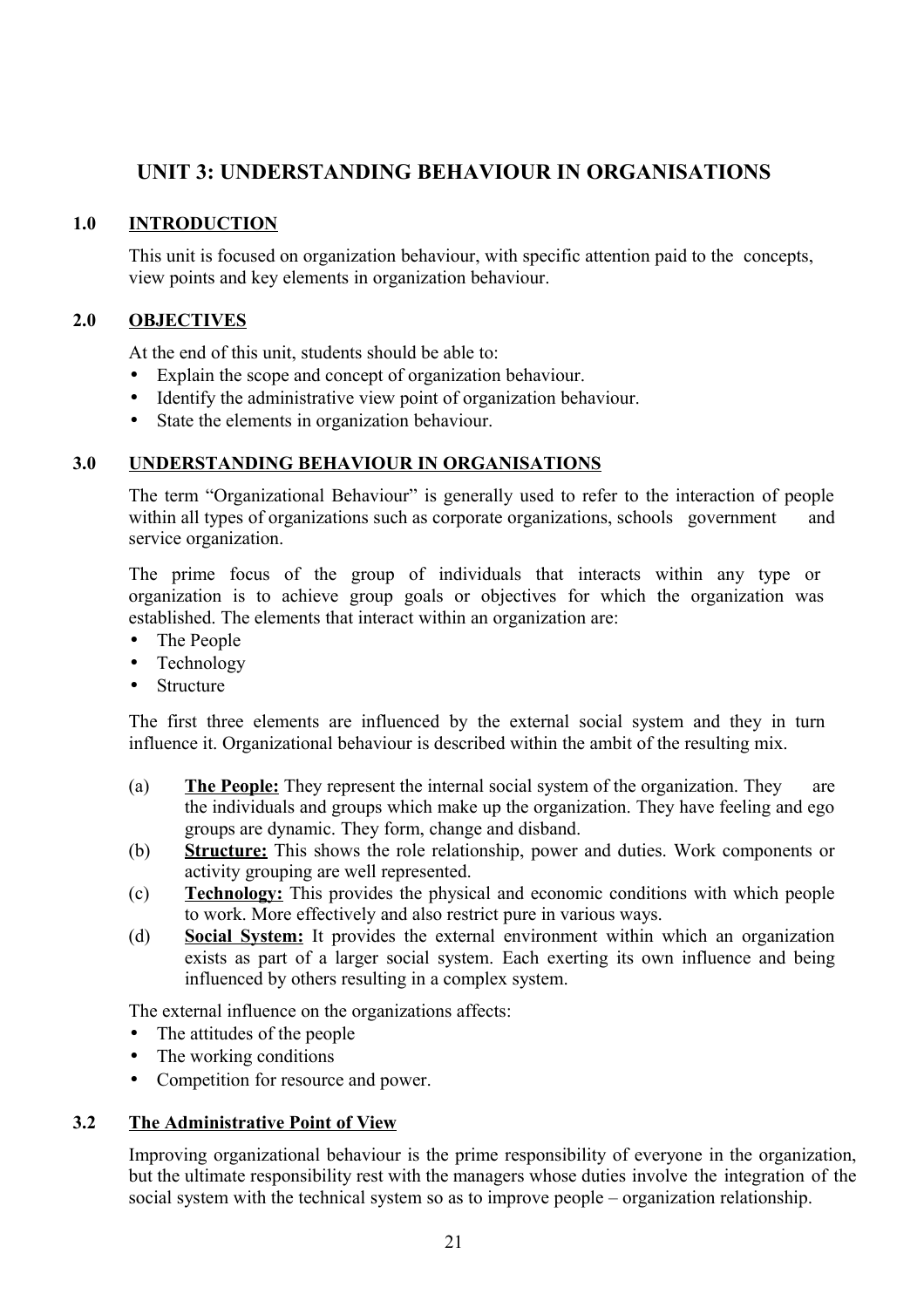The main features of the Administrative View Point about organizational behaviour are:

- Organizational behaviour focuses on people. Technical economic, structural and other elements are considered only as they relate to people.
- That the people are in organizational environment rather than in an unorganized social contact.
- That organizational behaviour is concerned with developing an environment in which people are motivated.
- That the direction of motivation is toward the work which requires both co-ordination of the work and co-operation of the person involved.
- That both employees and the organization seek results effectively.

### **3.3 CULTURAL INFLUENCES AND ORGANISATIONAL BEHAVIOUR**

Culture is defined as that part of human action that is socially as opposed to genetically transmitted. It is that which causes one group of people to act collectively in a way that is different from another group of people.

Needle (1999) identifies three different ways in which culture interacts with business. These are:

- Our socialization, the influences which shape our behaviour in a particular social setting. will determine our individual's orientation to work.
- We see organizations as societies in microcosm with their own specific cultures and ways of transmitting these cultures to their members.
- Culture is used as an analytical device to distinguish one society from another. Hofstede (1980) as cited by Needle (1999) identified four key cultural variables that tend to show the extent to which business activities are culturally defined. The variables are power distance, individualism, uncertainty avoidance and masculinity.

**Power Distance:** This is the extent to which members of a society accept that power is distributed unequally in organizations. Inequality is based upon physical economic, intellectual or social characteristics. In a society where power distance is small, attempt is made to reduce the inequality, while in a society where it is large, social relations is based on it.

**Individualism:** Individualistic society shows preference for looking after oneself or one's immediate family group, a belief in freedom and a tendency towards a calculative involvement with work organization. In collective society the reverse is the case.

**Uncertainty Avoidance:** This is the extent to which members of a society feel uncomfortable with uncertainty. Those with strong uncertainty avoidance tend to be anxious about the future and have inability to tolerate deviant ideas, while those with weak uncertainty avoidance show a willingness to accept new ideas and take risks.

**Masculinity:** Masculine societies tend to display a preference for achievement, assertiveness and material success and a strong belief in gender roles, while feminine societies tend to place more emphasis on the quality of life, care for others and equality, more especially between the sexes.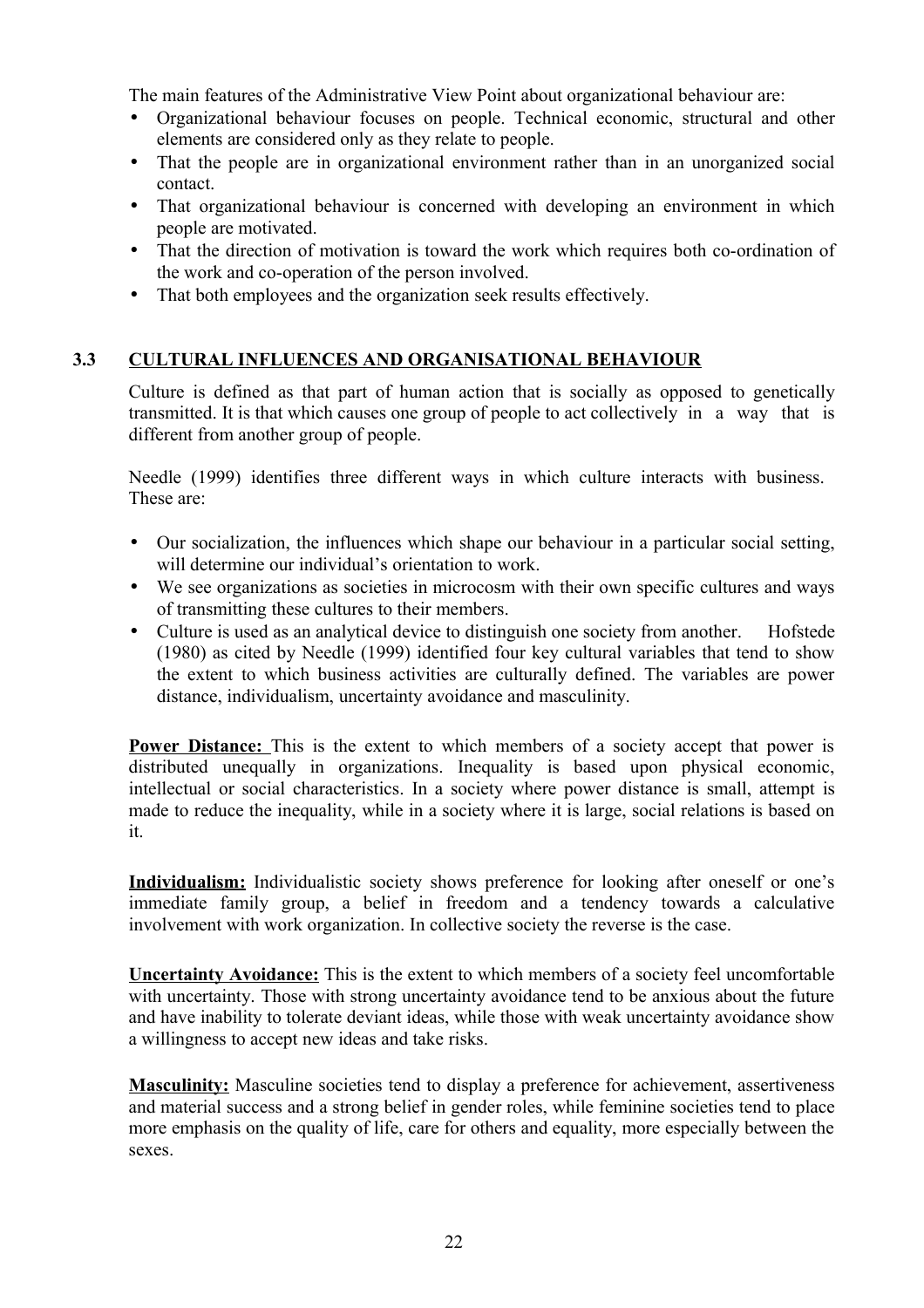Motivation theories such those propounded by Herzberg, McClelland and Vroom reflect high individualism and masculinity. A generally accepted conclusion that can be drawn from the above is that cultural influences in different societies will result in different styles of organization behaviour and different patterns of organization structure.

#### **3.4 SELF ASSESSMENT QUESTION**

Identify and explain the main elements in organization behaviour.

### **3.5 SELF ASSESSMENT ANSWER**

The key elements are

- People
- Structure
- Technology
- Social System.

**N.B.:** Brief explanations required.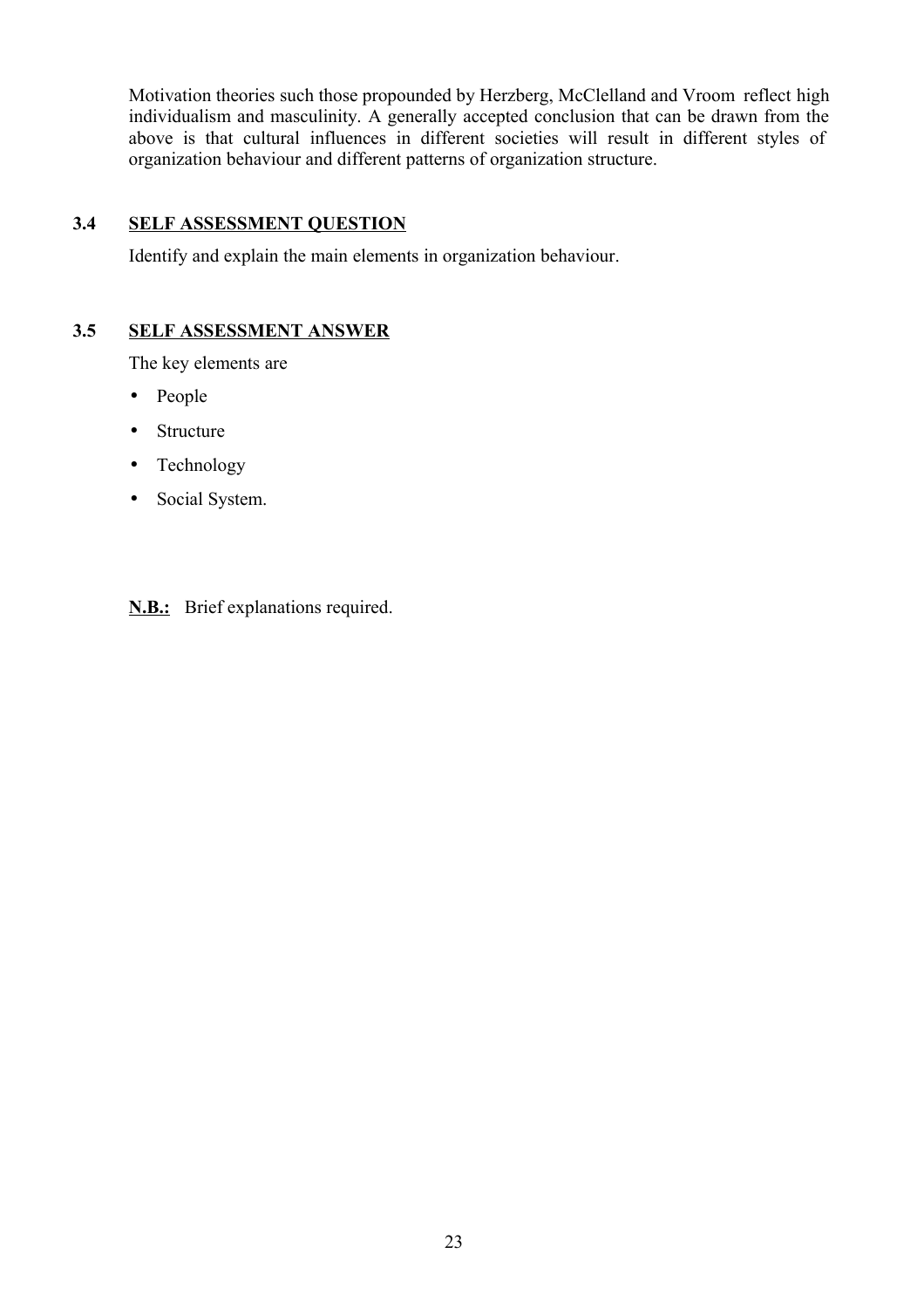#### **4.0 CONCLUSION**

Organization behaviour is influenced by the Mix of four key elements and culture. These elements and culture of different societies should be given proper consideration.

#### **5.0 SUMMARY**

Organizational behaviour is concerned about people in an organizational environment. It deals with people who are living, thinking and feeling beings who created the organization.

The key elements in organization behaviour are people, structure, technology and external social system. The social system is of course a reflection of the culture of the environment. Culture influences the style and pattern of organization behaviour.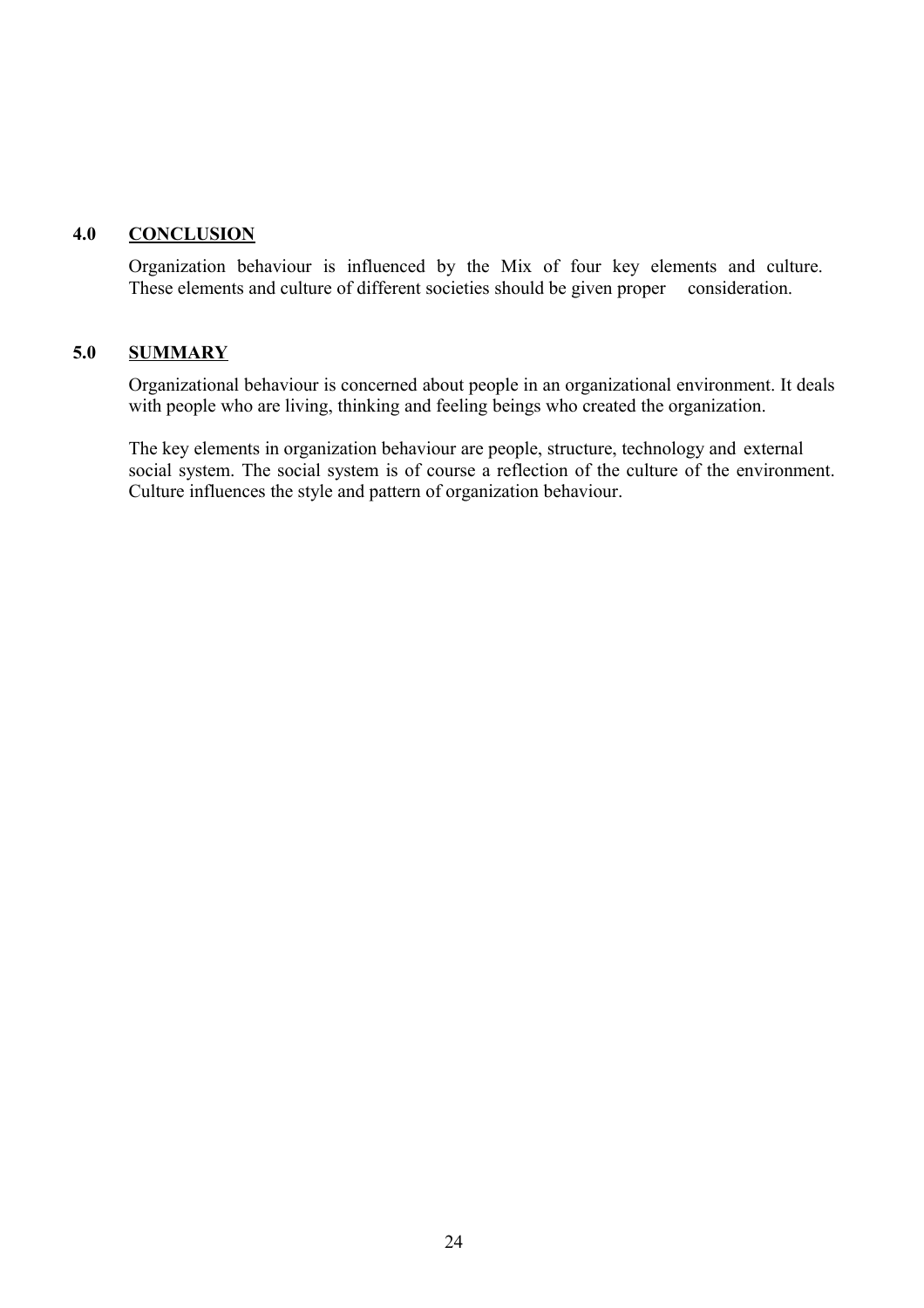### **6.0 TUTOR-MARKED ASSIGNMENT**

Enumerate the Administrative View Points of organization behaviour.

#### **6.1 TUTOR-MARKED ASSIGNMENT (ANSWER AND MARKING SCHEME)**

The view points are:

- Organizational behaviour focuses on people, technical, structure and other element as related to people.
- Organization behaviour concerns people in an organizational environment.
- It is concerned with developing an environment in which people are motivated.
- The direction of motivation is towards teamwork.
- Organization behaviour seeks to fulfill both employees' needs and organizational objectives.
- Both employee and organization seek result effectively.

### **MARKING SCHEME**

3 marks for each view point correctly stated.

**[Total – 20 marks]**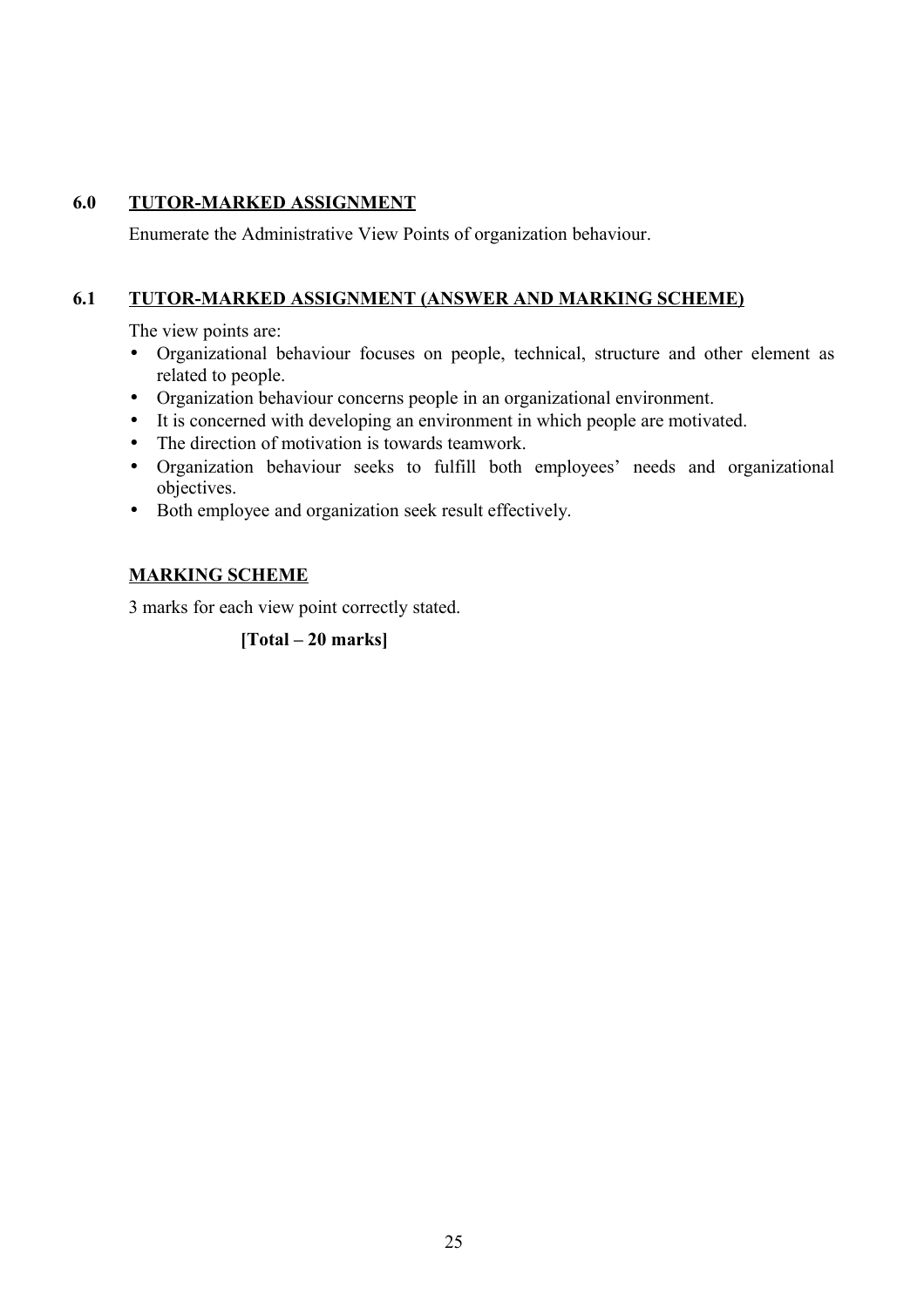# **7.0 REFERENCES**

|    | Needle, David (1999):                  | Business in Context, (London), Thomson |  |  |  |  |
|----|----------------------------------------|----------------------------------------|--|--|--|--|
|    |                                        | <b>Business Press</b>                  |  |  |  |  |
| 2. | Hicks, H.G. and Gullet, C.R. (1976):   | Organisations: Theory and Behaviour,   |  |  |  |  |
|    |                                        | McGraw-Hill Kogak Usha Limited         |  |  |  |  |
| 3. | Scott, W.G. and Mitcholl, R.R. (1976): | Organization Theory: A Structural      |  |  |  |  |
|    |                                        | Behaviour Analysis, (Homewood),        |  |  |  |  |
|    |                                        | Richard D. Irwin Inc.                  |  |  |  |  |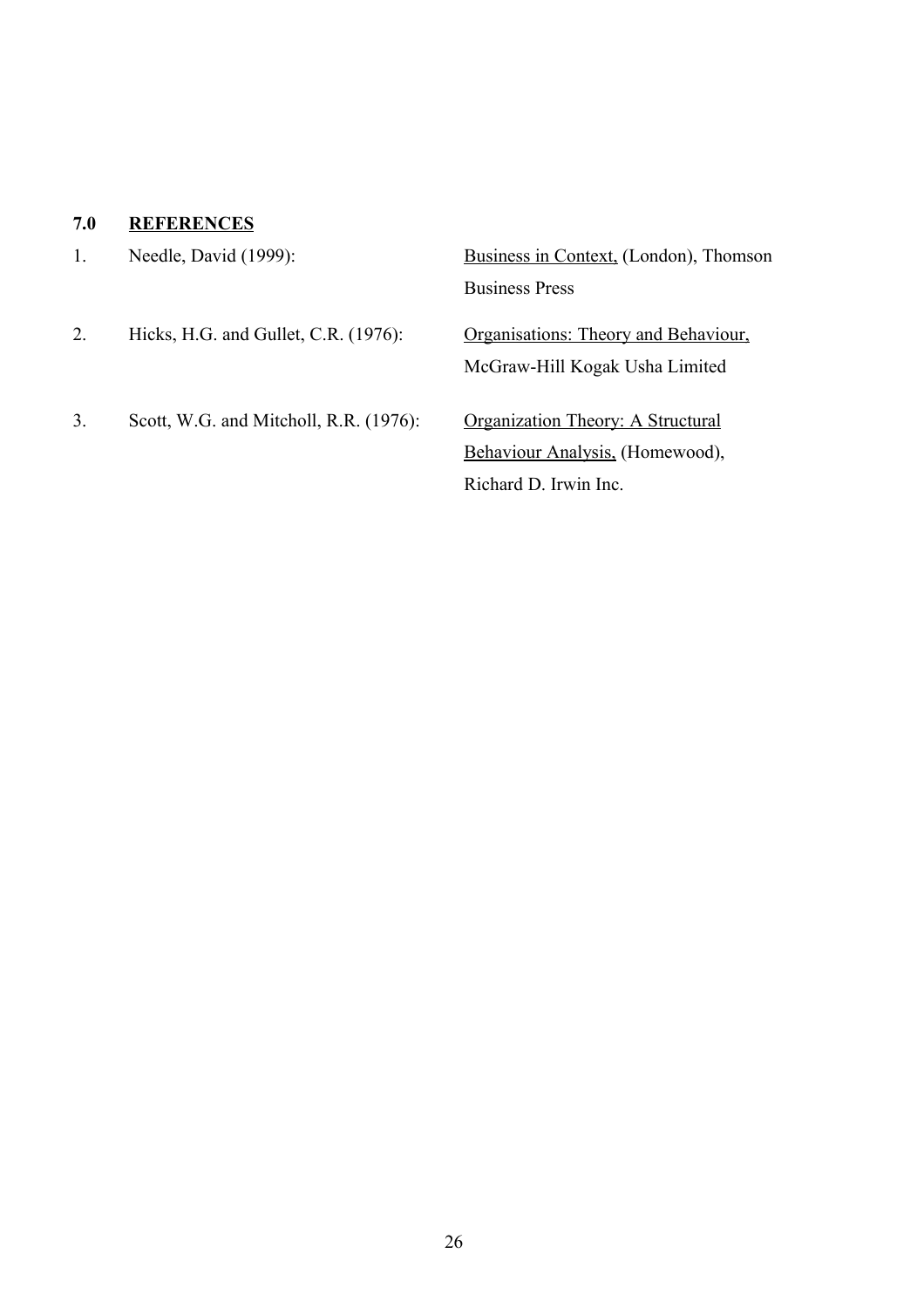# **UNIT 4: FUNDAMENTAL CONCEPT OF THE NATURE OF PEOPLE**

### **TABLE OF CONTENT**

| 1.0. | Introduction                                          |                |                |                       |  | 27    |
|------|-------------------------------------------------------|----------------|----------------|-----------------------|--|-------|
| 2.0. | Objectives                                            |                |                |                       |  | 27    |
| 3.0. | Fundamental Concept of the Nature of People           |                |                |                       |  | 27    |
| 3.1. | Individual Differences-                               |                |                |                       |  | 27    |
| 3.2. | The Whole Person                                      |                |                |                       |  | 27    |
| 3.3. | Caused Behaviour and Human Dignity                    |                |                | $\Delta \sim 10^{-1}$ |  | 27-28 |
| 3.4. | <b>Self Assessment Question</b>                       | $\overline{a}$ |                |                       |  | 29    |
| 3.5. | Self Assessment Answer                                | $\mathbb{L}^2$ |                |                       |  | 29    |
| 4.0. | Conclusion                                            |                |                |                       |  | 30    |
| 5.0. | Summary                                               |                | $\blacksquare$ |                       |  | 30    |
| 6.0. | <b>Tutor-Marked Assignment</b>                        | $\sim$ $-$     |                |                       |  | 31    |
| 6.1. | Tutor-Marked Assignment (Answers and Marking Scheme)- |                |                |                       |  | 31    |
| 7.0. | References                                            |                |                |                       |  | 32    |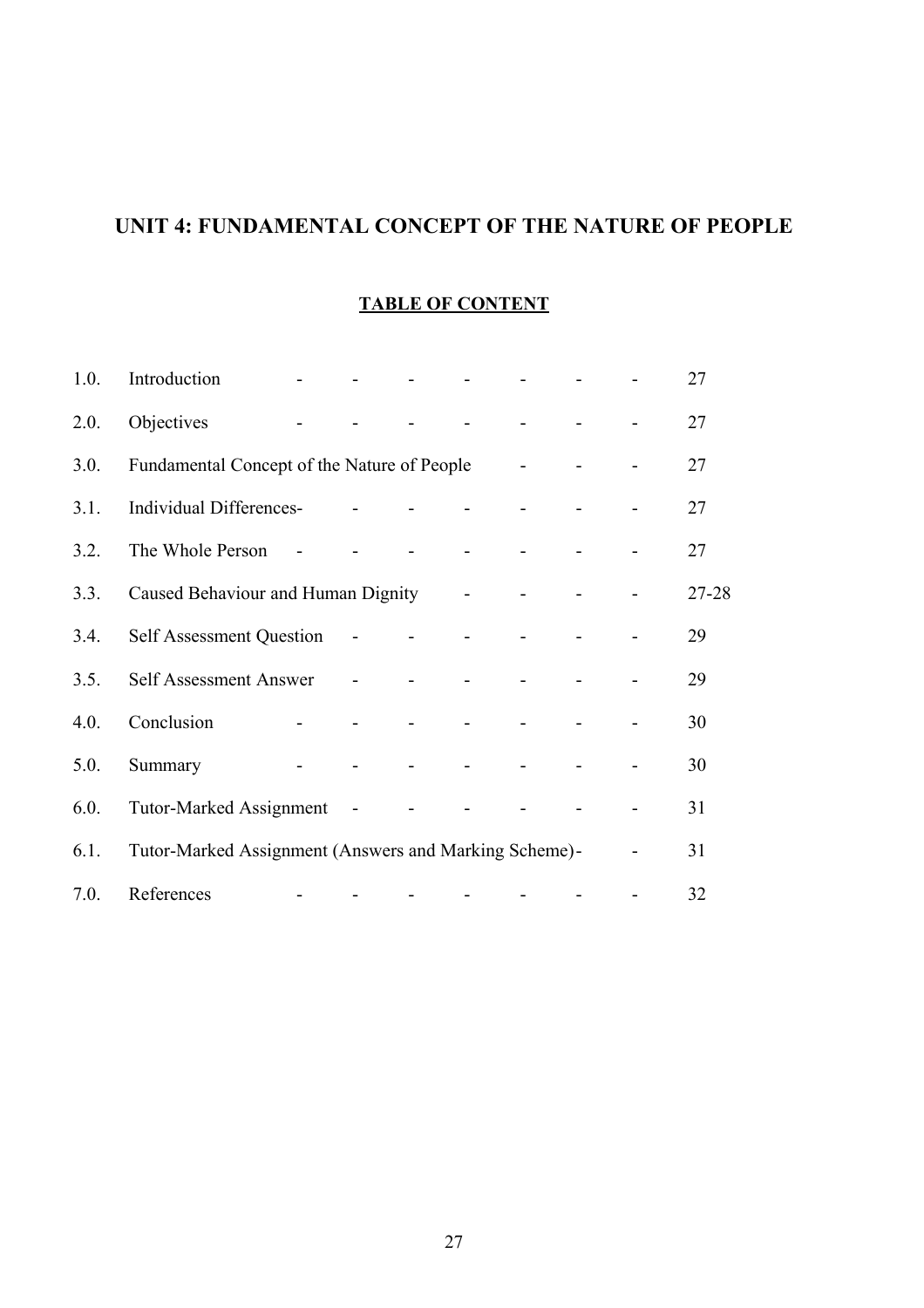## **UNIT 4: FUNDAMENTAL CONCEPT OF THE NATURE OF PEOPLE**

### **1.0 INTRODUCTION**

This unit will be focused on the nature of people vis-à-vis individual differences and human dignity.

### **2.0 OBJECTIVES**

At the end of this unit, student should be able to:

- Explain the concept of individual differences.
- Describe the whole person.
- Explain the concept "motivation and human dignity".

#### **3.0 FUNDAMENTAL CONCEPT OF THE NATURE OF PEOPLE**

#### **3.1 INDIVIDUAL DIFFERENCES**

The world is inhabited by billions of people, each created with unique and diverse features. From the perspective of the Bible, all men and women are created in the image and likeness of God. This means that a lot of communalities exist among people of different creeds and races.

The psychologist believes that every person is born unique and different. This suggests that even like twins are not alike in every person.

The individual's experiences after birth make people even more different. In view of this, management must appreciate the fact that standard and across-the-board ways of dealing with employee will not provide the desired motivation. The greatest motivation is achieved by treating an employee as an individual with feelings and ego by being just and fair to individual. He or she should be seen not just as a statistical figure or badge but as an individual.

Organization behaviour philosophy should start with the individual.

#### **3.2 THE WHOLE PERSON**

Employers generally seek employees with skill which are employable. This suggests that employers of labour would desire only a person's skill and not the whole person. Every person has distinct characteristics and traits which can be studied separately but, in the final analysis, they are all part of one system making up the whole person.

It must be noted that skill does not exist separately from background or knowledge and that home life is not totally separable from work life. In like manner, emotional conditions are not separate from physical conditions. They affect each other.

Organizational behaviour tries to develop a better employee and a better person in terms of growth and fulfillment. This confirms the general notion that says the job shapes people. An improved or better person will bring benefit to the organization and the society at large.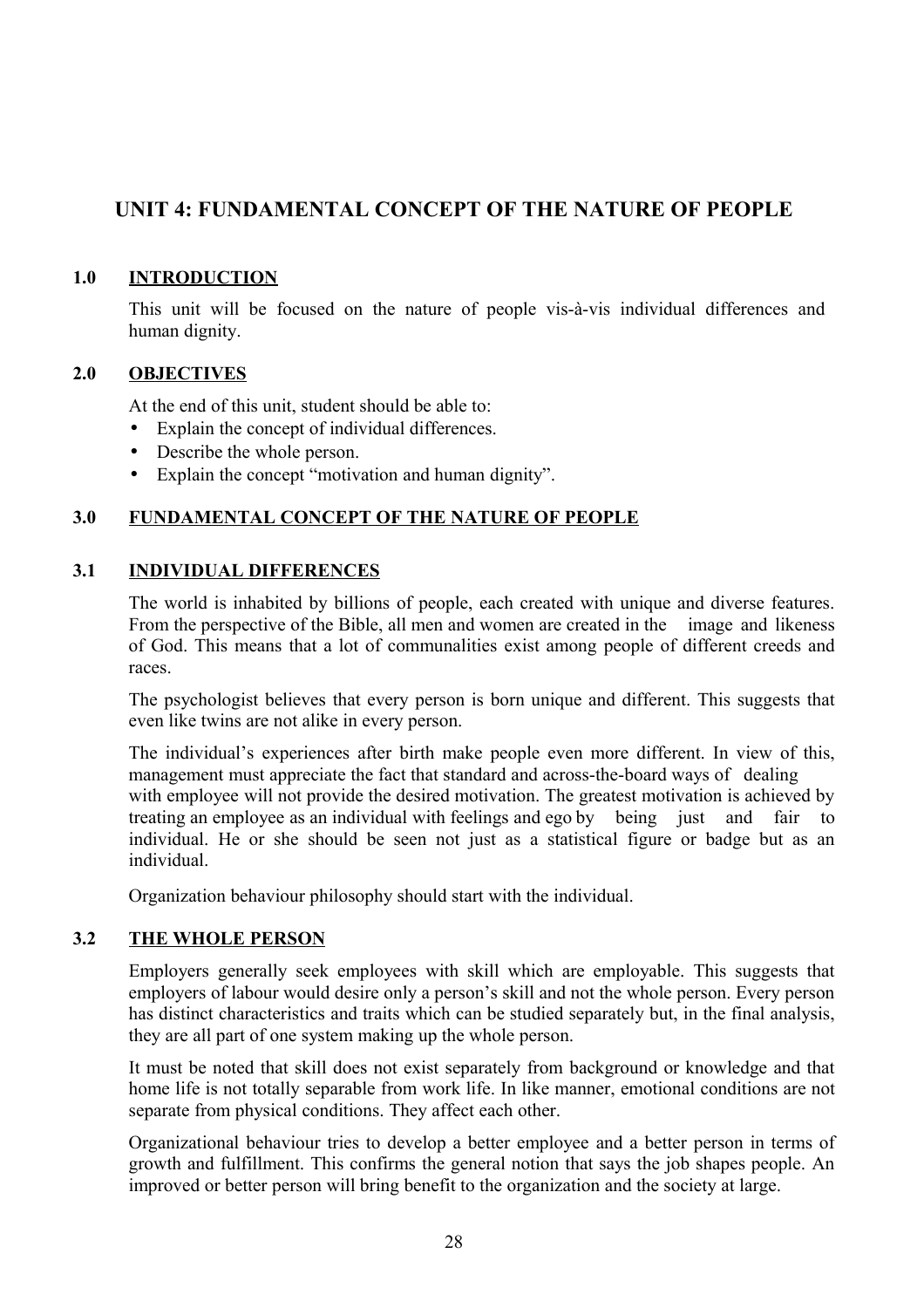### **3.3 CAUSED BEHAVIOUR AND HUMAN DIGNITY**

Psychologists believe that there is a motive behind every behaviour of man. This motive could relate to the person's needs and or the consequences that results from the act.

People are motivated not by what we think they ought to have but what they themselves want. Motivation is achieved in two ways:

- Show that certain action will increase their need fulfillment.
- Threaten decrease in new fulfillment unless they follow a required course of action.

These causes or motives are expected to give rise to anticipated behaviour. A well-motivated worker is an efficient worker.

Motivation is the drawing force that drives and keeps the organization going. As we have learnt from our study of individual differences, human beings are born unique and different and therefore deserve to be treated with respect. The thinking is that the people are not just factors of production, or a badge number but individuals with emotions and egos. They want to be treated as human beings. Their aspirations and abilities to be recognized and be seen not as economic tool, but as a whole being with self respect and dignity. This thinking agrees with the ethical philosophy "Do unto other what you want them to do unto". That is, respect is reciprocal.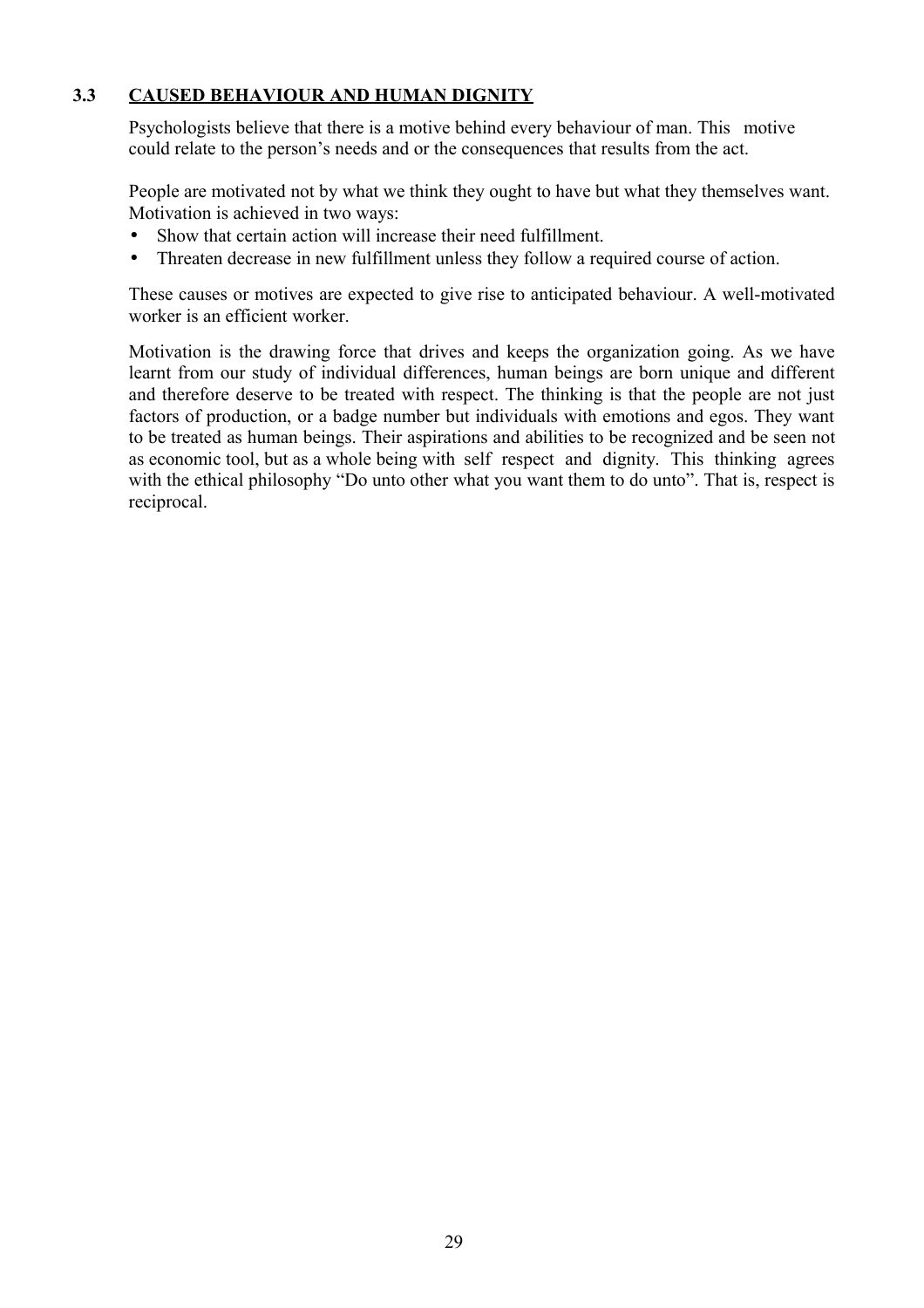#### **3.4 SELF ASSESSMENT QUESTION**

Explain the meaning of the term "Individual Differences".

#### **3.5 SELF ASSESSMENT ANSWER**

Everyone is born unique and different, some tall and some short, some fat and some slim, though there are commonalities such as two eye balls, a nose, two hands, two legs etc.

In view of the above, managers must desist from using the same method to deal with different individuals. They should avoid across the board approach to motivation. Since the primary aim of management is to encourage the right behaviour that will produce the desired result, it is imperative that organizational behaviour philosophy should start with the individual.

The key attributes are:

- Mental abilities
- Emotional demand
- Personality characteristics
- Physical and sensory capacities.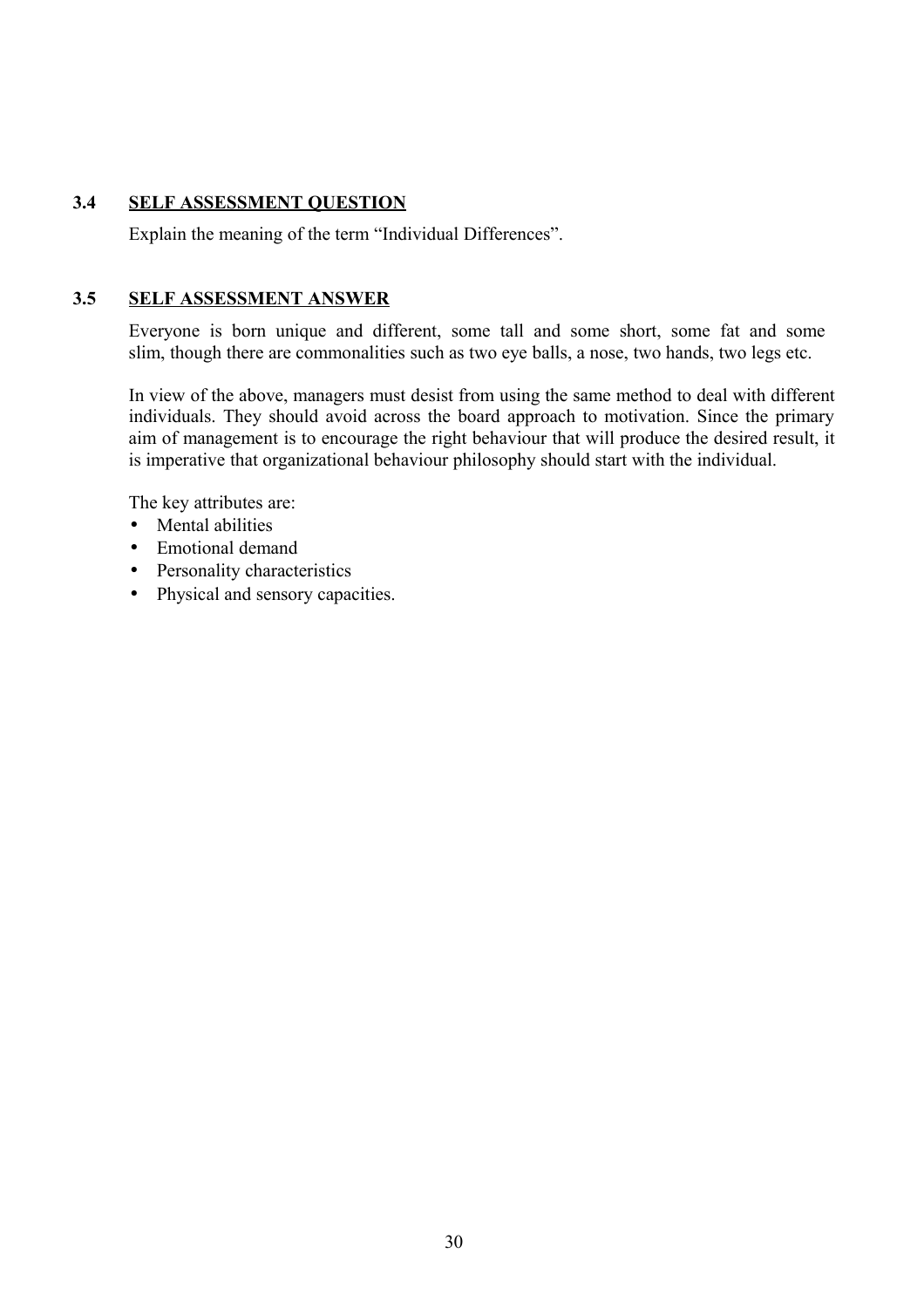#### **4.0 CONCLUSION**

People are critical to the success of any organization and therefore deserve special attention.

### **5.0 SUMMARY**

People in organizations should be treated with respect because they are human beings with aspirations, abilities and egos. Ethical philosophy requires that we treat others the way we want them to treat us.

Management must recognize this individual uniqueness when dealing with people.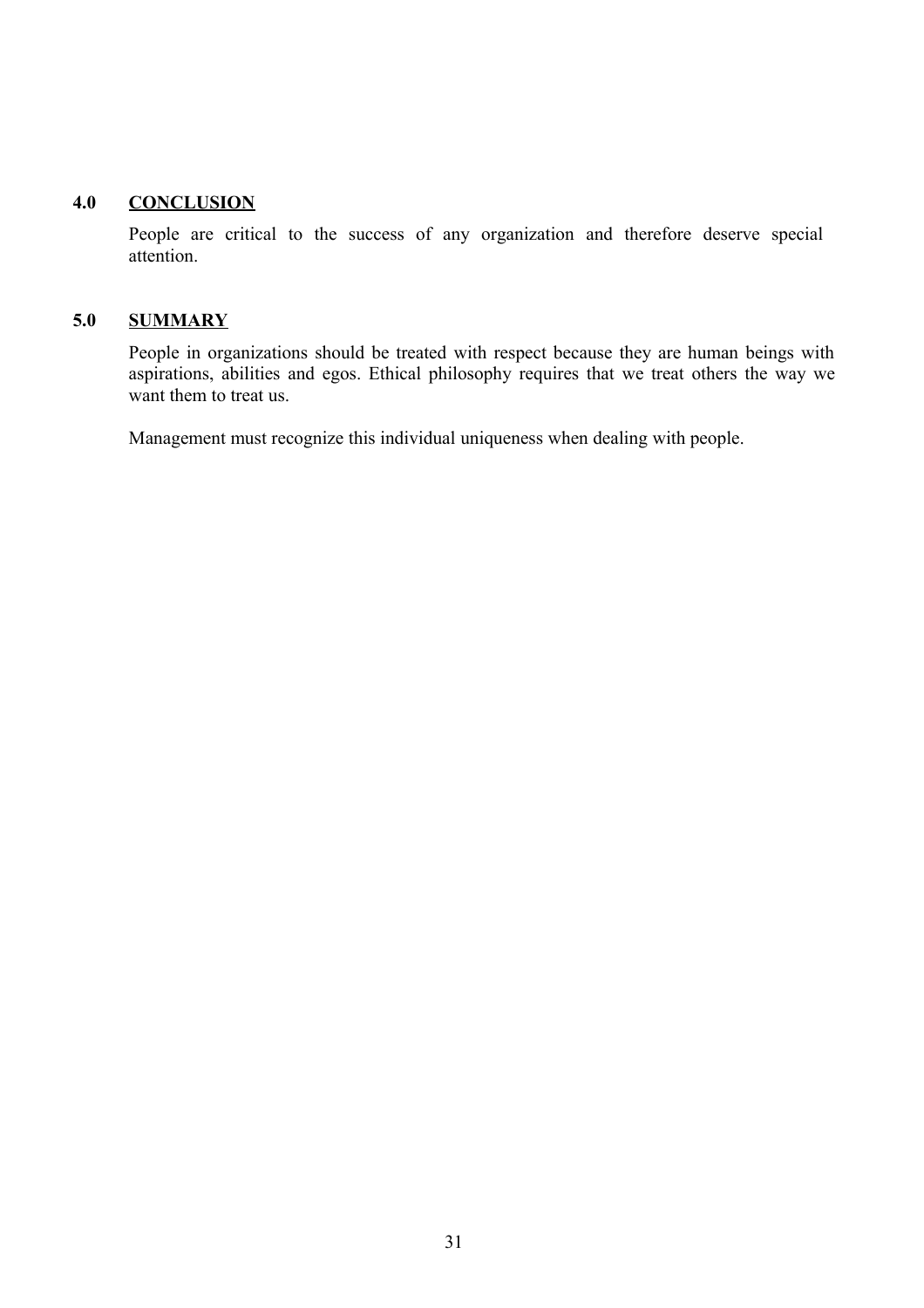### **6.0 TUTOR-MARKED ASSIGNMENT**

Discuss the concept of caused behaviour and human dignity.

#### **6.1 TUTOR-MARKED ASSIGNMENT (ANSWER AND MARKING SCHEME)**

There is a motive for every behaviour of man, the motive could be due to needs of the individual or lack of it.

In view of this, management must try to initiate the right behaviour that will produce the desired result. This cause behaviour is generally refereed to as motivation.

In an attempt to produce a happy worker using incentives or other means of motivation, managements must appreciate the need to treat the individual with respect and his or her abilities and aspirations recognized. Then can we boldly say there is dignity in labour.

### **MARKING SCHEME**

2 points for each concept correctly named.

3 points for each successful discussion.

**[Total – 20 marks]**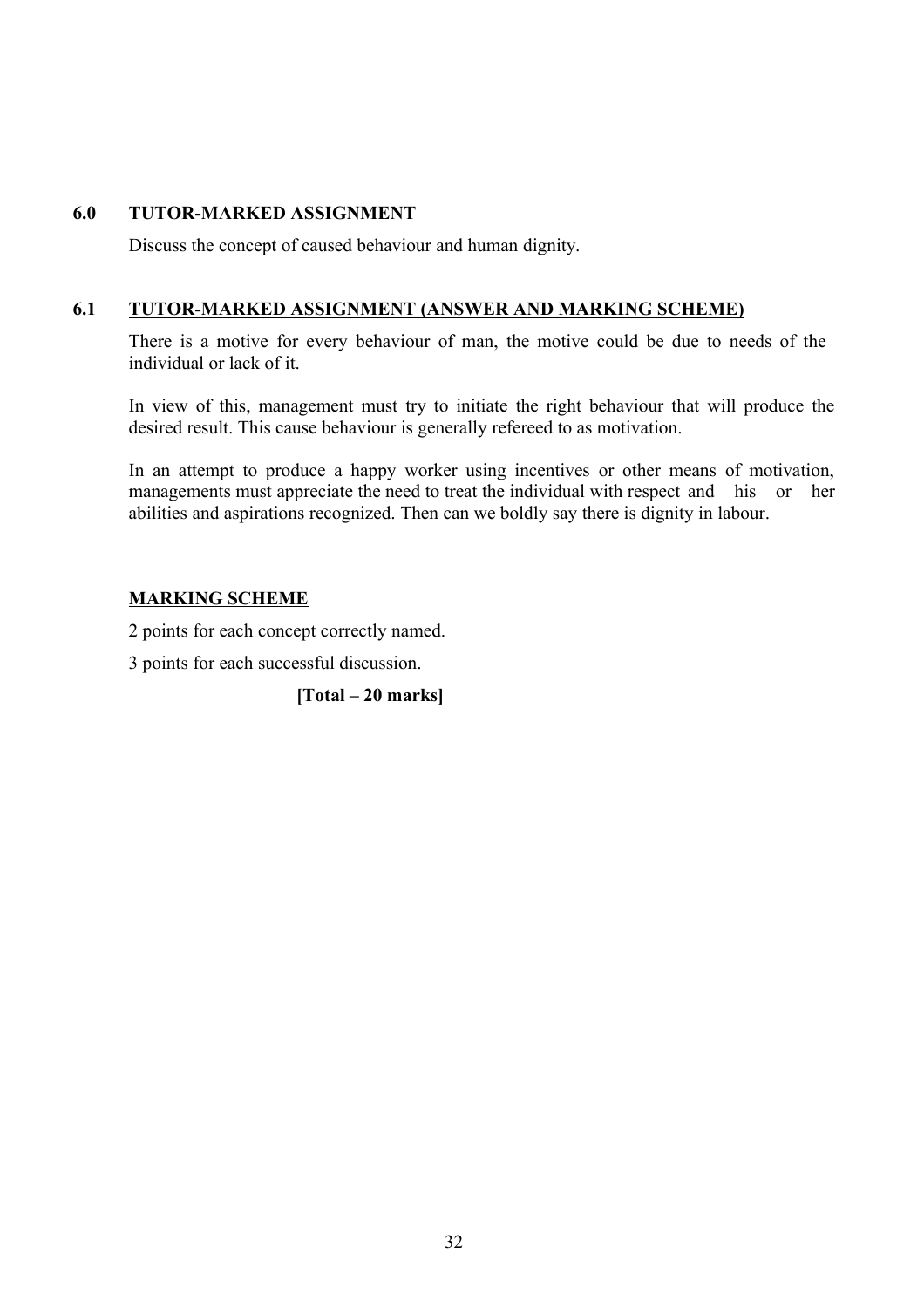# **7.0. REFERENCES**

|    | Pitfield, R. Ronald (1984): | Business Organization, (London),                                            |  |  |  |  |
|----|-----------------------------|-----------------------------------------------------------------------------|--|--|--|--|
|    |                             | $M & E$ Handbooks                                                           |  |  |  |  |
| 2. | Koontz, et al $(1980)$ :    | Management International, Student Edition, (New York),<br>McGraw-Hill, Inc. |  |  |  |  |
| 3. |                             | Hicks, H.G. and Gullet, C.R. (1976): Organisations: Theory and Behaviour,   |  |  |  |  |

McGraw-Hill Kogak Usha Limited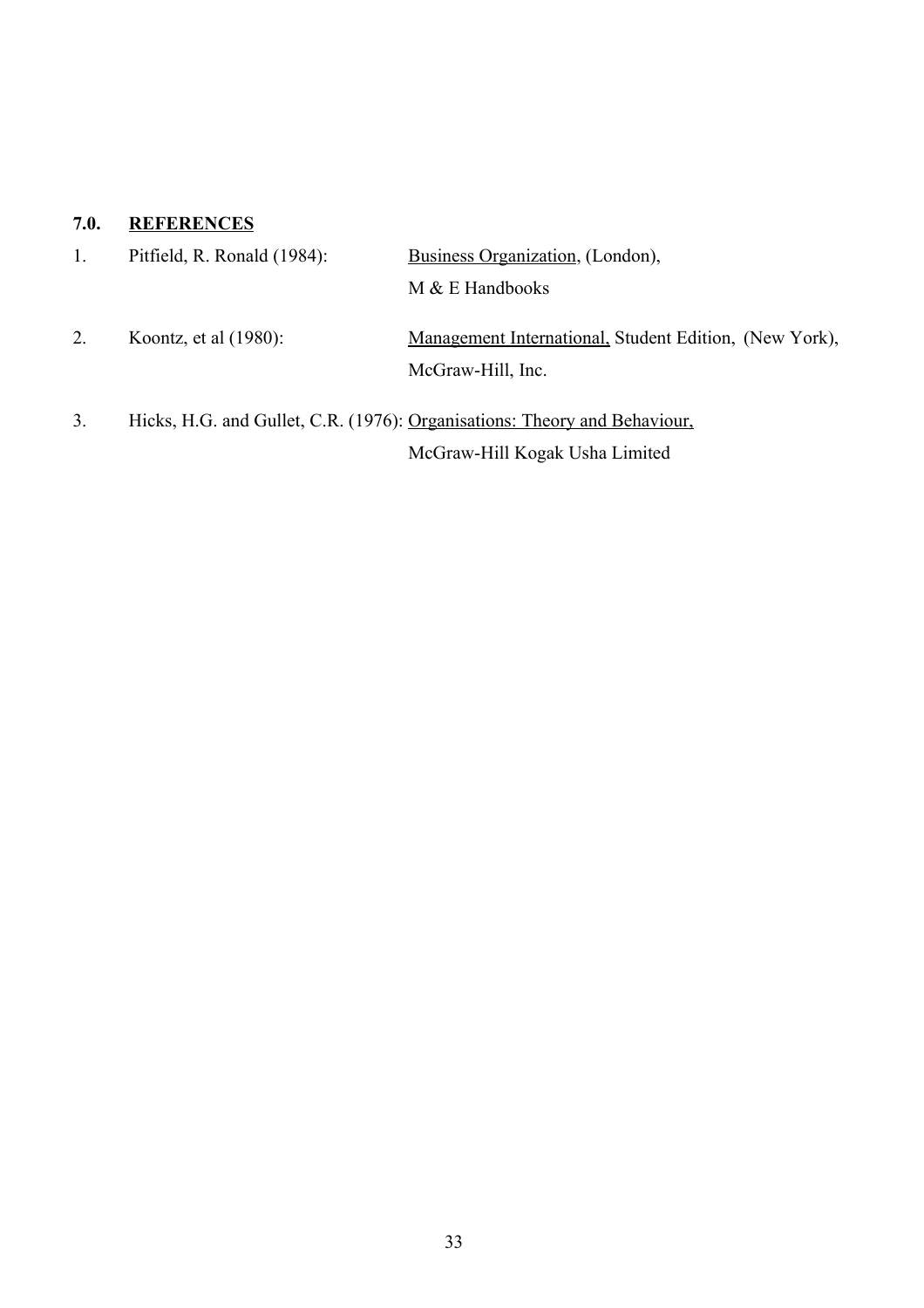# **UNIT 5: THE NATURE OF AN ORGANISATION**

# **TABLE OF CONTENT**

| 1.0. | Introduction                                          |                             |                            |                    |  | 34    |
|------|-------------------------------------------------------|-----------------------------|----------------------------|--------------------|--|-------|
| 2.0. | Objectives                                            |                             | and the state              |                    |  | 34    |
| 3.0. | The Nature of an Organization                         |                             | $\omega_{\rm{max}}=0.0000$ |                    |  | 34    |
| 3.1. | Social Systems                                        |                             | $\overline{a}$             |                    |  | 34    |
| 3.2. | Mutual Interest                                       |                             | $\Delta \sim 10^{-11}$     | $\Delta \sim 10^4$ |  | 34    |
| 3.3. | The Structure of Organisations                        |                             | $\omega_{\rm{max}}=0.0000$ |                    |  | 34-35 |
| 3.4. | Self Assessment Question -                            |                             | $\Delta \sim 10^{-1}$      | $\sim$             |  | 36    |
| 3.5. | Self Assessment Answer                                | $\mathbb{Z}^2$              | $\overline{a}$             |                    |  | 36    |
| 4.0. | Conclusion                                            |                             |                            |                    |  | 37    |
| 5.0. | Summary                                               |                             |                            |                    |  | 37    |
| 6.0. | Tutor-Marked Assignment                               | $\mathcal{L}_{\mathcal{A}}$ |                            |                    |  | 38    |
| 6.1. | Tutor-Marked Assignment (Answers and Marking Scheme)- |                             |                            |                    |  | 38    |
| 7.0. | References                                            |                             |                            |                    |  | 39    |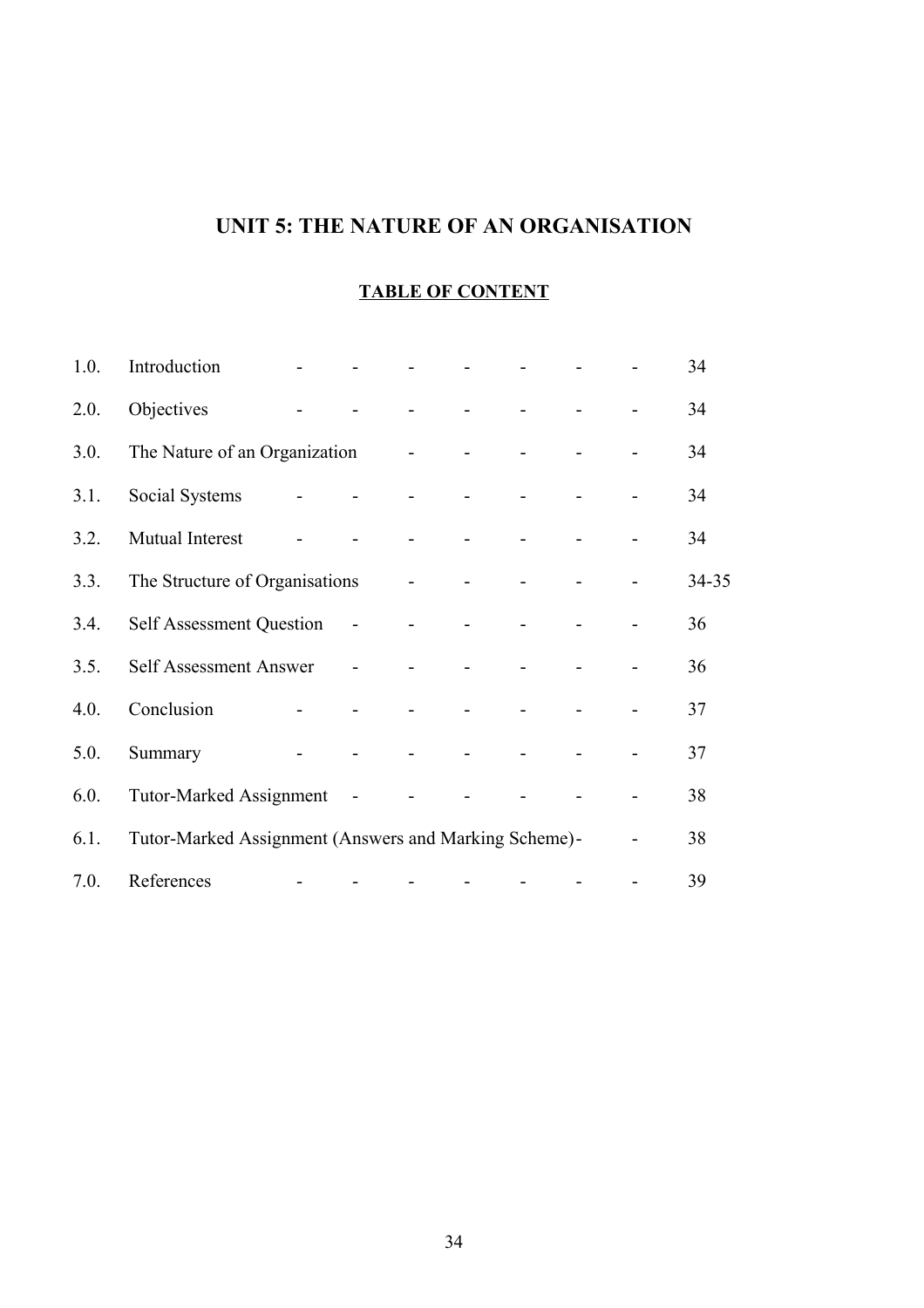# **UNIT 5: THE NATURE OF AN ORGANISATION**

#### **1.0 INTRODUCTION**

This unit will take a look at nature of an organization vis-à-vis social systems, structure and mutual interest.

#### **2.0 OBJECTIVES**

At the end of this unit, students should be able to:

- Explain the concept "Mutual Interest" as related to organizations.
- Explain why organizations are regarded as a social system.
- Depict the structure of organizations.

### **3.0 THE NATURE OF AN ORGANISATION**

#### **3.1 SOCIAL SYSTEMS**

Organisations and every activities of man are governed by laws. Laws are deliberately constructed to ensure conformity to a pattern of behaviour.

Laws that govern organizations are regarded as social laws and or psychological laws. This is because the needs of man are largely psychological, social and esteem. The needs, aspirations and individuals drives as well as the group one belong determine one's behaviour.

Organisations are regarded as social system because they operate in a dynamic environment which is subject to change. The relations are not static as depicted on an organization chart. Every part of the system is independent and subject to influence by any other part.

Social system provides a framework for considering and analyzing the variety of variables involved in any organizational situation. The complexity of man's behaviour can be explained within the context of social interaction.

#### **3.2 MUTUAL INTEREST**

Organisations are established by people with common interest to achieve commonobjectives. People organized largely

- to accomplish goals which are beyond the capacity of an individual
- to share risk
- to advantage of division of labour
- because of synergy.

The reasons for organizing stated above shows that organization need people and people needs organization. Organization is perceived as a means of achieving personal objectives why organization need people to achieve organizations objectives. Mutual Interest provides a super ordinate goal that units the wide variety of needs that people being to organizations. The outcome of this is that people are encouraged to attack organizational problems rather than each other. The worker represents the interest of labour whilst the employers represent the interest of capital.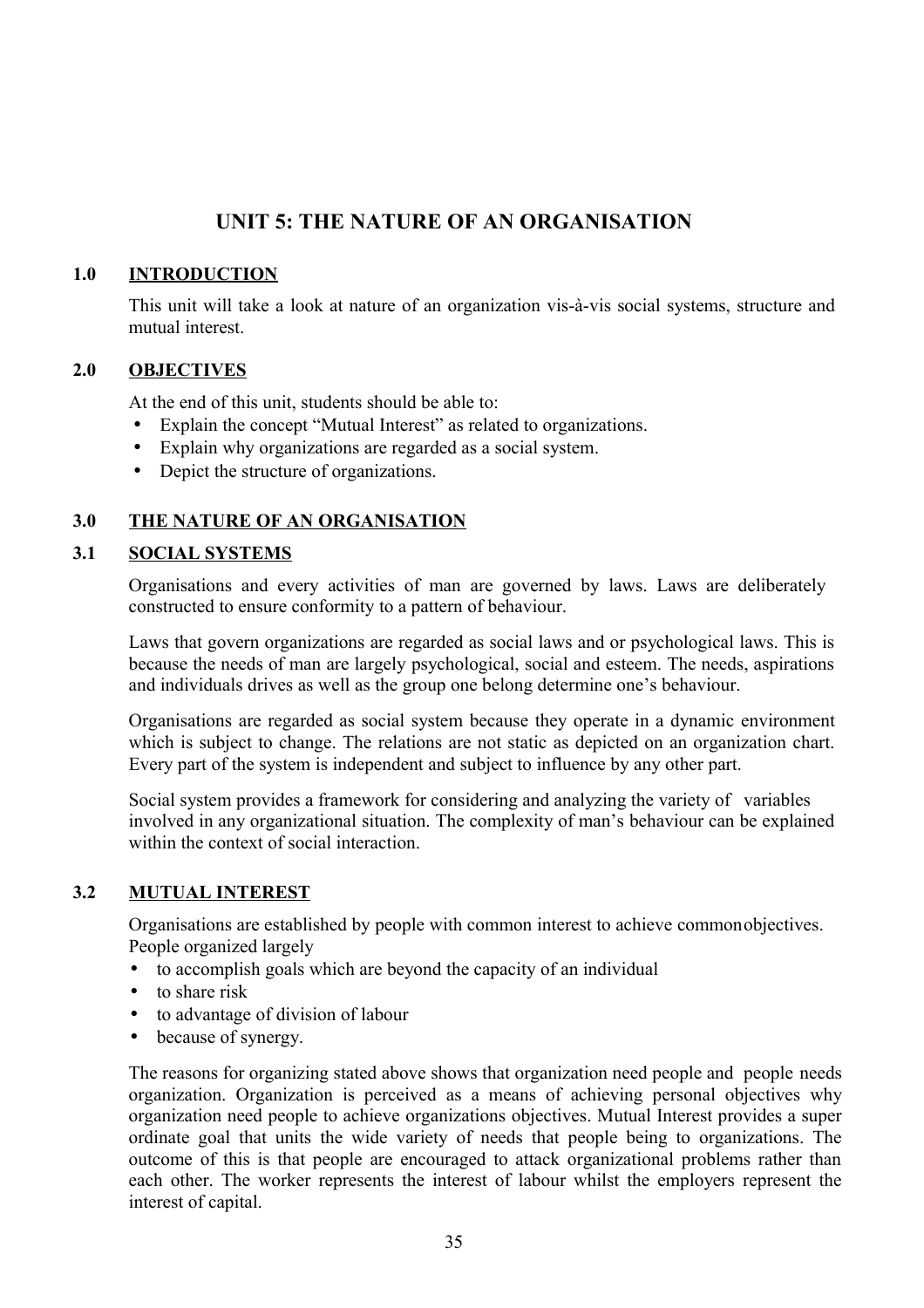### **3.3 THE STRUCTURE OF ORGANISATIONS**

The organization structure of a business enterprise is the basic framework within which the executive decision making behaviour takes place. The principle function of the organization structure of a business is to facilitate desire decision and action and to limit or exclude decision and action not desired. The concept of organization can be seen in two perspectives.

- **Static Concept:** Here, an organization is seen as a structure or a network of specified relationships among given individuals. This is known as the static concept.
- • **Dynamic Concept:** Here, an organization is seen as a process of an executive function in which the dynamic of organization change and growth are central. The static concept enables us to observe and classify and to recognize similar action and differences among organization whilst the dynamic concept enable us to discern the various kinds of executive behaviour that produce growth and change in the structure.

The structure of organizations usually assumes the form of pyramid. This is because with successful higher levels fewer persons are needed. Organization structure may also be classified into formal and informal structure.

The formal structure can further be sub-classed into:

- Staff Organization Structure
- Functional Organization Structure
- Lateral Organization Structure
- Committee Organization Structure
- Matrix Organization Structure.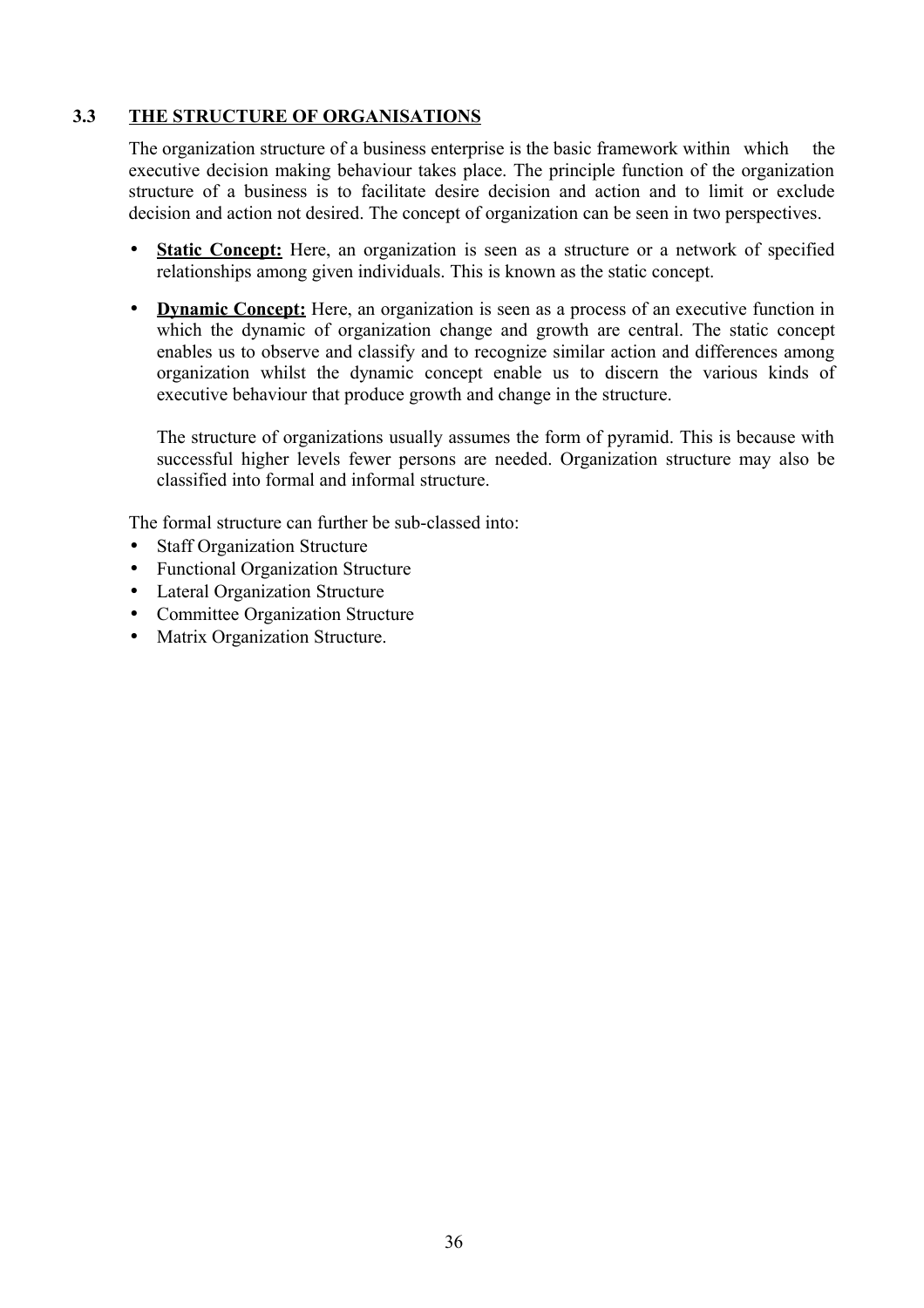## **3.4 SELF ASSESSMENT QUESTION**

Why are organizations regarded as social systems?

#### **3.5 SELF ASSESSMENT ANSWER**

Organisations are regarded as social systems because the activities of organizations are governed by social laws as well as psychological laws.

Man's needs can be categorized as psychological, social and esteem. Man's behaviour is influenced by his or her aspirations and drives as well as the group to which he belongs.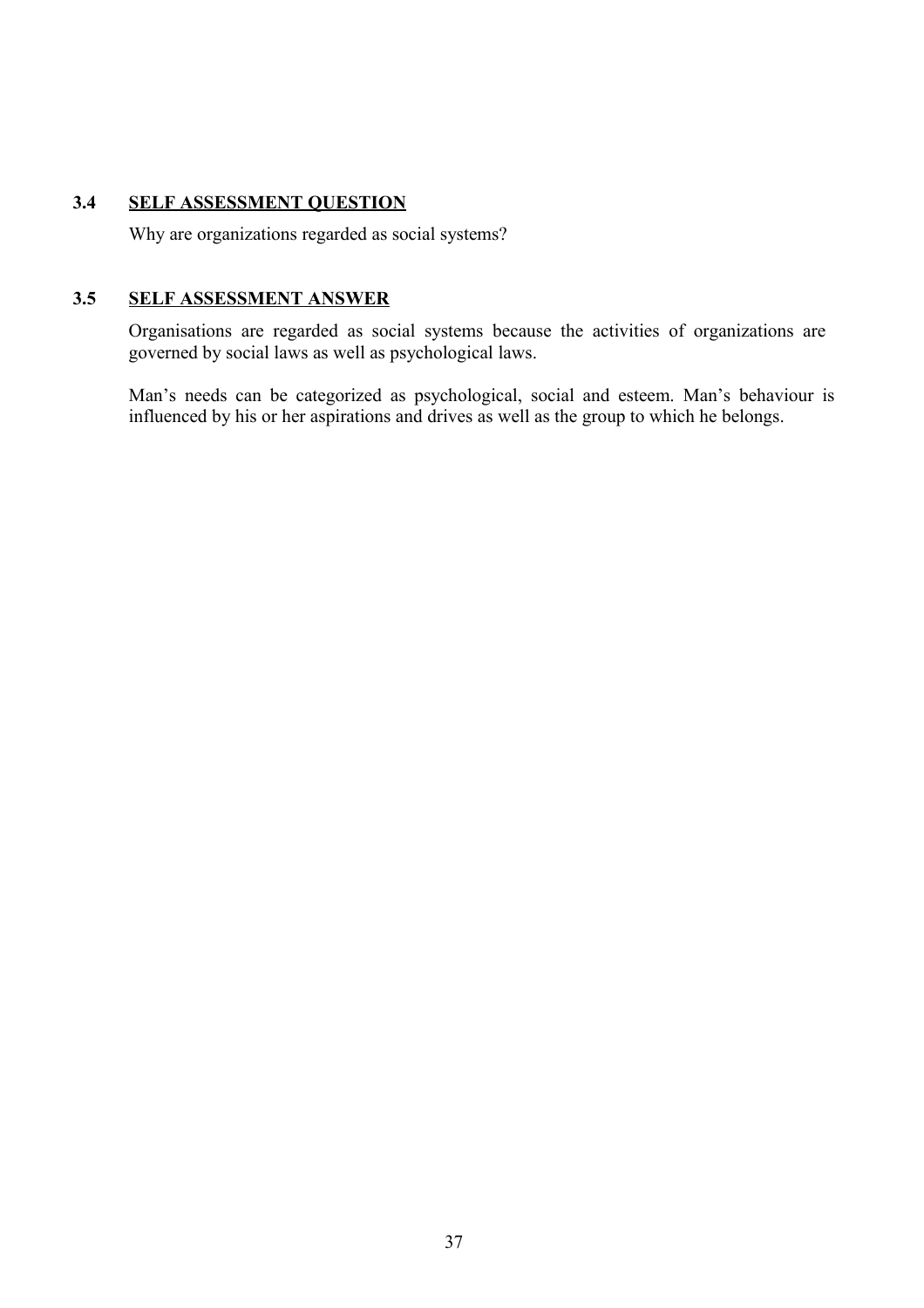#### **4.0 CONCLUSION**

Organisations are social systems established on the basis of Mutual Interest.

#### **5.0 SUMMARY**

Organisations are social systems established on the basis of Mutual Interest. Man's needs are psychological, social and statics. His behaviour is influenced by his personal drives and aspiration as well as the group he belong.

Organisations tend to take the form of a pyramid. It is the basic framework within which the executive decision making process takes place.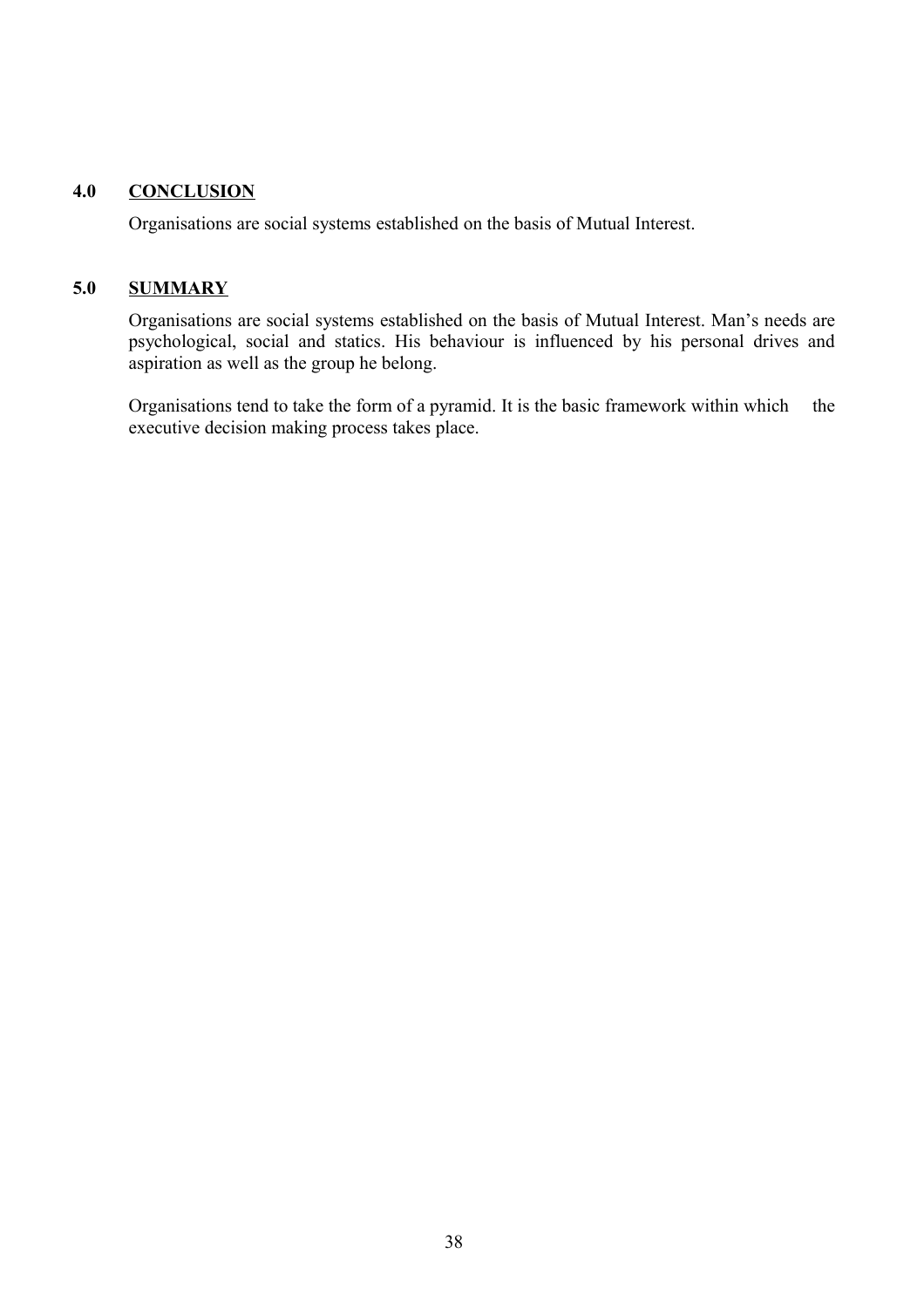## **6.0 TUTOR-MARKED ASSIGNMENT**

Explain the term "Mutual Interest" in relation to an organization.

## **6.1 TUTOR-MARKED ASSIGNMENT (ANSWER AND MARKING SCHEME)**

Mutual Interest as related to organizations is represented by the statement: "Organizations need people and people need organizations". People perceive organizations as a means to help them reach their goals, while at the same time, organizations need people to help reach organizational objectives".

Within the ambit of Mutual Interest, people are encouraged to attack organizational problems rather than each other.

## **MARKING SCHEME**

3 marks for each explanation and relationship correctly named

**[Total – 20 marks]**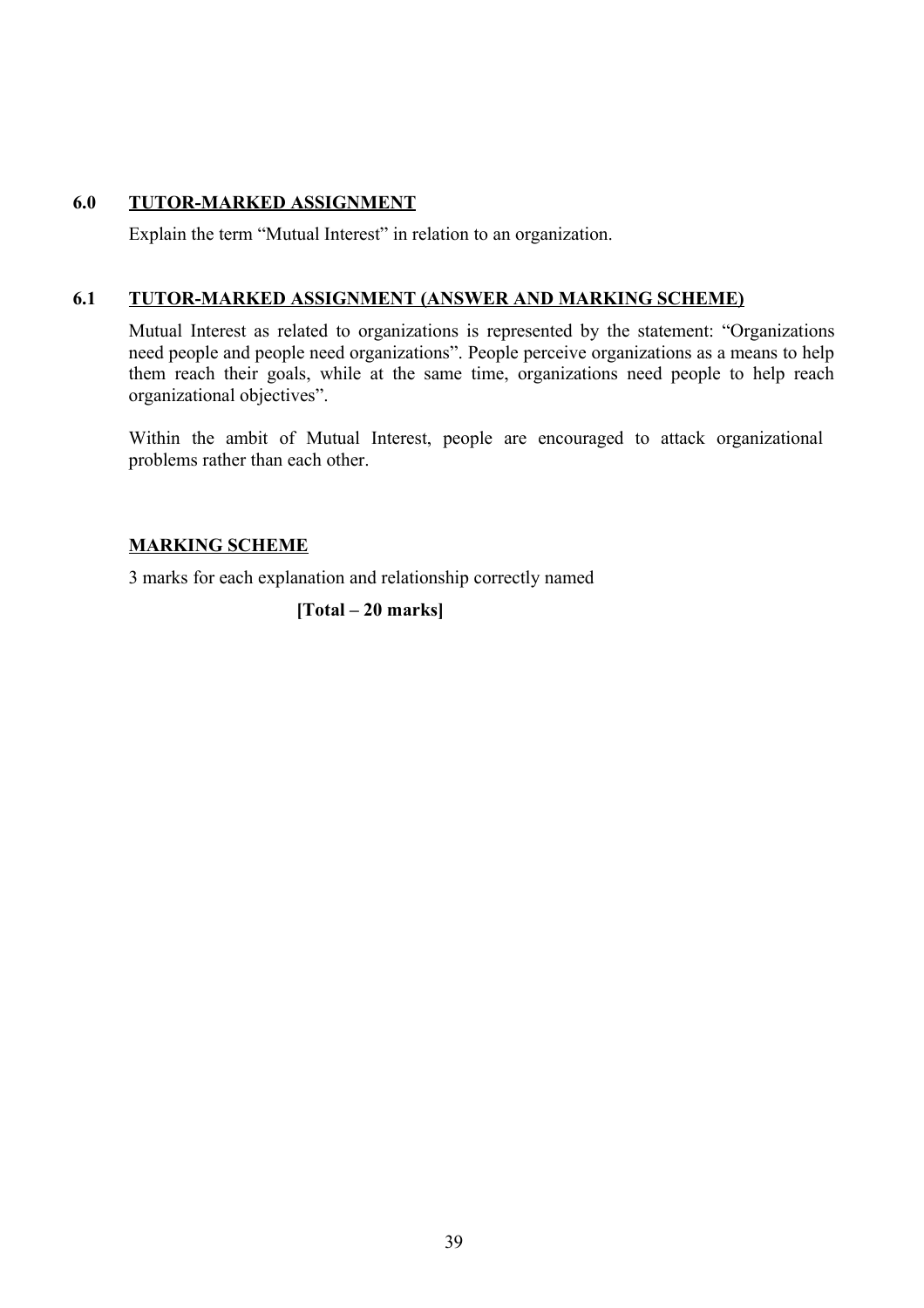## **7.0 REFERENCES**

1. Karimu, B.O. (1992): Business Management: An Introduction, (Lagos), Mufa Nig. Industrial Press Ltd.

2. Koontz, H. and Weibrich, H. (1980): Management: A Book of Readings, (New York) McGraw-Hill, Inc.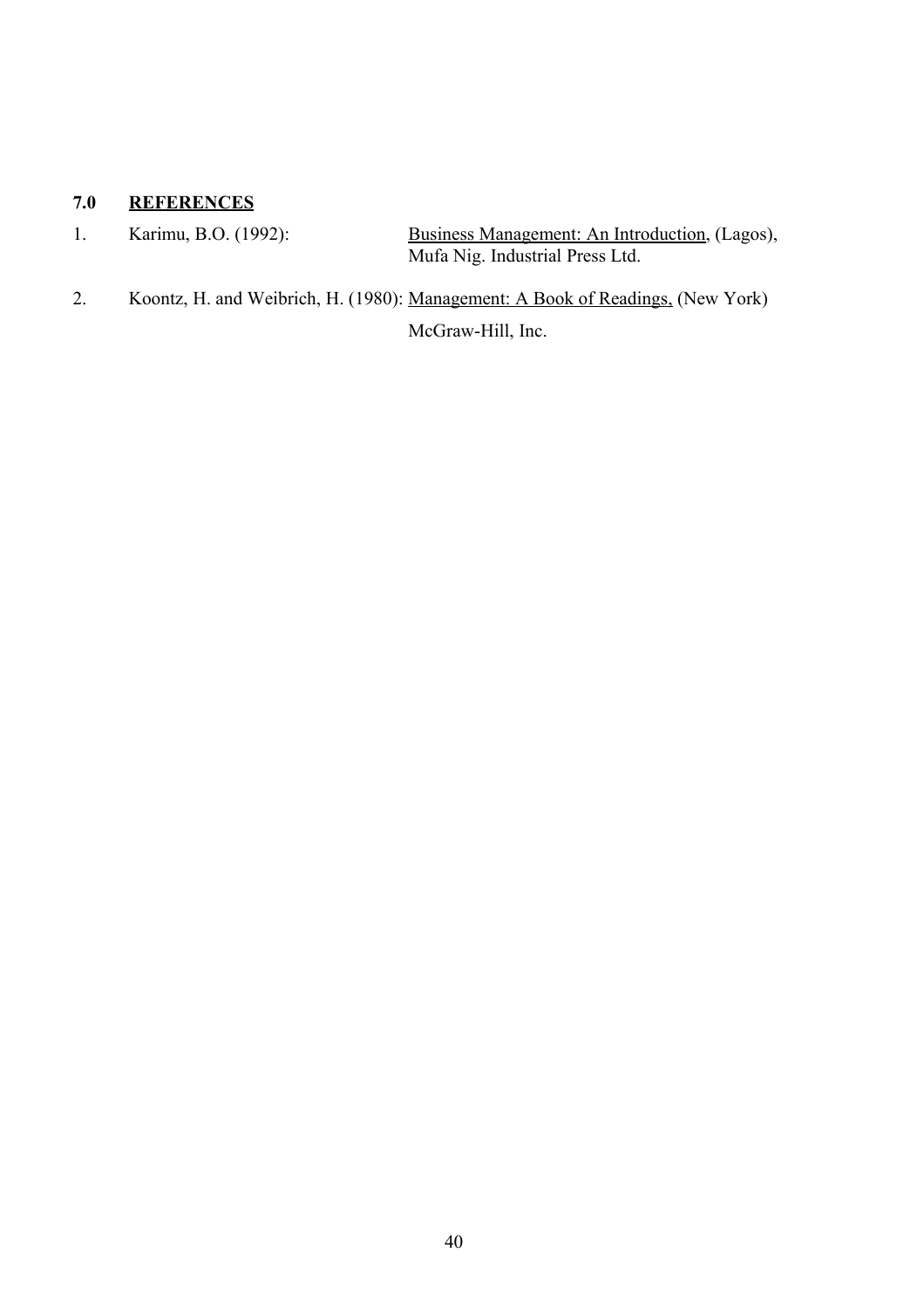## **UNIT 6: JOB SATISFACTION**

# **TABLE OF CONTENT**

| 1.0. | Introduction                                          |                          |                |                |  | 41        |
|------|-------------------------------------------------------|--------------------------|----------------|----------------|--|-----------|
| 2.0. | Objectives                                            |                          |                |                |  | 41        |
| 3.0. | Job Satisfaction                                      |                          |                | $\overline{a}$ |  | 41        |
| 3.1. | The Concept and Scope of Job Satisfaction -           |                          |                |                |  | 41        |
| 3.2. | Job Satisfaction and Productivity                     |                          | $\blacksquare$ |                |  | $41 - 42$ |
| 3.3. | Job Satisfaction and Other Variables -                |                          |                |                |  | 42        |
| 3.4. | <b>Self Assessment Question</b>                       | $\overline{\phantom{a}}$ |                |                |  | 43        |
| 3.5. | Self Assessment Answer                                | $\blacksquare$           |                |                |  | 43        |
| 4.0. | Conclusion                                            | $\mathbf{r}$             |                |                |  | 44        |
| 5.0. | Summary                                               |                          | $\blacksquare$ |                |  | 44        |
| 6.0. | <b>Tutor-Marked Assignment</b>                        | $\blacksquare$           |                |                |  | 45        |
| 6.1. | Tutor-Marked Assignment (Answers and Marking Scheme)- |                          |                |                |  | 45        |
| 7.0. | References                                            |                          |                |                |  | 46        |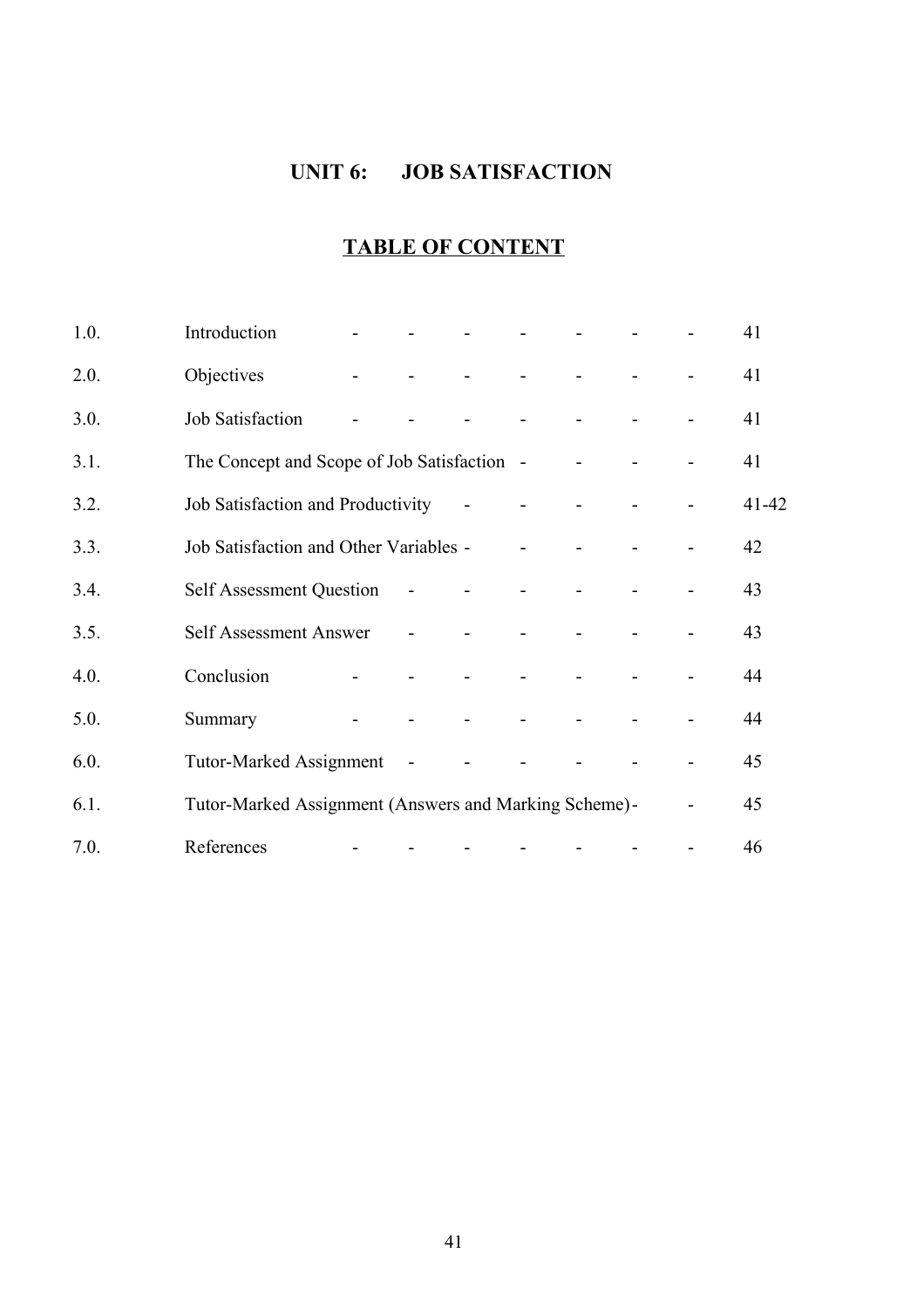## **UNIT 6: JOB SATISFACTION**

## **1.0. INTRODUCTION**

The Unit will consider the concept and scope of job satisfaction. It will also look at the relationship of job satisfaction to other variables.

## **2.0. OBJECTIVES**

At the end of this unit, students should be able to:

- Explain the meaning of job satisfaction.
- State the relationship between job satisfaction and other variables.
- State the relationship between job satisfaction and productivity.

## **3.0. JOB SATISFACTION**

## **3.1. THE CONCEPT AND SCOPE OF JOB SATISFACTION**

Lawler et al (1972) define Job Satisfaction as the favourableness or un-favourableness with which employees view and their work. It expresses the amount of congruence between one's expections of the job and the rewards that the job provides. It relates to equity them and psychological contact since it is concerned with expectation compared with rewards. Job satisfaction is dynamic and must therefore be maintained at all times. An approach to measuring job satisfaction was developed by Porter in which he relates actual conditions to those perceived as ideal by the employee.

The job satisfaction of an employee is measured from the effort made by the employee towards the realization of the goals of the organization.

An individual or group of individuals may feel satisfied, if they are convinced that their salaries and/or wages are comparable to those of other employees or individuals in similar or related industries or organizations.

Factors that could enhance job satisfaction include:

- Good pay,
- Regular payment of salaries,
- Attractive fringe benefits,
- Conducive work environment,
- Friendly, understanding colleagues and other personnel.

The above factors are motivators which will create the feeling of contentment, fulfillment, goodness and happiness which are the hallmark of satisfaction.

In other words, to be satisfied with one's job means that one is fulfilled on the job. The job fulfills the needs of the individual or group.

## **3.2. JOB SATIFACTION AND PRODUCTIVITY**

In time past, it was assumed that a satisfied worker is a productive worker is a productive worker. That is, high job satisfaction leads to high productivity.

Recent studies have shown that a satisfied worker may be a high producer or low producer or only an average producer.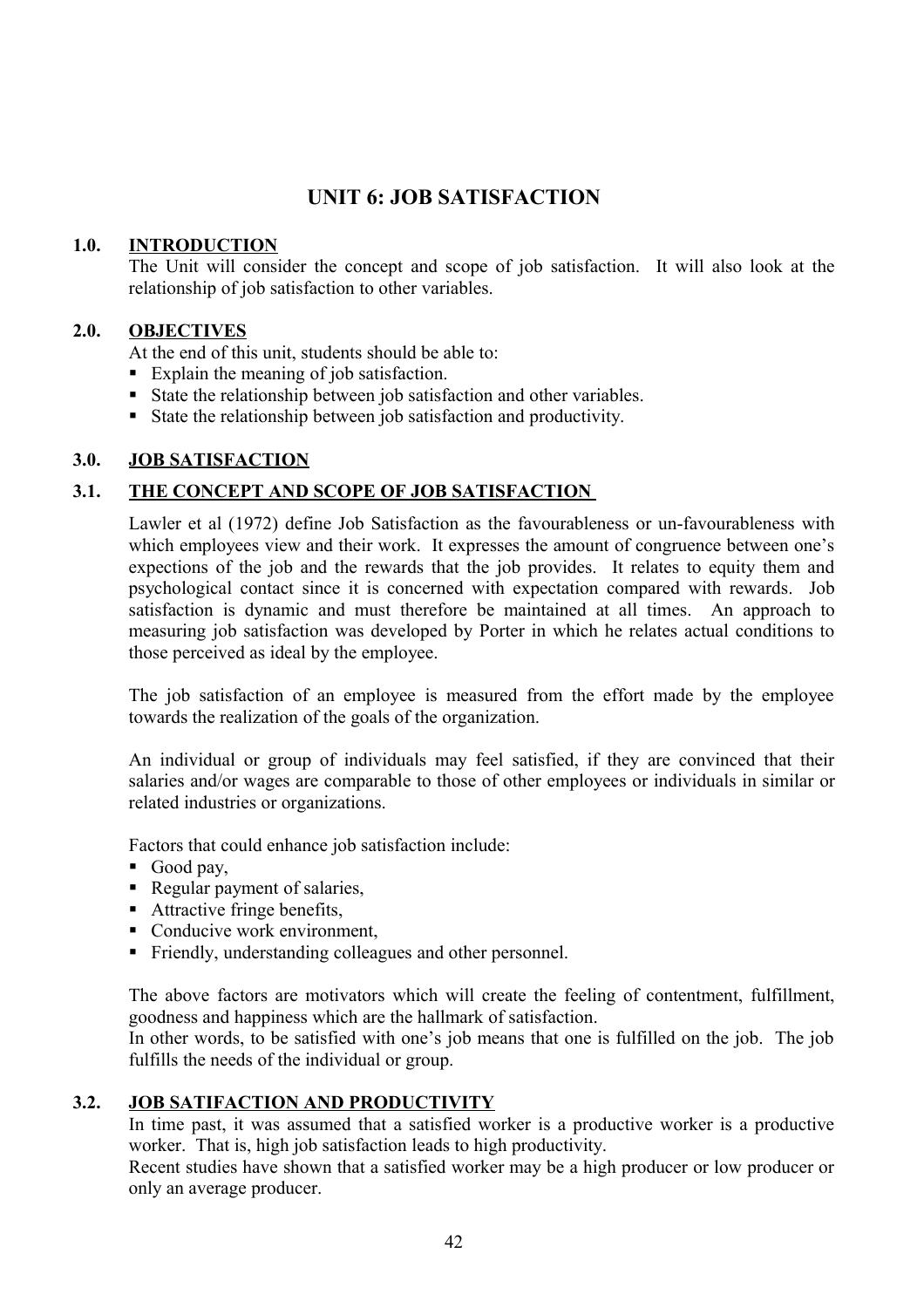Satisfaction – productivity relationship - is complex because it is influenced by many variables such as the reward that an employee received.

According to the Human Relation School, a happy worker is a productive worker.

This was countered by Scott as cited by Ejiogu (1983) who says that morale is no longer considered a prerequisite of high productivity, but that the nature of the relationship between morale and productivity is open to serious questioning.

Liphan and and Hoch (1974) are of the opinion that leadership plays a key role in workers' productivity. According to them, a participating leader is most likely to have a higher level of productivity and morale among the subordinates than an authoritative leader.

A model developed by Lawler and Porter tends to suggest that productivity leads to job satisfaction. The model is shown below:

|             | Rewards    | Perception of equity | Satisfaction |
|-------------|------------|----------------------|--------------|
| Performance | -Intrinsic | in the rewards       |              |
|             | -Extrinsic |                      |              |

The model shows that performance leads to job satisfaction, provided the rewards are perceived to the equitable.

## **3.3. JOB SATISFACTION AND OTHER VARIABLES**

A correlation exists between job satisfaction and other variables in the organization. The variables to be considered are:

- **Turnover and absenteeism**
- $Age$
- Occupation
- Community condition.

#### **1. Turnover and Absenteeism**

Job satisfaction has a direct correlation with labour turnover. Employees who have low job satisfaction are more likely to leave their employment than those with high job satisfaction. In like manner, employee who have low job satisfaction are more likely to be absent from their job than those with high job satisfaction.

#### **2. Age**

A positive correlation also exists between age and job satisfaction. Older workers who have spent more time in the employment or on the job tend to become more satisfied with the job than younger worker who tend to have high expectations of promotion and other conditions. The older worker has become adapted to the system probably due to experiences on the job.

#### **3. Occupation**

There exists a positive correlation between occupational level and job satisfaction. Higher level occupation tends to have more job satisfaction than low level occupation.

## **4. Community Condition**

Poor community conditions are expected to pull down job satisfaction while better community conditions lift it. This however is not the case. Study has shown that employees compare their job conditions and community conditions. If they have average job conditions surrounded by poor community conditions such as more slums and more business depression, then their satisfaction is lifted up because they see themselves relatively well off.

## **3.3.1. BENEFITS OF JOB SATISFACTION**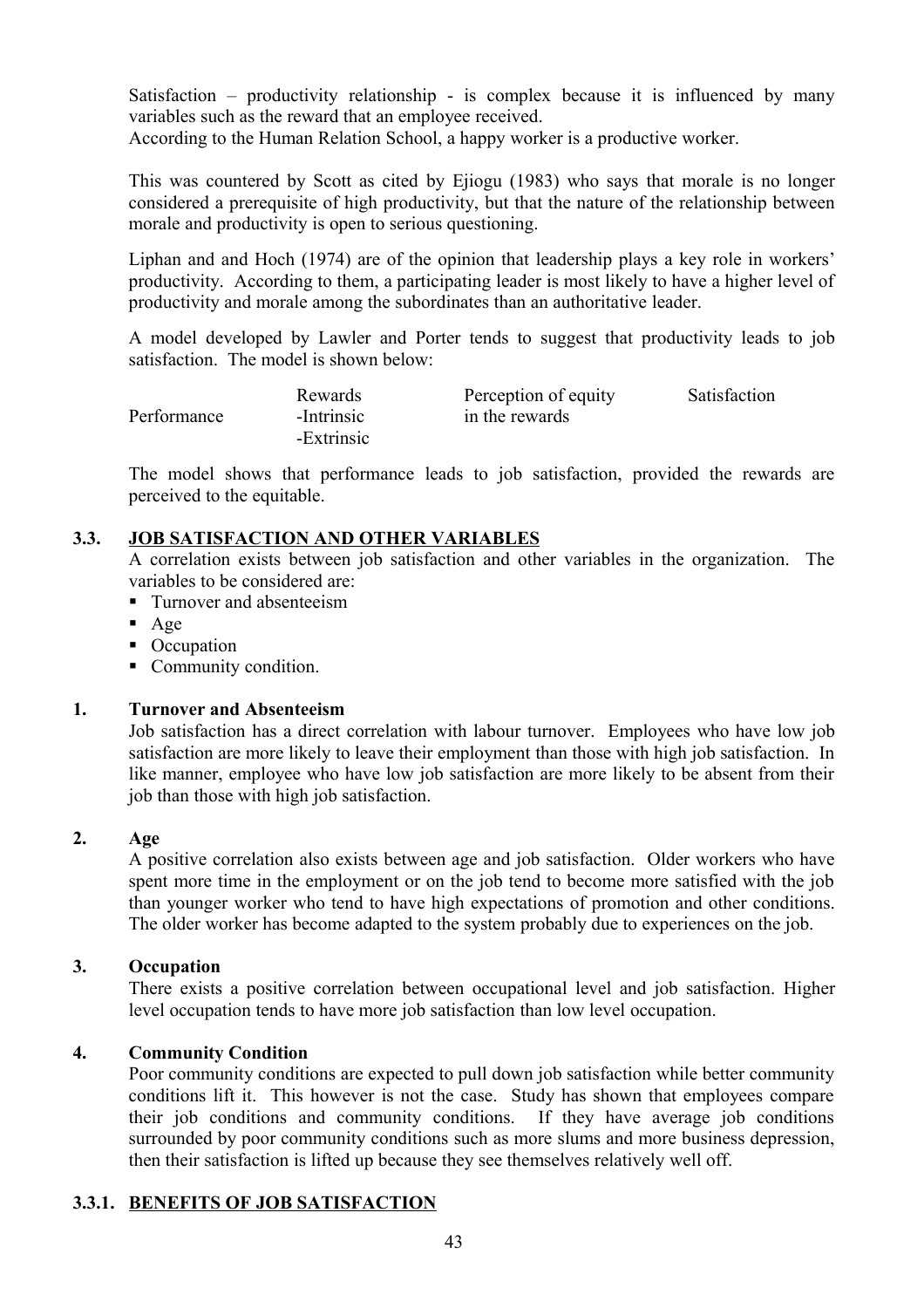- 1. Gives management an indication of the general levels of satisfaction in the company<br>2. Job satisfaction surveys bring about valuable communication
- 2. Job satisfaction surveys bring about valuable communication
- 3. It brings about improved attitude
- 4. Job satisfaction surveys are useful ways to determine certain training needs.

## **3.4. SELF ASSESSMENT QUESTION**

What are the benefits of job satisfaction?

## **3.5. SELF ASSESSMENT ANSWER**

- 1. It gives management an indication of the general levels of satisfaction in the company
- 2. Job satisfaction surveys bring about valuable communication
- 3. It brings about improved attitude
- 4. Job satisfaction surveys are useful ways to determine certain training needs.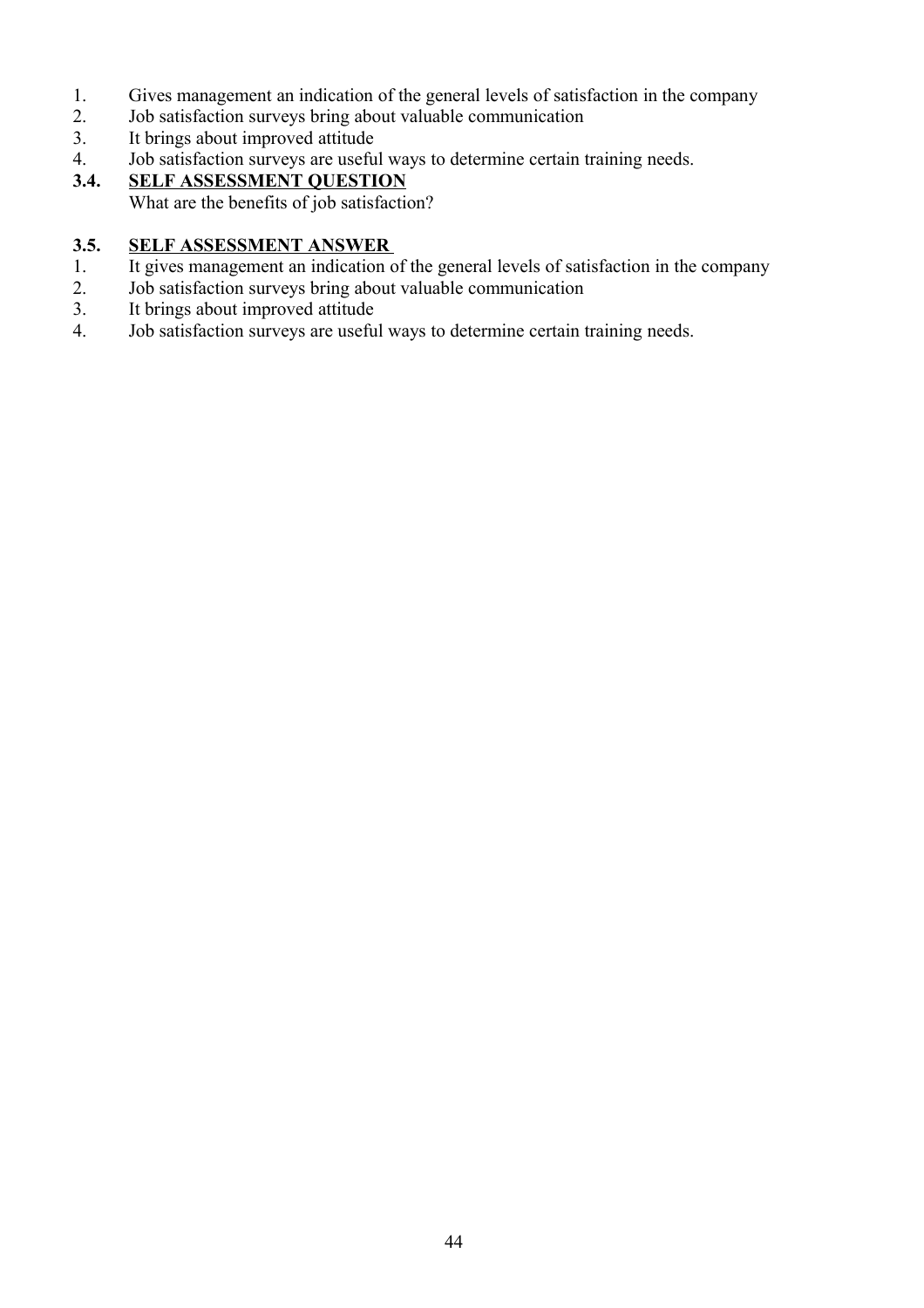#### **4.0. CONCLUSION**

Job satisfaction is a dynamic process that should be maintained at all times in every organization.

#### **5.0. SUMMARY**

Job satisfaction expresses the feeling of contentment, fulfillment goodness, happiness of an employee in relation to his or her work and work condition.

The Human Relation School of Thought believes that a happy worker is a productive worker, but recent study has shown that a satisfied worker may be a high producer or a low producer. Related study also shows that a dissatisfied worker is not necessarily unproductive worker.

Job satisfaction is enhanced by some motive factors such as good pay. Some variables such as occupation, labour turnover etc have a positive correlation with job satisfaction.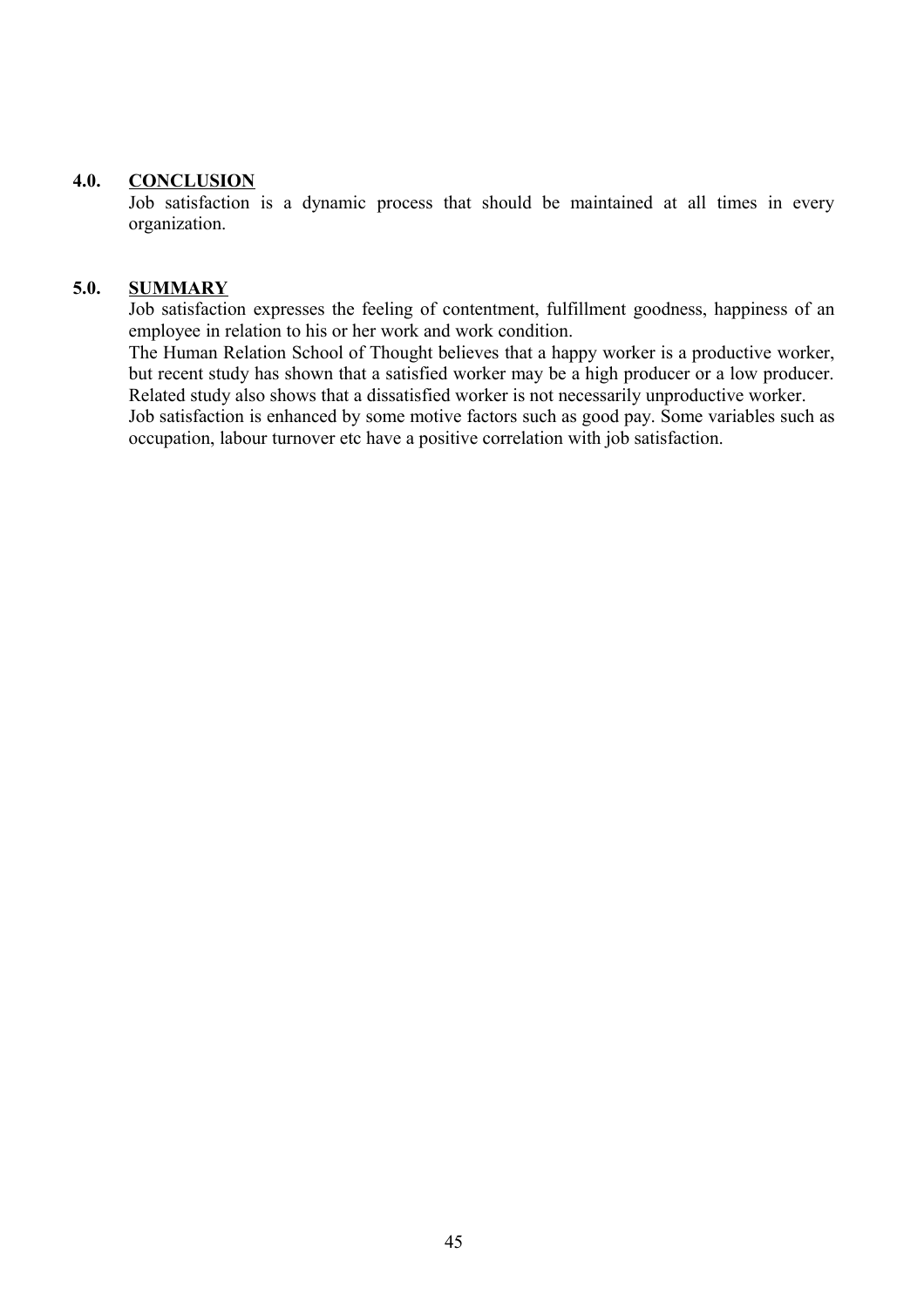## **6.0. TUTOR-MARKED ASSIGNMENT**

Discuss the variables that correlate with job satisfaction.

## **6.1. TUTOR-MARKED ASSIGNMENT (ANSWER AND MARKING SCHEME)**

The variables that correlate with job satisfaction are:

- **Absenteeism**
- Labour turnover
- Occupation
- Age
- Community condition etc.

**N.B:** Brief explanations required

## **MARKING SCHEME**

2 Marks for each variable named

2 marks for each explanation

## **[Total – 20 marks]**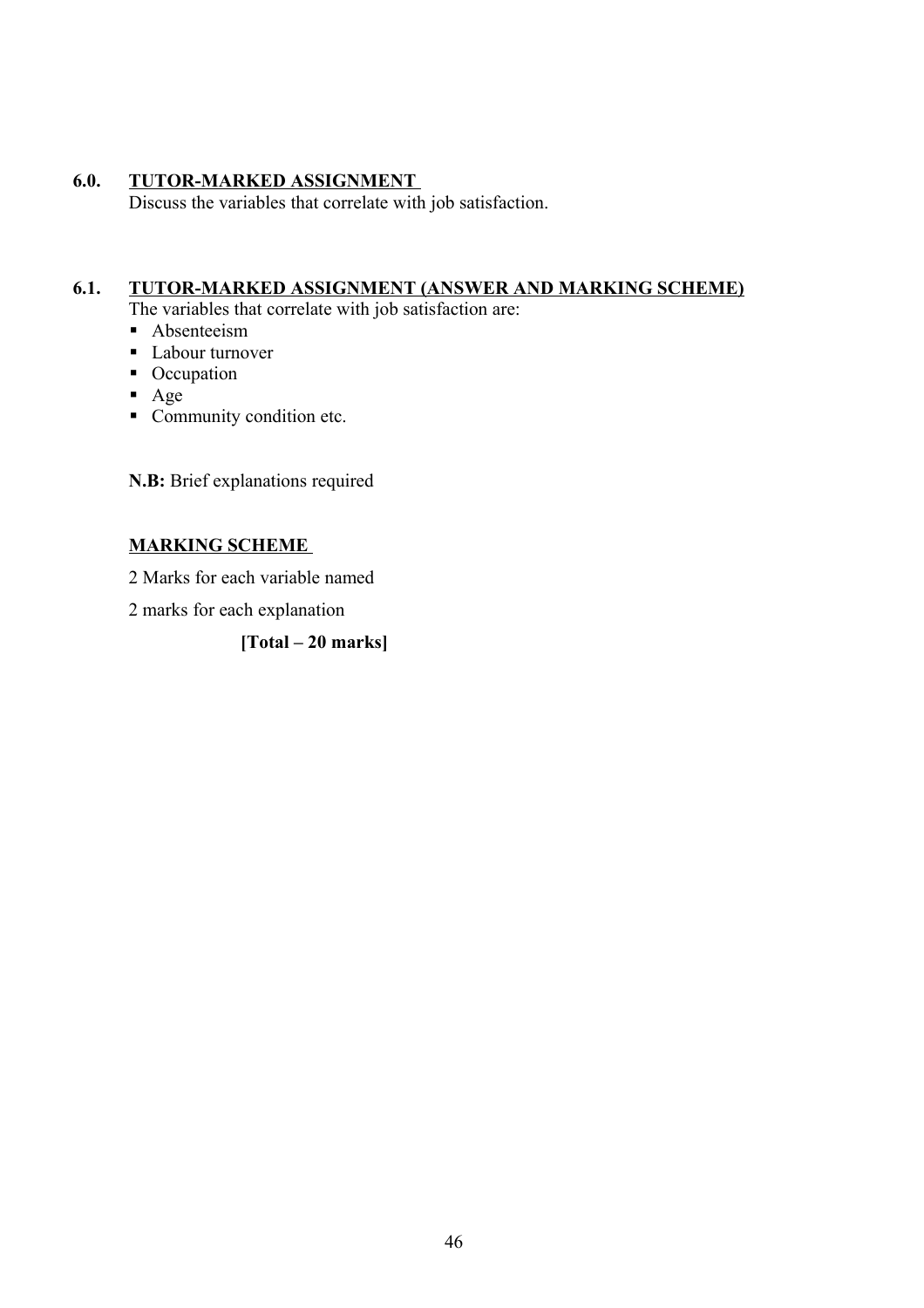## **7.0. REFERENCES**

| 1. | Ejiogu, A. (1978):          | <b>Behavioural Decisions in Organizations</b><br>(Dallas, Scotland) Foresman and Company           |
|----|-----------------------------|----------------------------------------------------------------------------------------------------|
| 2. | Simmons, R.E. (1978):       | Managing Behavioural Processes; Applications of<br>Theory and Research. (Illinois), AHM Publishing |
| 3. | Koontz H, et. al $(1980)$ : | Management, International Student Edition,<br>(New York), McGraw Hill, Inc.                        |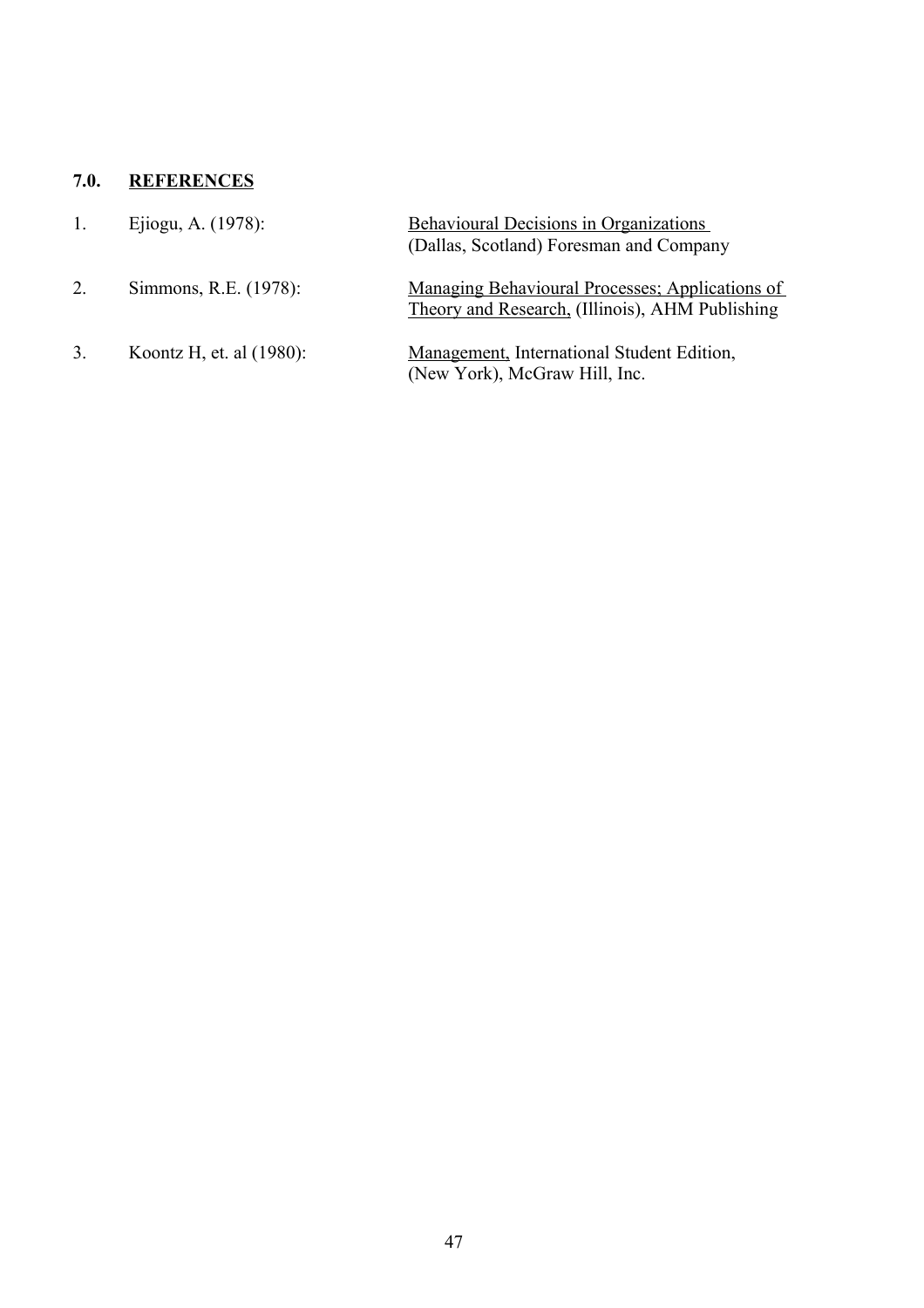## **UNIT 7: JOB ENRICHMENT AND WORK SYSTEM**

## **TABLE OF CONTENT**

| 1.0. | Introduction                                          |                          |                          |                |                |  | 48    |
|------|-------------------------------------------------------|--------------------------|--------------------------|----------------|----------------|--|-------|
| 2.0. | Objectives                                            |                          |                          | $\overline{a}$ | $\overline{a}$ |  | 48    |
| 3.0. | Job Enrichment and Work System                        |                          |                          | $\sim$         |                |  | 48    |
| 3.1. | Job Design                                            | $\overline{\phantom{0}}$ |                          | $\blacksquare$ |                |  | 48    |
| 3.2. | Job Enrichment                                        |                          |                          |                |                |  | 48-49 |
| 3.3. | Application of Job Enrichment -                       |                          |                          | $\overline{a}$ |                |  | 49    |
| 3.4. | <b>Self Assessment Question</b>                       |                          | $\overline{\phantom{a}}$ | $\overline{a}$ |                |  | 50    |
| 3.5. | Self Assessment Answer                                |                          | $\blacksquare$           |                |                |  | 50    |
| 4.0. | Conclusion                                            |                          |                          |                |                |  | 51    |
| 5.0. | Summary                                               |                          |                          |                |                |  | 51    |
| 6.0. | <b>Tutor-Marked Assignment</b>                        |                          | $\blacksquare$           |                |                |  | 52    |
| 6.1. | Tutor-Marked Assignment (Answers and Marking Scheme)- |                          |                          |                |                |  | 52    |
| 7.0. | References                                            |                          |                          |                |                |  | 53    |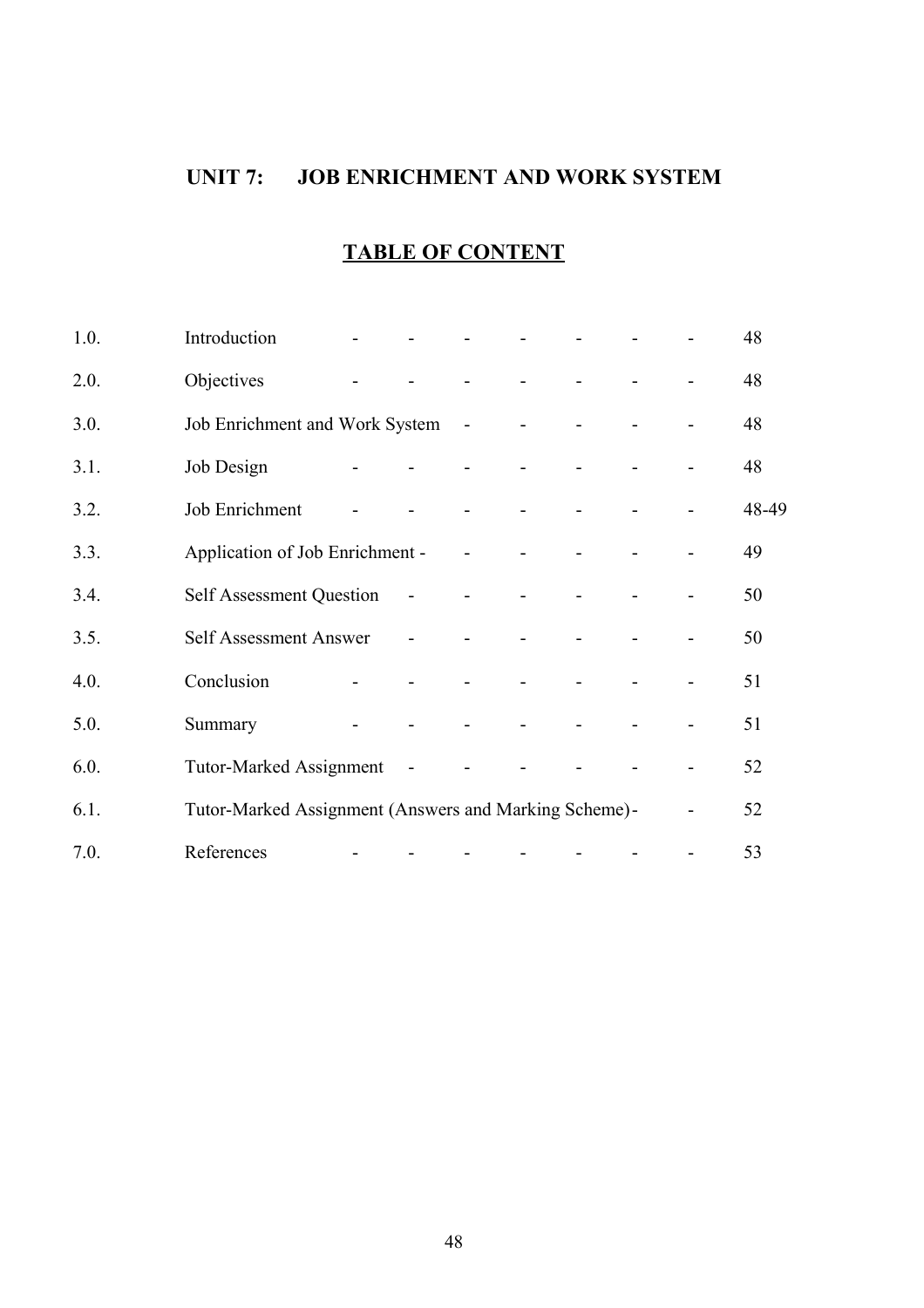## **UNIT 7: JOB ENRICHMENT AND WORK SYSTEM**

## **1.0. INTRODUCTION**

This unit will take a look at the concept of job enrichment and work design.

## **2.0. OBJECTIVES**

At the end of this unit, students should be able to:

- Explain the concept of job design
- State the implications of job enrichment
- Discuss the application of job enrichment

## **3.0. JOB ENRICHMENT AND WORK SYSTEM**

#### **3.1. JOB DESIGN**

Job design specifies the content and relationship of jobs as they affect both people and organizational success.

Classical job design is based specialization and efficiency in the performance of narrow tasks. It makes effective use of division of labour, rigid hierarchy and the standardization of labour to achieve efficiency. The logic behind the idea is that cost could be lowered by using unskilled, repetitive labour that could be trained easily to do a small part of the job.

The issue of job design can be tackled from the following perspectives:

- **Leave the job as it is and employ only workers who can fit into the system**
- Leave the job as it is, but pay workers more so that they will better accept the situation.
- Mechanize and automate routine jobs so that the labour that is unhappy with the job is no longer needed.
- Redesign jobs to have the attributes desired by people.
- Redesign organizations to have the environment desired by people (that is, strike a balance between the human and the technical imperatives).

## **3.1.1. HUMANIZED JOBS**

Jobs are designed to have "a human face" or be succinctly humanized to achieve the following:

- To serve the higher order needs of worker as well as their basic needs
- To seek to employ higher skills or workers and to provide an environment that enables them to improve their skills.
- To ensure that the work does not have excessive disfunctional conditions
- To ensure that worker humanness is not damage or degraded.
- To enable workers perform other life role such as citizen, spouse, and parent.

## **3.2. JOB ENRICHMENT**

Job enrichment can be seen in the context of modern efforts aimed at creating humanized jobs. It refers to those motivators added to the job so that it become more rewarding.

Job enrichment is interchangeably used with the term job enlargement but job enrichment is more behavioural while enlargement widens the scope and variety of duties to build the role of the worker.

Job enrichment involves:

- Increasing the physical or motor tasks involved in the job
- Adding cognitive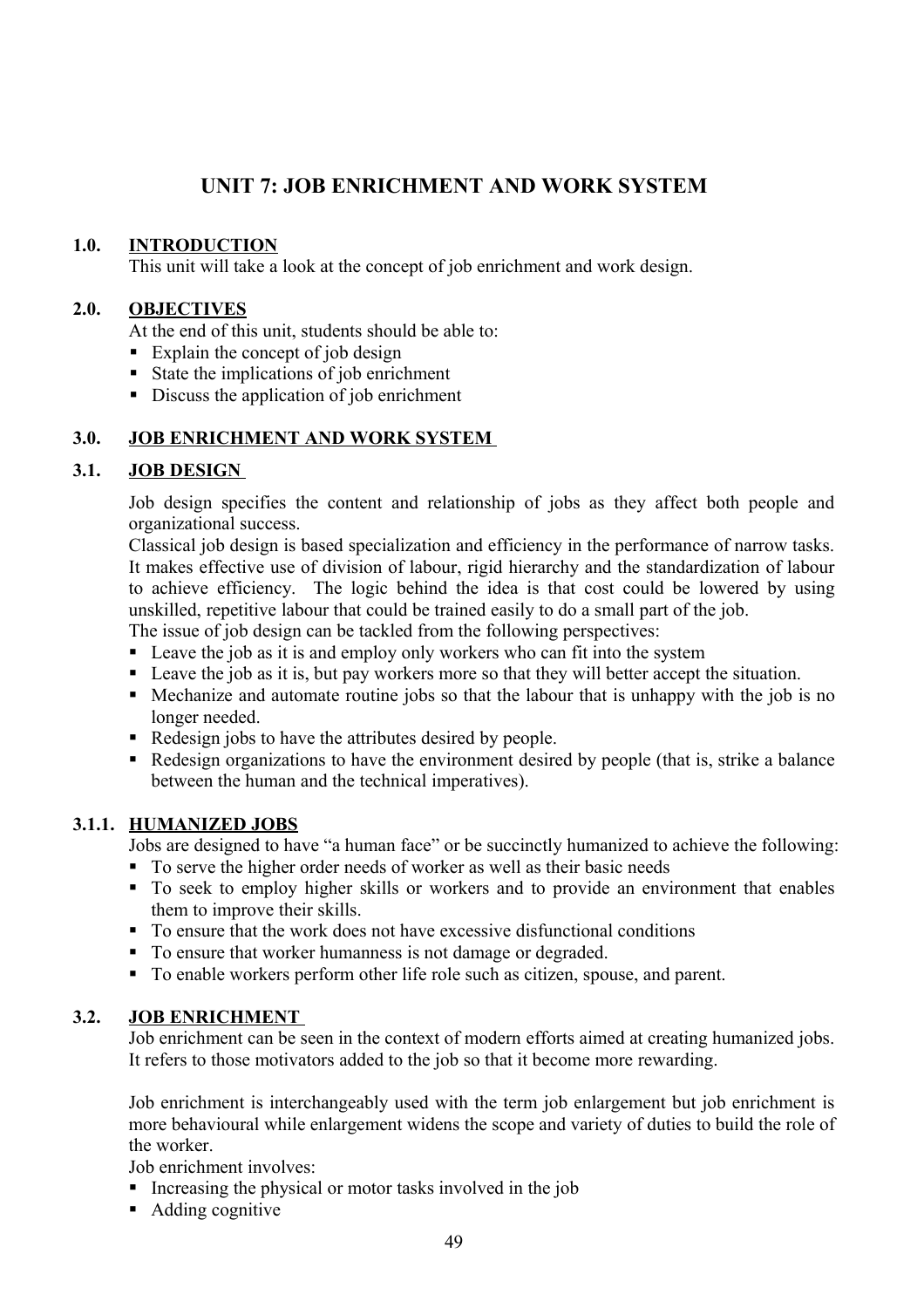**Affective activities.** 

The above represent the three key elements of behaviour or learning domain

## **3.2.1. IMPLICATION OF JOB ENRICHMENT**

The implications of job enrichment are:

- It leads to a reduced need for immediate supervision or management
- $\blacksquare$  It leads to more training
- It may result in claims for pay increases based on responsibility
- It will require re-organization of the work system and working relationships
- It will involve a different form of management than do traditional forms of work.

## **3.3. APPLICATION OF JOB ENRICHMENT**

From Herzberg's Motivator-Hygiene Theory, work enrichment is a fulcrum on such factors as achievement, growth, responsibility and recognition. A job is said to have been enriched when an employee or group of employees feels that there is an improvement in the content of his or her job.

Job enrichment is a tool used by managements to build and maintain motivational factors. Key factors to be considered are:

- (a) **Variety:** This allows employees to perform different operation using several procedure and equipment.
- (b) **Task Identity:** This allows employee to perform a complete piece of the work.
- (c) **Task Significance:** This refers to the impact that the work has on other people as perceived by the workers.
- (d) **Autonomy:** This gives employees some control over their own affairs and it appears to be fundamental in building a sense of responsibility in workers.
- (e) **Feedback:** This helps the workers to know how well they are performing their assigned task.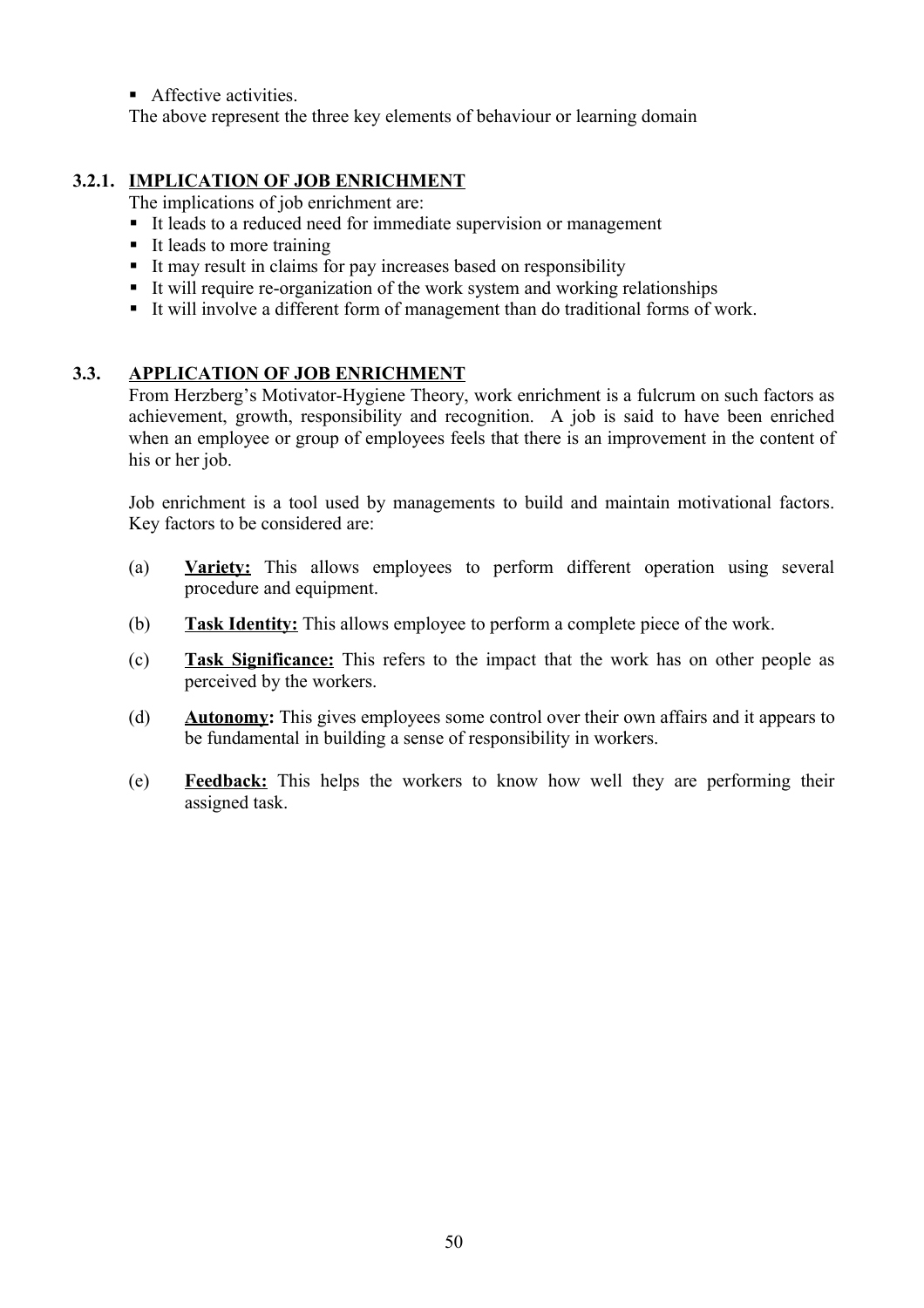#### **3.4. SELF ASSESSMENT QUESTION**

Identify the key dimensions of work that may be used as motivators.

## **3.5. SELF ASSESSMENT ANSWER**

- The key dimensions are:
- Variety
- **Task identity**
- Task significance
- Autonomy
- $\textbf{F}$  Feed back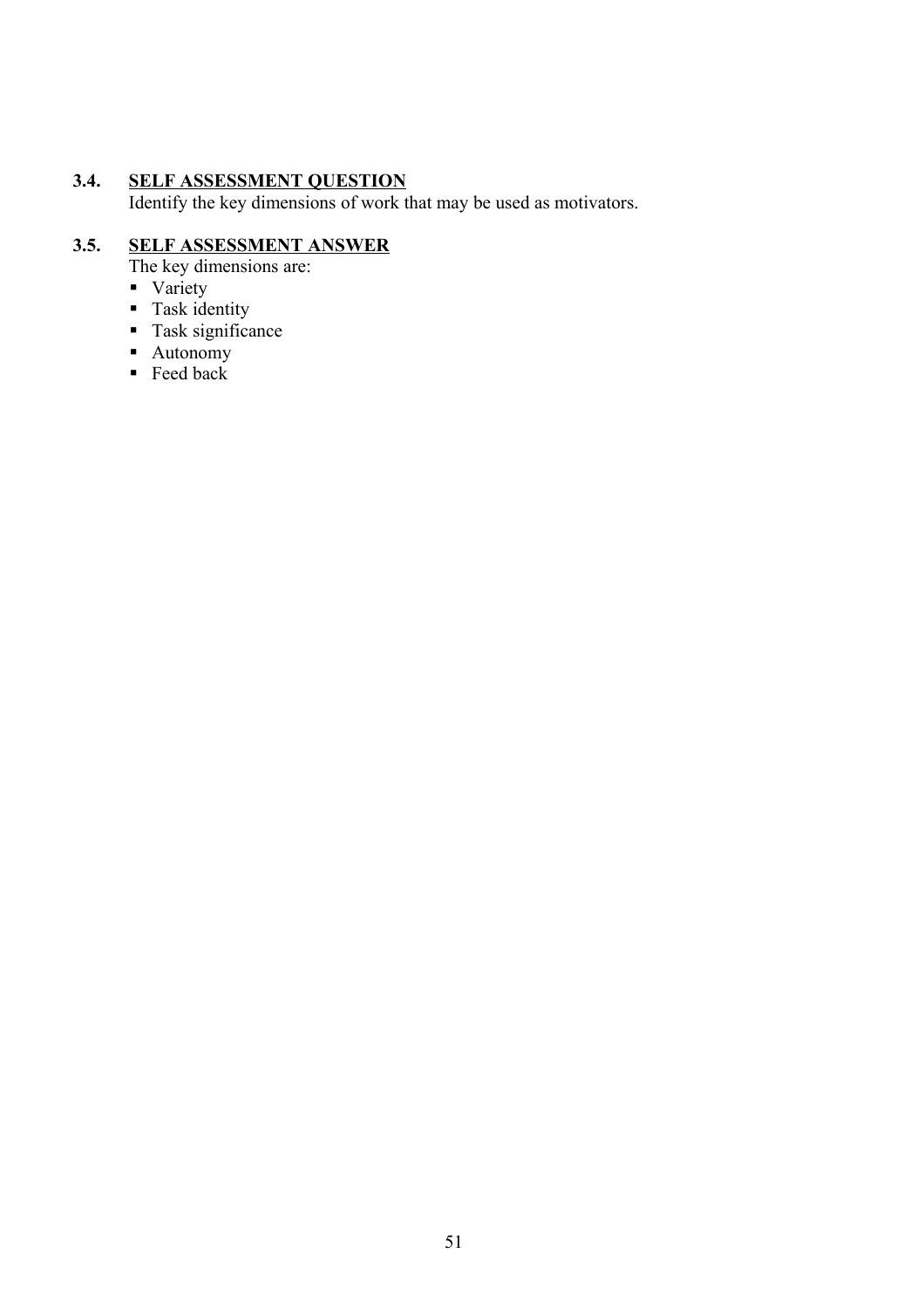#### **4.0. CONCLUSION**

Job enrichment and work design are key factors in the humanization of works. Their outcome must be viewed from the perspective of the workers themselves.

## **5.0. SUMMARY**

Job enrichment and work design are deliberate attempts by management to humanize jobs in such a way that the worker feels that his or her work content and environment have been improved and that his or her higher order needs as well as basic needs are met.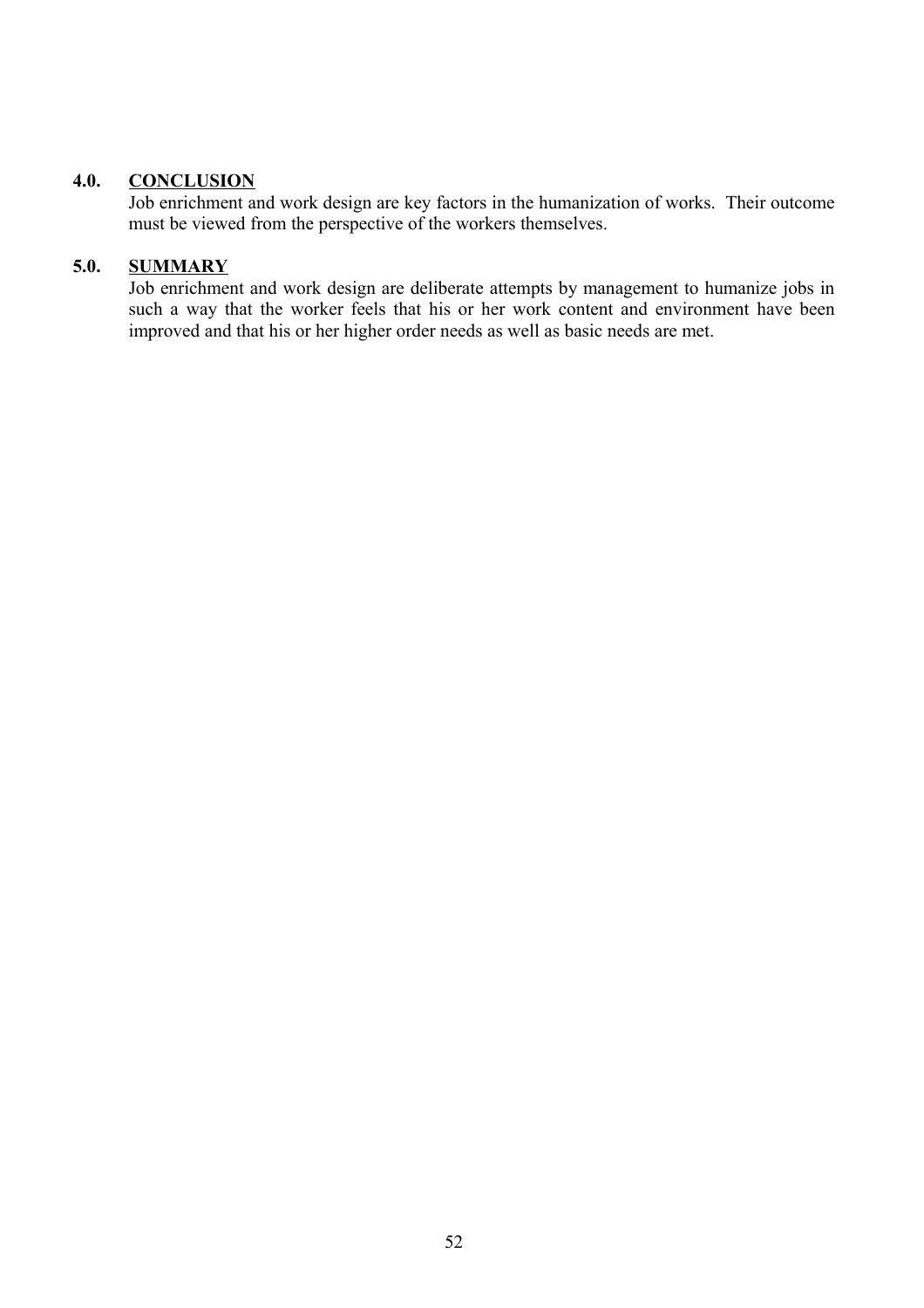## **6.0. TUTOR-MARKED ASSIGNMENT**

In what ways can the basic problems of work design be tackled?

## **6.1. TUTOR-MARKED ASSIGNMENT (ANSWER AND MARKING SCHEME)**

The problems can be tackled from the following perspectives:

- Leave the job as it is and employ only workers who can fit into the system
- Leave the job as it is but pay workers more so that they will better accept the situation.
- Mechanize and automotive routine jobs so that the labour that is unhappy with the job is no longer needed.
- Redesign jobs to have the attributes desired by the people.
- Redesign organizations to have the environment desired by people.

## **MARKING SCHEME**

3 Marks each for each way correctly spelt out.

## **[Total – 20 Marks]**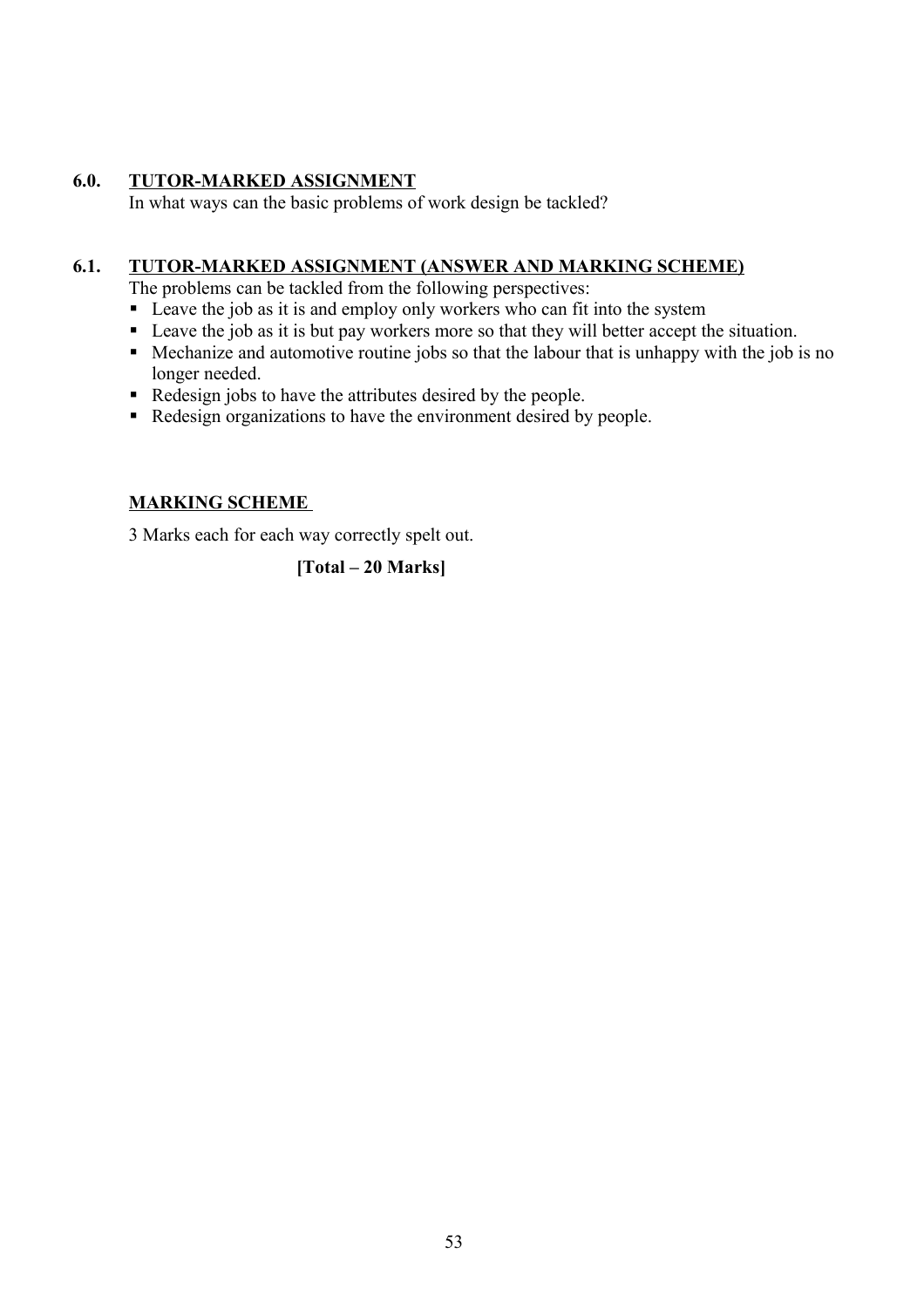## **7.0. REFERENCES**

- 
- 

1. Koontz, H. et al (1980): Management International Student Edition, (New York), McGraw Hill, Inc.

2. Dawson, S. (1986): Analysing Organisations, (London), Macmillan Education Ltd.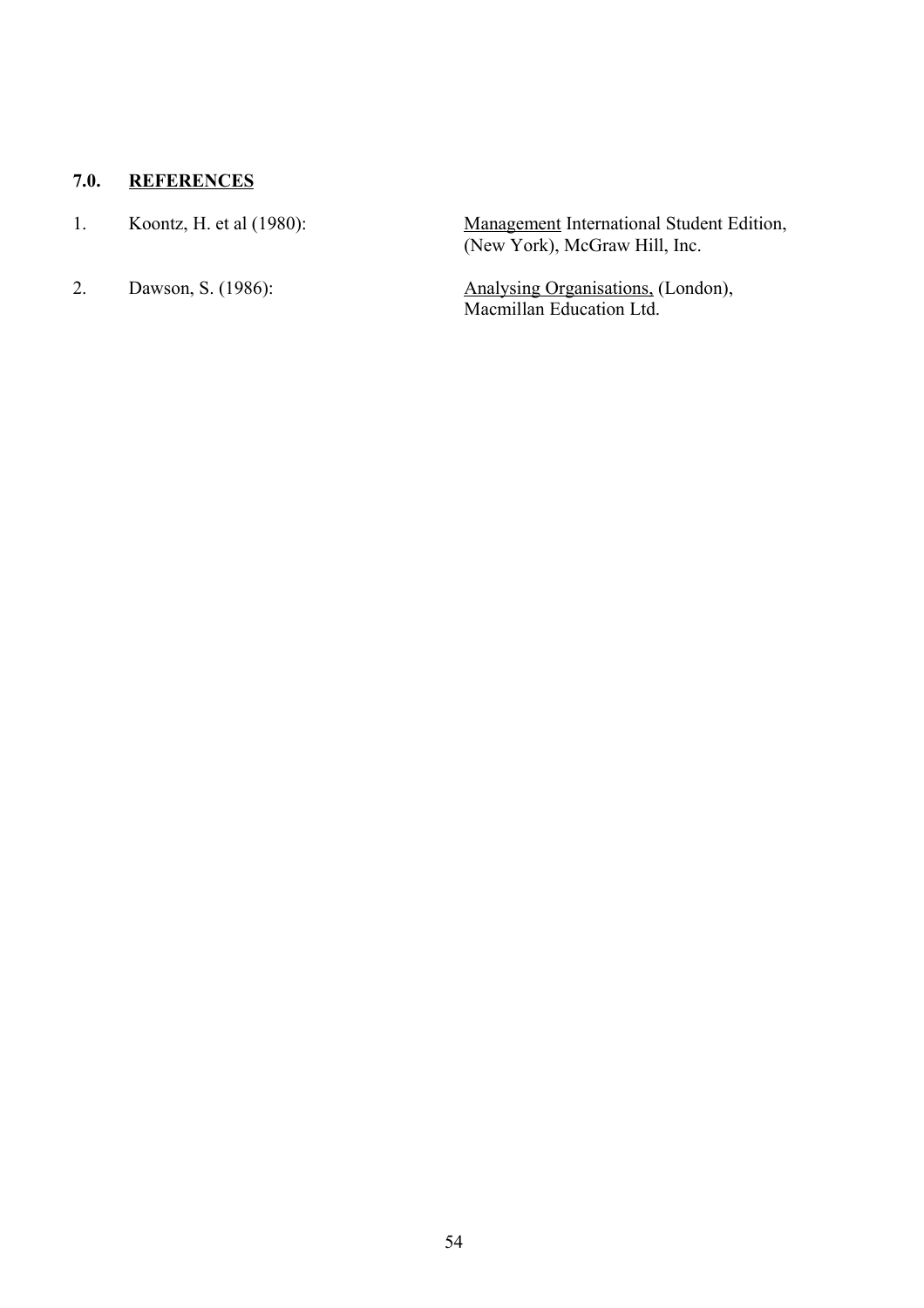## **UNIT 8: PRINCIPLES AND THEORIES OF MOTIVATION**

## **TABLE OF CONTENT**

| 1.0. | Introduction                                          |                |                          |                |                |  |                          | 55    |
|------|-------------------------------------------------------|----------------|--------------------------|----------------|----------------|--|--------------------------|-------|
| 2.0. | Objectives                                            |                |                          |                | $\overline{a}$ |  |                          | 55    |
| 3.0. | Principle and Theories of Motivation -                |                |                          |                | $\blacksquare$ |  |                          | 55    |
| 3.1. | Principles of Motivation -                            |                | $\overline{\phantom{a}}$ | $\blacksquare$ | $\overline{a}$ |  |                          | 55    |
| 3.2. | Theory of Human Needs -                               |                | $\sim$ $-$               | $\blacksquare$ | $\blacksquare$ |  | $\overline{\phantom{0}}$ | 55-56 |
| 3.3. | Theories X and Y                                      | $\blacksquare$ | $\overline{\phantom{a}}$ | $\blacksquare$ |                |  |                          | 56-57 |
| 3.4. | Self Assessment Question - -                          |                |                          | $\blacksquare$ |                |  |                          | 58    |
| 3.5. | Self Assessment Answer -                              |                | $\sim$                   | $\overline{a}$ |                |  |                          | 58    |
| 4.0. | Conclusion                                            | $\overline{a}$ | $\overline{\phantom{a}}$ | $\overline{a}$ |                |  |                          | 59    |
| 5.0. | Summary                                               |                | $\overline{a}$           | $\blacksquare$ |                |  |                          | 59    |
| 6.0. | Tutor-Marked Assignment                               |                | $\sim$                   |                |                |  |                          | 60    |
| 6.1. | Tutor-Marked Assignment (Answers and Marking Scheme)- |                |                          |                |                |  |                          | 60    |
| 7.0. | References                                            |                |                          |                |                |  |                          | 61    |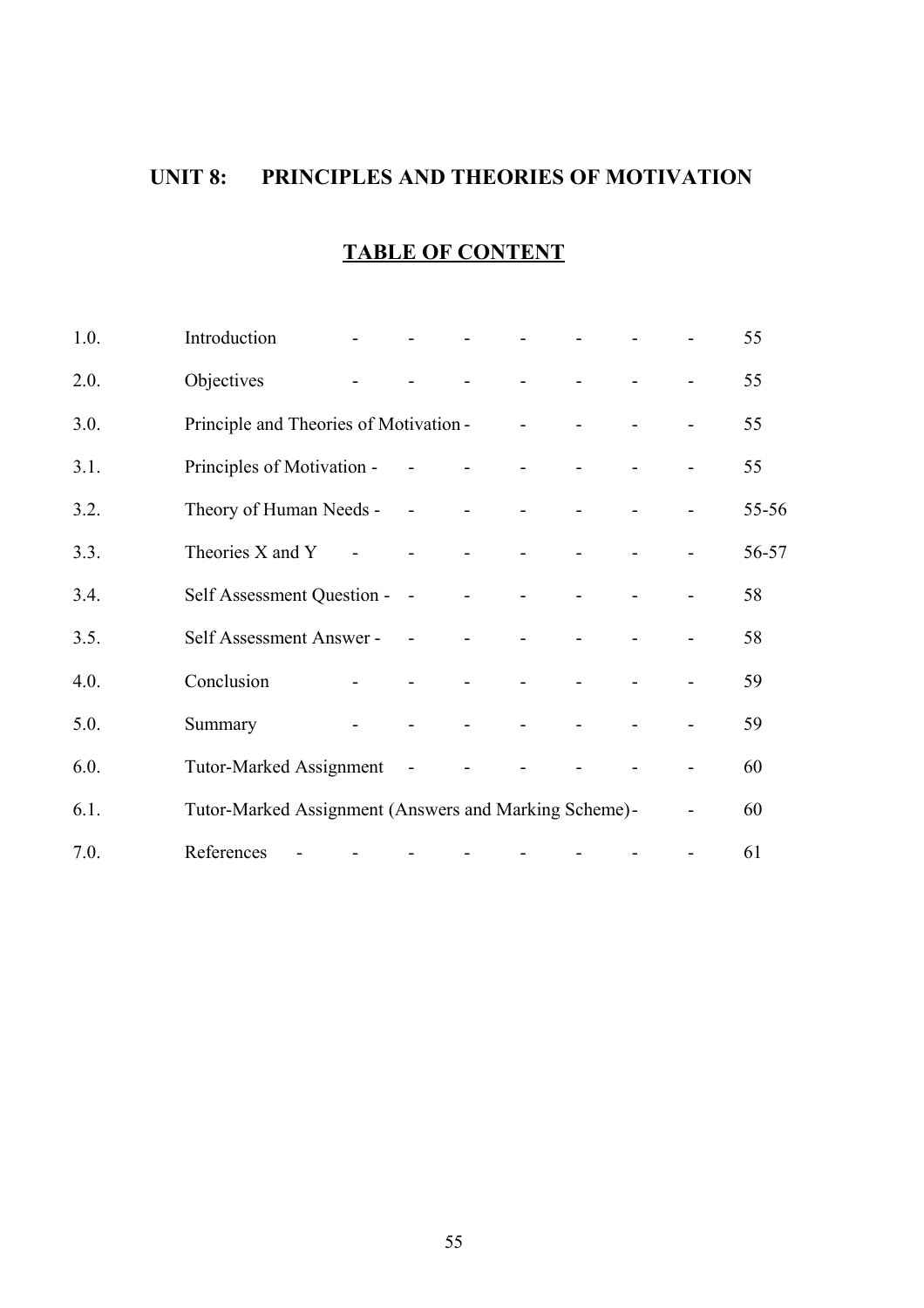## **UNIT 8: PRINCIPLES AND THEORIES OF MOTIVATION**

#### **1.0. INTRODUCTION**

This unit will take a cursory look at the principles and theories of motivation.

#### **2.0. OBJECTIVES**

At the end of this unit, students should be able to:

- Explain the meaning and scope of motivation.
- State the Theory of Human Needs.
- State the Theory X and Y assumption.

## **3.0. PRINCIPLES AND THEORIES OF MOTIVATION**

#### **3.1. PRINCIPLES OF MOTIVATION**

Motivation can be seen in context of caused behaviour. It is the driving force or impulse which moves somebody towards a desired action or activity. It is an influencing force that gives rise to behaviour.

The initial concept of motivation was based on the hedonistic view which assumes that man is a pain-avoiding and pleasure-seeking animal and that given alternative, he will choose the option that will cause him pain.

Another school of thought attributes behaviour to various instincts. This school of thought believes that man has certain basic instincts which course him to act in certain ways. Sigmund Freud classified these basic instincts into:

- $-$  Sex
- Aggression or self preservation
- $\blacksquare$  Death.

A third school of thought attributes man's behaviour to various motives of needs. Man spends his or her life trying to satisfy these needs.

The principles of motivator are:

#### (a) **Principle of Participation**

Involve the staff in decision making particularly on matters that directly affect them.

#### (b) **Principle of Communication**

Inform the staff about the objectives and results achieved. This will prompt their cooperation.

## (c) **Principle of Recognition**

Recognition will make a staff member work hard.

## (d) **Principle of Delegated Authority**

Delegation is a fundamental concept in management. It is a means of personal development.

## **3.2. THOERY OF NEEDS**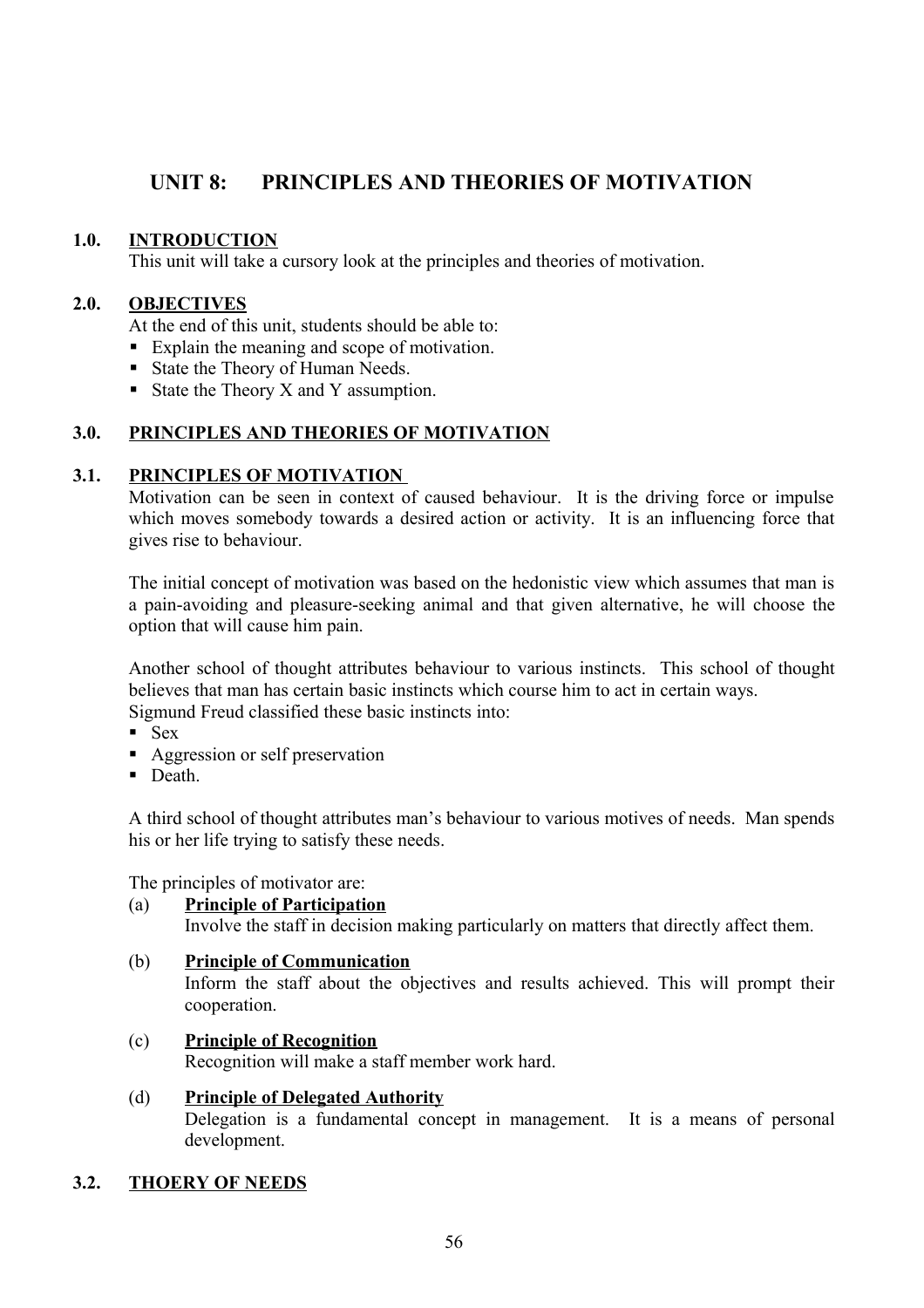A study carried out by Elton Mayo and his team showed that work behaviour at work is affected by many factors other than the nature of economic incentives they are offered. That is workers have other needs which must be satisfied. Since man's behaviour is affected by these needs, they will say needs motivate.

Needs can be classified into the following:

- Physiological or primary needs
- Psychological or secondary needs.

Primary needs are important for survival and preservation of life. These needs can be hunger, thirst, shelter and sleep.

Psychological needs are classified into personal and social needs. They are more of mind and spirit.

Examples of personal needs are:

- Desire for self-respect and self-esteem
- Desire to acquire material possession
- Desire to invent, creative use
- Desire for safety and security

Social needs are:

- Desire for recognition
- Desire for love and social activity
- Desire for praise and credit for efforts
- Desire for acceptance

Abraham Maslow developed one of the most widely used classifications of the human needs. He identified five (5) levels of needs as shown below with Level 1 representing the lowest level of need and Level 5 on the highest level of need.



Level 1 must be satisfied before Level 2. Maslow called these levels of need. Hierarchy of Needs.

## **3.3. THEORIES X AND Y**

Douglas McGregor identified two different viewpoints about people at work. The view points are referred to as Theory X and Theory Y.

Theory X assumes as follows:

- 1. The average human being has an inherent dislike of work and will avoid it if he or she can.
- 2. The average human being must be coerced, controlled or threatened with punishment before he works.
- 3. The average human being lacks ambition, dislikes responsibility, lacks initiative and prefers to be led by others.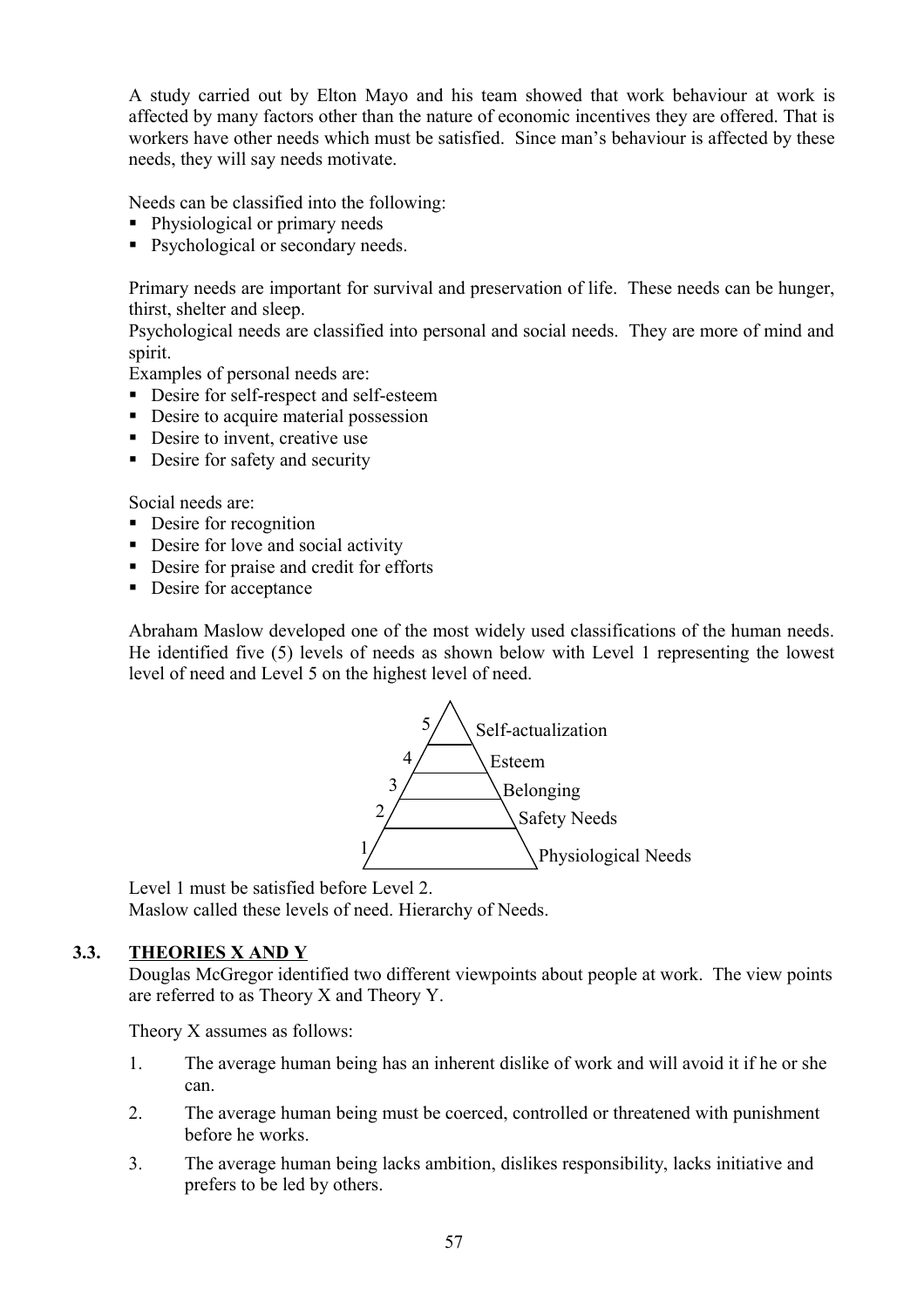- 4. The average human being is by nature self centered, indifferent to organizational needs and is just concerned by security and nothing else.
- 5. The average human being is gullible, dull, not intelligent or a sort of moron.
- 6. The average human being is by nature resistant to change. He or she prefers to stick to the status-quo or simply leave the sleeping dog alone.

Theory Y makes the following assumptions:

- 1. The average human being does not inherently dislike work. Depending upon controllable conditions, work may be a source of satisfaction.
- 2. Man will exercise self-direction and self-control in the pursuit of objectives to which he or she is committed.
- 3. Commitment to objectives is a function of the rewards associated with the contribution to their achievement
- 4. The average person learns under proper conditions, not only to accept but to seek responsibility.
- 5. The capacity to exercise a relatively high degree of imagination, ingenuity and creativity in the solution of organization problem is widely, not narrowly distributed in the population.
- 6. Under the conditions of modern industrial life, the intellectual potentials of the average human being are only partly utilized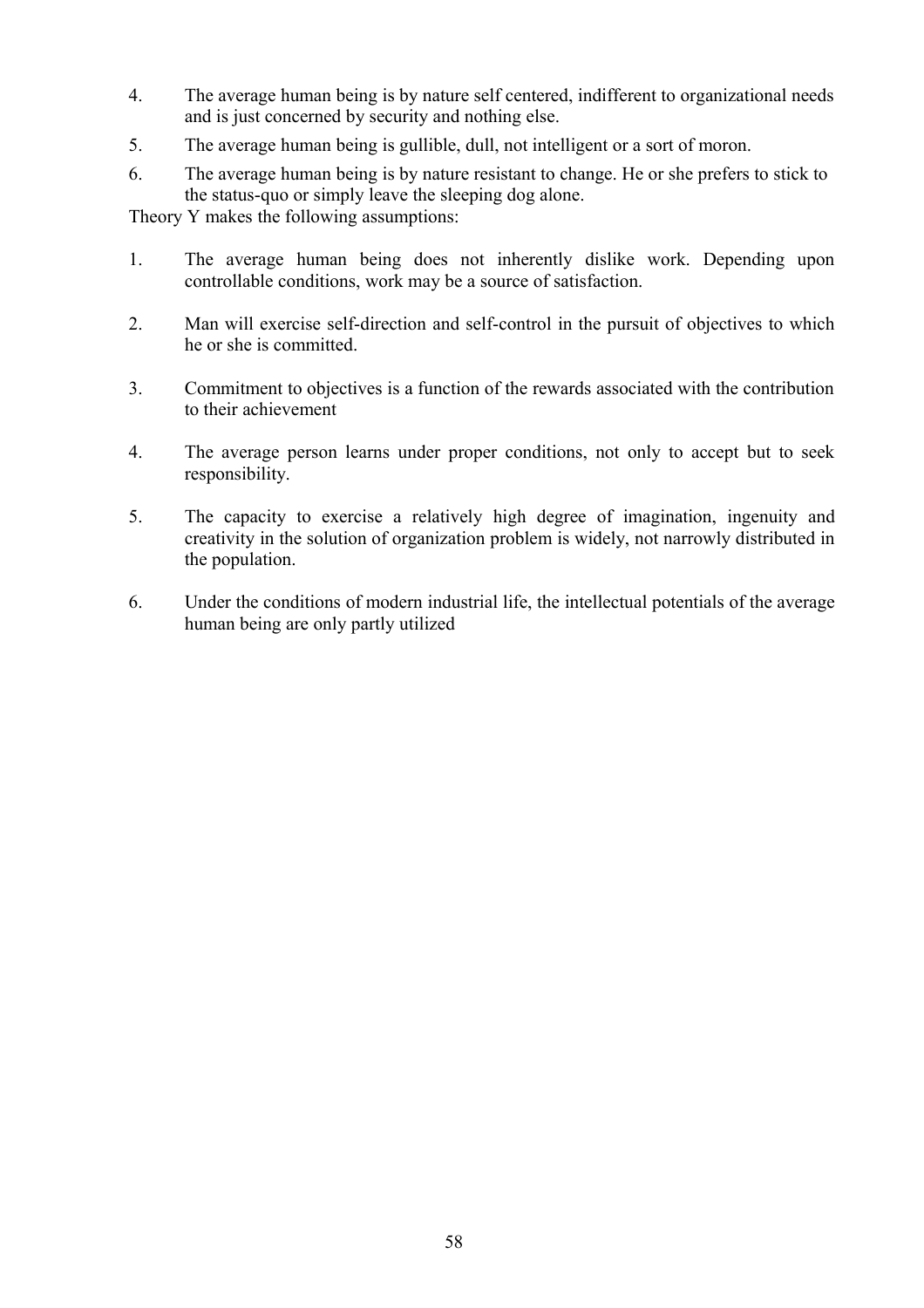## **3.4. SELF ASSESSMENT QUESTION**

What are the principles of motivation?

## **3.5. SELF ASSESSMENT ANSWER**

The principles of motivation are:

- Principle of participation
- $\blacksquare$  Principle of communication
- Principle of recognition
- Principle of delegated authority.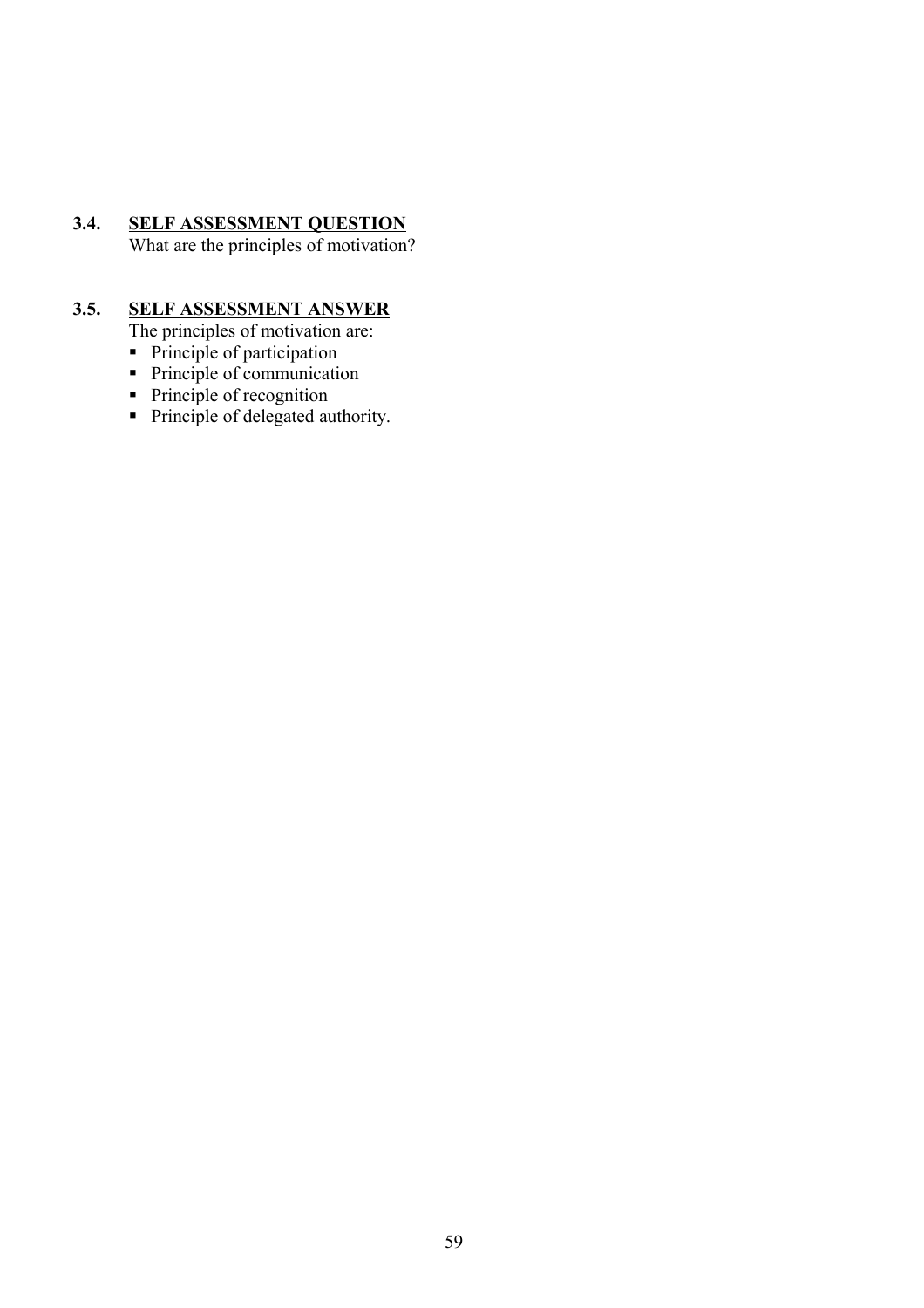## **4.0. CONCLUSION**

A well-motivated worker is not only a happy worker but also a productive worker.

## **5.0. SUMMARY**

Motivation is a caused behaviour. To generate the expected behaviour in workers, management must create the enabling environment using the principles discussed in this unit.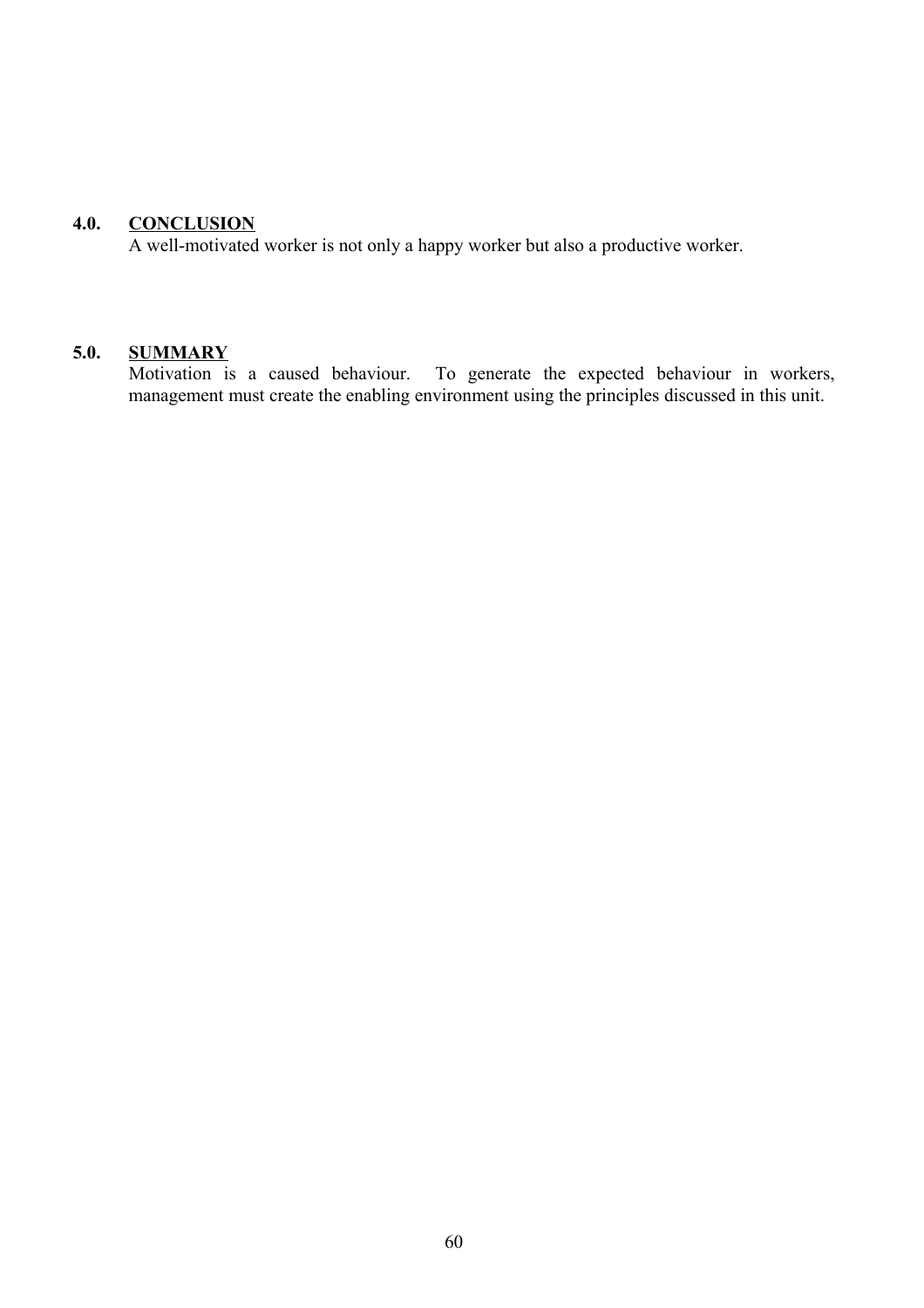## **6.0. TUTOR-MARKED ASSIGNMENT**

Identify the factors that motivate a worker or de-motivate a worker.

## **6.1. TUTOR-MARKED ASSIGNMENT (ANSWER AND MARKING SCHEME)**

Positive factors that could motivate a worker are:

- Appreciation for good work
- Sincere concern for professional progress
- Development of individual
- Good working conditions
- Encouragement to go beyond minimum expectation.

The negative factors are:

- Favouritism and victimization
- Disregard for subordinates' feeling
- Lack of concern about workers' welfare
- Frequent and unnecessary circulars etc.

## **MARKING SCHEME**

2 marks for each factor correct named.ss

**[Total – 20 marks]**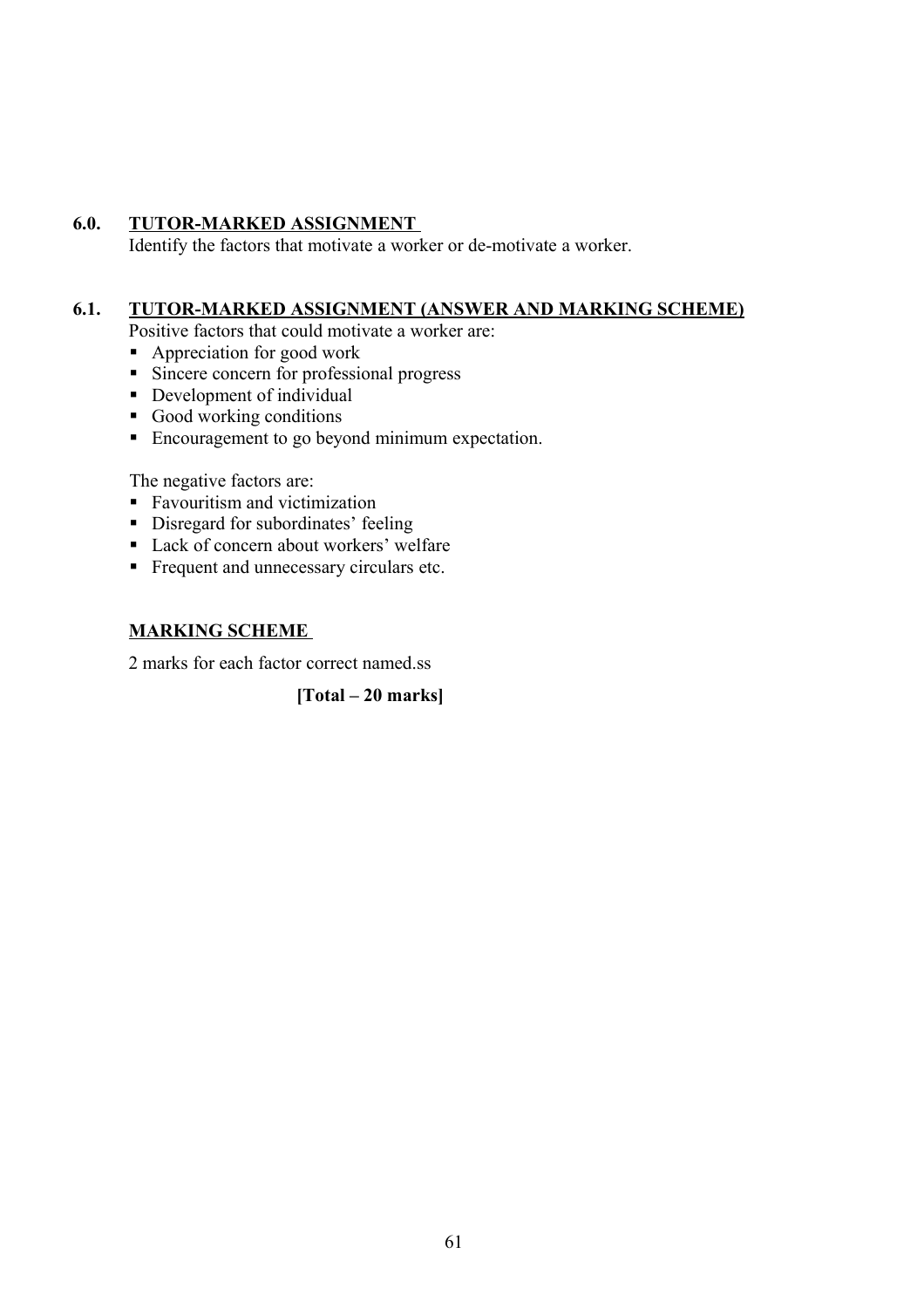## **7.0. REFERENCES**

| Koontz, H. et al $(1980)$ : | Management, International Student Edition, |
|-----------------------------|--------------------------------------------|
|                             | (New York), McGraw Hill, Inc.              |
|                             |                                            |

2. Otu, D.O. (2006): Human Resources Management in Education, (Lagos), National Open University of Nigeria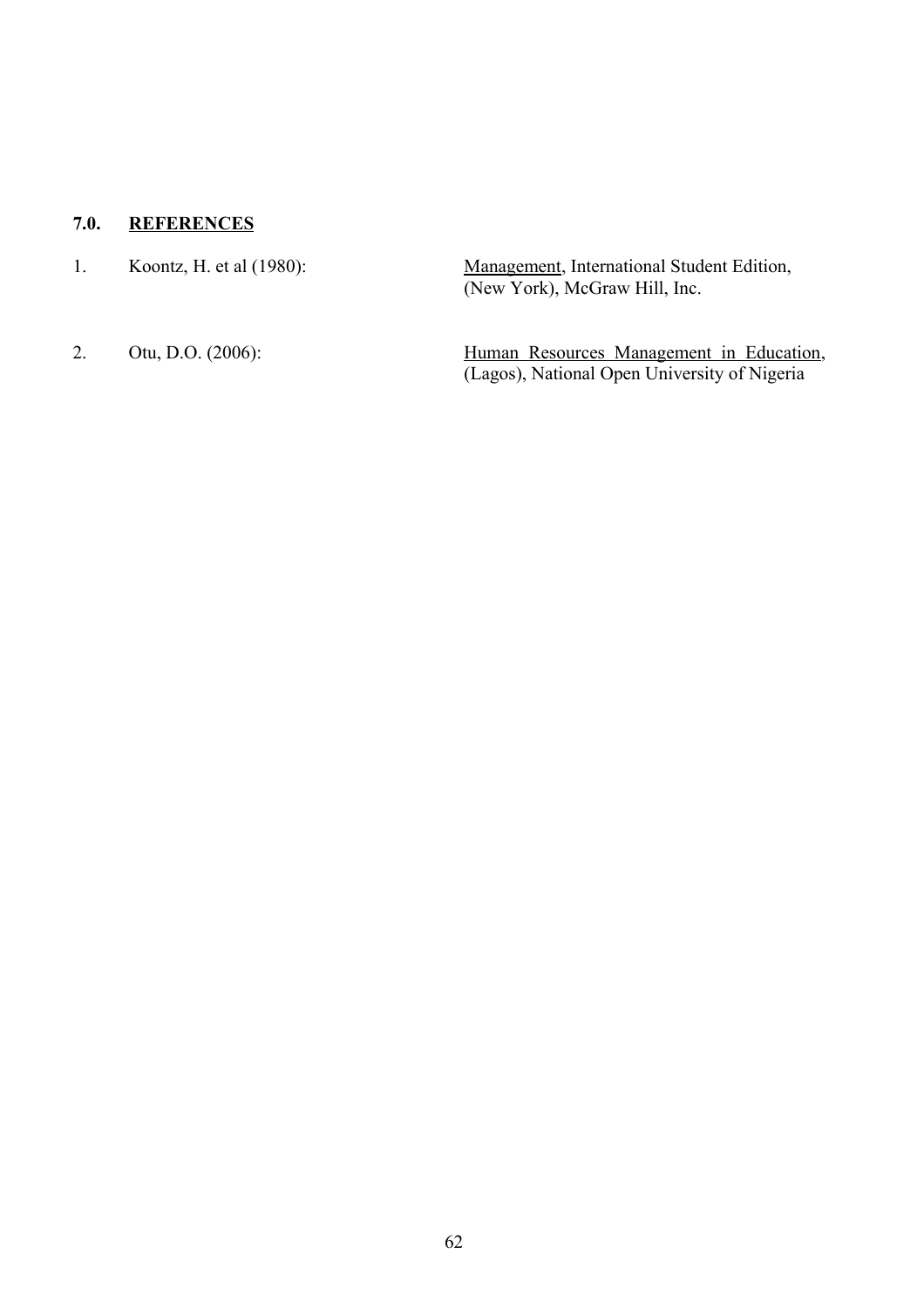# **UNIT 9: THE HUMAN SIDE OF THE ENTERPRISE**

## **TABLE OF CONTENT**

| 1.0. | Introduction                                          |                |                |                   |                      |  | 63 |
|------|-------------------------------------------------------|----------------|----------------|-------------------|----------------------|--|----|
| 2.0. | Objectives                                            |                |                |                   | and the state of the |  | 63 |
| 3.0. | The Human Side of the Enterprise                      |                |                |                   |                      |  | 63 |
| 3.1. | The Concept and Scope of Human Relations-             |                |                |                   |                      |  | 63 |
| 3.2. | Importance of Human Relations to Worker Productivity  |                |                |                   |                      |  | 64 |
| 3.3. | Principles of Human Relations                         |                |                |                   |                      |  | 64 |
| 3.4. | Self Assessment Question - -                          |                |                |                   |                      |  | 65 |
| 3.5. | Self Assessment Answer - -                            |                |                | $\mathbf{r}$      |                      |  | 65 |
| 4.0. | Conclusion                                            | $\blacksquare$ |                |                   |                      |  | 66 |
| 5.0. | Summary                                               |                | $\blacksquare$ | $\Delta \sim 100$ | $\sim$               |  | 66 |
| 6.0. | Tutor-Marked Assignment - -                           |                |                |                   |                      |  | 67 |
| 6.1. | Tutor-Marked Assignment (Answers and Marking Scheme)- |                |                |                   |                      |  | 67 |
| 7.0. | References                                            |                |                |                   |                      |  | 68 |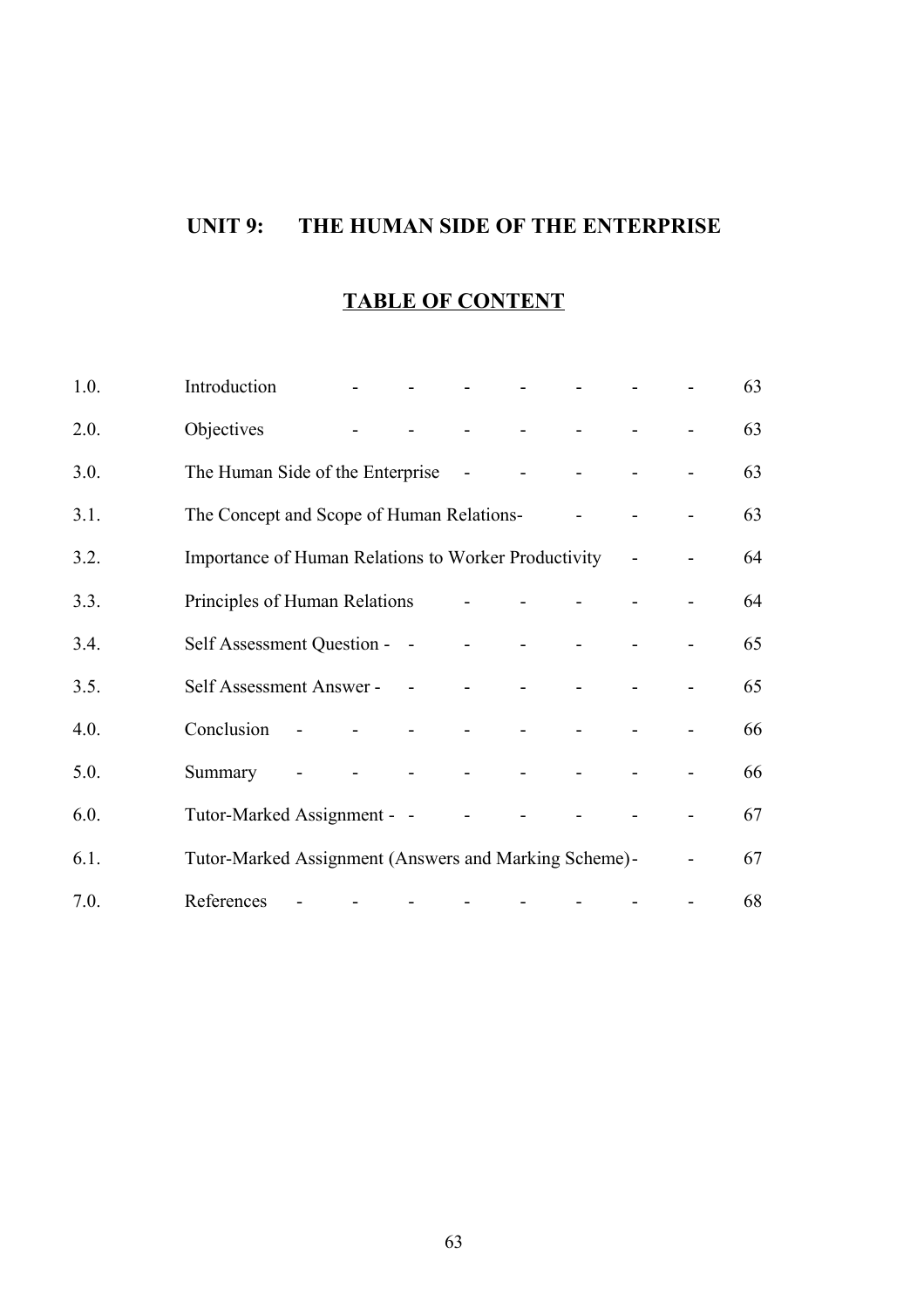## **UNIT 9: THE HUMAN SIDE OF THE ENTERPRISE**

## **1.0. INTRODUCTION**

This unit will examine the concept, scope and principles of human relations.

#### **2.0. OBJECTIVES**

At the end of this unit, the students should be able to:

- Explain the meaning and scope of human relations.
- Explain the principles that govern human relations.
- State the importance of human relations to workers' productivity.

## **3.0. THE HUMAN SIDE OF THE ENTERPRISE**

#### **3.1. THE CONCEPT AND SCOPE OF HUMAN RELATIONS**

Beer et al (1984) defined Human Resources Management as that which involves are management decision and actions that affect the nature of the relationship between the organization and its employees.

According to Needle (1994), Human Resources Management involves a focus on:

- Treating employees as individual but at the same time, developing mechanisms to integrate individuals into teams.
- The careful selection, training and development of core staff.
- Reward system that stress individual performance and commitment and which are linked to employee appraisal and development.
- Integration, not only of all personnel related policies as a meaningful whole.
- Communication networks and the involvement of employees, preferably as individual, but allowing for trade union involvement as well.

Aina (1992), while referring to the concept of employees as a resource, claimed that people at work are of critical importance because most organizations' failures are failures of people. It is people who employ, promote organize, lead, mobilize and decide which product and quality of service are to be delivered.

This assertion concurred with Kilhan (1976) who summarized the importance of people in organizations thus:

- Human beings are unique in the sense that they cannot be purchased en masse
- They cannot be hoarded or warehoused.
- They are perishable in the sense that they must be used currently.
- The organization, through its reputation and efforts, solicits the human resource.
- Each individual has the option not to apply for a job, not to report for work each day and not to expend effort.
- The individual has the freedom to resign and the oragnisation has certain options for discharging the individual.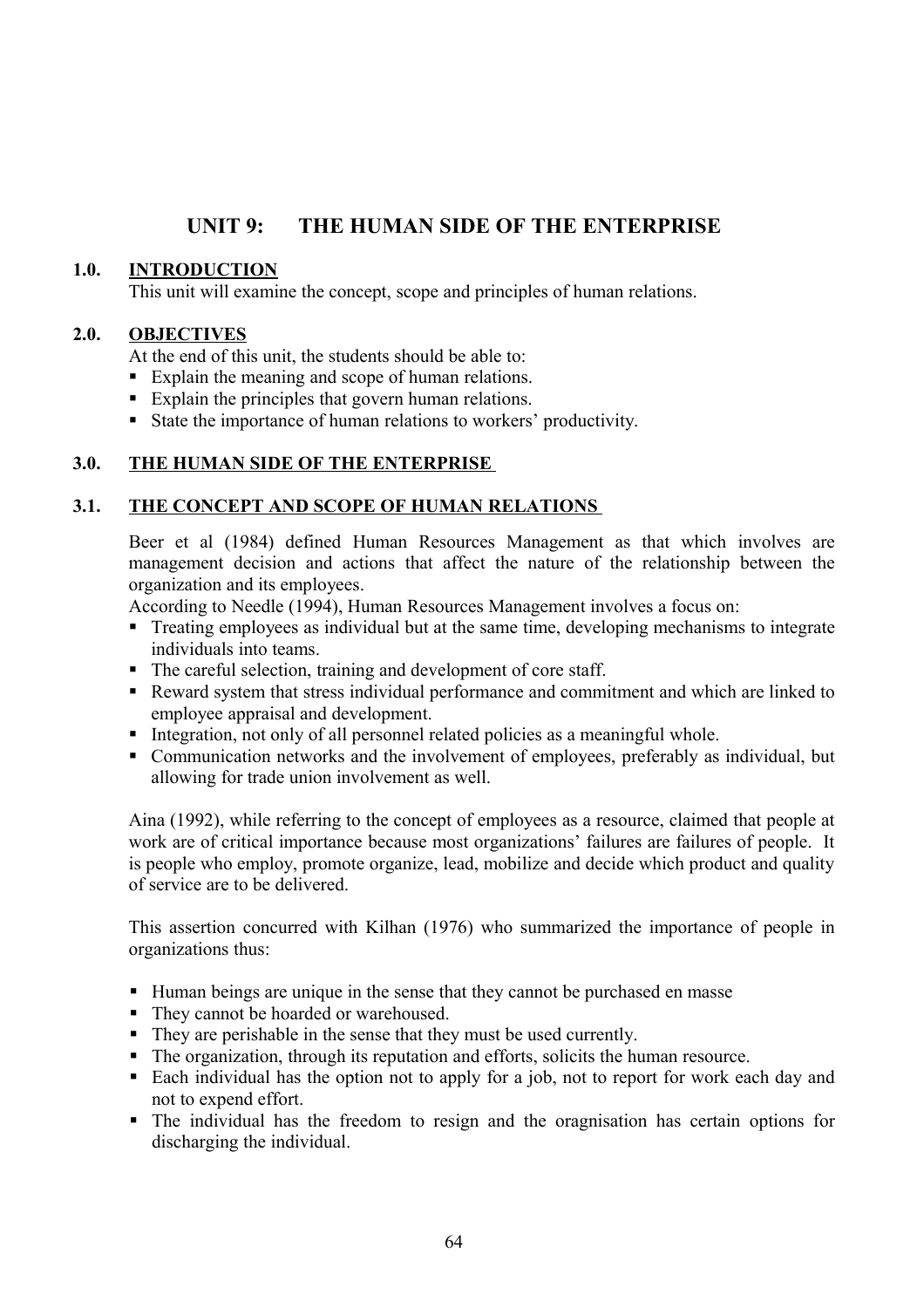From the above submission, it is quite clear that management recognizes the workers as human beings and should endeavour to treat them as such. Human relations therefore means being with people and interacting with them.

Management recognition of the worker means the workers are to be treated with respect, courtesy, kindness, consideration, confidence, trust, sincerity, open-mindedness, justice and fairness. The manager must be friendly and accessible to all.

In line with ethical philosophy, respect is reciprocal. Similarly friendliness begets friendliness. **3.2. THE IMPORTANCE OF HUMAN RELATIONS TO WORKERS' PRODUCTIVITY**  A happy worker is generally assumed to be a productive worker. This is the submission of the Human Relation School.

Liphan and Hosh (1974) believe that leadership plays a very key role in workers' productivity. According to them, a leader who involves his subordinates in decision making is most likely to have higher productivity. That is, a participatory leader or manager can more obtain the cooperation of his or her subordinates because of their high morale than an authoritative leader whose subordinates have low morale.

Human relations is all about building a relationship between employees and the management. Good human relations creates the right atmosphere for building confidence, trust, sincerely and friendship and, consequently, high morale. A highly motivated worker is a productive worker.

## **3.3. PRINCIPLES OF HUMAN RELATIONS**

The general principles of human relations are:

- (1) **Recognition** This is a popular way of reinforcing behaviour. A worker is happy and willing to improve on his or her performance if he or she feels his or her contributions are being recognized and appreciated.
- (2) **Effective Communication** It helps the individual worker to be aware of his or her duties and the general progress being made in the organization.
- (3) **Managers must be friendly and approachable** An atmosphere of warmth and friendliness encourages cooperation.
- (4) **Participation** When workers participate in decisions that affect them, they are more likely to contribute their best to the attainment of the goals of the organization.
- (5) **Fairness and Justice** This assures staff members that promotions and appointments will be based on merit alone.
- (6) **Respect** *–* Respect is reciprocal. Managers must respect their subordinates. They must show that they care about their subordinates' feeling and desires.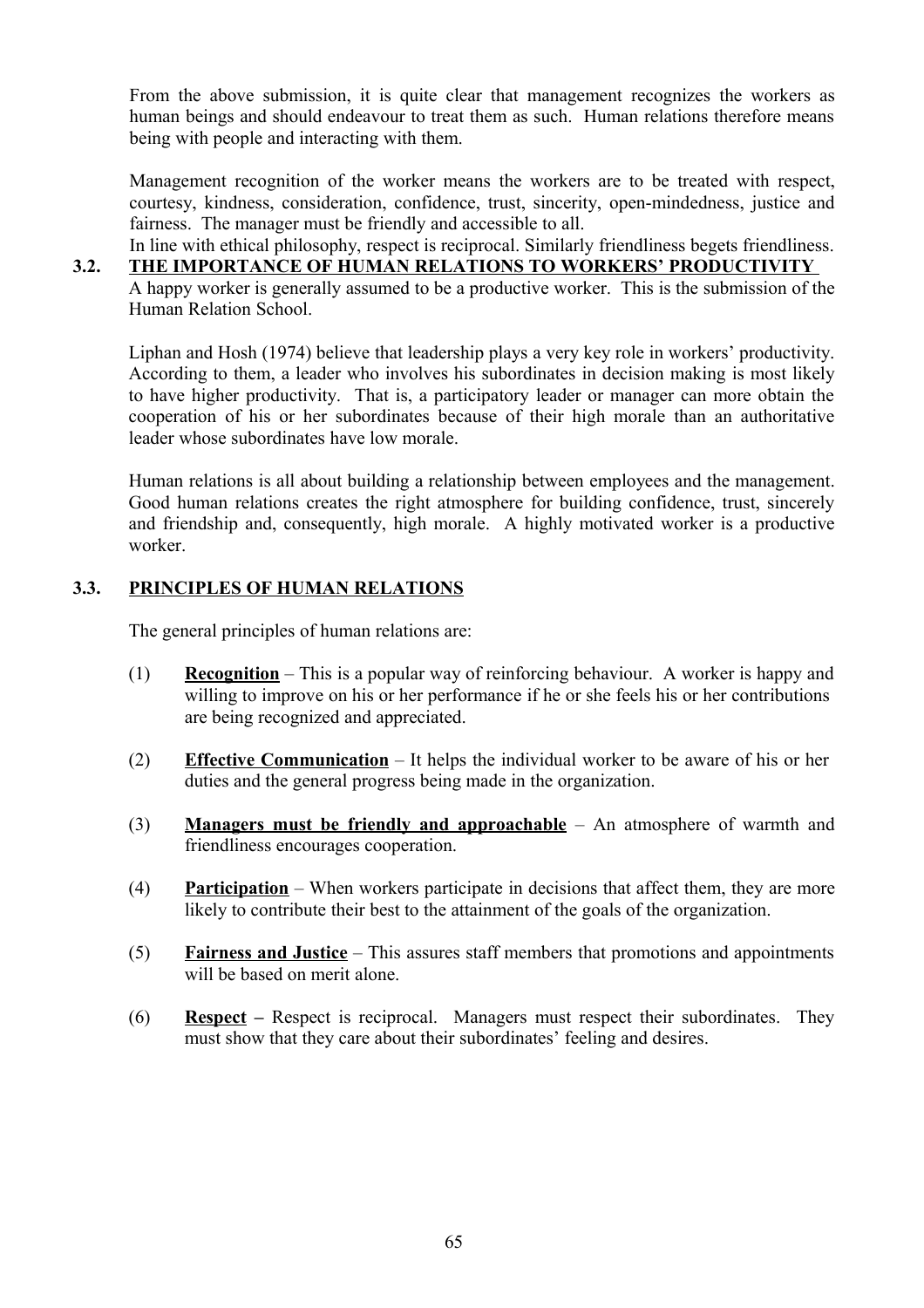## **3.4. SELF ASSESSMENT QUESTIONS**

State the principles of human relations.

## **3.5. SELF ASSESSMENT QUESTIONS ANSWERS**

The principles of human relations are:

- Recognition for all
- **Effective communication**
- **Justice and fairness**
- Respect for all
- Participation in decision making
- Managers should be friendly and approachable.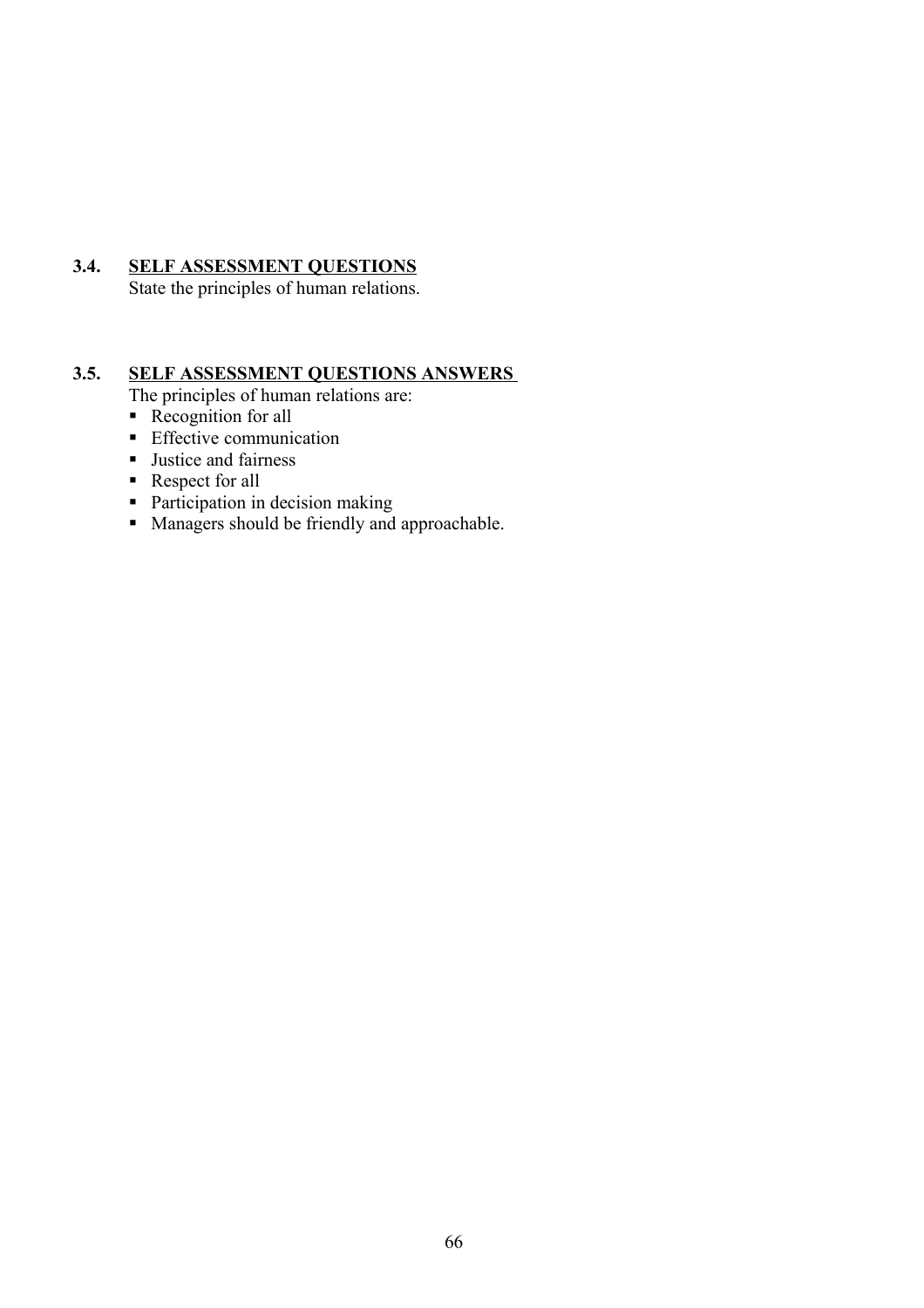## **4.0. CONCLUSION**

Staff morale is closely associated with the human relations policy and practices of the organization. A good human relations policy will enhance the morale of the staff and consequently productivity.

#### **5.0. SUMMARY**

Human relations is concerned about building a relationship between labour and employers of labour. Good human relations creates the right atmosphere for building confidence, trust, sincerity and friendship.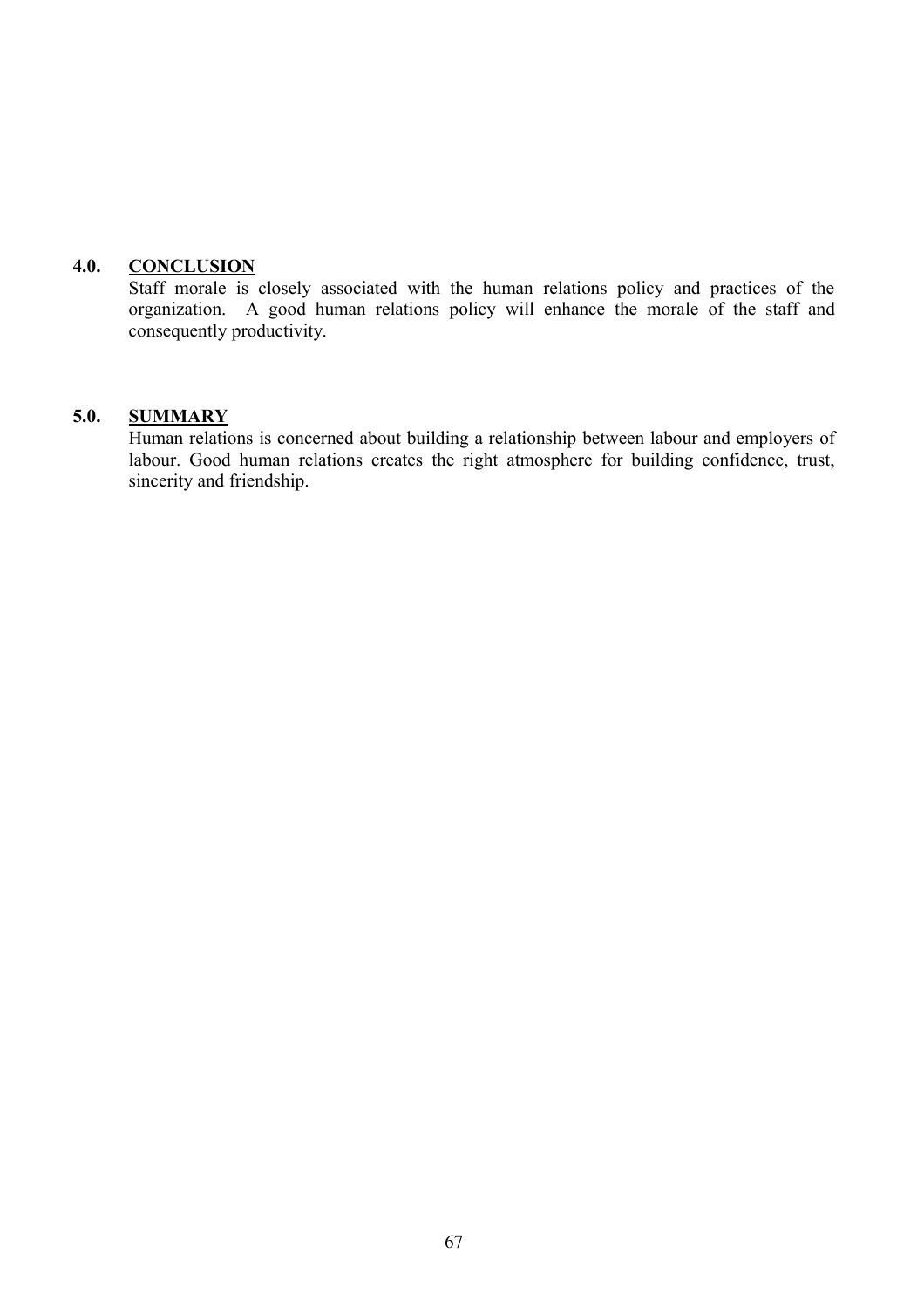## **6.0. TUTOR-MARKED ASSIGNMENT**

Enumerate the importance of people in an organization.

## **6.1. TUTOR-MARKED ASSIGNMENT (ANSWER AND MARKING SCHEME)**

The importance of people in an organization as stated by Killian (1970) are:

- Human beings are unique in the sense that they cannot be purchased en masse.
- They cannot be hoarded or warehoused.
- They are perishable in that they must be used currently.
- The organization through its reputation and efforts solicits the human resource.
- Each individual has the option not to apply for a job, not to report for work each and not to expend effort.
- The individual has the freedom to resign and the organization has certain options for discharging individuals.

## **MARKING SCHEME**

3 marks for each importance correctly stated.

**[Total – 20 Marks]**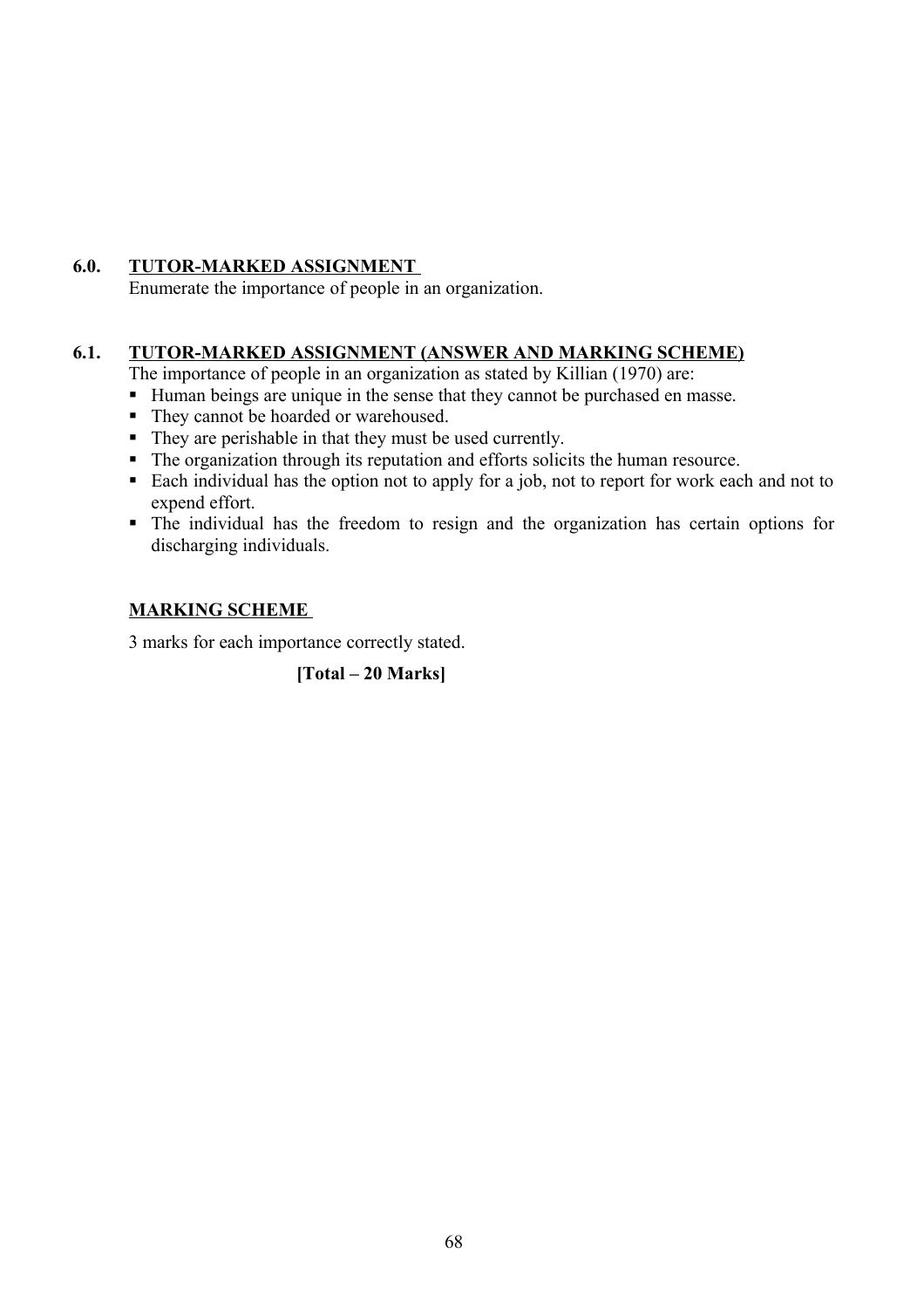## **7.0. REFERENCES**

|                  | Aina, Olusola (1992):  | Personnel Management in Nigeria, (Lagos),<br><b>Edition F Communications</b>             |
|------------------|------------------------|------------------------------------------------------------------------------------------|
| $\overline{2}$ . | Needle, David (1994):  | Business in Context, (London),<br><b>Thomson Business Press</b>                          |
| 3.               | Killian, A Ray (1976): | Human Resources Management, (USA),<br>An ROI Approach, AMACOM                            |
| $\overline{4}$ . | Otu, D.O $(2006)$ :    | Human Resources Management in Education, (Lagos),<br>National Open University of Nigeria |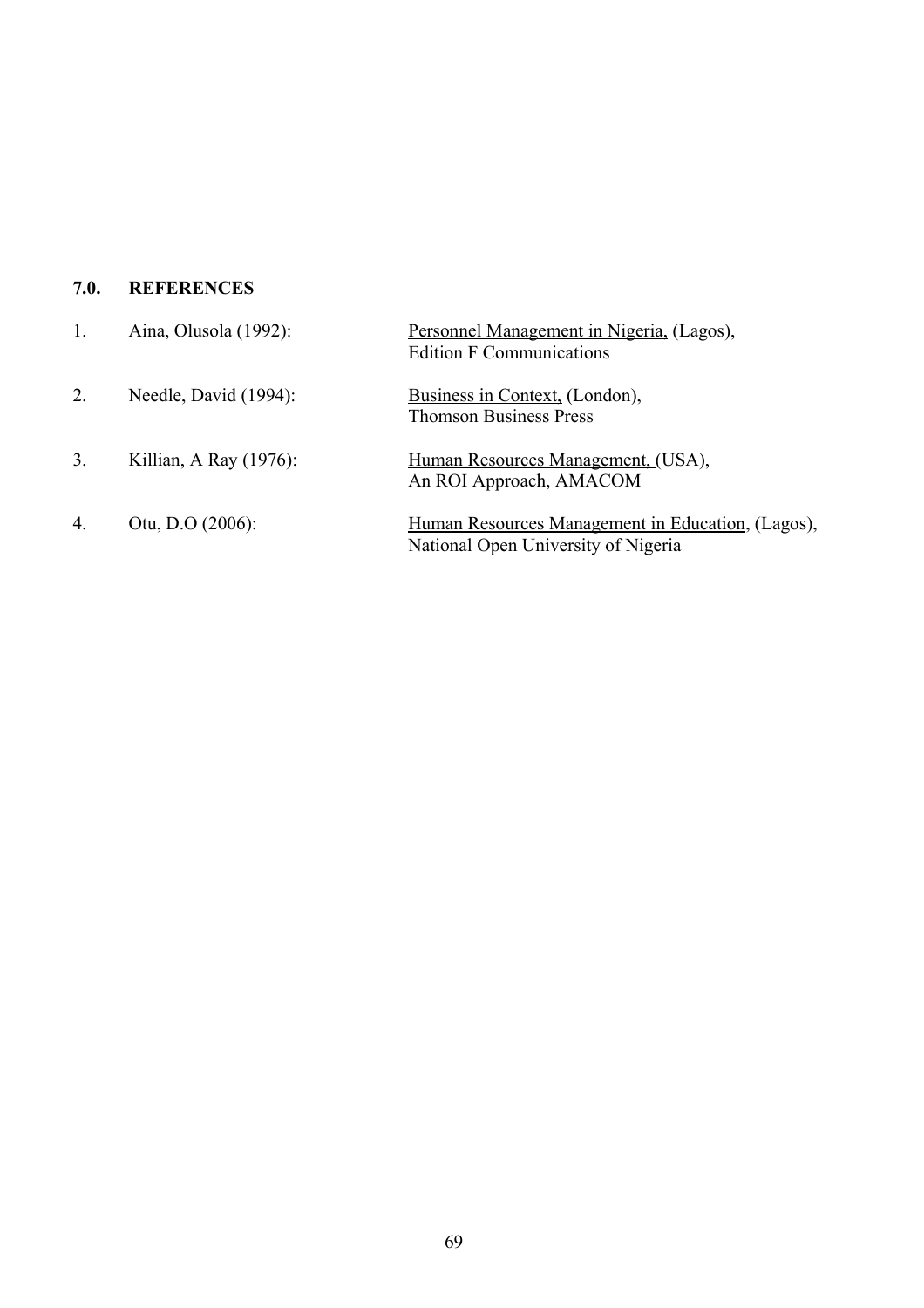# **UNIT 10: GROUP BEHAVIOUR AND BARRIERS TO MOTIVATION**

## **TABLE OF CONTENT**

| 1.0. | Introduction                                          |        |                |                |  |                          | 70 |
|------|-------------------------------------------------------|--------|----------------|----------------|--|--------------------------|----|
| 2.0. | Objectives                                            |        |                |                |  |                          | 70 |
| 3.0. | Group Behaviour and Barriers to Motivation -          |        |                |                |  |                          | 70 |
| 3.1. | The Concept and Scope of Group Behaviour -            |        |                |                |  |                          | 70 |
| 3.2. | Motivation and Barriers to Motivation                 |        |                |                |  |                          | 71 |
| 3.3. | Remedies to Barriers in Motivation -                  |        |                |                |  |                          | 71 |
| 3.4. | Self Assessment Question                              |        | $\sim$         |                |  |                          | 72 |
| 3.5. | Self Assessment Answer -                              |        |                |                |  |                          | 72 |
| 4.0. | Conclusion                                            | $\sim$ | $\blacksquare$ |                |  |                          | 73 |
| 5.0. | Summary                                               |        | $\blacksquare$ | $\blacksquare$ |  |                          | 73 |
| 6.0. | <b>Tutor-Marked Assignment</b>                        |        | $\sim$ $-$     |                |  |                          | 74 |
| 6.1. | Tutor-Marked Assignment (Answers and Marking Scheme)- |        |                |                |  | $\overline{\phantom{0}}$ | 74 |
| 7.0. | References                                            |        |                |                |  |                          | 75 |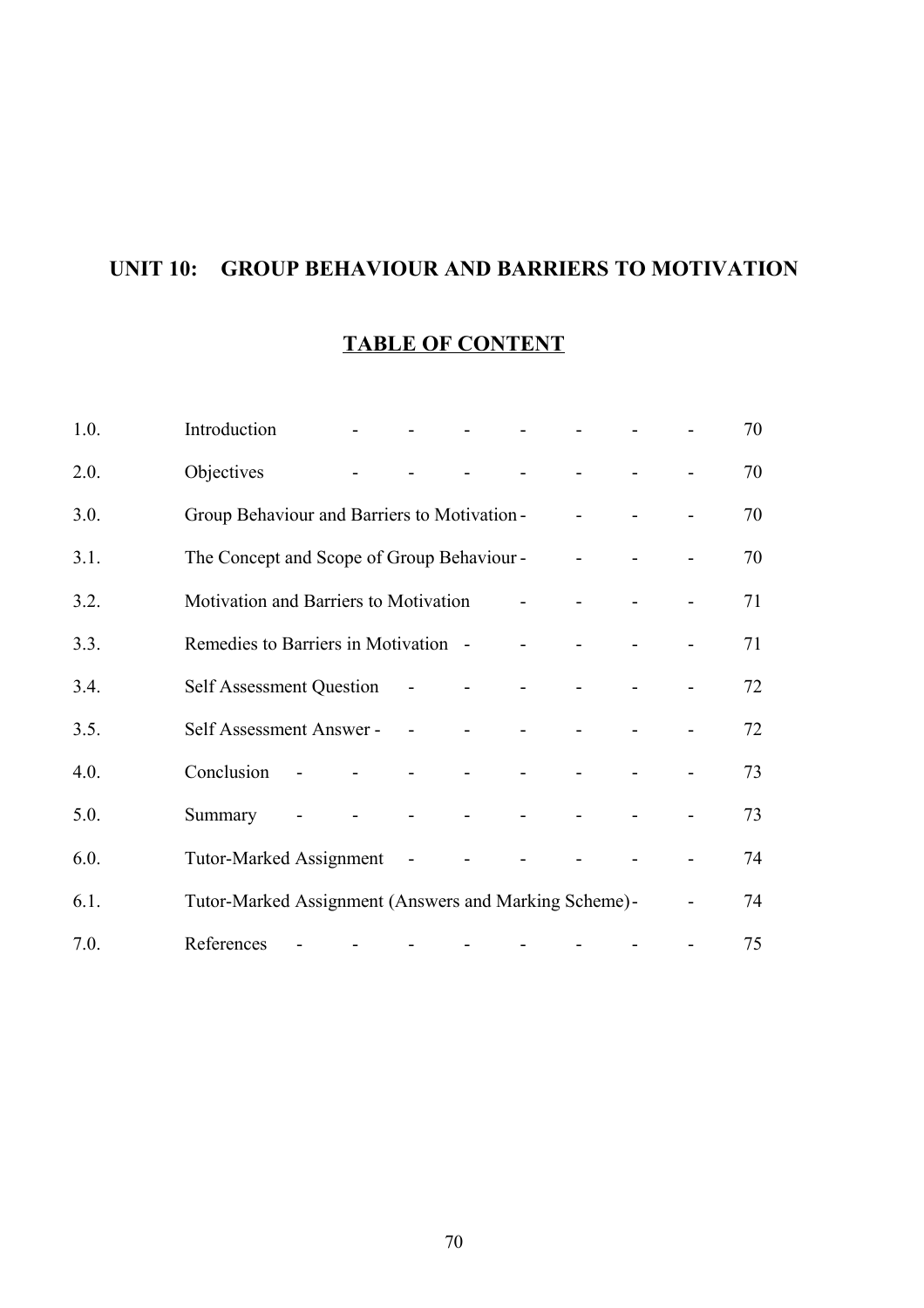## **UNIT 10: GROUP BEHAVIOUR AND BARRIERS TO MOTIVATION**

#### **1.0. INTRODUCTION**

This unit will introduce us to group behaviour and barriers to motivation and the remedies to motivation.

#### **2.0. OBJECTIVES**

At the end of this unit, the students should be able to:

- Explain the concept of group behaviour.
- Enumerate the barriers to motivation.
- State the remedies to the barriers of motivation

#### **3.0. GROUP BEHAVIOUR AND BARRIERS TO MOTIVATION**

#### **3.1. THE CONCEPT AND SCOPE OF GROUP BEHAVIOUR**

Do groups exist? This is a pertinent question that deserves an answer or, at least, some kind of response.

A group may be seen as the individuals comprising it. Depending on the side of the divide one belongs to, ascribing reality to a group is tantamount to group-think. That is, perceiving a group as an entity with emphasis on group importance.

This could bring about demands for blind group loyalty, social prejudice and subordination of the individual to the group. The converse view is that group like individuals have a structure, integrative characteristics and operate in physical and social setting. They will therefore resist any attempt to disintegrate them.

One can become a member of a group by application, invitation and mutual consent. Individuals may seek group membership because of the need to satisfy economic, social and may other needs. A person will most likely select groups that agree with his or her values.

#### **3.1.1. TYPES OF WORK GROUP**

Work groups are categorized into four major groups.

- (a) **Apathetic Group** made up of low skilled and low paid jobs, not likely to challenge management or union decision, grievances and pressure tactics rare, leadership not clearly defined or accepted, internal disunity and friction, evidence of suppressed discontent.
- (b) **Erratic Group** found where jobs are nearly identical and primarily workers controlled, large amount of worker interaction group easily inflamed, poor pressure tactics and inconsistent behaviour, quick conversation to good relationship with management offer highly centralized leadership, active in organizational phase of union.
- (c) **Strategic Group** better jobs than the two previous groups, high self interest activity, heart of union and grievance activity within the respective plants. Skills identified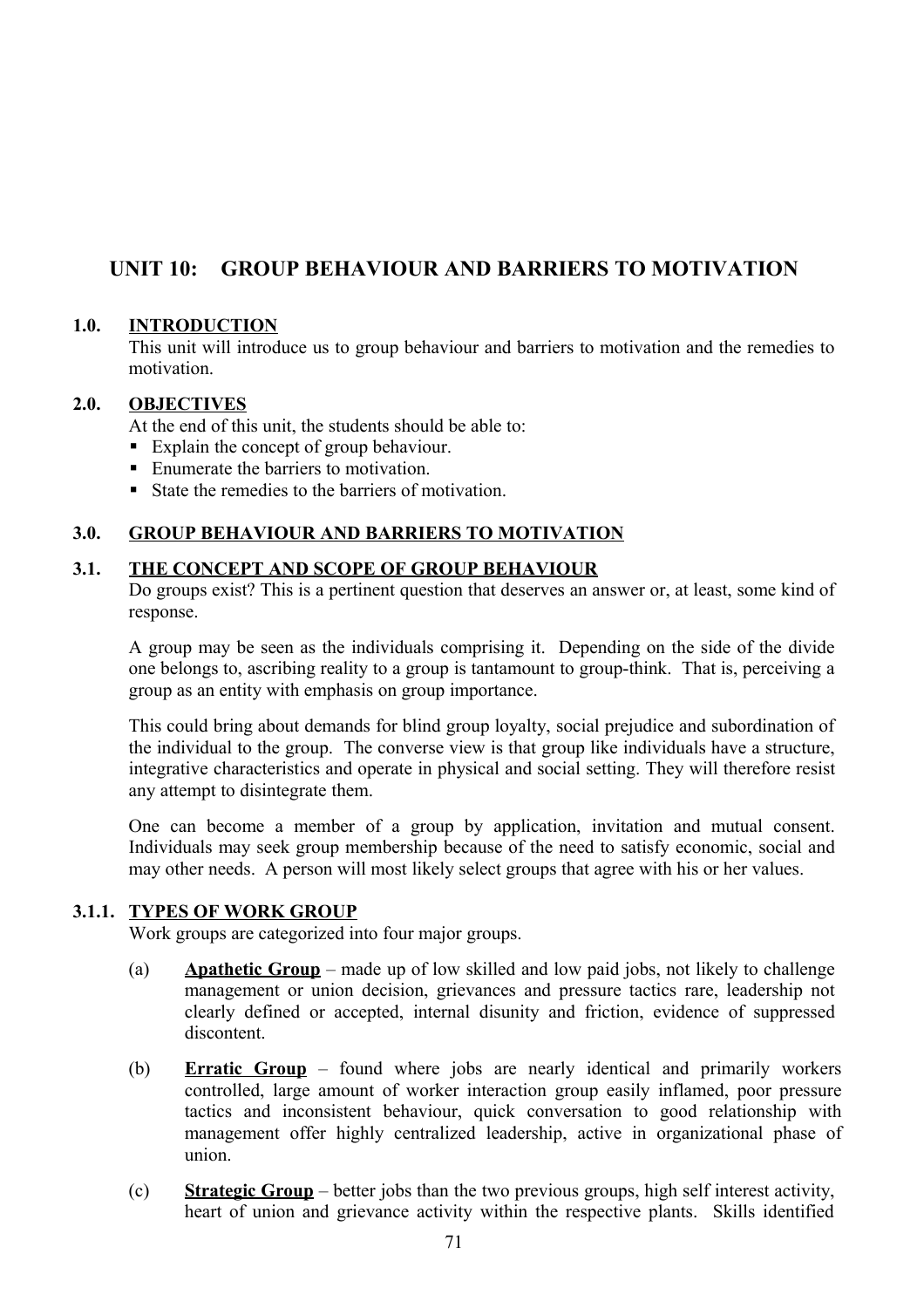with the ability of the individual worker to decisions in performing his work; job relatively important to management and employ us. High degree of internal unity, sustained participation, relatively good production record over the long run.

(d) **Conservative Group** – these are located at the top rung of promotional and status ladder of the plant. They are self-assured and successful, restrained pressure for highly specific objectives. Members are widely distributed throughout the plant, activeinactive cycles of union activity and use of grievance procedure.

## **3.2. BARRIERS TO MOTIVATION**

Motivation is concerned with creating the motive and/or stimulus which will move people toward a desired action or activity.

Barriers are hindrances to effective motivation. The major barriers are:

#### (a) **Fear of losing job**

\* Fear of unemployment if a project is finished \* Fear of employment of two people who can do the work of three

## (b) **Belief that if they go slowly they will earn more money**

\* Prospects of overtime \* Work-to-rule in order to compel the management to come up with better offers.

## (c) **Resentment** For example,

\* The office is too hot and staff members are compelled to go outside for fresh air. \* Employees are not appreciated for their efforts

#### (d) **Boring Job**

People take every opportunity to leave a job with the slightest excuse

# (e) **Loss of faith in the leadership of the organization**

Work is badly planned, coordination is poor and the management is not in control. Employees lose their fighting spirit.

## **3.3. REMEDIES TO BARRIERS TO MOTIVATION**

## (a) **Fear of Losing Job**

- Let the worker know that if the job is not finished on time, the possibility to getting another job is remote.
- Explain what other work is in the pipeline
- Explain the company redundancy policy
- Let the workers know that if they do not work faster, they could become redundant

## (b) **Belief that if they go slow they will earn more money**

- Do not let the overtime habit develop
- See whether normal working hours provide a reasonable wage
- Ensure that wages are fair and reasonable

## (c) **Resentment**

- Do all you can to remove resentment
- Explain the reason for environmental problems
- Be sure that you do not add fuel to the resentment.

## (d) **Boring job**

• Show an interest in their job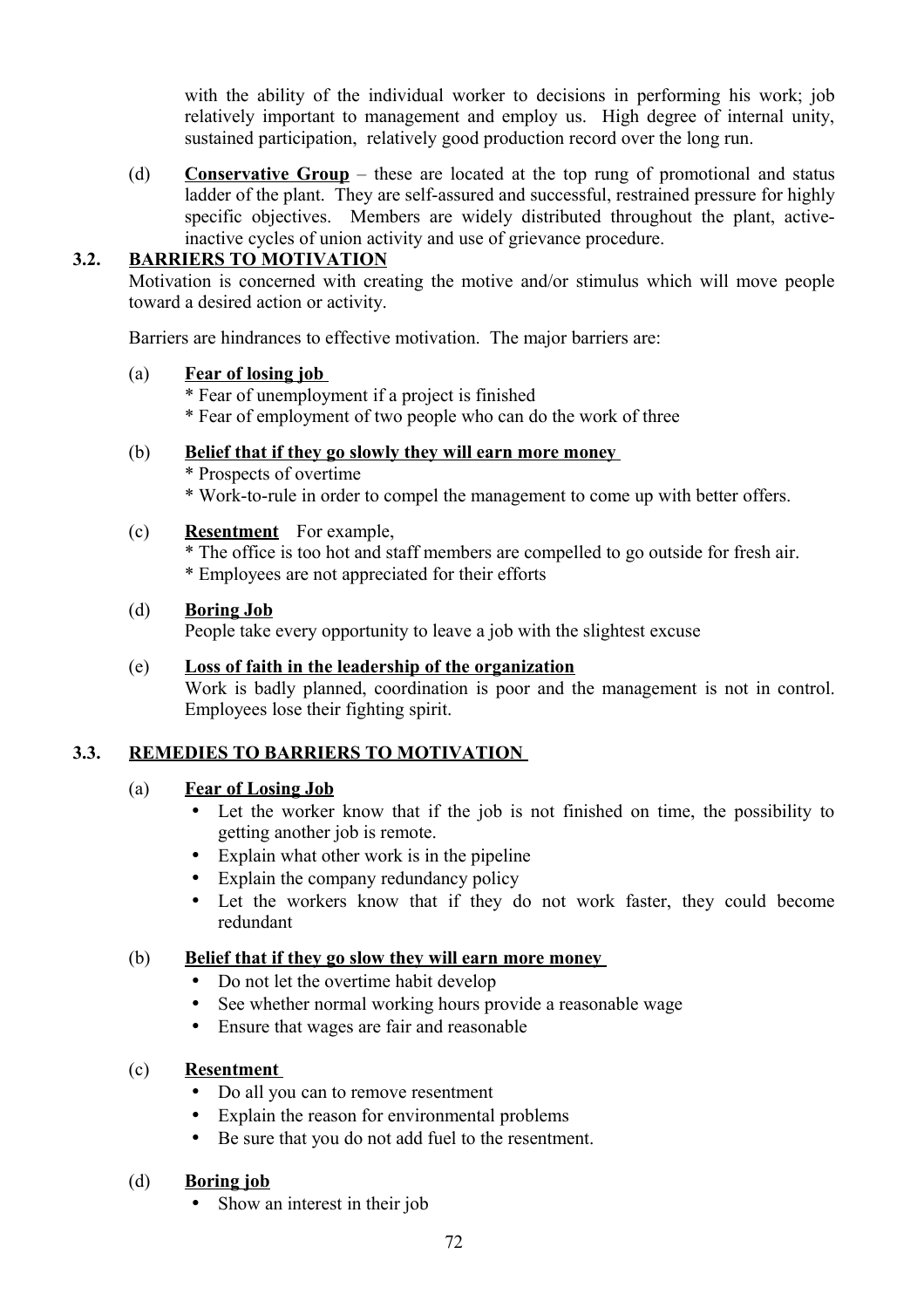- If possible give the person extra responsibility
- Let your own enthusiasm rub off on staff members

# (e) **Loss of faith in the leadership of the organization**

- Produce a master plan
- Define company objectives and the role of every member of staff
- Communicate regularly with staff to explain progress and problems.

# **3.4. SELF ASSESSMENT QUESTIION**

Mention and explain the various types of work group.

# **3.5. SELF ASSESSMENT ANSWER**

Work groups are:

- 1. Apathetic Group disorganized, low-skilled, suppressed and not likely to challenge management decision.
- 2. Erratic Group do identical jobs, easily inflamed and quick to convent to good relations with management.
- 3. Strategic Group heart of the union, skills, identify with ability of individual to make decision. High degree of internal unity and sustain participation.
- 4. Conservative group These are senior officers, self assured. Restrained, pressure for high specific objectives, use grievance procedure.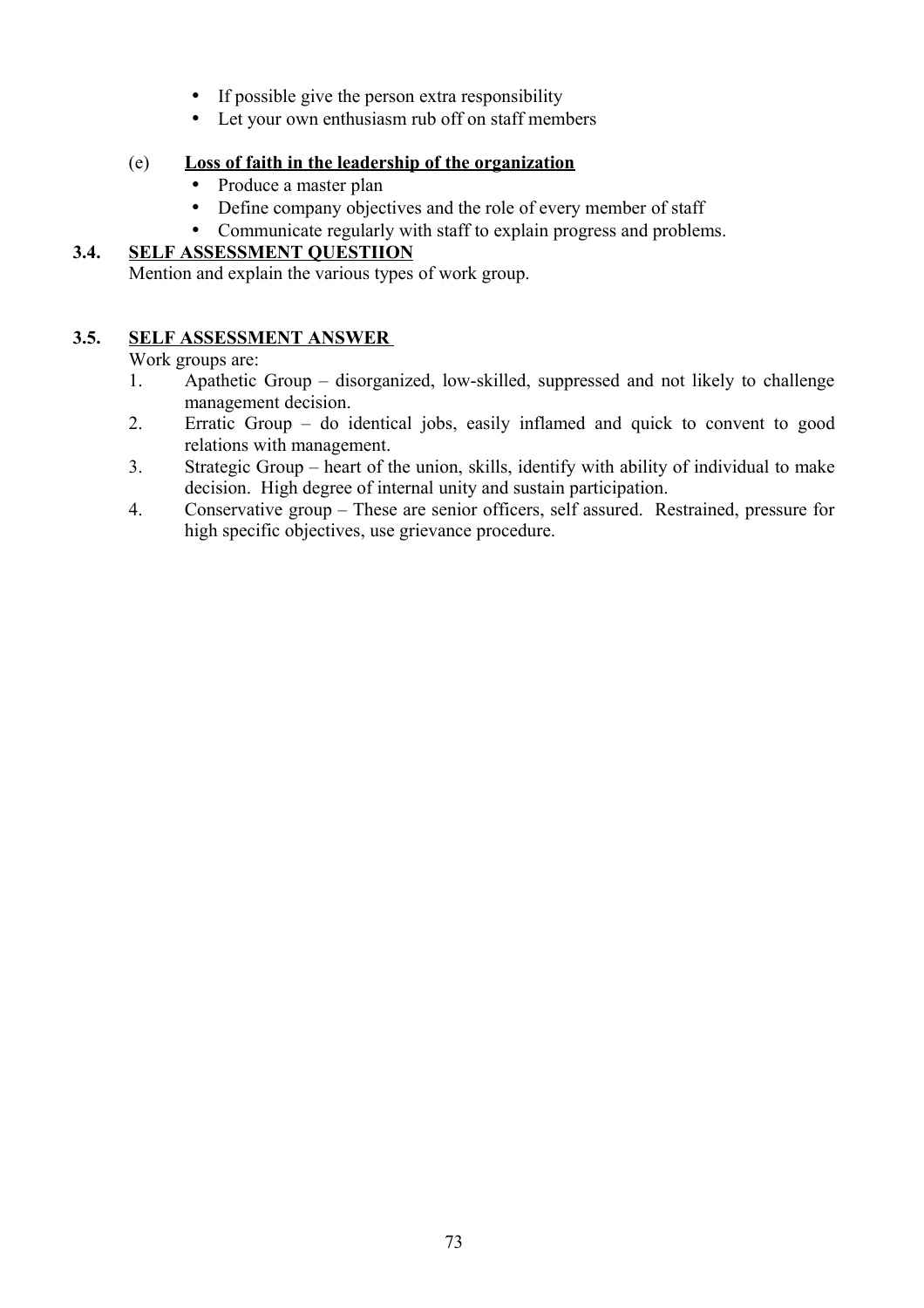#### **4.0. CONCLUSION**

Group exerts pressure on individuals who deviate from accepted norms. The attitudes of the management affect individual and group behaviour.

#### **5.0. SUMMARY**

A group is an entity comprising individuals. They have integrative characteristics and structure and operate in a physical and social setting. Key work groups are Apathetic, Erratic, Strategic and Conservative groups.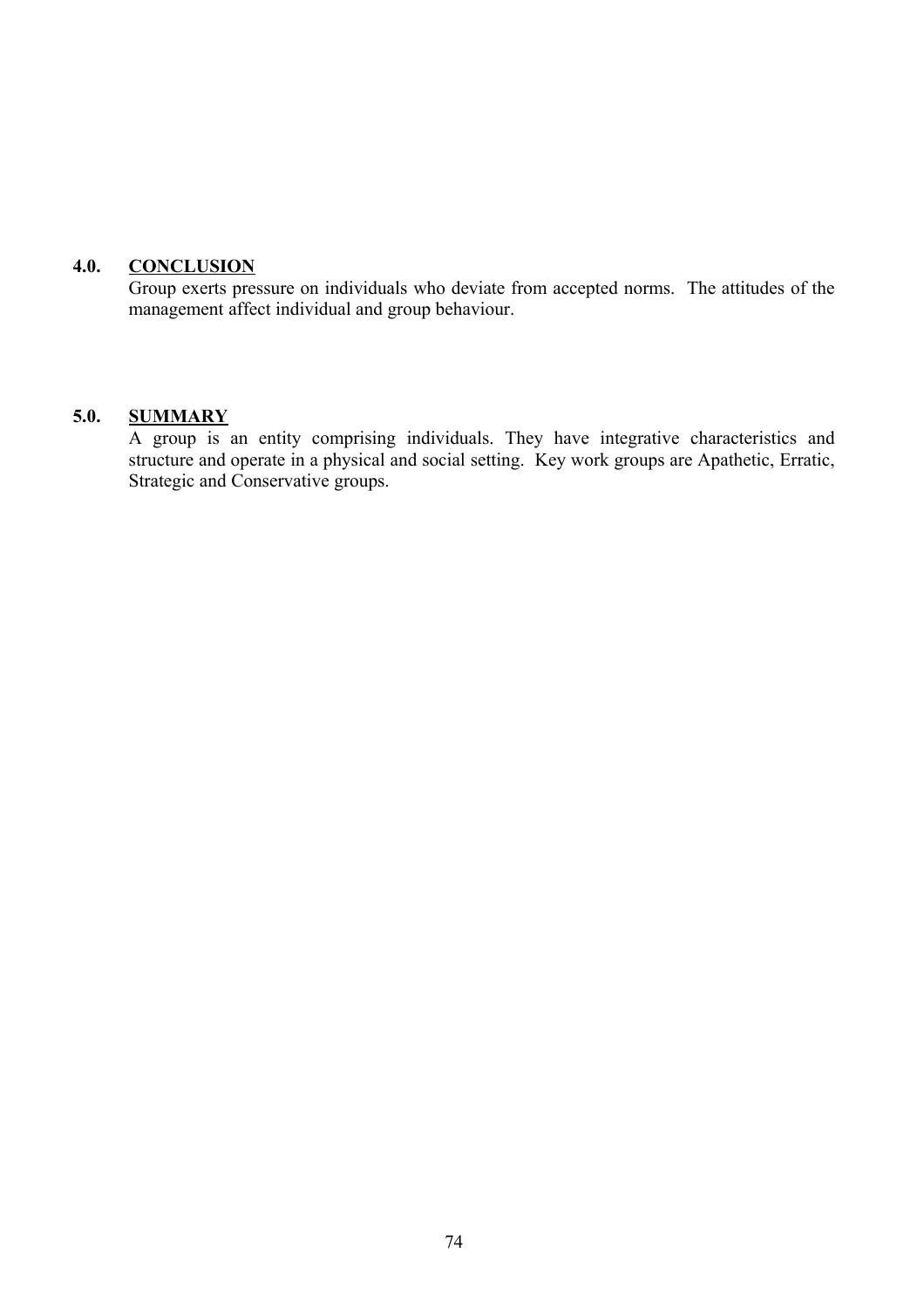## **6.0. TUTOR-MARKED ASSIGNMENT**

Identify the barrier to motivation and state their remedies.

# **6.1. TUTOR-MARKED ASSIGNMENT (ANSWER AND MARKING SCHEME)**

The barriers to motivation are:

- Fear of losing job
- $\blacksquare$  The belief that if they go slow, they will earn more
- Resentment
- Boring job
- **Loss of faith in the leadership of the organization.**

**N.B:** For each barrier, you should list its remedies.

# **MARKING SCHEME**

2 marks for each barrier listed.

2 marks for each remedy stated.

**[Total – 20 marks]**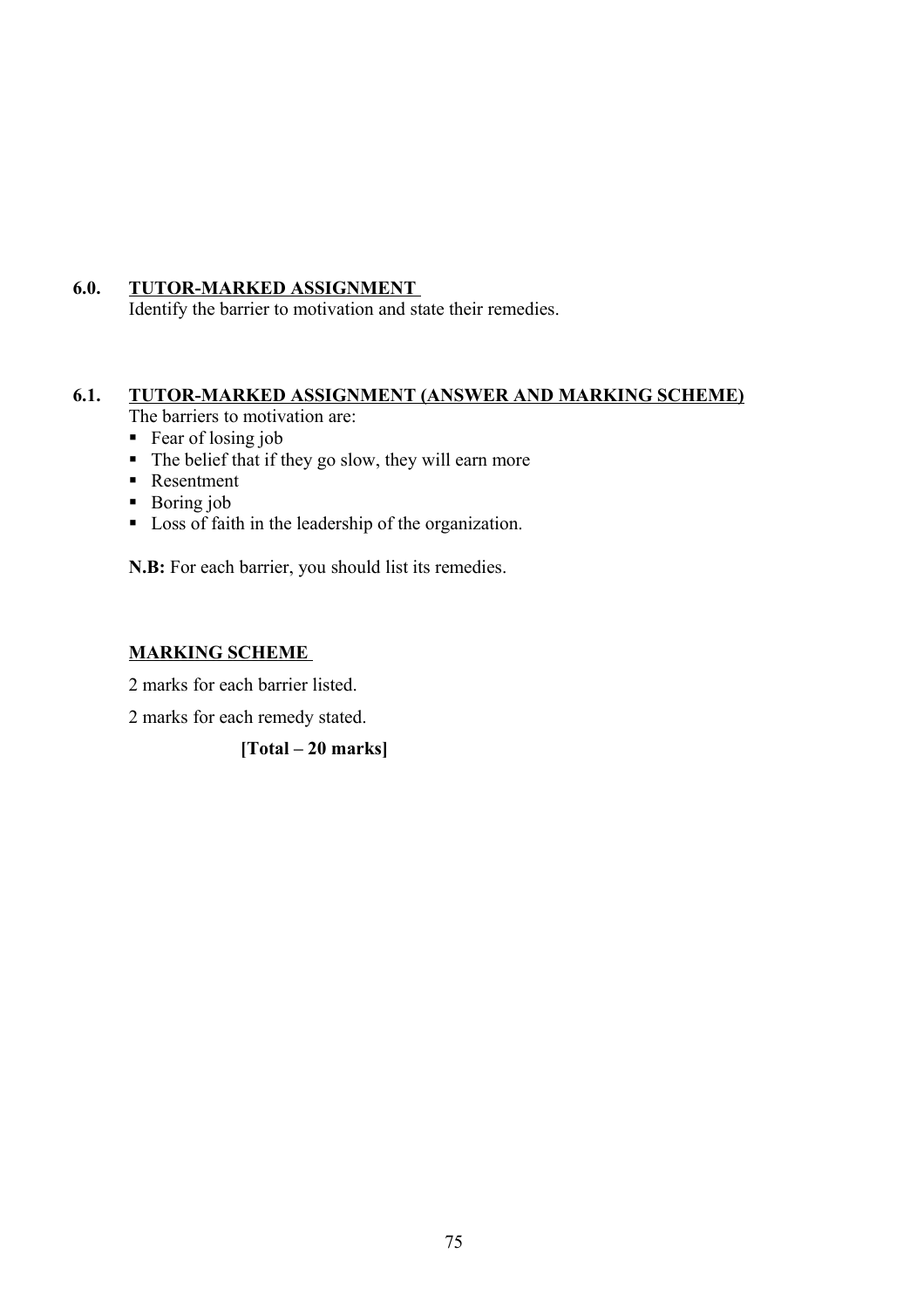# **7.0. REFERENCES**

1. Sayles, Leonard R. (1958): Behaviour of Industrial Work Groups: Prediction and Control, (New York), Johnson and Sons Inc.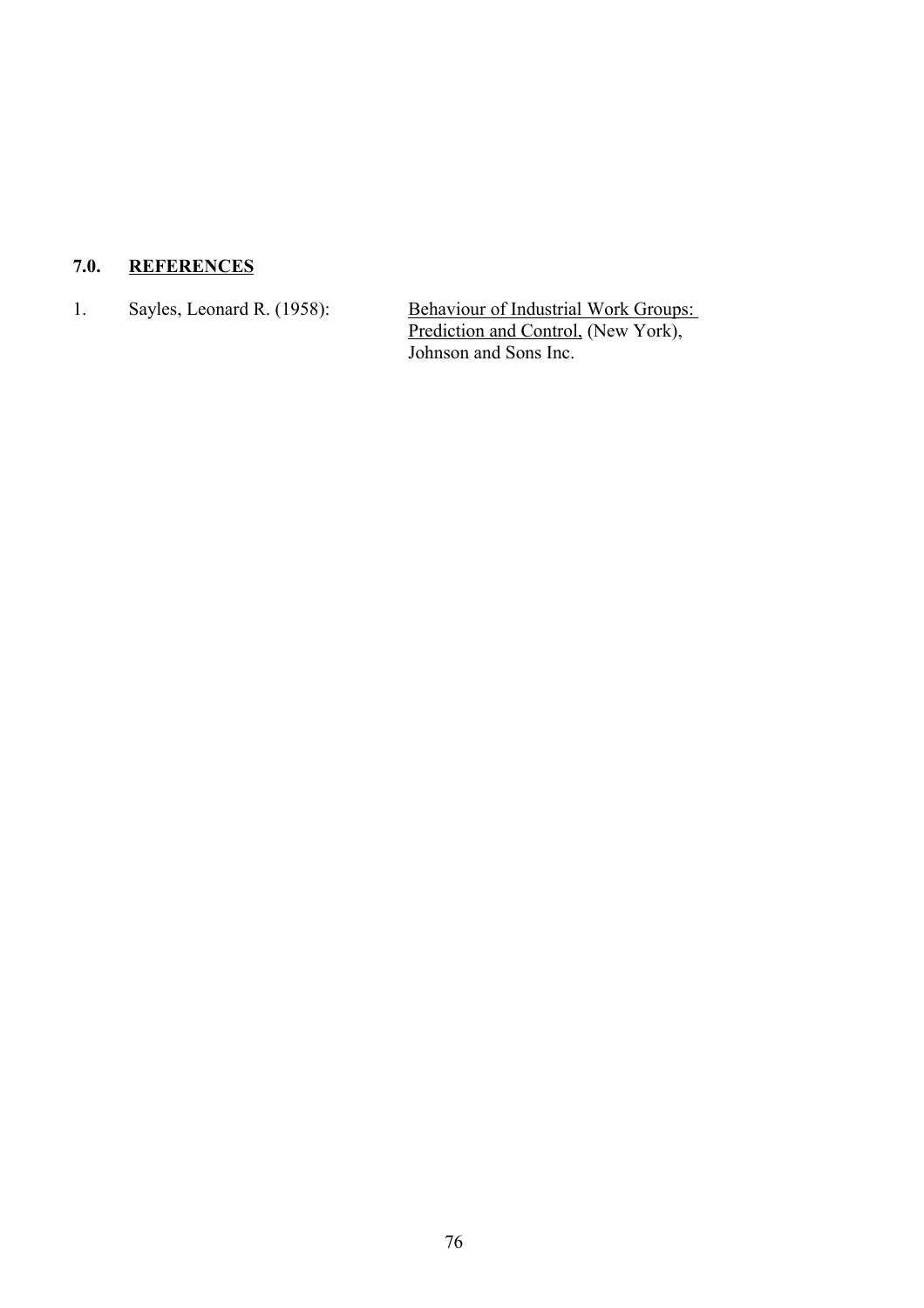# **UNIT 11: CULTURE AND BEHAVIOUR – THE NIGERIAN PERSPECTIVE**

# **TABLE OF CONTENT**

| 1.0. | Introduction                                          |                |                     | and the state of the                                                                                                                                                                                                                                                                                                                                                                                                                                        |                                             | and the state of the state of                             |                                 |                |                | 77    |
|------|-------------------------------------------------------|----------------|---------------------|-------------------------------------------------------------------------------------------------------------------------------------------------------------------------------------------------------------------------------------------------------------------------------------------------------------------------------------------------------------------------------------------------------------------------------------------------------------|---------------------------------------------|-----------------------------------------------------------|---------------------------------|----------------|----------------|-------|
| 2.0. | Objectives                                            |                | $\Delta \sim 100$   |                                                                                                                                                                                                                                                                                                                                                                                                                                                             | $\Delta \sim 100$                           | <b>Contract Contract</b>                                  | and the state of the            |                |                | 77    |
| 3.0. | Culture and Behaviour – The Nigerian Perspective –    |                |                     |                                                                                                                                                                                                                                                                                                                                                                                                                                                             |                                             |                                                           |                                 |                |                | 77    |
| 3.1. | The Nigerian Socio-Cultural Milieu - - - - - -        |                |                     |                                                                                                                                                                                                                                                                                                                                                                                                                                                             |                                             |                                                           |                                 | $\Box$         |                | 77-78 |
| 3.2. | Work Ethic: An Overview - -                           |                |                     |                                                                                                                                                                                                                                                                                                                                                                                                                                                             | $\omega_{\rm{max}}$ and $\omega_{\rm{max}}$ |                                                           | $\Delta \sim 10^4$              | $\blacksquare$ |                | 78    |
| 3.3. | Orientating the Nigerian Worker - - - -               |                |                     |                                                                                                                                                                                                                                                                                                                                                                                                                                                             |                                             |                                                           | $\mathbf{r}$                    | $\blacksquare$ |                | 79    |
| 3.4. | <b>Self Assessment Question</b>                       |                |                     | $\mathcal{L}(\mathcal{L}(\mathcal{L}(\mathcal{L}(\mathcal{L}(\mathcal{L}(\mathcal{L}(\mathcal{L}(\mathcal{L}(\mathcal{L}(\mathcal{L}(\mathcal{L}(\mathcal{L}(\mathcal{L}(\mathcal{L}(\mathcal{L}(\mathcal{L}(\mathcal{L}(\mathcal{L}(\mathcal{L}(\mathcal{L}(\mathcal{L}(\mathcal{L}(\mathcal{L}(\mathcal{L}(\mathcal{L}(\mathcal{L}(\mathcal{L}(\mathcal{L}(\mathcal{L}(\mathcal{L}(\mathcal{L}(\mathcal{L}(\mathcal{L}(\mathcal{L}(\mathcal{L}(\mathcal{$ |                                             |                                                           | $\blacksquare$                  | $\blacksquare$ |                | 80    |
| 3.5. | Self Assessment Answer -                              |                |                     |                                                                                                                                                                                                                                                                                                                                                                                                                                                             | $\omega_{\rm{max}}$ and $\omega_{\rm{max}}$ | $\sim$                                                    |                                 |                |                | 80    |
| 4.0. | Conclusion                                            | $\sim 100$     |                     | $\Delta \phi$ and $\Delta \phi$ are the set of $\phi$                                                                                                                                                                                                                                                                                                                                                                                                       | $\omega_{\rm{max}}$                         | $\mathcal{L}^{\text{max}}$ and $\mathcal{L}^{\text{max}}$ | $\Delta \sim 100$               | $\blacksquare$ |                | 81    |
| 5.0. | Summary                                               | $\blacksquare$ | $\omega_{\rm{max}}$ |                                                                                                                                                                                                                                                                                                                                                                                                                                                             |                                             |                                                           | the contract of the contract of | $\blacksquare$ |                | 81    |
| 6.0. | Tutor-Marked Assignment - -                           |                |                     |                                                                                                                                                                                                                                                                                                                                                                                                                                                             | $\Delta \sim 100$                           |                                                           |                                 |                |                | 82    |
| 6.1. | Tutor-Marked Assignment (Answers and Marking Scheme)- |                |                     |                                                                                                                                                                                                                                                                                                                                                                                                                                                             |                                             |                                                           |                                 |                | $\blacksquare$ | 82    |
| 7.0. | References                                            |                |                     | $\blacksquare$                                                                                                                                                                                                                                                                                                                                                                                                                                              | $\blacksquare$                              |                                                           |                                 | $\frac{1}{2}$  |                | 83    |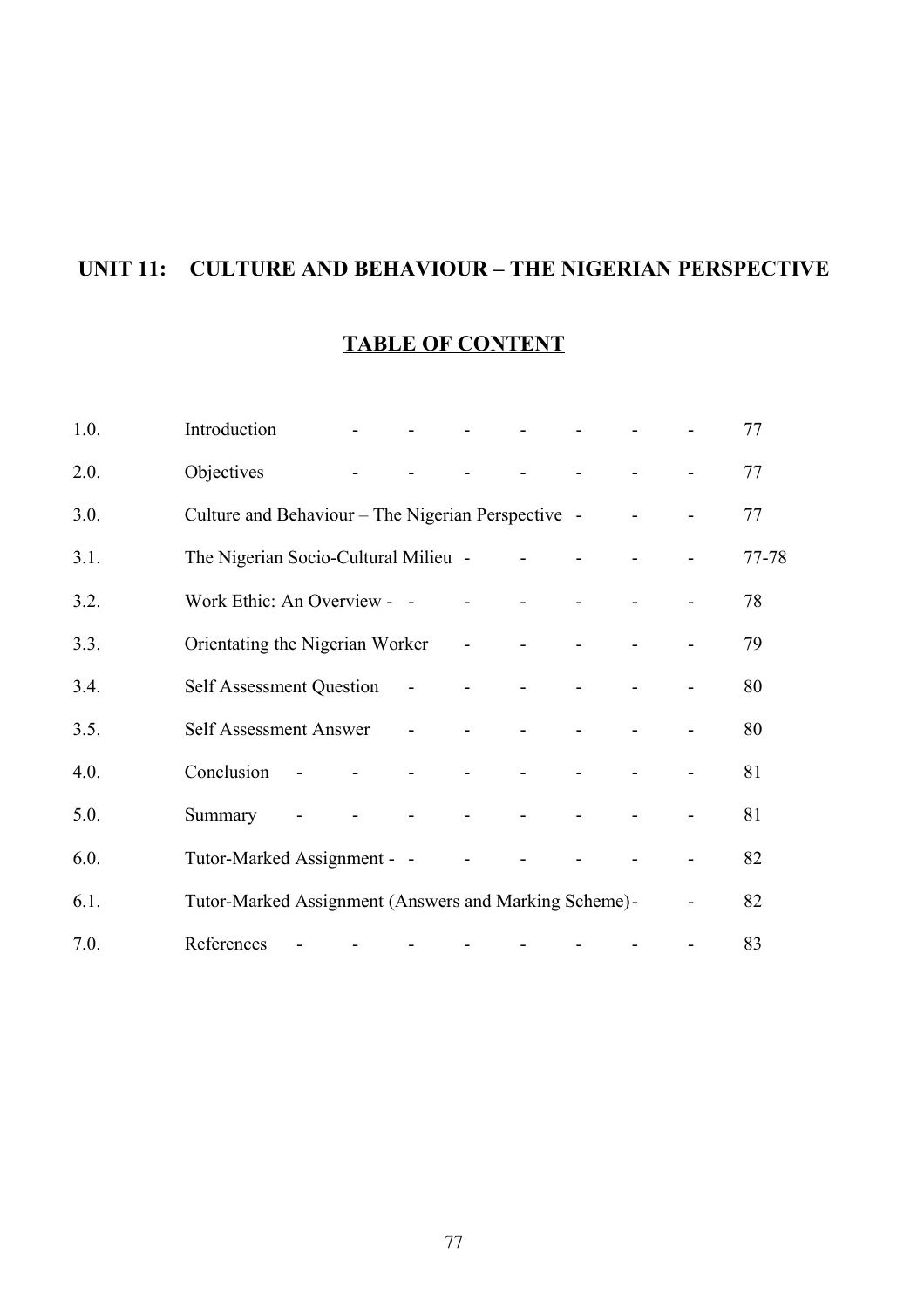# **UNIT 11: CULTURE AND BEHAVIOUR – THE NIGERIAN PERSPECTIVE**

## **1.0. INTRODUCTION**

This unit will take a look at culture and behaviour vis-à-vis the Nigerian perspective.

## **2.0. OBJECTIVES**

At the end of this unit, you should be able to:

- Identify some cultural inhibitions and value-laden practices and attitudes that hinder effective performance of duties.
- Appreciate the Nigerian socio-cultural milieu.
- State some positive steps that could be taken to re-orientate the Nigerian worker.

## **3.0. CULTURE AND BEHAVIOUR – THE NIGERIAN PERSPECTIVE**

#### **3.1. THE NIGERIAN SOCIO-CULTURAL MILIEU**

Nigeria as a nation came into existence in 1914. It is by far the most populous black nation on earth. It is made up of 252 ethnic groups with more than 400 languages. The ethnic groups have their own different origins, histories, cultures, languages and patterns of social organization.

Apart from its diverse ethnic groupings, the nation also enjoy great diversities in religion and worship.

As a nation, Nigeria is culturally endowed. The culture of a society is the embodiment of its arts literature, music and all the socially learned and transmitted patterns of behaviour, values, customs, morals, traditions, ideas, attitudes which influence individuals and which they share.

Arguably, Nigeria is a great nation indeed. It has been described as a nation where nothing works. This perhaps explains the thought-provoking question posed by Harriman (1982): "Why won't the telephone or the bureaucrat work? Why can't you turn on a switch or tap, or turn up for a scheduled flight with any confidence that light, or a wash, or a journey will result? Why at almost every level of public or private administration do people expect bribes? Why is almost everyone so internally aggressive, or why, when aggressive driving kills people, can't they at least clear the corpses off the streets?

## **3.1.1 FACTORS THAT AFFECT PEOPLE'S ATTITUDES TO WORK**

People's attitudes to work are generally influenced by cultural factors and value laden practices and attitudes. These factors affect not only their motivation but also their attitude towards work, towards the organization and towards cooperative behaviour. The factors are:

#### (a) **The Problems of Tribalism against Nationalism**

A new consciousness for national identity was aroused in 1983. Before then, tribalism played a key role in selection recruitment, promotion and delivery of services, thus creating a problem of nepotism.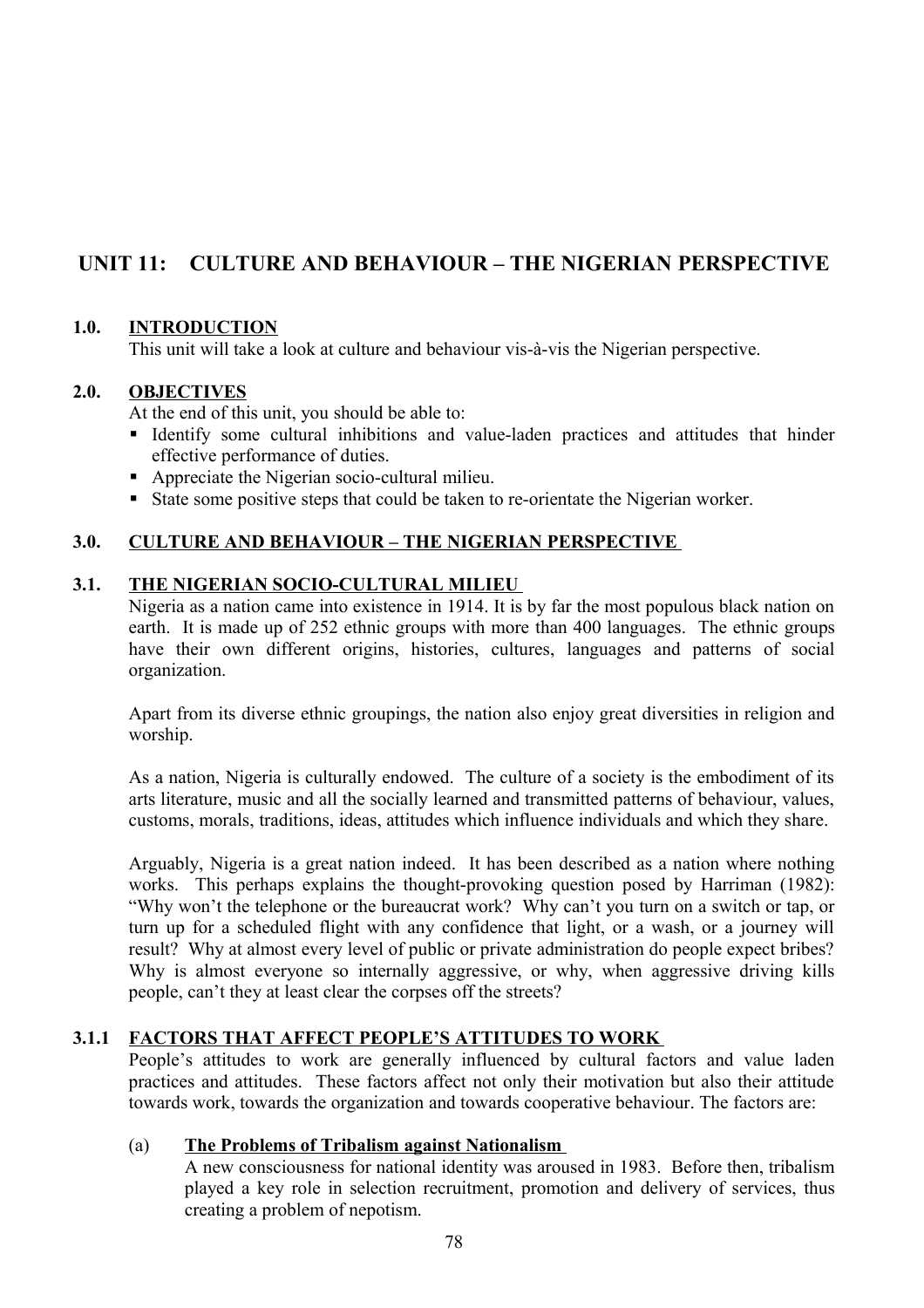## (b) **Respect for Age and Seniority Orientation**

Nigeria is a seniority-conscious socially. This consciousness spans the entire length and breadth of our society.

In the Civil Service, the security forces and even in the family, seniority takes precedence over efficiency.

#### (c) **The concept of time**

Nigerians generally seem not to be conscious of time. This perhaps explains why the invitation for a programme scheduled to take off at 10:00am may read 9:00am. This gives an allowance of 1 hour for guests to arrive for the programme. Hence, the popular label of "African Time" or "Nigerian Time".

#### (d) **Bribery and Corruption**

Despite the anti-corruption campaigns embarked upon by various governments, the problem of bribery and corruption is still widespread in Nigeria. By and large, it is often condemned by citizens across the board.

#### (e) **A Parasitic Society**

In Nigeria, it is palpable that social values are changing. Lofty ideals for which Nigerians were known in the years past seem to be giving way to worship of wealth, apathy, low performance, avarice, cheating, abuse of office and inflation of cost to accommodation kick-backs.

Perceptions are rising that Nigeria encourages the growth of a parasitic culture wherein people expect so much from the society or the government without a corresponding sense of individual or group responsibility towards the society.

## **3.2. WORK ETHIC – AN OVERVIEW**

Work refers to the use of physical strength or mental power in order to make or do something. It is a profession or an occupation or what one does to earn money.

According to Aina (1992), different countries and religious groups view work and work ethic from different perspectives. To the ancient Greeks and Romans work was simply a curse. To the Hebrews, work was not only a painful drudgery but also a way of explaining a sin and recovery of lost spiritual dignity. To the Christians, work is useful for promoting health of soul and body. Simply put, any one who fails to work should not eat. To Luther (Protestant ethic), work was a form of serving God.

This suggests that a profession is a calling and work is valued as a means of spiritual salvation. To the modern capitalist, work is a calling that should be followed with all of one's conscience.

In the United States, the Protestant work ethic merged with the Puritan doctrine, so that hard work, avoidance of waste of talent and service of humanity placed one amongst the elect of God.

To Western Europeans, work is characterized by a culture of hard work honest labour, social responsibility and social responsiveness. In the soviet blocs, work is essentially natural and an end in itself.

In Nigeria, there does not seem to be a defined national ideology or work ethic. This could be contributory to the nation's inability to generate and sustain rapid economic growth.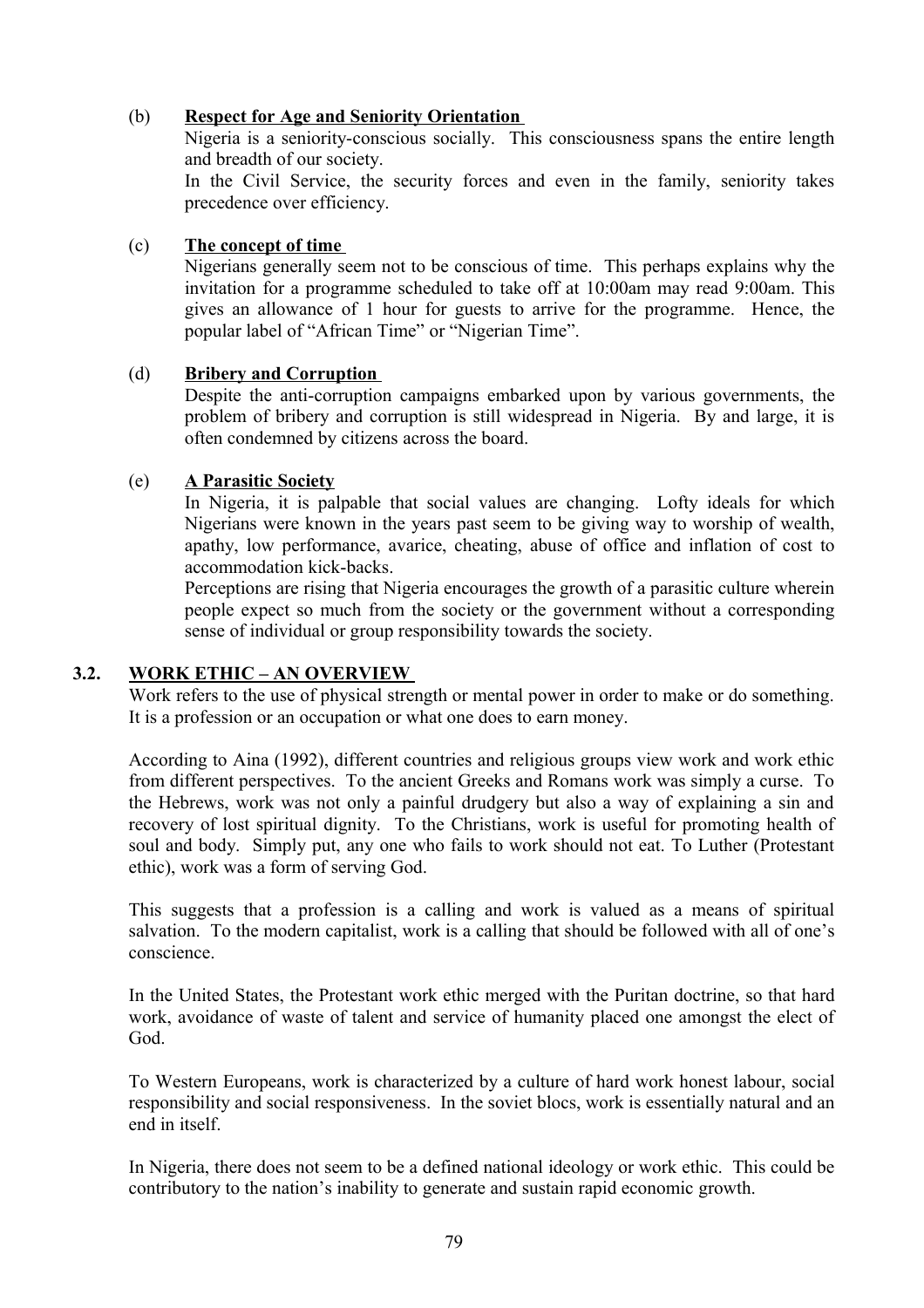Ethics is a system of moral principles or rules of behaviour, while work ethic involves the issue of right or wrong values involved in man's motivation for work, performance of work and beliefs about work. It is the bedrock on which work attitudes or concepts are built.

It relates to man's love and preference for work instead of idleness, even when work offers no natural reward.

## **3.3. ORIENTATING THE NIGERIAN WORKER**

Every individual is influenced by his or her environment and the socially-learned and transmitted patterns of behaviour, values, customs, morals, traditions, ideas and attitudes.

Management on the other hand is a social function embedded in a tradition of values, customs and beliefs and in government and political system. It is conditioned by culture belief and in governmental and political systems. It is conditioned by the culture of the operating environment.

Since Nigerian workers operate in the same socio-cultural setting, it necessarily follows that their orientation, their attitudes and education of their mind are the plausible panacea to increase in productivity, commitment to duty and sense of responsibility and urgency. For mass orientation to work, it must start from the political and traditional leaders.

The leaders need to appreciate the fact that they are accountable to the tax payers and the electorate. Their sense of responsibility, honesty, probity, self discipline and leadership by example would provide the necessary impetus for improving the Nigerian mentality and perception of:

- (i) The concept of time
- (ii) The Nigerian entity
- (iii) The ills of bribery and corruption
- (iv) Honesty and hard work
- (v) Probity and accountability
- (vi) Cutting corners and getting rich quick.

Several attempts were made to check the growing trends of social malaise that seem to be perverting the social, political and economic life of Nigeria.

Among the attempts were the introduction of WAI (War Against Indiscipline), WAIC (War Against Indiscipline and Corruption), as well as the creation of a special ministry for Mass Mobilization and National Orientation.

The role of the Economic and Financial Crimes Commission (EFCC) in exposing and prosecuting corrupt politicians and public officers is a step in the right direction

It is also vital for managers, supervisors and workers in the public and private sectors to appreciate the fact that only improved productivity can significantly improve the standards of living of the average Nigerian.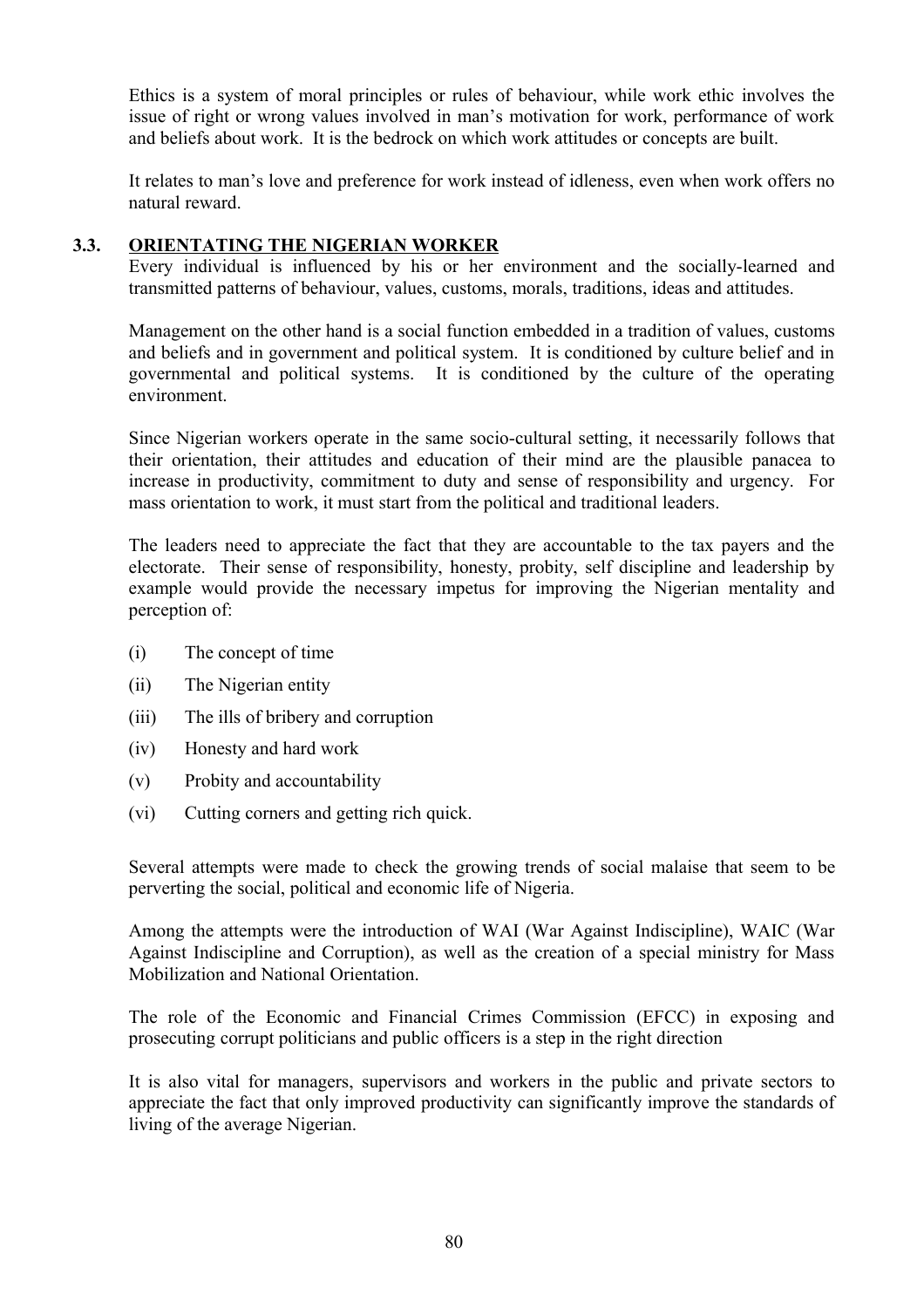## **3.4. SELF ASSESSMENT QUESTION**

Identify and discuss some positive steps to be taken to re-orientate Nigerian workers.

#### **3.5. SELF ASSESSMENT ANSWER**

Positive steps to be taken are:

- Inculcating a culture of discipline as typified in the enactment of WAI and WAIC
- Orientation of the altitude and education of the mind
- Ensuring that the nation's leaders inculcate the virtues of honesty, probity and selfimproved discipline
- Inculcating in every Nigerian the virtue of commitment to duty and sense of responsibility
- Public denouncement of corrupt leaders and stress on leadership by example.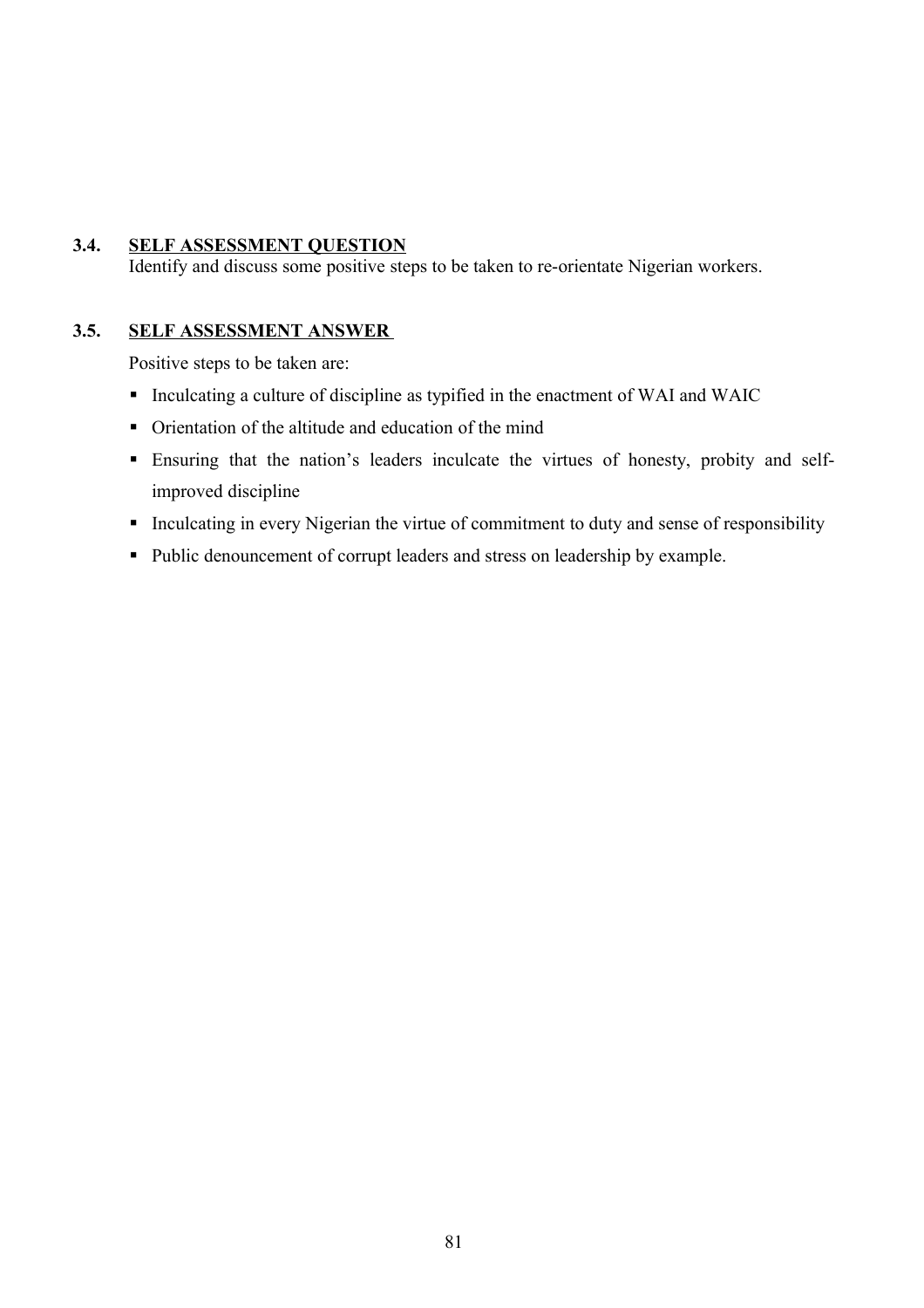#### **4.0. CONCLUSION**

People's attitudes and behaviour are intertwined with and are products of the culture.

#### **5.0. SUMMARY**

People's attitudes to work are influenced by culture, and value-laden attitudes and practices. In view of this, it is pertinent that we reorientate the attitudes and educate the minds of Nigerians to inculcate the virtues of:

- Honesty, probity and self-discipline
- Commitment to duty
- Sense of responsibility and urgency.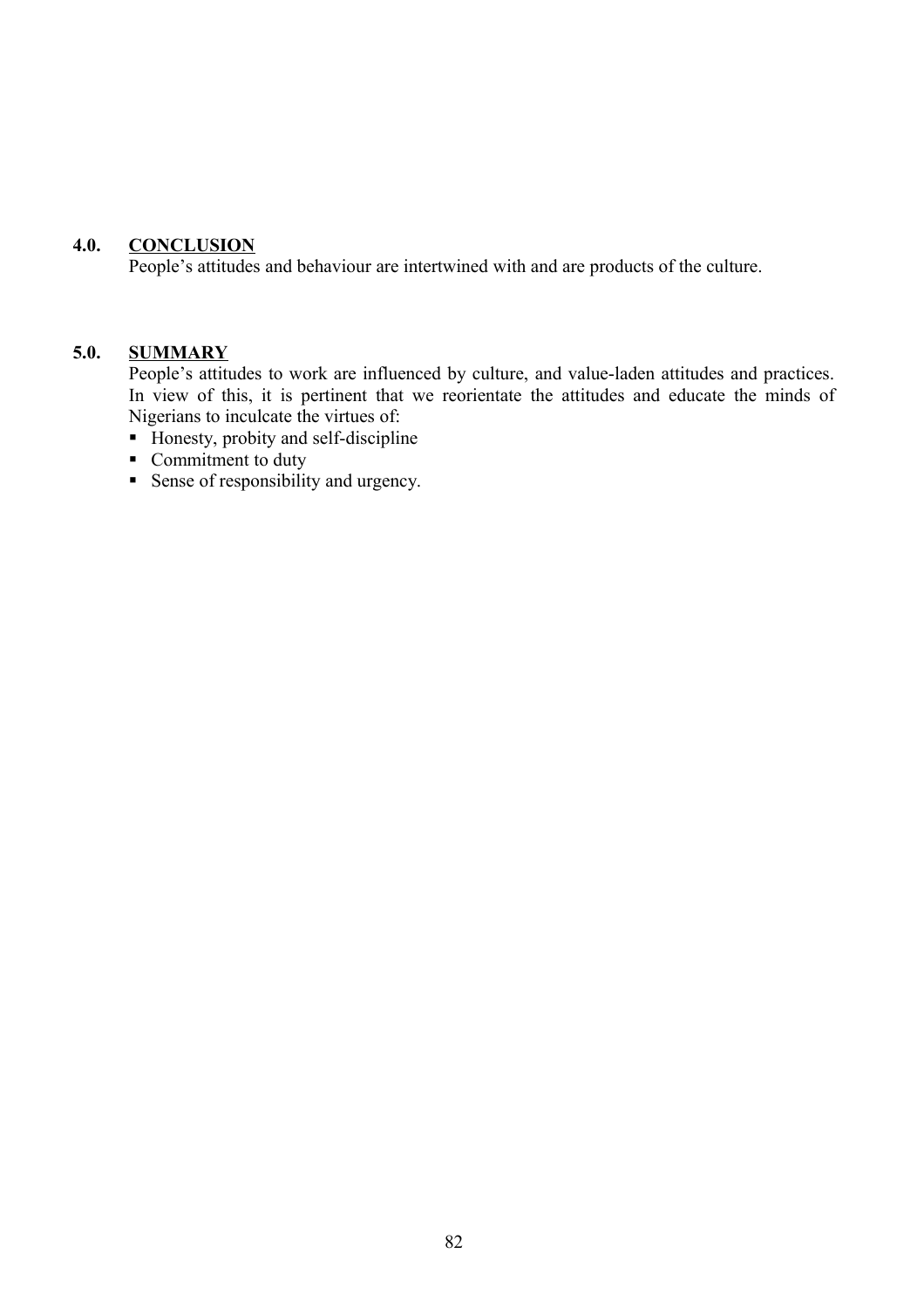## **6.0. TUTOR-MARKED ASSIGNMENT**

Identify and briefly discuss the factors that affect the average attitudes of Nigerians to work.

# **6.1. TUTOR-MARKED ASSIGNMENT (ANSWER AND MARKING SCHEME)**

The attitudes of Nigeria workers to work is influenced by so many factors such as:

- **Tribalism versus Nationalism**
- Bribery and corruption
- The concept of time
- Respect for age and seniority orientation
- Parasitic society

#### **MARKING SCHEME**

2 marks for each factor.

2 marks for each explanation.

**[Total – 20 marks]**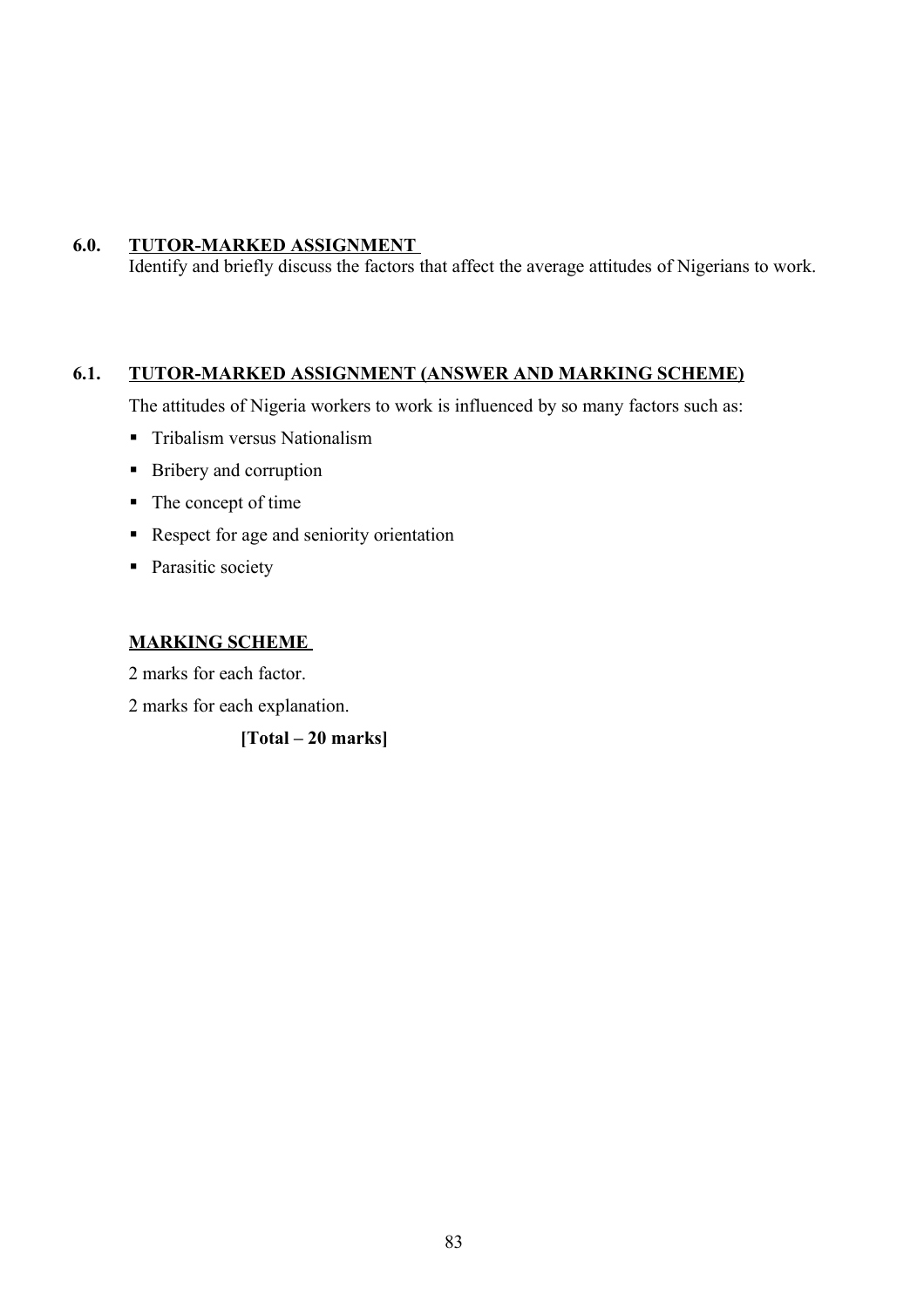# **7.0. REFERENCES**

| $\mathbf{L}$ | Aina, Olusola $(1992)$ : | Personal Management in Nigeria:<br>A Work-Centered Approach, (Lagos),<br>Edition of Communication |
|--------------|--------------------------|---------------------------------------------------------------------------------------------------|
| 2.           | Ugbona, Okpu $(1977)$ :  | Ethic Minority Problems in Nigerian Politics (Upsala),<br><b>ACTA University Press</b>            |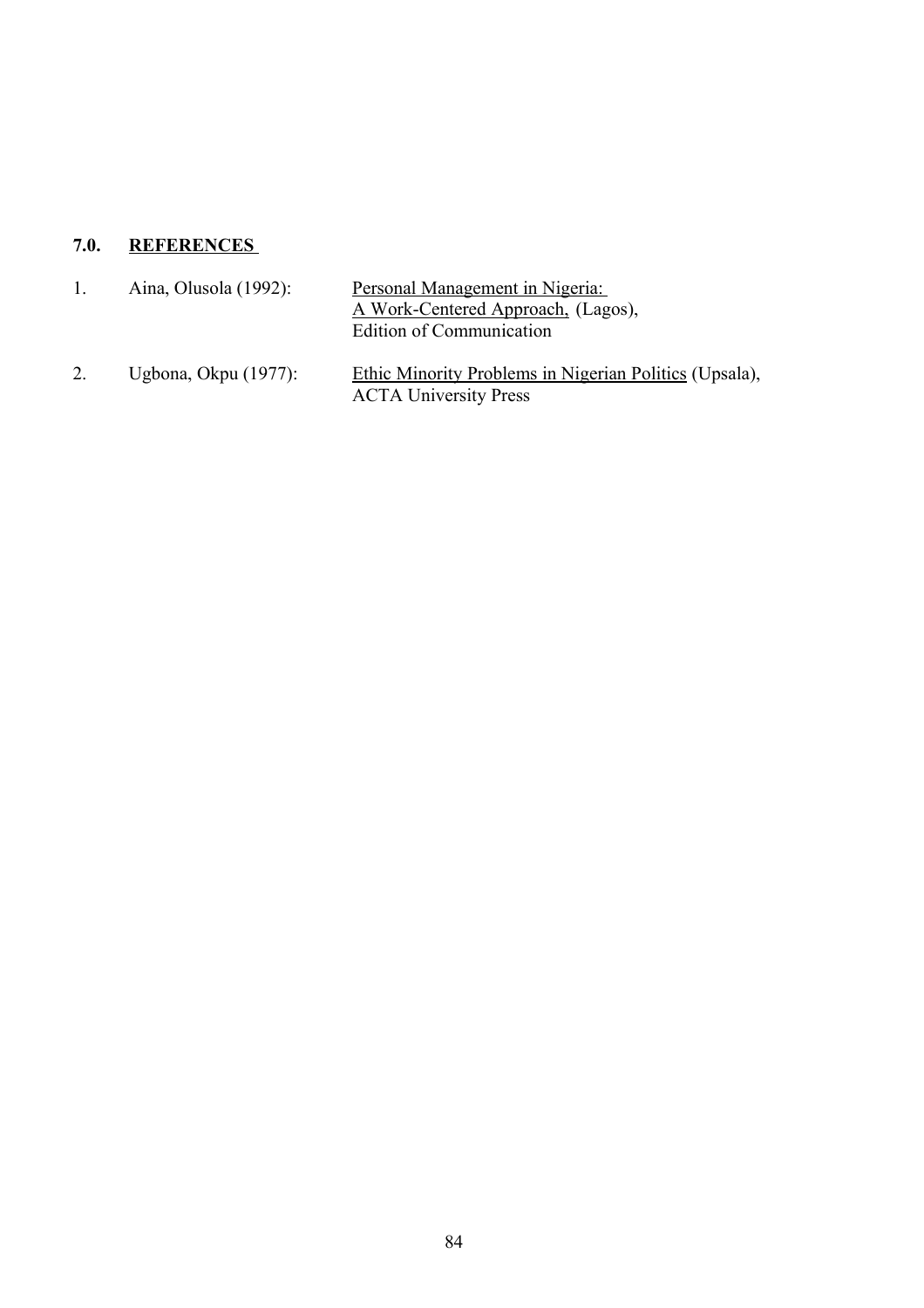# **UNIT 12: MOTIVATING THE NIGERIAN WORKER**

# **TABLE OF CONTENT**

| 1.0. | Introduction                                           |        |                |                                                | $\mathbf{r}$             | $\Delta \sim 100$    |                                    |                              | 85    |
|------|--------------------------------------------------------|--------|----------------|------------------------------------------------|--------------------------|----------------------|------------------------------------|------------------------------|-------|
| 2.0. | Objectives                                             |        |                | $\sim 100$                                     |                          | and the state of the | $\Delta \sim 10^{11}$ km s $^{-1}$ |                              | 85    |
| 3.0. | Motivating the Nigerian Worker -                       |        |                |                                                |                          |                      | $\Delta \sim 100$                  |                              | 85    |
| 3.1. | The Meaning and Scope of Motivation - - - - -          |        |                |                                                |                          |                      |                                    |                              | 85    |
| 3.2. | Major Assumptions about the Nature of Man -            |        |                |                                                |                          |                      | $\blacksquare$                     |                              | 85-87 |
| 3.3. | Motivating the Nigerian Worker for Higher Productivity |        |                |                                                |                          |                      |                                    |                              | 87    |
| 3.4. | Self Assessment Question - -                           |        |                |                                                | <b>All Contracts</b>     |                      |                                    |                              | 88    |
| 3.5. | Self Assessment Answer - - - - - - -                   |        |                |                                                |                          |                      |                                    |                              | 88    |
| 4.0. | Conclusion                                             | $\sim$ |                | and the state of the state of the state of the |                          |                      |                                    |                              | 89    |
| 5.0. | Summary                                                |        | $\blacksquare$ | <b>All Contracts</b>                           |                          |                      | $\blacksquare$                     |                              | 89    |
| 6.0. | Tutor-Marked Assignment - -                            |        |                |                                                | $\Delta \sim 100$        |                      |                                    |                              | 90    |
| 6.1. | Tutor-Marked Assignment (Answers and Marking Scheme)-  |        |                |                                                |                          |                      |                                    | $\qquad \qquad \blacksquare$ | 90    |
| 7.0. | References                                             |        |                |                                                | $\overline{\phantom{a}}$ |                      |                                    | $\overline{\phantom{a}}$     | 91    |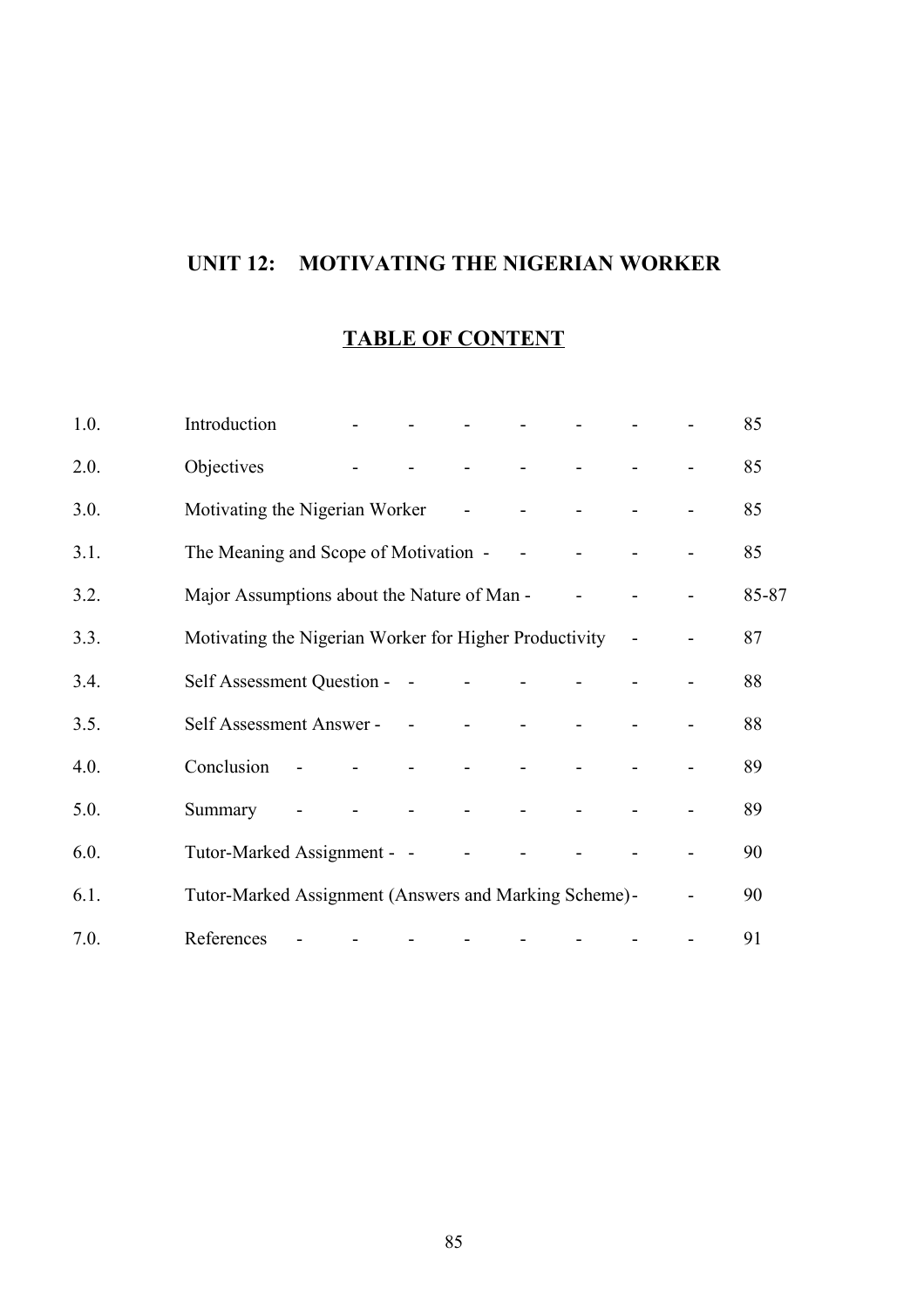# **UNIT 12: MOTIVATING THE NIGERIAN WORKER**

## **1.0. INTRODUCTION**

This unit will examine the issue of motivation, with specific focus on how to motivate the Nigerian worker, bearing in mind the impact of Nigeria' socio-cultural practices on intraorganizational behaviour.

#### **2.0. OBJECTIVES**

At the end of this unit, you should be able to:

- State the meaning of motivation.
- Identify the various approaches to motivation.
- State the techniques of motivating employees for higher performance.

#### **3.0. MOTIVATING THE NIGERIAN WORKER**

#### **3.1. THE MEANING AND SCOPE OF MOTIVATION**

Motivation is the creating force or impulse, which will more something towards a desired action or activity.

It is the influencing force that gives rise to behaviour. It is the stimulus that propels people to make the right move in the right direction. The implication of this is that people can be nudged from behind with some threat of force or wooed from the front with some promise of rewards.

There are many concepts and theories of motivation. Some of them will be briefly discussed here.

The first concept of motivation is commonly referred to as the **Hedonistic View**. It is based on the assumption that man is a pain-avoiding and pleasure-seeking animal and when given alternatives, he or she will choose a course of action that will maximize his or her pleasure and avoid a course of action that will cause pain.

Another school of thought attributes behaviour to various instincts. The assumption is that man has certain basic instincts which cause him or her to act in certain ways. Sigmund Freud identified three basic instincts: sex, aggression or self-preservation and fear of death.

The term instinct was later replaced with the concept that man's behaviour is built on the pattern of behaviour learnt from in the culture in which he or she lives.

Another school of though attributes man's behaviour to various motives or needs. This assumes that man's behaviour is largely determined by his or her attempt to satisfy these needs.

The need is broadly classified into primary and secondary needs or physiological and psychological needs respectively.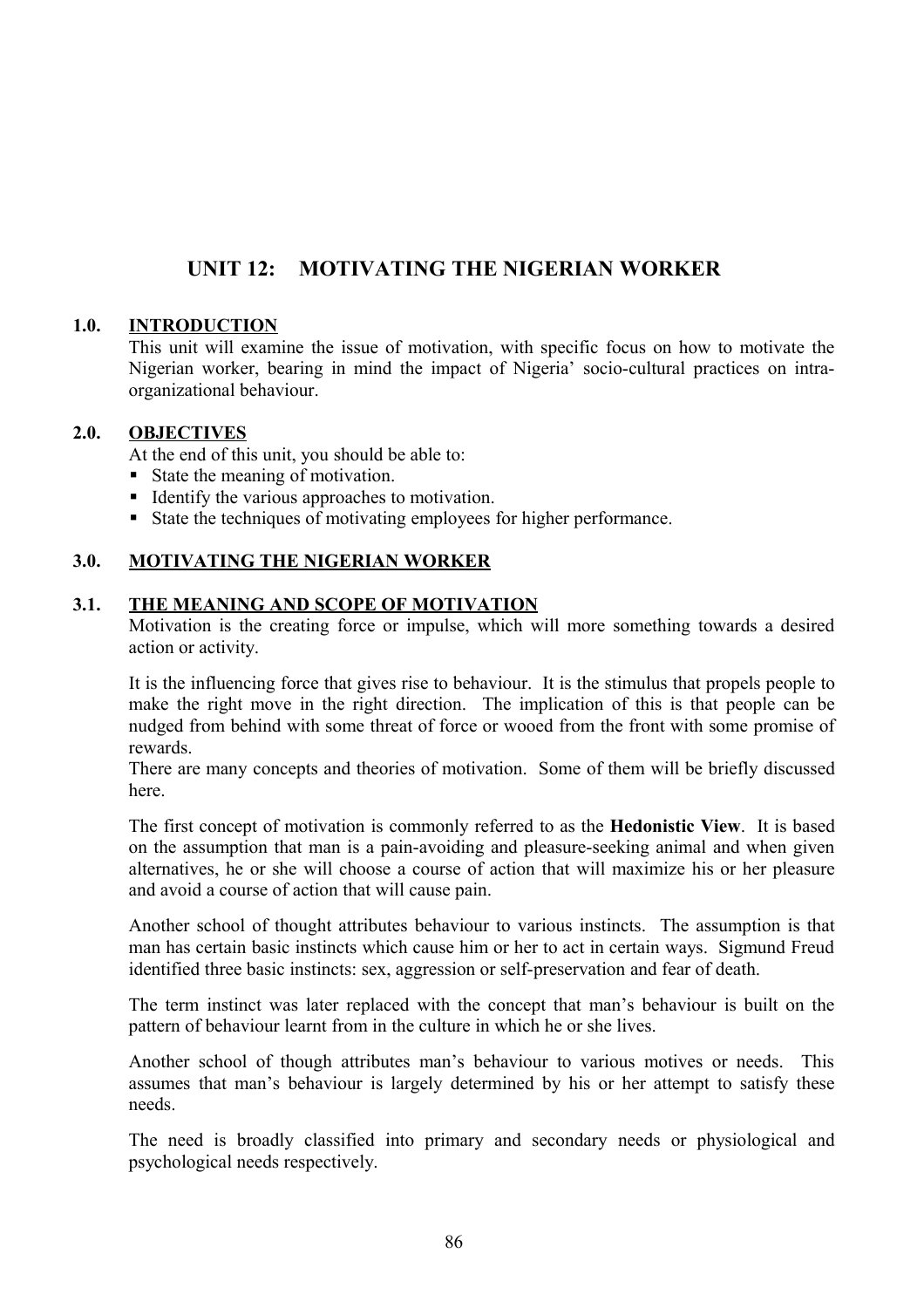Major contributors to the Needs Motivation Theory are Abraham Maslow, Frederick Herzberg and David McClelland.

## **3.2. MAJOR ASSUMPTIONS ABOUT THE NATURE OF MAN**

There are four major assumptions. They are:

- The rational economic man
- The social man
- The self-actualizing man
- The complex man.

**The Rational Economic Man** – This is based on the philosophy of Hedonism which argued that man calculates the action that will maximize his or her self-interest and behaves accordingly.

The rational economic man is characterized as:

- One who primarily motivated by economic incentives and will do that which gets him or her the greater economic gain.
- A passive agent to be manipulated motivated and controlled by the organization that controls the economic incentives.
- One whose feelings are essentially irrational and must be prevented from interfering with his or her rational calculation of self interest.

This doctrine classified man into trustworthy money motivated, calculative masses.

**The Social Man** – Elton Mayo, the proponent of the social man, developed sets of assumption about the nature of man as follows:

- (a) That man is basically motivated by social needs and the desire to obtain a sense of identity.
- (b) Man is more responsive to the social forces of the peer group than to the incentives and control of management
- (c) Man is responsible to the extent that a supervisor can meet a subordinate's social needs and needs for acceptance.
- (d) That meaning has gone out of work itself and must therefore be sought in the social relationship on the job.

**Self-Actualizing Man** – Man's needs are arranged in hierarchical order as shown below:

- Biological/Physiological needs
- Social and affiliation needs
- Ego satisfaction and self-esteem needs
- Self-actualization needs in the sense of maximum use of all his resources.

**The Complex Man** – Studies have shown that man is a more complex individual than the rational economic, social or self-actualizing man. He or she is unique and notably different from his or her neighbour and co-workers.

The assumptions underlying this complexity are: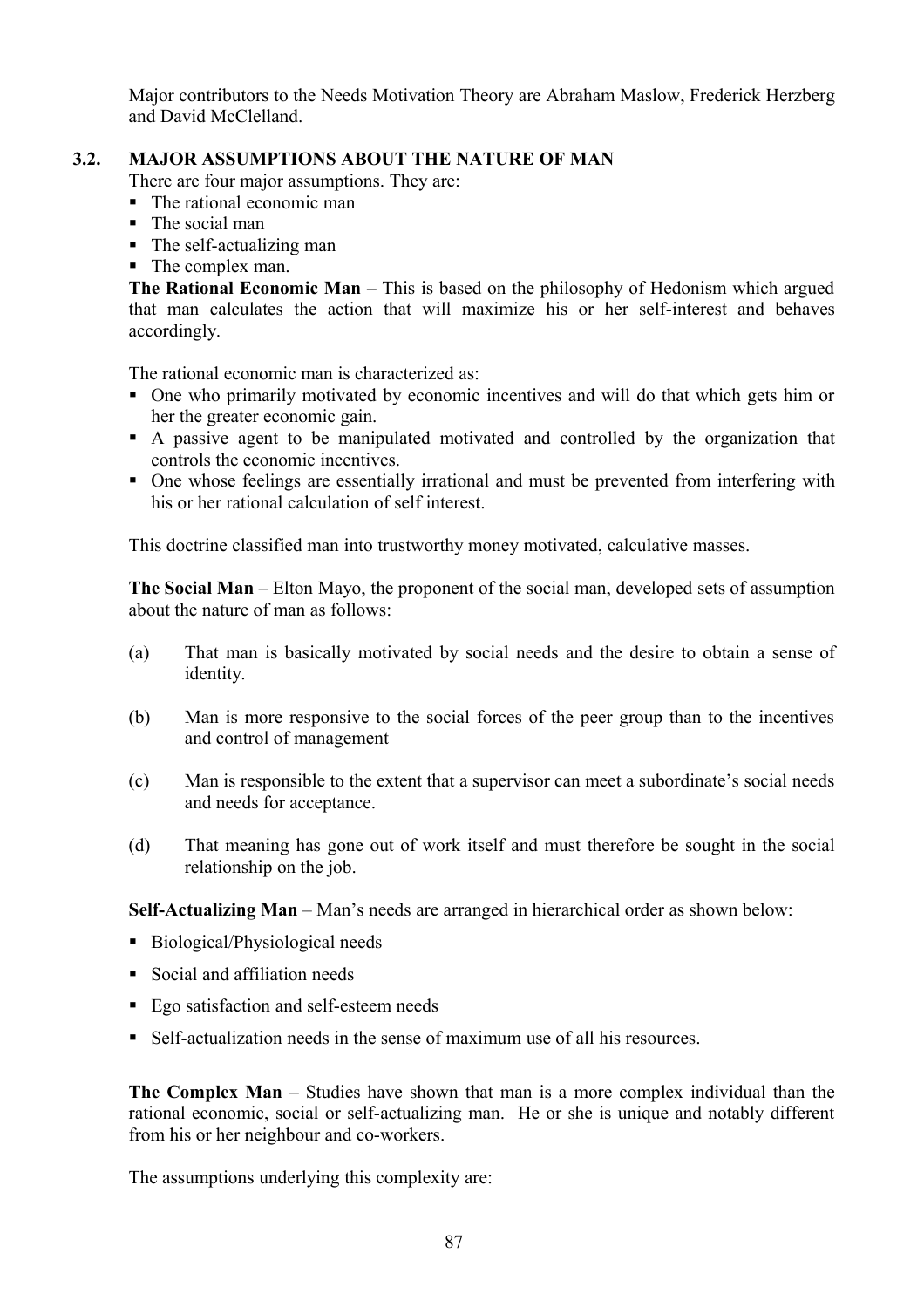- Man is not only complex but highly variable. He or she has many motives which are arranged in some sort of hierarchy and importance to him or her, but this hierarchy is subject to change from time to time and from situation to situation.
- Man is capable of learning new motives through his or her organizational experience.
- Man's motive in different units in the same organization may be different.
- A person who is alienated in the formal organization may find fulfillment of his or her social and self-actualization needs in the informal organization.
- Man can be productively involved with an organization on the basis of many different kinds of motives. His or her ultimate satisfaction and effectiveness of the organization depend only in part on the nature of his or her motivation.

## **3.2.1. APPROACHES TO MOTIVATION**

There are many approaches to motivation. The traditional approach which is commonly practised in Nigeria is the carrot-and-stick approach. It consists essentially of forcing people to work by threats to fire them or cut their economic reward if they don't. It assumes that the main reason why some people work is to earn money.

Other approaches are:

- The Expectancy Theory
- The Need Satisfaction Theory
- Motivator-Hygiene Theory.

#### **3.3. MOTIVATING THE NIGERIAN WORKER FOR HIGHER PRODUCTIVITY**

The general perception among Nigerian workers is that their advancement does not depend on how hard they work but on whom they know. This perhaps explains why the administrative paralysis of neglect, lack of morale, indifference, sagging productivity, callousness and inefficiency could be explained in terms of the underlying culture, attitudes and values inherent in our society.

In the Public Service, a survey showed that appointments, promotions, status and prestige are shared on the basis of "Federal Character" and nepotism rather than merit.

Aina (1990) identifies some key factors involved in monitoring employees for higher productivity. They are:

- **Salaries and wages**
- **Incentives system**
- Work ethic and social values
- Morale
- Social and psychological condition of workers.
- Ouality and style of supervision and management
- Knowledge and skills of workers
- The reward system management.

To effectively motivate the Nigerian worker for higher productivity, the following must be borne in mind:

- Clear objectives and positive reinforcement
- Monetary incentives
- $\blacksquare$  Status
- Participation in decision making
- Flexible working hours
- Evaluation of individuals
- Openness towards others.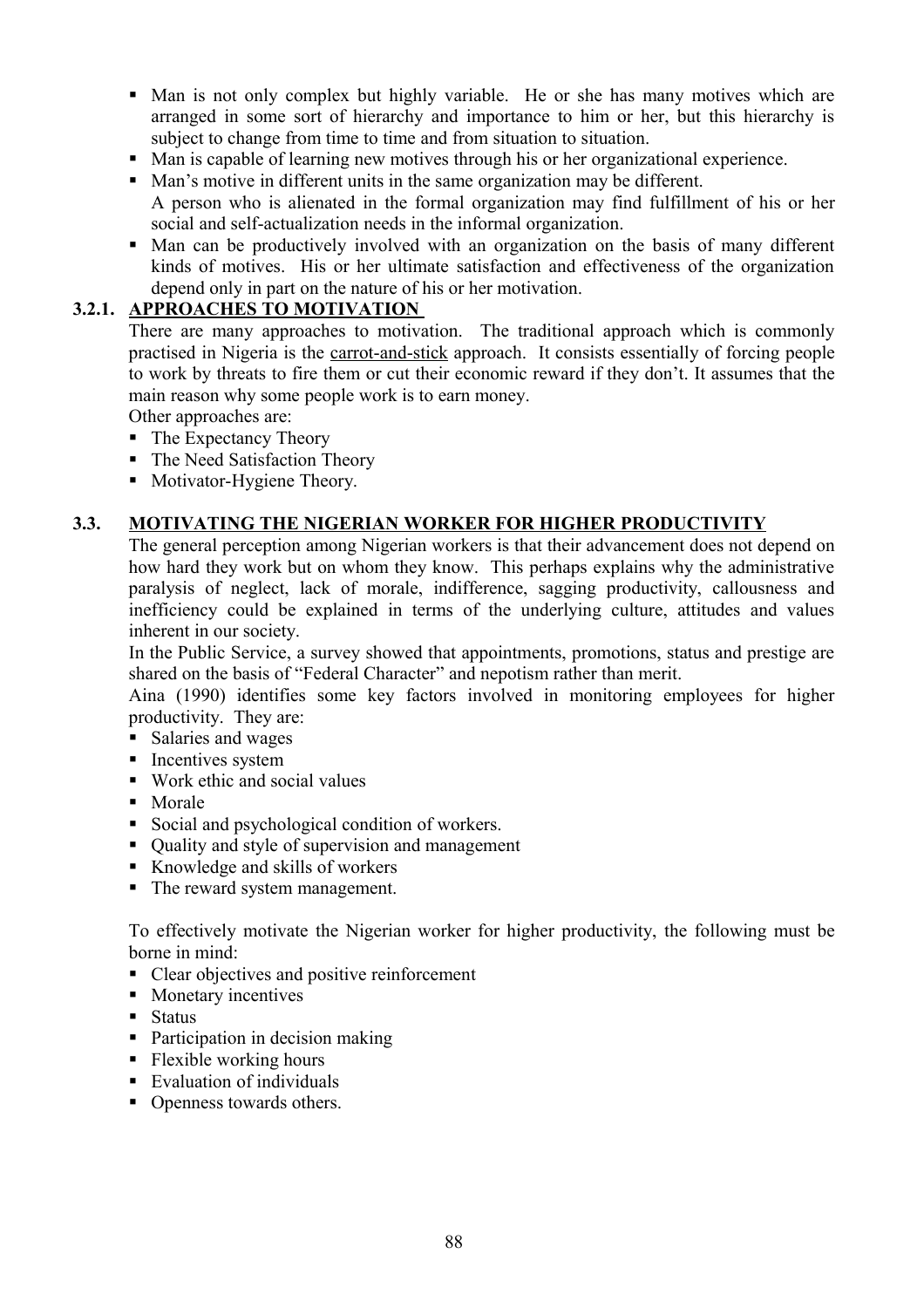# **3.4. SELF ASSESSMENT QUESTION**

What are the factors involved in motivating employees for higher productivity?

## **3.5. SELF ASSESSMENT ANSWER**

- The factors are:
- Salaries and wages
- $\blacksquare$  Incentives system
- Work ethic and social values
- Morale
- Social and psychological condition of works.
- Quality and style of supervision and management
- Knowledge and skills of workers
- The reward system management.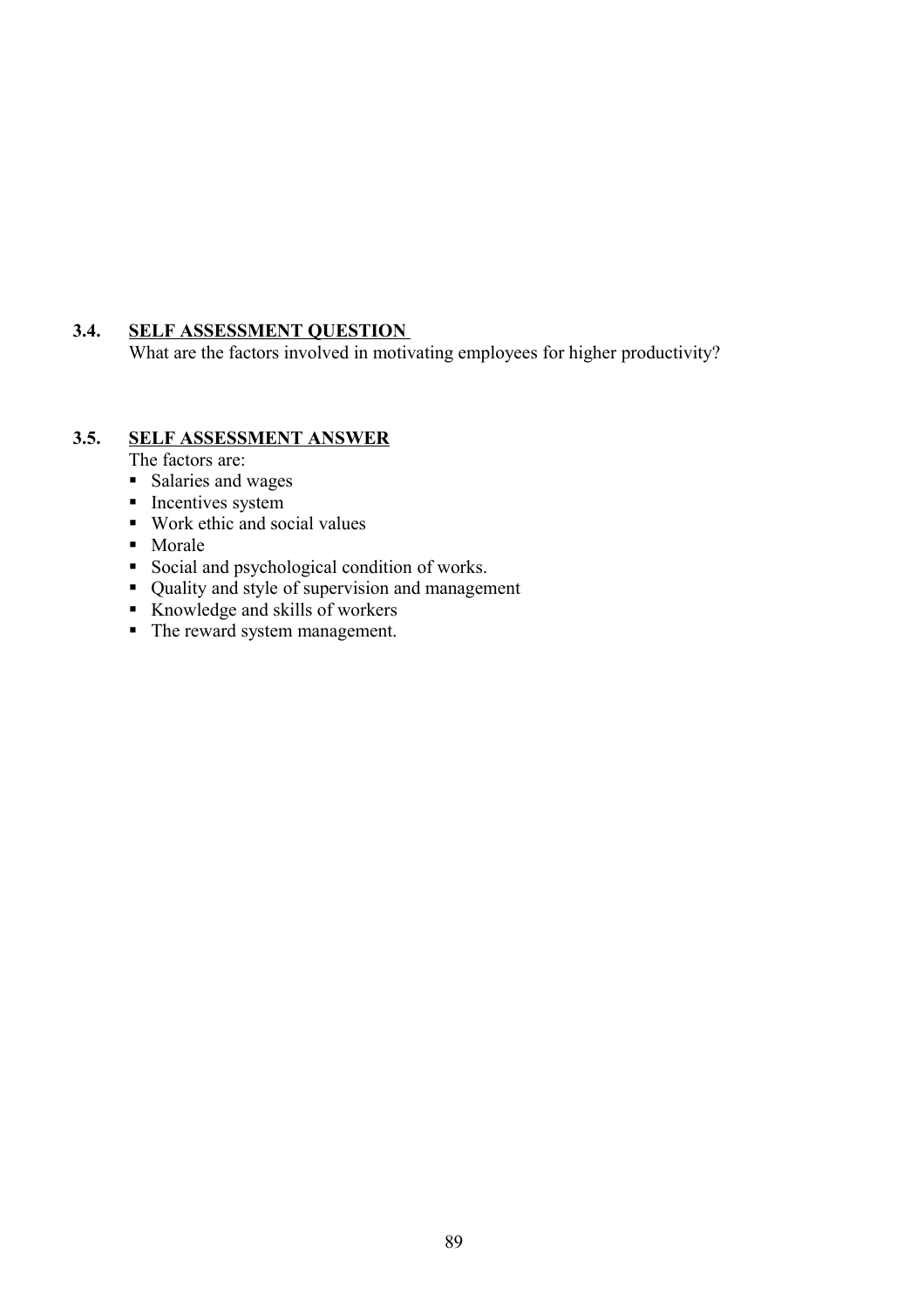#### **4.0. CONCLUSION**

A satisfied worker is a committed worker. This is why managements must make concerted efforts at motivating the workforce to act in a manner that will produce the desired result.

#### **5.0. SUMMARY**

Maximizing productivity is critical in the management planning and decision making process. To motivate a worker, one must understand the nature of man, or the individual to be motivated.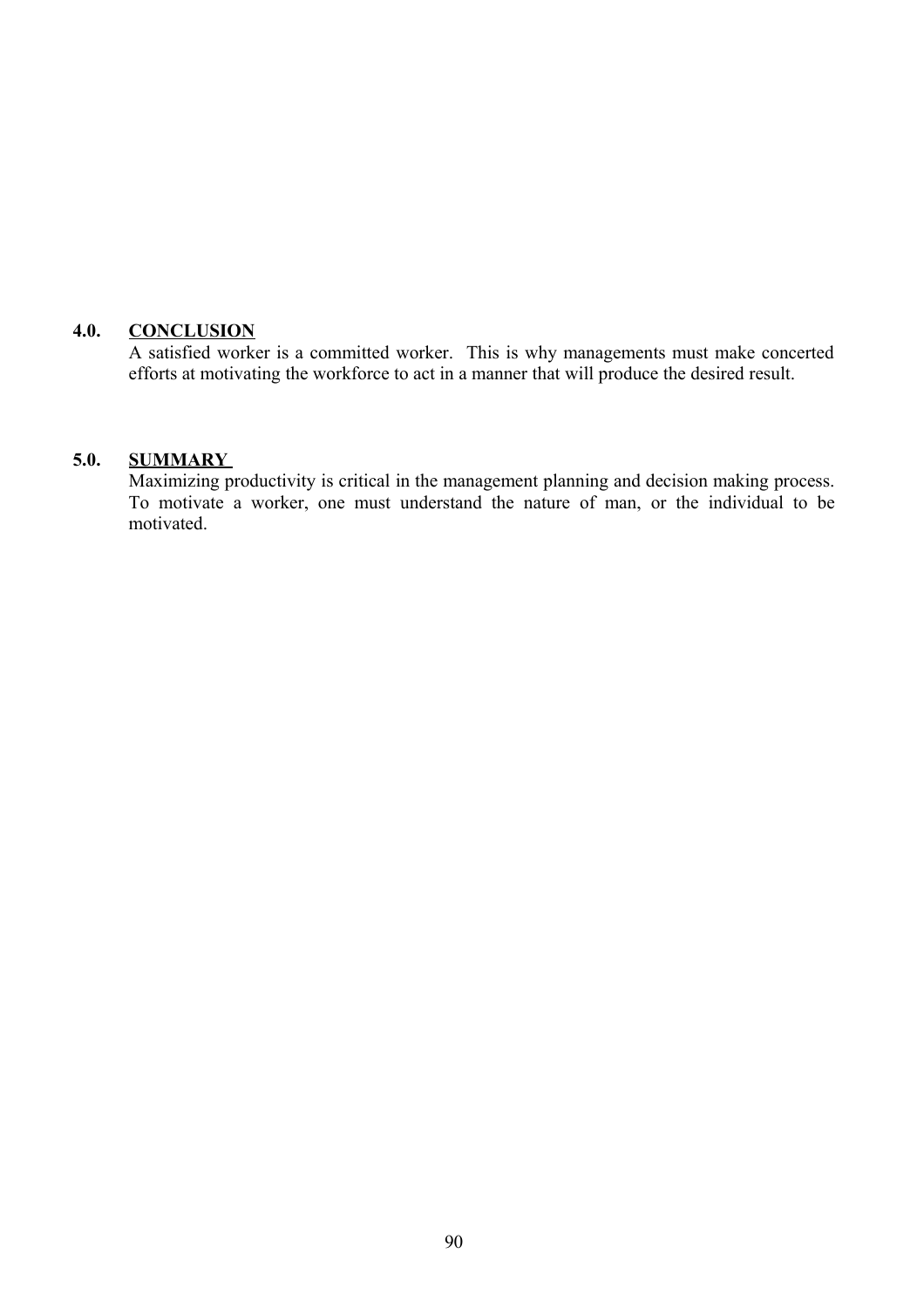# **6.0. TUTOR MARKED ASSIGNMENT**

Identify and briefly explain the major techniques that can be used to motivate the Nigerian worker for higher productivity.

# **6.1. TUTOR-MARKED ASSIGNMENT (ANSWER AND MARKING SCHEME)**

The major techniques are:

- Having clear objectives and positive reinforcement
- **Monetary incentives**
- $\blacksquare$  Status
- Participation in decision making process
- Flexible working hours
- Evaluation of the individual
- Suggestions system.

# **MARKING SCHEME**

1 mark for each technique named.

2 marks for each explanation.

**[Total – 20 marks]**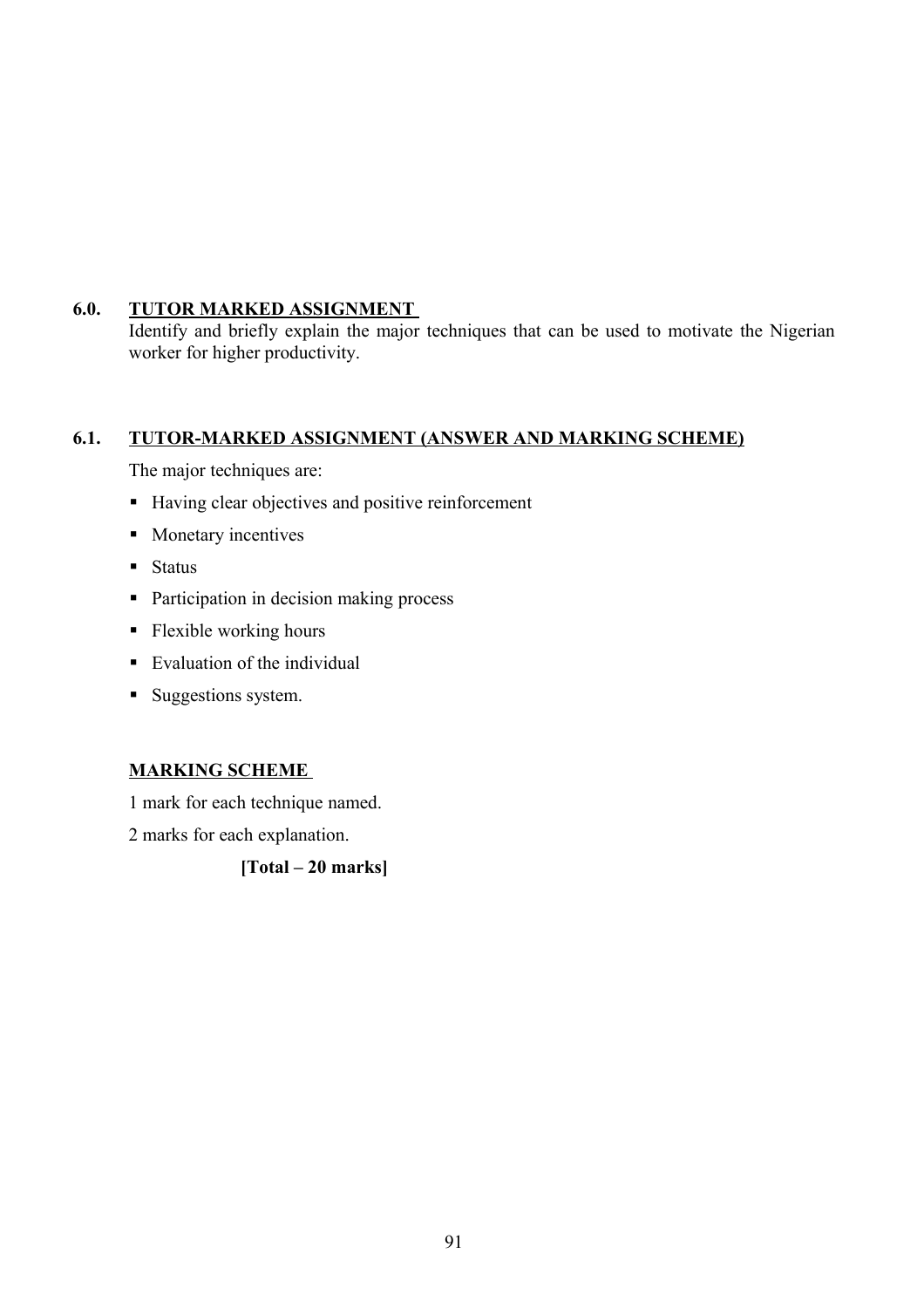# **7.0. REFERENCES**

1. McGregor D.M., (1960): The Human Side of the Enterprise, (New York), McGraw Hill 2. Aina, Olusola (1993): Personnel Management in Nigeria: A Work-Centered Approach, (Lagos), Edition F Communications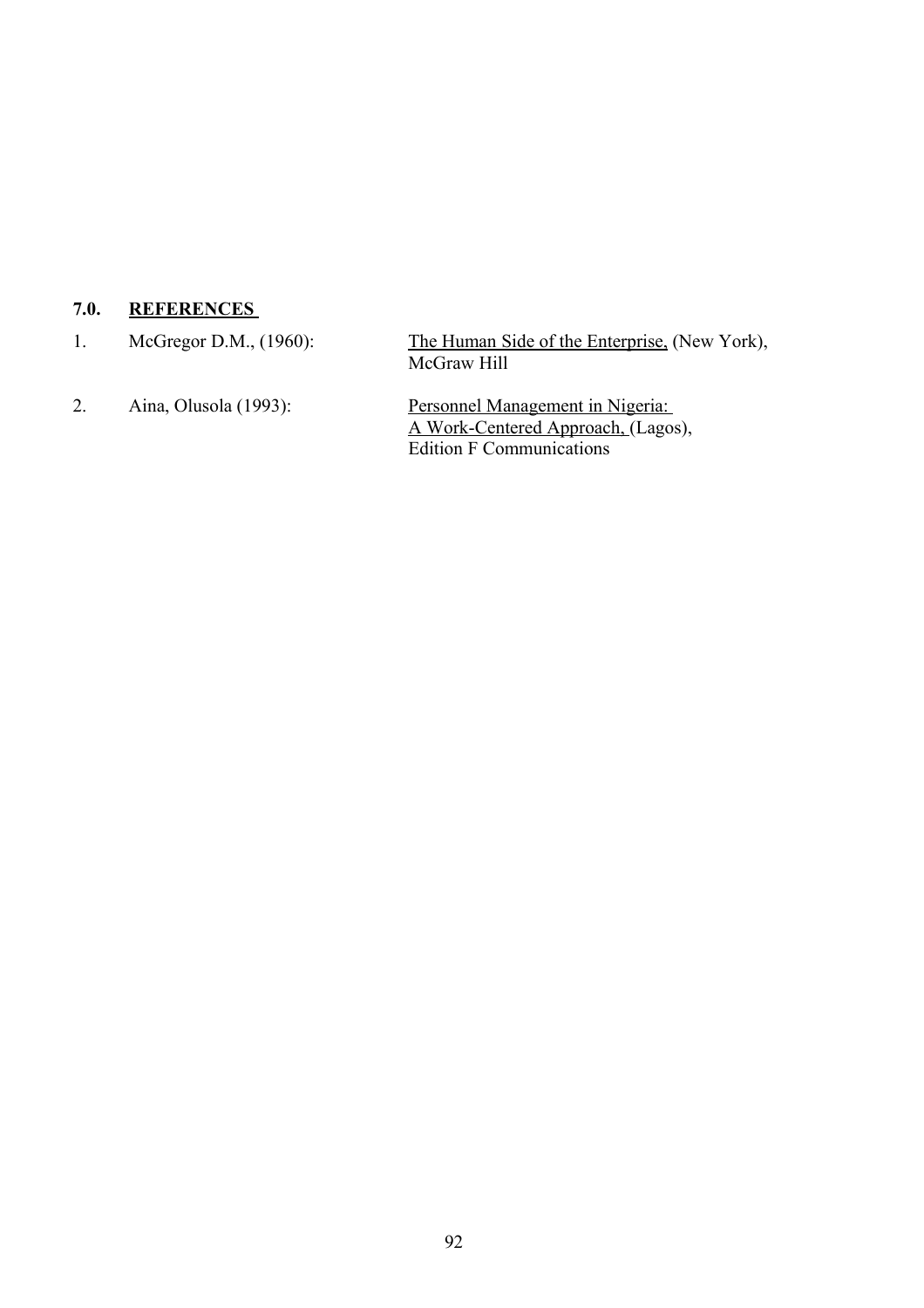# **UNIT 13: MODELS OF ORGANIZATION**

# **TABLE OF CONTENT**

| 1.0. | Introduction                                          |            |                |                            |                                                   | $\sim$     |                    |  | 93    |
|------|-------------------------------------------------------|------------|----------------|----------------------------|---------------------------------------------------|------------|--------------------|--|-------|
| 2.0. | Objectives                                            |            |                | $\Delta \sim 100$          | $\Delta \phi$ and $\Delta \phi$ and $\Delta \phi$ |            | $\Delta \sim 10^4$ |  | 93    |
| 3.0. | Models of Organization - - - - - -                    |            |                |                            |                                                   |            |                    |  | 93    |
| 3.1. | The Concepts of Overlays                              |            |                | $\sim$ $-$                 |                                                   | $\sim$ $-$ | $\mathbf{r}$       |  | 93    |
| 3.2. | The Fusion Process and Systems Organization -         |            |                |                            |                                                   |            |                    |  | 93-94 |
| 3.3. | The Bureaucratic Model - -                            |            |                |                            | $\Delta \sim 100$                                 | $\sim 10$  |                    |  | 94    |
| 3.4. | Self Assessment Question - -                          |            |                |                            | $\Delta \phi = 0.01$ and $\Delta \phi$            |            |                    |  | 95    |
| 3.5. | Self Assessment Answer - - - - - -                    |            |                |                            |                                                   | $\sim 100$ |                    |  | 95    |
| 4.0. | Conclusion                                            | $\sim$ $-$ |                | $\sim 100$ km s $^{-1}$    | $\blacksquare$                                    | $\sim 10$  |                    |  | 96    |
| 5.0. | Summary                                               |            | $\blacksquare$ | and the state of the state |                                                   |            | $\sim 100$         |  | 96    |
| 6.0. | Tutor-Marked Assignment - -                           |            |                |                            | $\Delta \sim 10^4$                                |            |                    |  | 97    |
| 6.1. | Tutor-Marked Assignment (Answers and Marking Scheme)- |            |                |                            |                                                   |            |                    |  | 97    |
| 7.0. | References                                            |            |                |                            |                                                   |            |                    |  | 98    |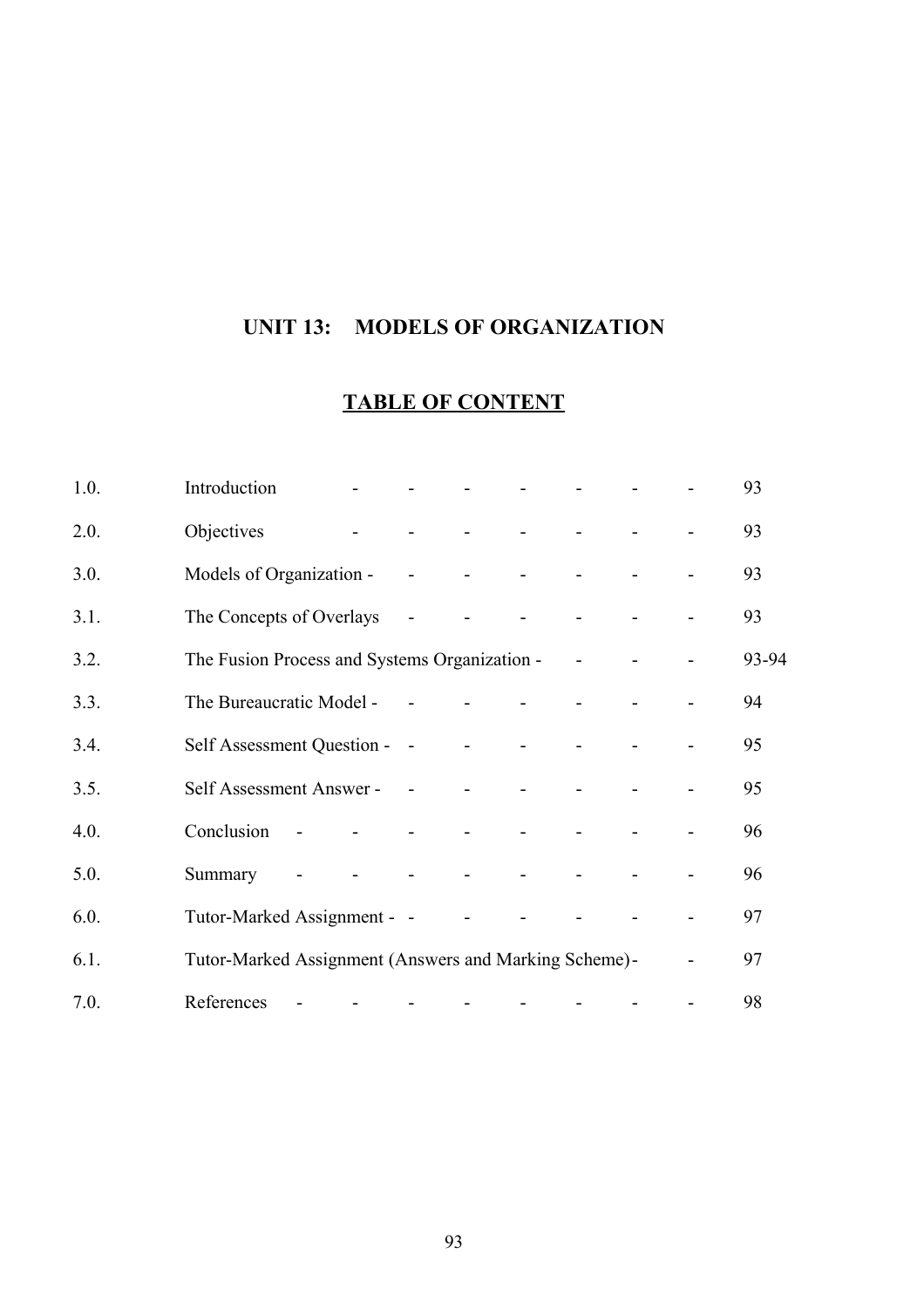# **UNIT 13: MODELS OF ORGANIZATION**

#### **1.0. INTRODUCTION**

This unit will expose students to the various models of organization primarily designed to achieve organizational effectiveness.

#### **2.0. OBJECTIVES**

At the end of this unit, students should be able to:

- State the concept of system overlaps.
- Identify the processes in an organization.
- State the characteristic of bureaucratic organization.

## **3.0. MODELS OF ORGANISATION**

#### **3.1. THE CONCEPT OF OVERLAYS**

The Concept of Overlays was proposed by Pfiffner and Shernood. They see organizations as a variety of complex factors working within the ambit of a formal organizational set-up. This concept presupposes that an organization is a formal structure deliberately constituted by the framer to show the types of interactions that will be allowed in the organization.

The formal structure is a Job-task Pyramid and represents the foundation of the organization. The structure can be modified by internal and external pressures. The pressures were referred to by Orife as a System of Overlay. The overlays are:

- (a) **Socio-Metric Overlay** This is a problem solving approach. It depicts special friendship within the organization.
- (b) **Function Overlay** Depicts a direct relationship between operating departments and specialists assistants.
- (c) **The Decision Overlay** Depicts the flow of important decisions in the organization.
- (d) **The Power Overlay** Depicts the centres of power in the organization
- (e) **Communication Overlay** depicits th channel of who talks to whom about a particular problem.

These overlays invariably modify the formal structure of the job-task pyramid.

#### **3.2. THE FUSION PROCESS AND SYSTEM ORGANISATION**

The Fusion Process recognizes the existence of individuals whose goals are distinctly separate from those of the organization for which they work.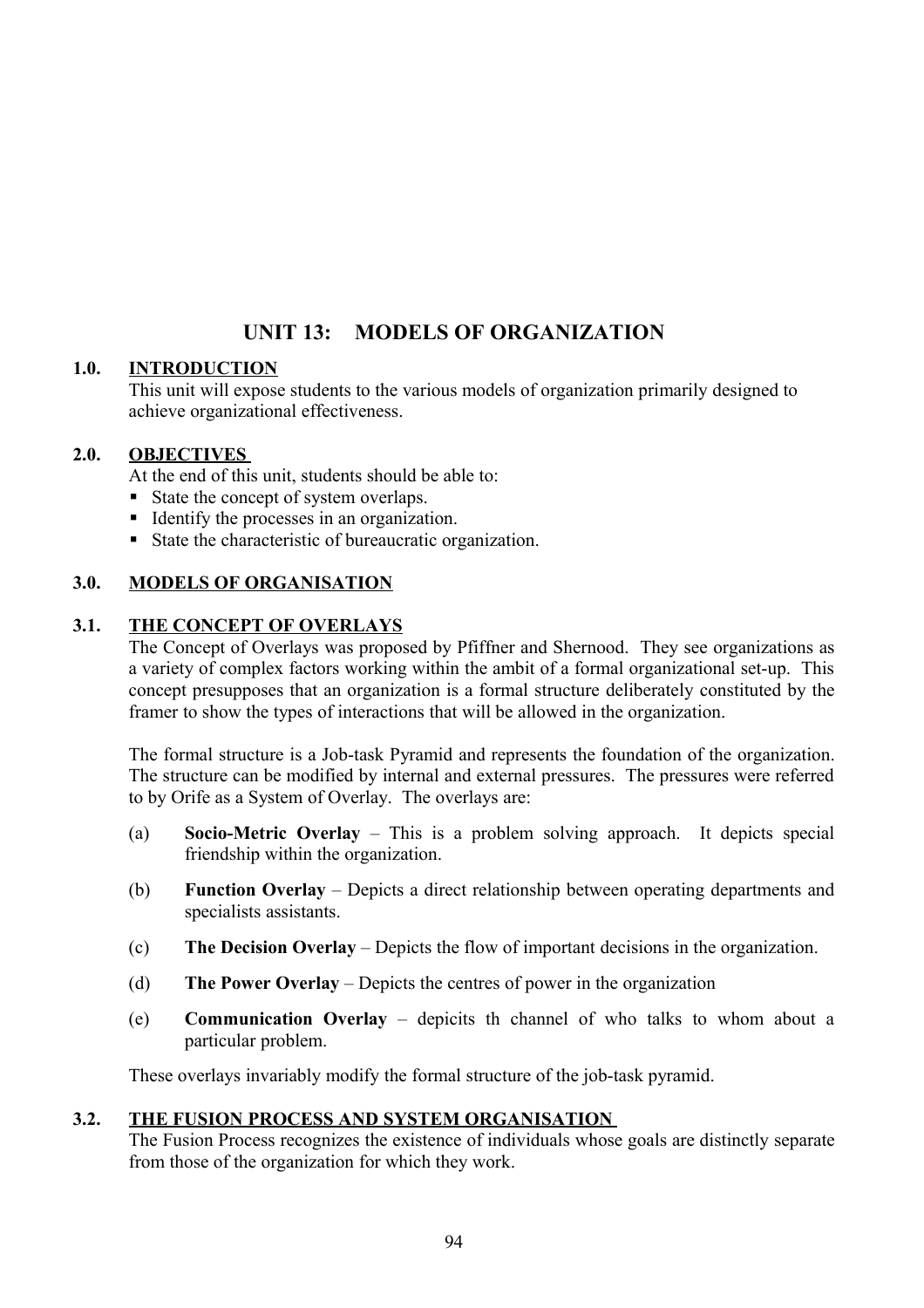It regards an organization as a dynamic open system containing formal and informal behaviours. Three processes in an organization were identified as:

- The Socializing Process, which are activities contributing to achievement of corporate goals.
- The Personalizing Process, which are activities contributing to the realization of the individual work.
- The Fusion Process, which are simultaneous occurrences of socializing and personalizing processes or the simultaneous achievement of organizational and individual goals.

The concept of organization as a system was based on empirical studies. It assumes that not all organizations are effective. An effective organization is regarded as one which encourages the building of an effective work groups with high performance goals.

Likert categorizes such organizations into four, namely: System 1, System 2, System 3, and System 4.

The Likert's Systems 1 and 2 are equivalent to McGregor's Theory X while Systems 3 and 4 are equivalent to the Theory Y assumptions.

In system organization, the managers act as link pins. That is, they connect each group with the immediate supervisor's group.

#### **3.3. THE BUREAUCRATIC MODEL**

Max Weber's ideal type of organisation, otherwise referred to as Bureaucracy is an attempt at describing an ideal form of an organization which guarantees the predictability of the behaviour of employees of an organization.

The characteristics of bureaucracy are:

- Rational legal system of goals
- Authority of office
- $\blacksquare$  Hierarchy: superior subordinate relationship
- Rules, regulations and records
- $\blacksquare$  Specialization limited sphere of competence
- **Predictability arising from rules and regulations**
- Universalism or indifference implying apparent impartiality
- Employment should be based on technical competence.
- Offices should be taken as careers.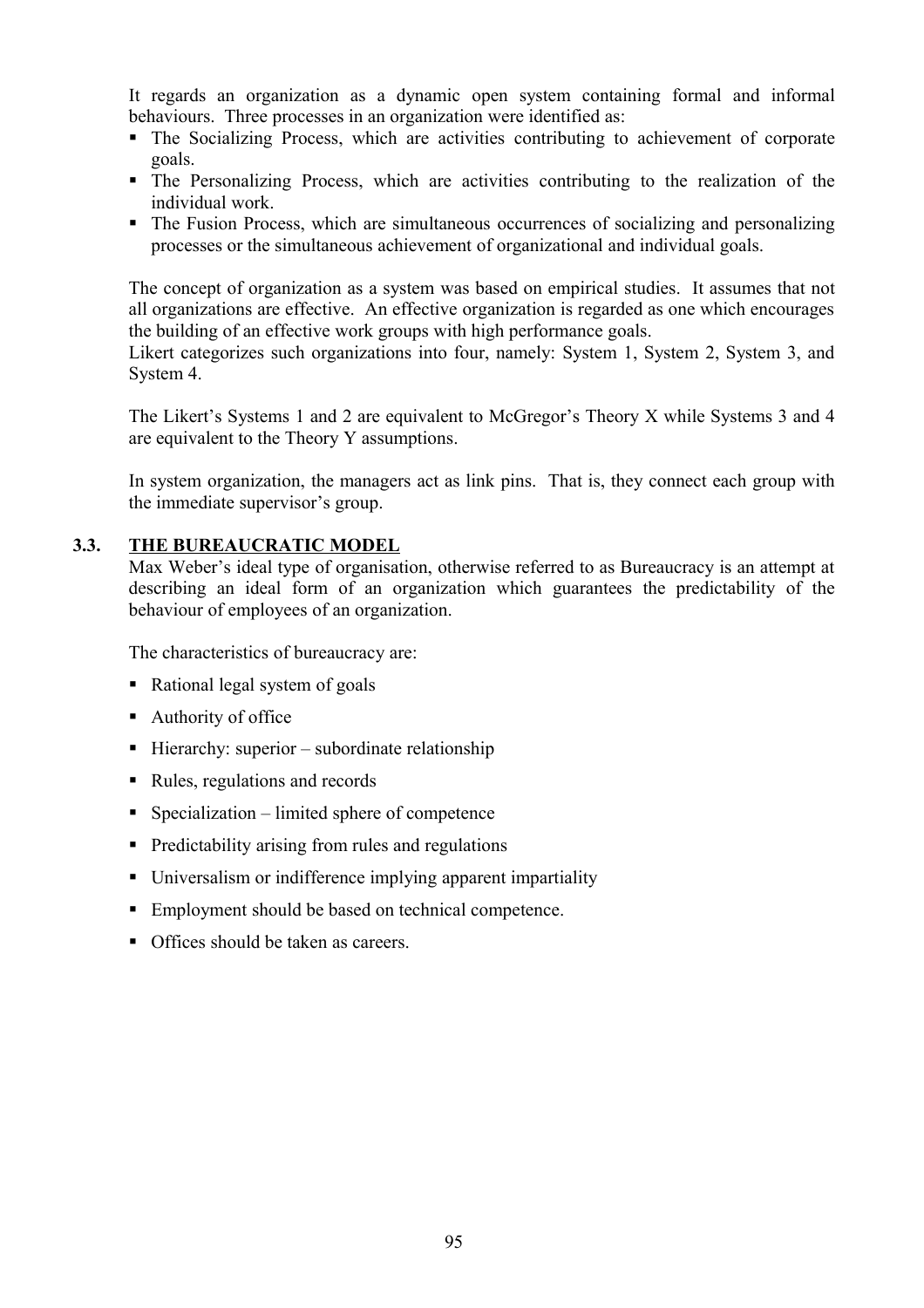# **3.4. SELF ASSESSMENT QUESTION**

Identify the overlays which are inherent in a formal organization.

# **3.5. SELF ASSESSMENT ANSWER**

The overlays are:

- The Socio-metric Overlay
- Function Overlay
- The Decision Overlay
- The Power Overlay
- The Communication Overlay.

**N.B:** Brief explanations required.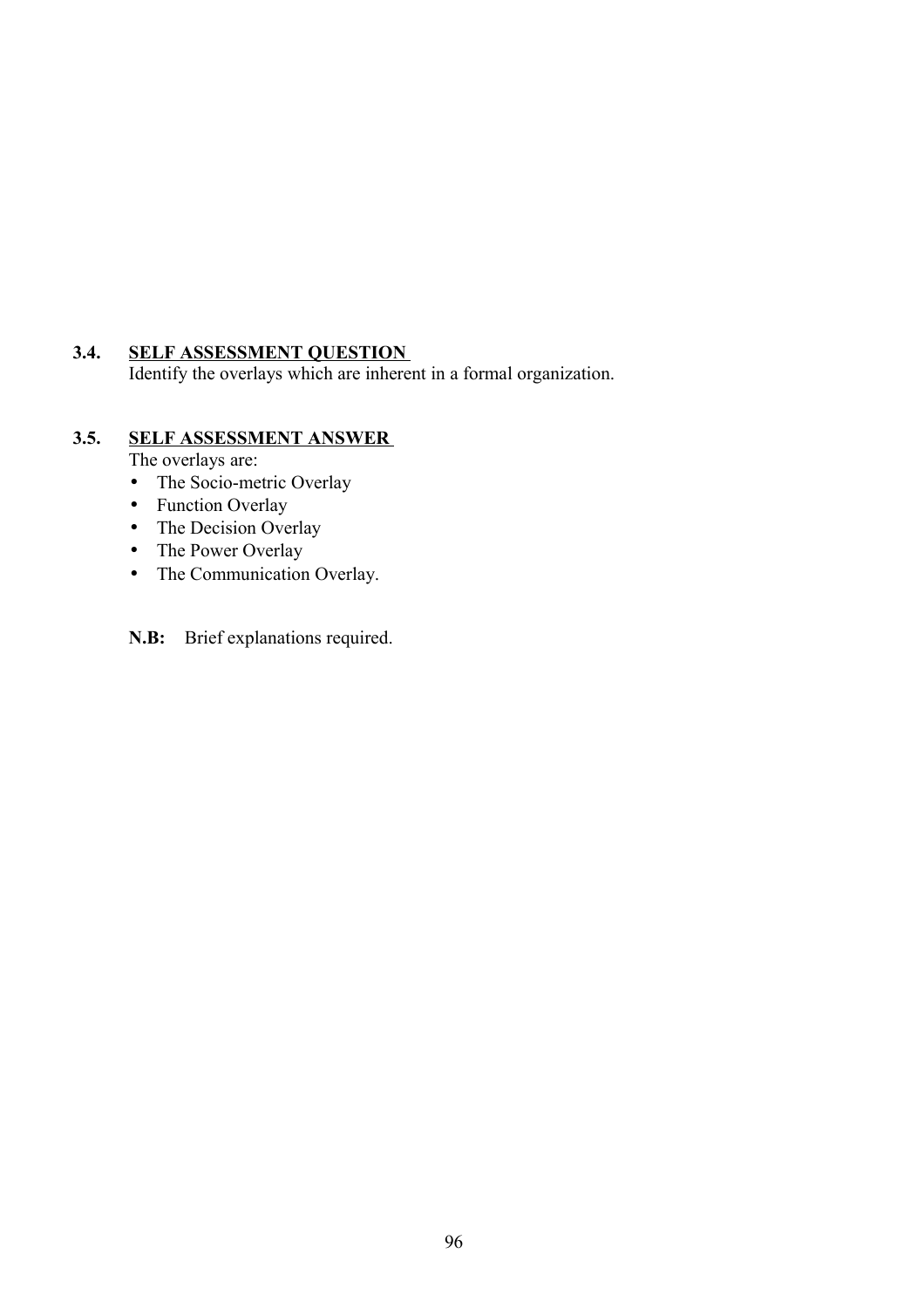# **4.0. CONCLUSION**

Organizations are deliberately designed to achieve effectiveness.

# **5.0. SUMMARY**

Different models of organizations are identified. These are:

- The Concept of Overlays
- The Fusion Process
- System Organization
- The Bureaucratic Model.

Organizations must be designed to achieve effectiveness. Likert identified four categories of an effective organization.

The Likert Systems 1 and 2 are equivalent to McGregor's Theory X, while Systems 3 and 4 are identical to McGregor's Theory Y.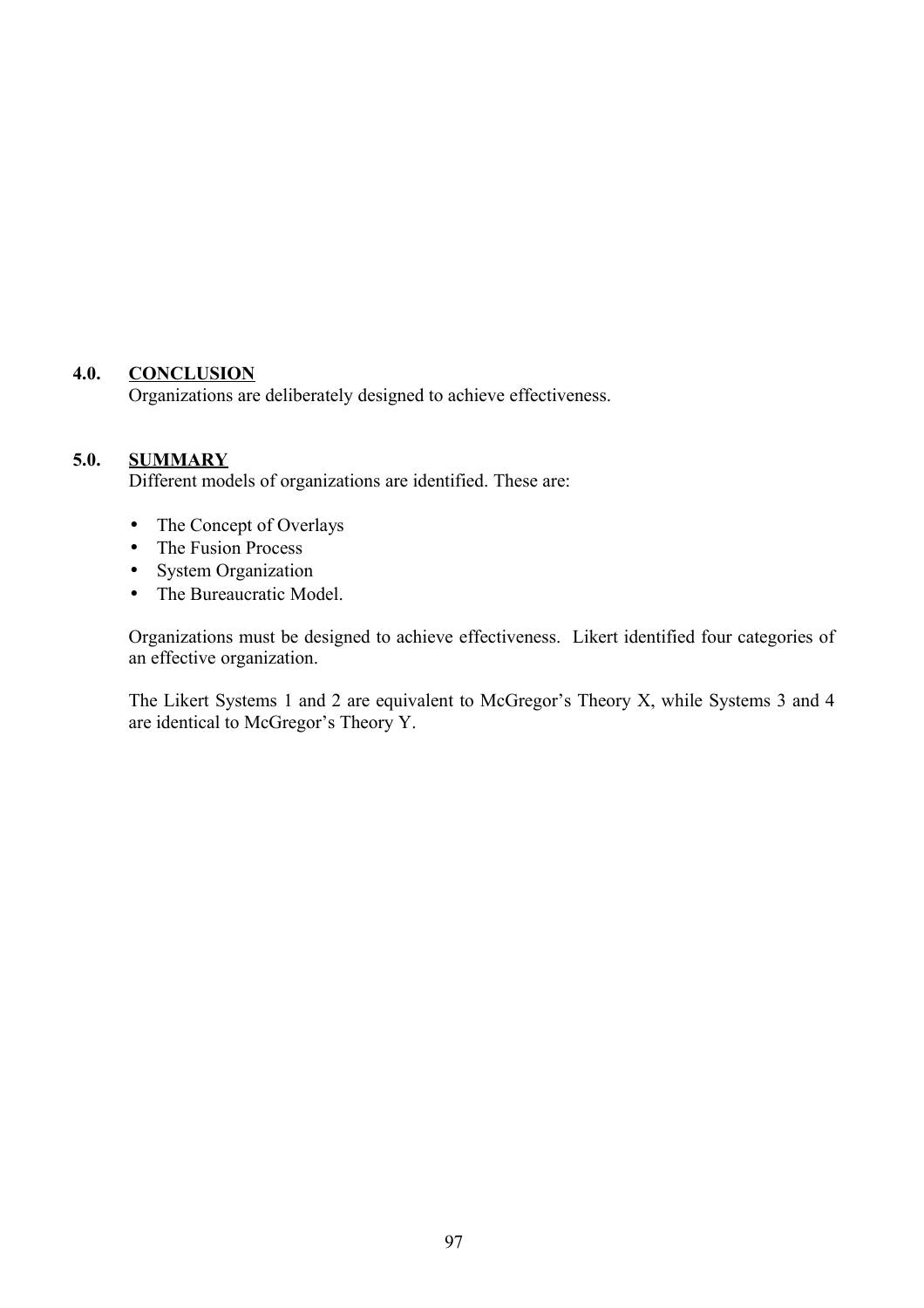## **6.0. TUTOR-MARKED ASSIGNMENT**

State the characteristics of Weber's ideal-type organization or Bureaucracy.

#### **6.1. TUTOR-MARKED ASSIGNMENT (ANSWER AND MARKING SCHEME)** The characteristics of Bureaucracy are:

- Rational legal system of goals
- Authority of office
- Hierarchy: superior subordine relationship
- Specialization limited sphere of competence
- Predictably arising from rules and regulations
- Universalism or indifference implying apparent impartiality
- Employment should be based on technical competence
- Offices should be taken as careers.

#### **MARKING SCHEME**

2 ½ marks for each characteristic named.

**[Total – 20 marks]**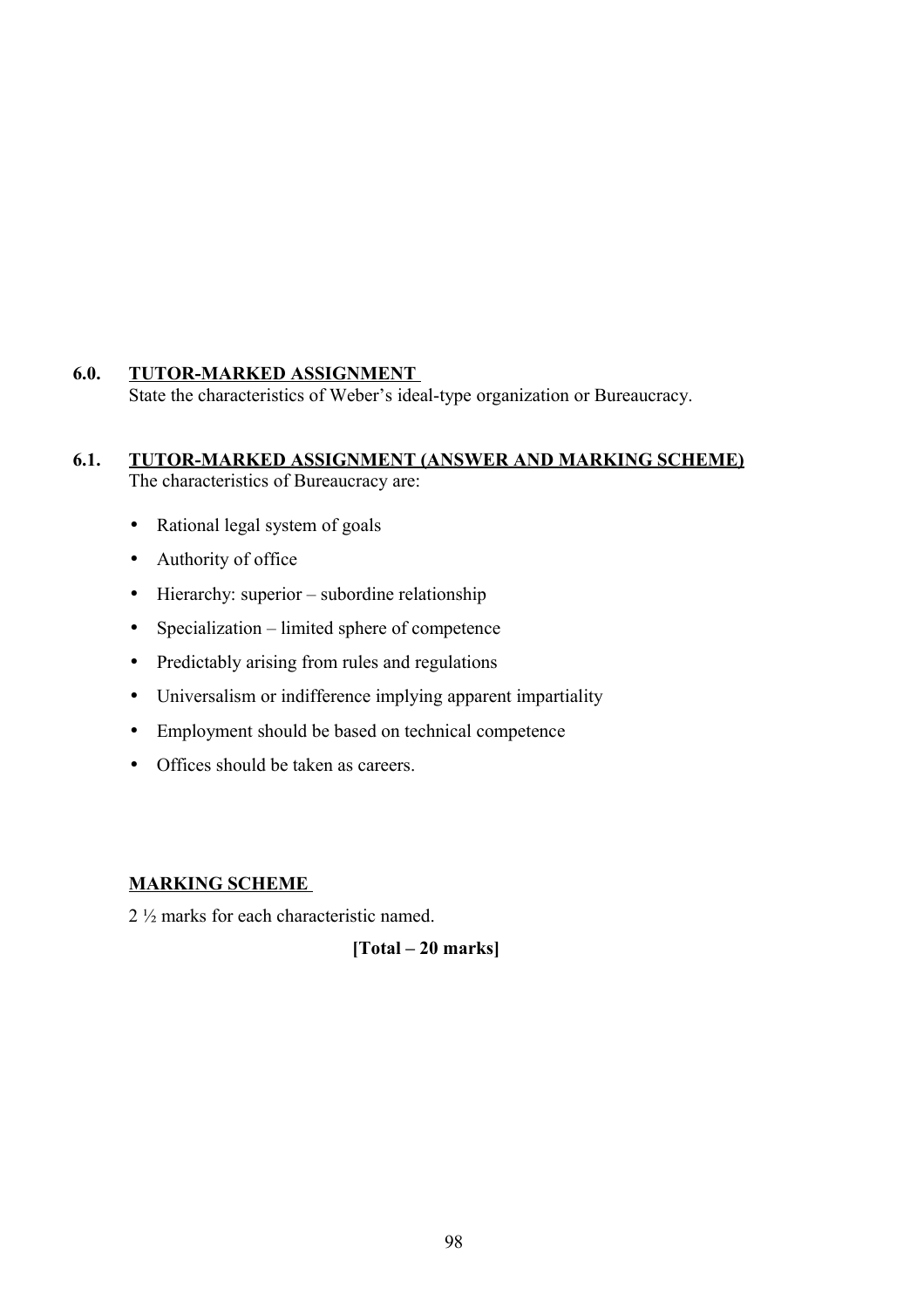# **7.0. REFERENCES**

| Simon, H.A (1945):  | Administrative Behaviour, (New York),<br>Macmillan                              |
|---------------------|---------------------------------------------------------------------------------|
| Barnard, C. (1964): | The Functions of the Executive, (Cambridge),<br><b>Harvard University Press</b> |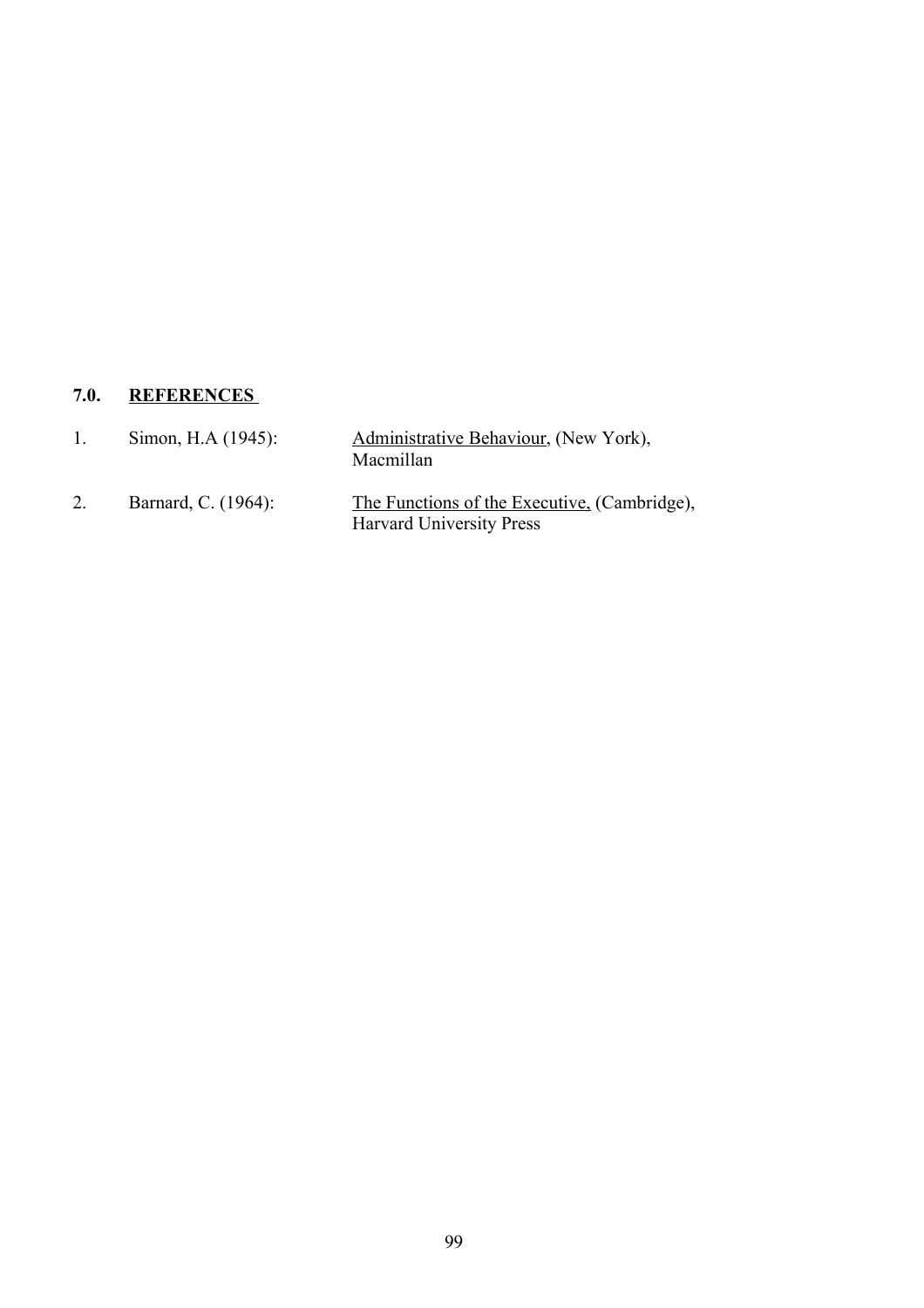# **UNIT 14: THE SCIENTIFIC MANAGEMENT MOVEMENT**

| 1.0. | Introduction                                          |                          |                |                |                          |                          |                          |                |                          | 100     |
|------|-------------------------------------------------------|--------------------------|----------------|----------------|--------------------------|--------------------------|--------------------------|----------------|--------------------------|---------|
| 2.0. | Objectives                                            |                          |                |                |                          |                          |                          |                |                          | 100     |
| 3.0. | The Scientific Management Movement -                  |                          |                |                |                          |                          |                          | $\blacksquare$ |                          | 100     |
| 3.1. | Frederick W. Taylor (1856 - 1915) -                   |                          |                |                |                          |                          | $\blacksquare$           | $\blacksquare$ | $\overline{\phantom{a}}$ | 100-101 |
| 3.2. | Henri Fayol (1841-1925)                               |                          |                | $\blacksquare$ | $\overline{\phantom{a}}$ |                          |                          | $\blacksquare$ |                          | 101     |
| 3.3. | Urwick and Gulick (1937)                              |                          |                | $\blacksquare$ | $\overline{\phantom{a}}$ |                          | $\overline{\phantom{0}}$ | $\blacksquare$ |                          | 102     |
| 3.4. | <b>Self Assessment Question</b>                       |                          |                | $\overline{a}$ |                          |                          | $\overline{\phantom{0}}$ |                |                          | 103     |
| 3.5. | <b>Self Assessment Answer</b>                         |                          |                | $\overline{a}$ |                          |                          |                          |                |                          | 103     |
| 4.0. | Conclusion                                            | $\blacksquare$           |                | $\blacksquare$ | $\blacksquare$           |                          |                          |                |                          | 104     |
| 5.0. | Summary                                               |                          | $\blacksquare$ | $\blacksquare$ | $\blacksquare$           | $\overline{\phantom{a}}$ |                          |                |                          | 104     |
| 6.0. | <b>Tutor-Marked Assignment</b>                        |                          |                | $\sim$         | $\overline{\phantom{a}}$ |                          |                          |                |                          | 105     |
| 6.1. | Tutor-Marked Assignment (Answers and Marking Scheme)- |                          |                |                |                          |                          |                          |                |                          | 105     |
| 7.0. | References                                            | $\overline{\phantom{a}}$ |                |                | $\overline{\phantom{a}}$ |                          |                          |                | $\overline{a}$           | 106     |

# **TABLE OF CONTENT**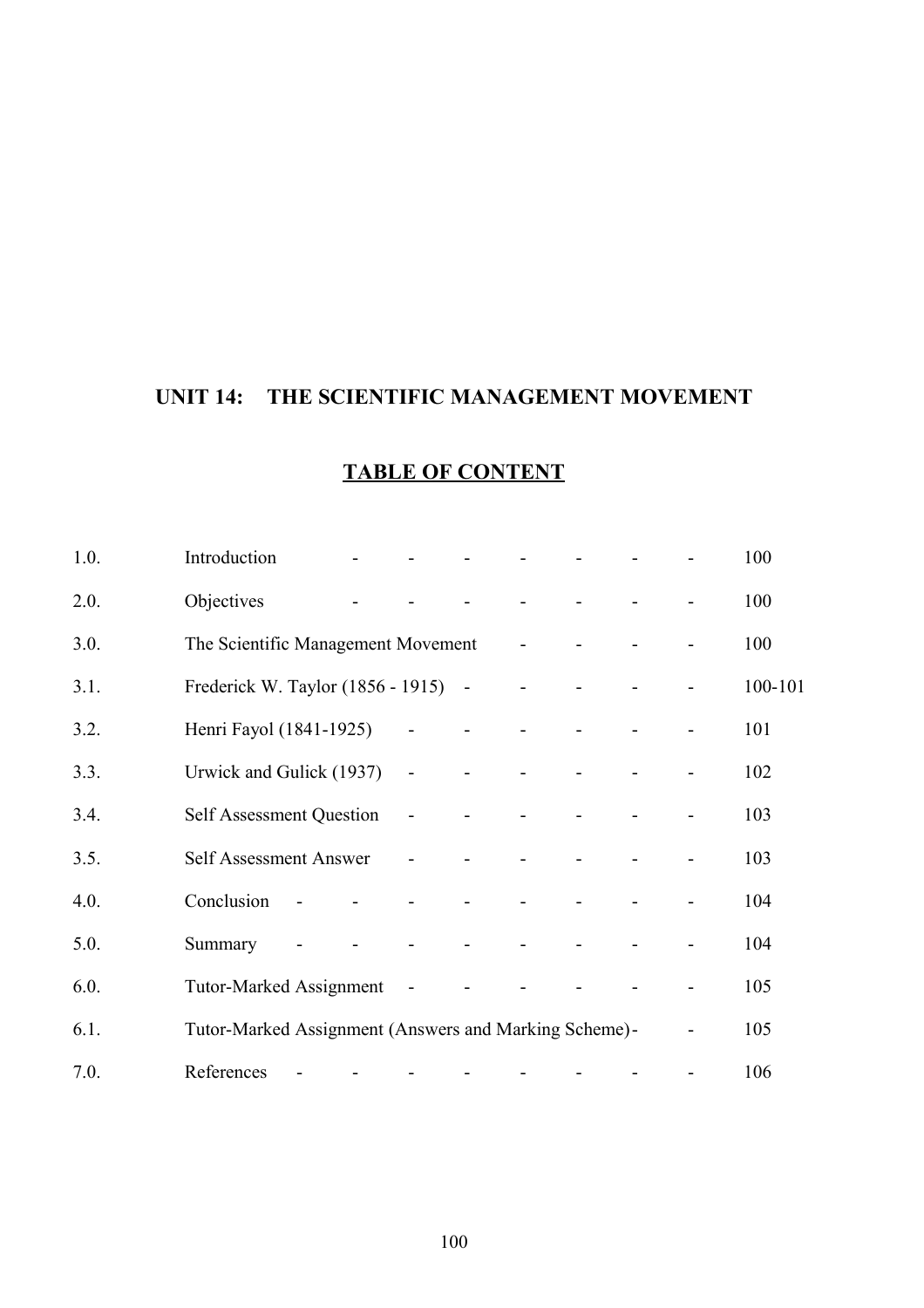# **UNIT 14: THE SCIENTIFIC MANAGEMENT MOVEMENT**

## **1.0. INTRODUCTION**

This unit will introduce us to the principal contributors to the scientific movement.

## **2.0. OBJECTIVES**

At the end of this unit, students should be able to:

- State the contributions of Frederick Taylor to scientific movement.
- State and explain Henri Fayol's contributions.
- Explain Urwick and Gulick's contributions to the principles of management.

## **3.0. THE SCIENTIFIC MANAGEMENT MOVEMENT**

## **3.1. FREDERICK W. TAYLOR (1856-1915)**

Frederick Taylor is commonly referred to as the father of scientific management movement. As a staff of the Midvale Street Company in Pennsylvania, USA, he harped on his work experience at various levels of the organization to establish the fact that a substantial amount of inefficiency was prevalent in the performance of all tasks of the operational level.

The high level of inefficiency, according to him, was partly due to the fact that workers were in charge of both planning and performing their job, which he claimed led to wastage. He perceived that a gap existed between actual production and cost.

He believed that proper work methods and standards would eliminate or reduce the level of inefficiency.

Taylor's research work was largely focused on:

- Improvement of working tools
- Analysis and innovation of work methods
- Enforced standardization of work methods
- Enforced cooperation.

Taylor's principles as summarized by Villers (1960) are:

 (a) **Time Study Principle** – Production effort should be measured by the standard and time and accurate time study established for the work.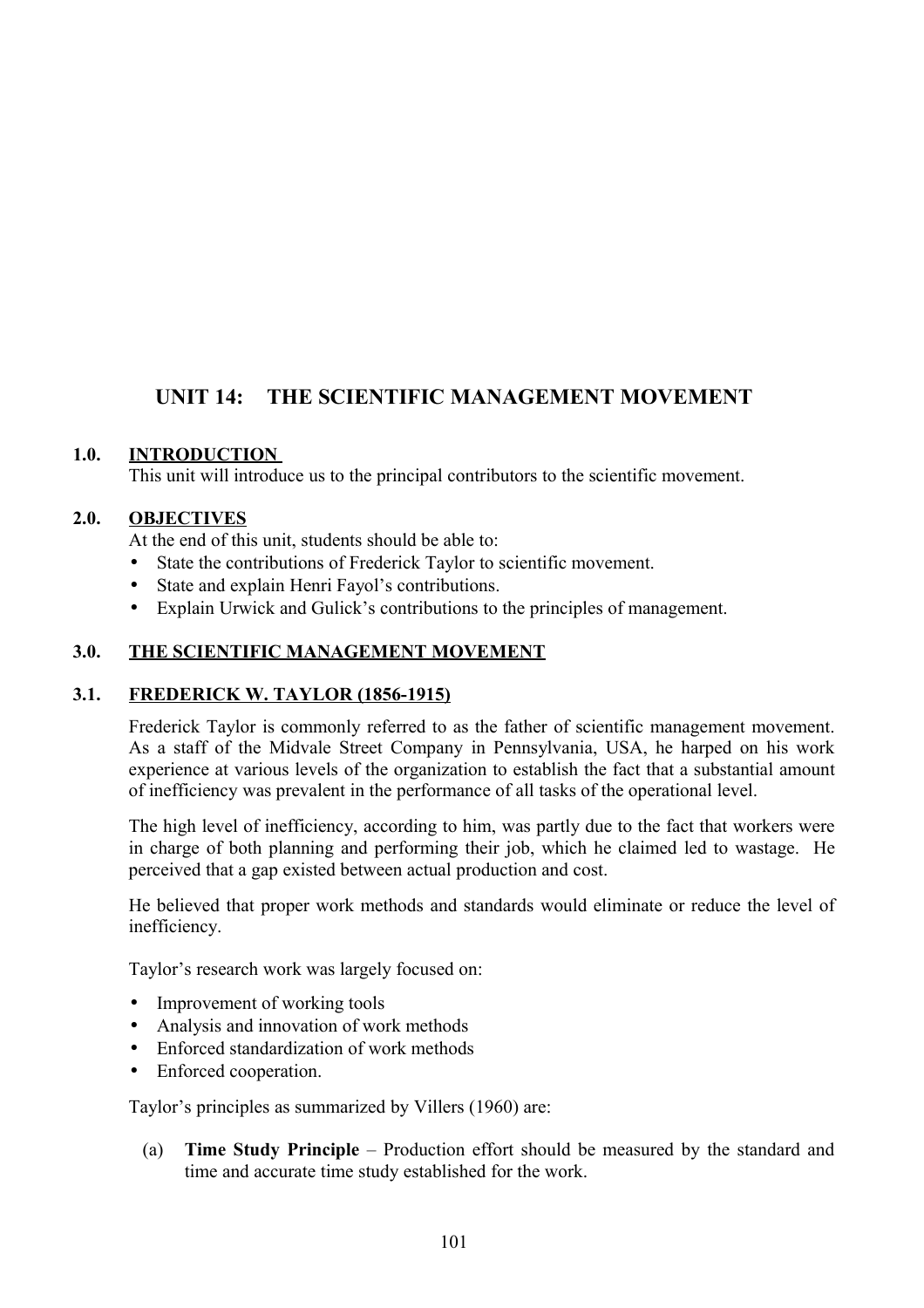- (b) **Piece-rate Principle** Wages should be made proportional to output. Rate being based on standards already established.
- (c) **Separation of Planning from Performance** Managements should be responsible for planning and also make sure performance is physically possible.
- (d) **Scientific Methods of Work Principle** Managements should take charge of the work method and train the workforce accordingly.
- (e) **Managerial Control Principle** Managers should be taught how to apply scientific principles of management and control
- (f) **Functional Management Principle** Advocates the application of military principles and the design of industrial organizations to serve desired purpose.

In addition, Frederick, Taylor also advocated the following:

- That law is the chief instrument for efficient management
- That good life for the workforce must be brought about by monetary rewards
- That administration should be interrelated with the personal aspirations of the workers.

#### **3.2. HENRI FAYOL (1841-1925)**

Henri Fayol developed some principles of management which complemented the work of Frederick W. Taylor.

Fayol's work was focused on top management. He defined the functional elements of organization as:

- To plan
- To command
- To coordinate
- To control.

Fayol's 14 principles of management are designed to enhance the organization's effectiveness and efficiency. The principles are:

- (1) **Division of Work:** This emphasizes on specialization and specialization enhances effectiveness.
- (2) **Authority and Responsibility:** Authority should be commensurate with responsibility.
- (3) **Discipline:** Staff must respect and obey the rules and objectives of the organization.
- (4) **Unity of Command:** Subordinates should be responsible to one superordinate.
- (5) **Unity of Direction:** Unity of purpose. All work toward the attainment of one goal.
- (6) **Subordination of Individual Interests:** The interests of the whole should take precedence over the interest of a staff member.
- (7) **Remuneration:** Payment should be fair and not exploitative.
- (8) **Centralization:** There should be a balance between concentration and decentralization.
- (9) **Scalar Chain:** Chain of superiors from the highest to the lowest.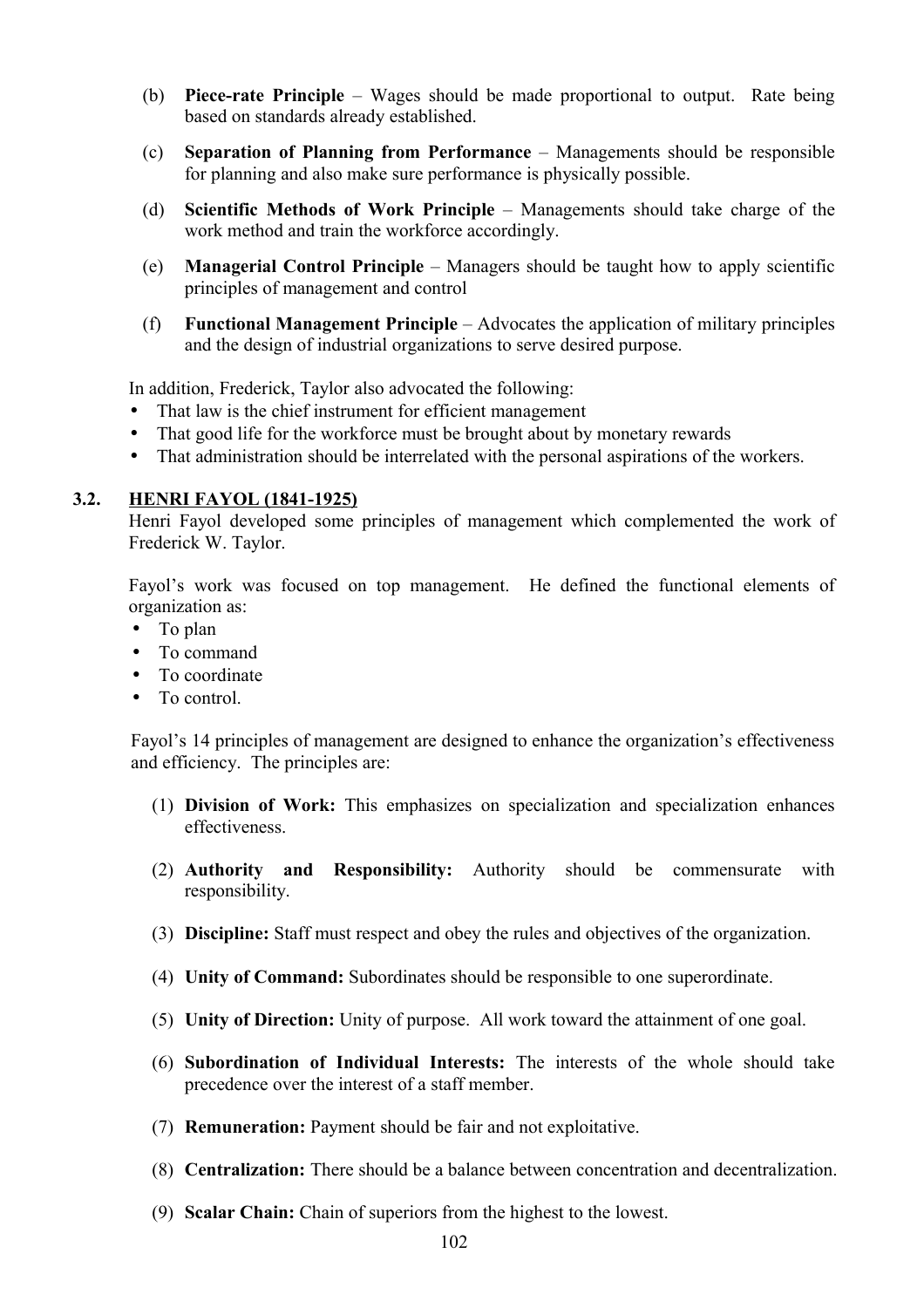- (10) **Order:** A place for everything, everything in its place.
- (11) **Equity:** Fairness, cordiality, kindness and justice, based on predetermined norms.
- (12) **Stability of Tenure:** Unnecessary staff turnover is seen to be the cause and effect of bad management.
- (13) **Espirit de Corps:** Unity is strength.
- (14) **Discipline:** This is concerned with respect for agreements aimed at obtaining obedience. Requires good superiors at all levels.

#### **3.3. URWICK AND GULICK (1937)**

Urwick and Gulick worked on Fayol's principles of management to derive more articulate and up-to-date principles of management. According to them, the primary works of the executive are: Planning, Organizing, Staffing, Directing, Coordinating, Reporting and Budgeting, which stand for the acronym: "POSDCORB".

This was later expanded by Enaohwo and Eferakeya (1989) as POSDCORBE, with the "E" standing for Evaluation.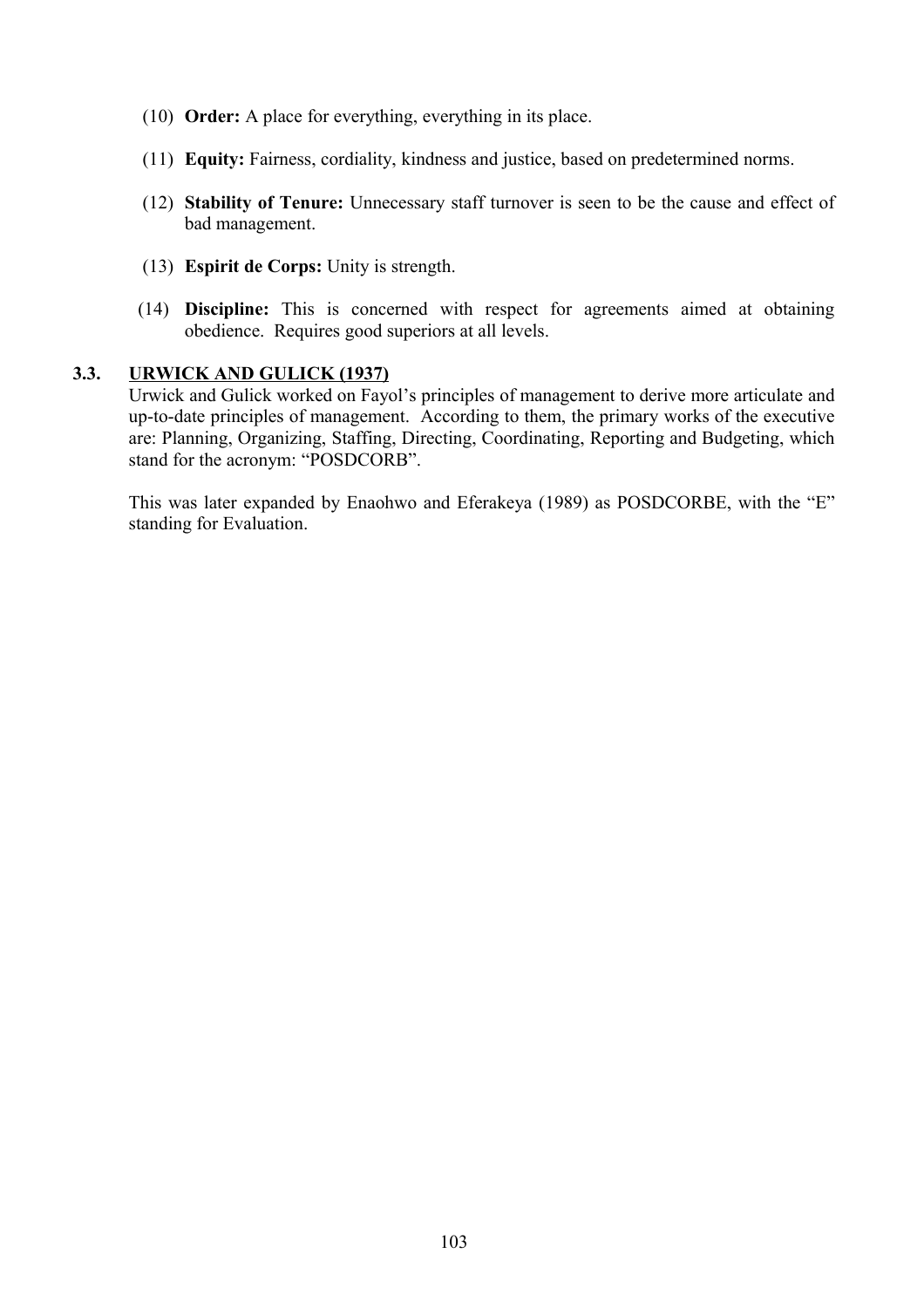# **3.4. SELF ASSESSMENT QUESTION**

Explain the acronym "POSDCORBE".

# **3.5. SELF ASSESSMENT ANSWER**

- $P =$ Planning
- $O =$  Organizing
- $S = *Staffing*$
- $D =$ Directing
- $C = Coordinating$
- $R =$  Reporting
- $B =$ Budgeting
- $E =$ Evaluation.

The above represent the traditional functions of the chief executive.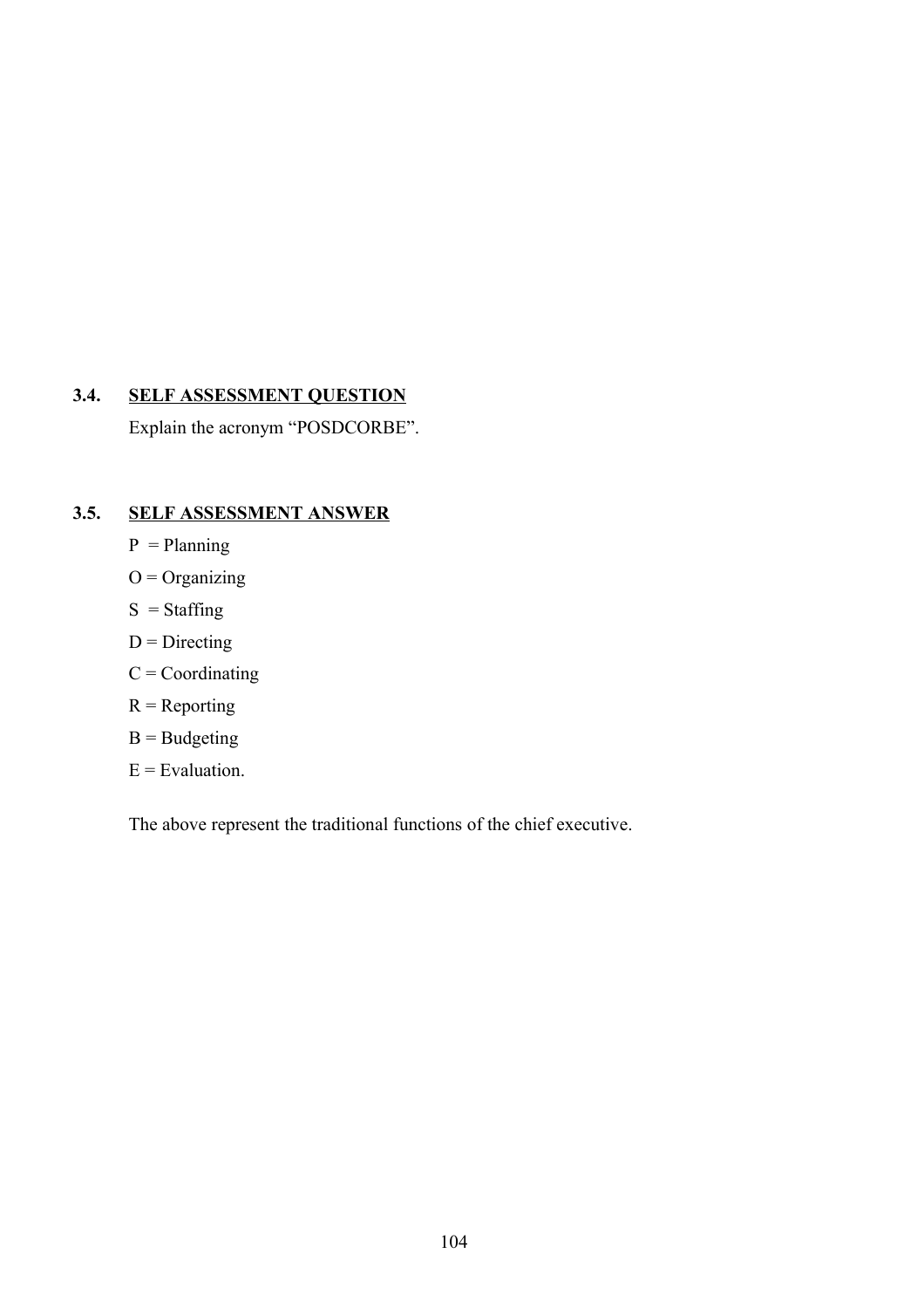#### **4.0. CONCLUSION**

The Scientific Management Movement was the precursors to the Human Relations Movement. The movement believed that there is one best way to manage.

#### **5.0. SUMMARY**

Frederick Taylor, the Father of Scientific Management, was of the opinion that management should take responsibility for planning design methods for accomplishing or performing a task and monitor performance to ensure effectiveness and efficiency.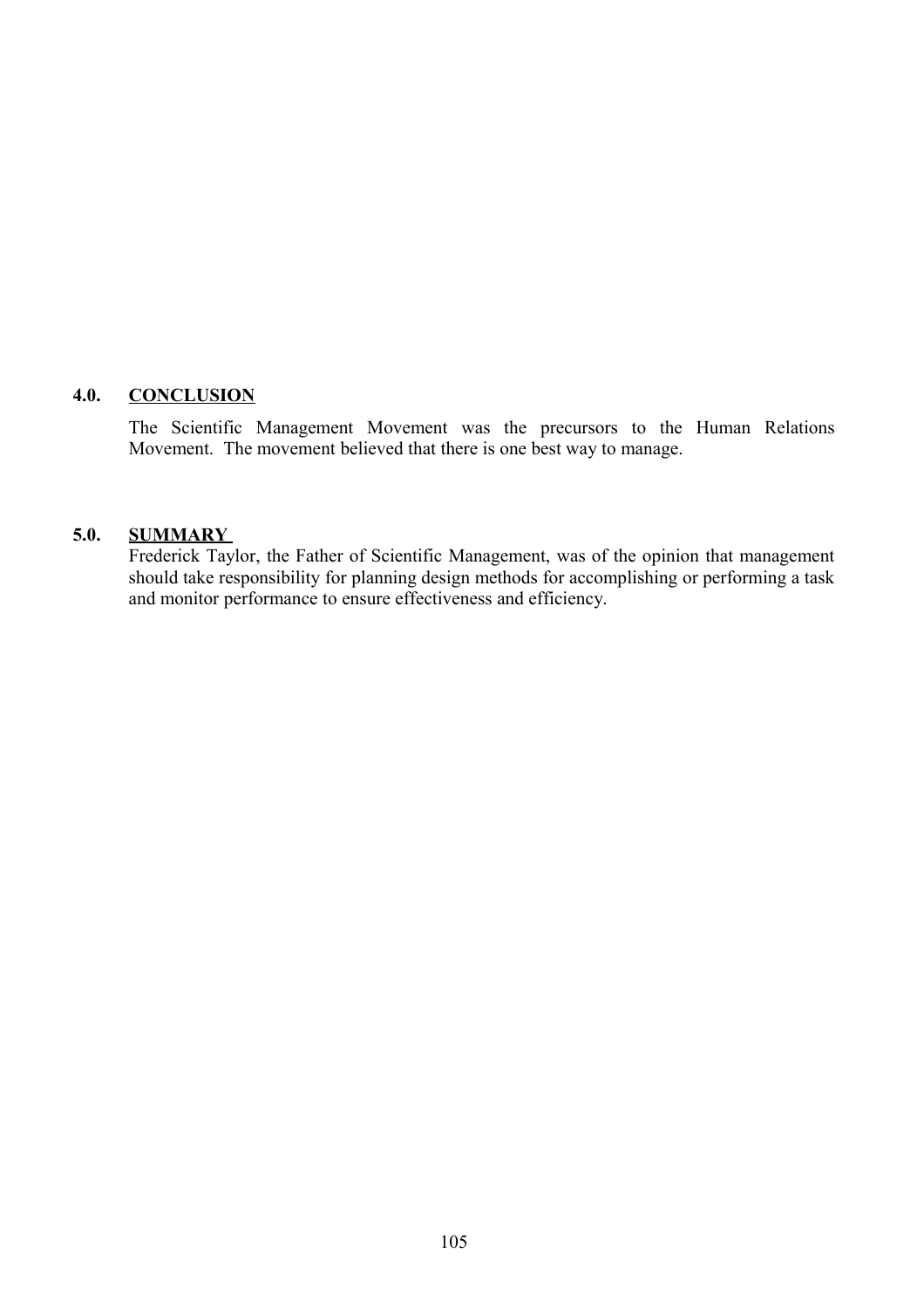#### **6.0. TUTOR-MARKED ASSIGNMENT**

Identify and explain the six steps into which Viller summarizes Taylor's Principles of Management.

# **6.1. TUTOR-MARKED ASSIGNMENT**

Viller summarizes Taylor's Principles of Management into six steps. These are:

- Time Study Principle
- Piece-rate Principle
- Separation of Planning from Performance Principle
- Scientific Method of Work Principle
- Managerial Control Principle
- Functional Management Principle.

## **MARKING SCHEME**

1 mark for each step correctly named

2 marks for each step explained

# **[Total – 20 Marks]**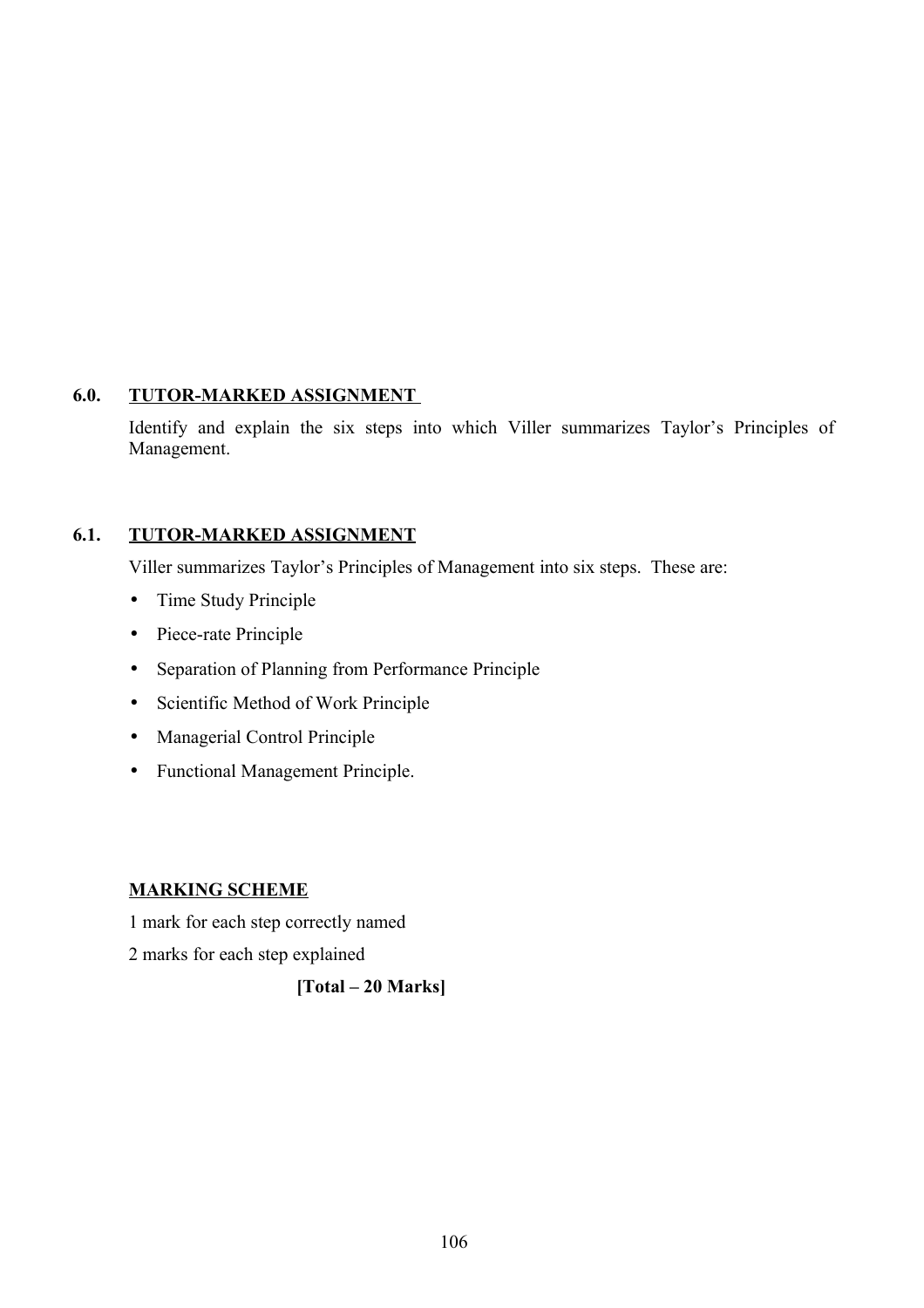# **7.0. REFERENCES**

1. Fayol, H. (1949): General and Industrial Management, (London), Sir Isaac Pitman and Son

2. Hicks, H.G. and Gullet, C.R. (1976): Organizations: Theory and Behaviour, McGraw Hill Kogakusha Limited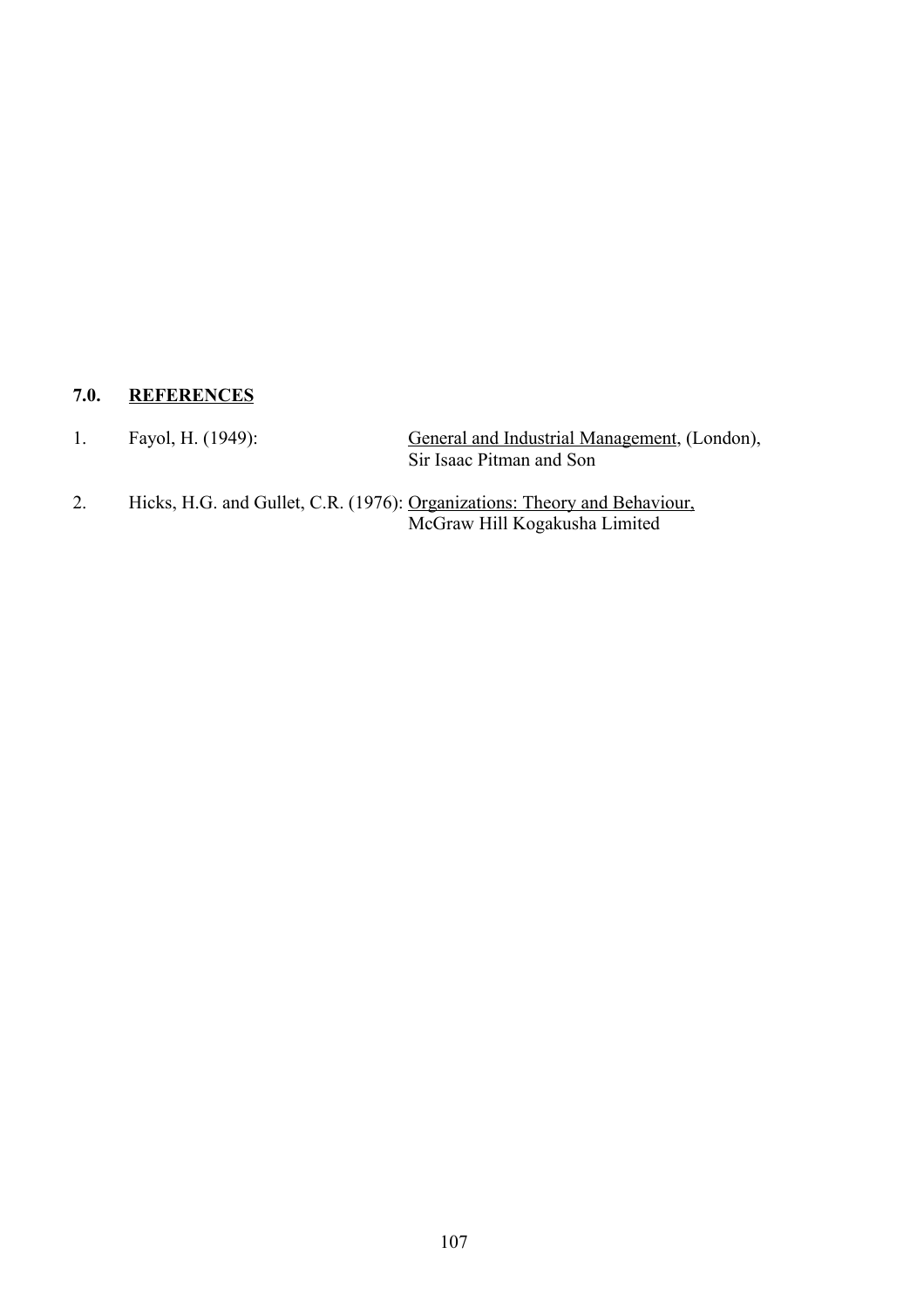# **UNIT 15: STAFF MORALE AND JOB PERFORMANCE**

| 1.0. | Introduction                                          |                          | <b>All Contract Contract</b> |                                     | and the state of the              |                          |                          |  | 108     |
|------|-------------------------------------------------------|--------------------------|------------------------------|-------------------------------------|-----------------------------------|--------------------------|--------------------------|--|---------|
| 2.0. | Objectives                                            |                          | $\Delta \sim 100$            | $\blacksquare$                      | the company of the company of the |                          |                          |  | 108     |
| 3.0. | Staff Morale and Job Performance -                    |                          |                              |                                     |                                   |                          |                          |  | 108     |
| 3.1. | The Concepts of Morale and Motivation –               |                          |                              |                                     |                                   | $\sim 100$ m $^{-1}$     | <b>Contract Contract</b> |  | 108-109 |
| 3.2. | The Influence of Motivation on Staff Performance -    |                          |                              |                                     |                                   |                          |                          |  | 109     |
| 3.3. | Boosting Staff Morale -                               |                          |                              | <b>Contractor</b><br>$\blacksquare$ |                                   | <b>Contract Contract</b> |                          |  | 109     |
| 3.4. | Self Assessment Question -                            |                          |                              |                                     |                                   |                          | $\blacksquare$           |  | 110     |
| 3.5. | Self Assessment Answer -                              |                          |                              |                                     |                                   |                          |                          |  | 110     |
| 4.0. | Conclusion                                            | $\overline{\phantom{a}}$ |                              | and the state of the                | $\sim$                            |                          | $\blacksquare$           |  | 111     |
| 5.0. | Summary                                               |                          | $\blacksquare$               | and the state of the state          | $\sim 10^{-10}$ m $^{-1}$         |                          | $\sim$ $-$               |  | 111     |
| 6.0. | Tutor-Marked Assignment - -                           |                          |                              |                                     | $\blacksquare$                    |                          |                          |  | 112     |
| 6.1. | Tutor-Marked Assignment (Answers and Marking Scheme)- |                          |                              |                                     |                                   |                          |                          |  | 112     |
| 7.0. | References                                            |                          |                              |                                     |                                   |                          |                          |  | 113     |

# **TABLE OF CONTENT**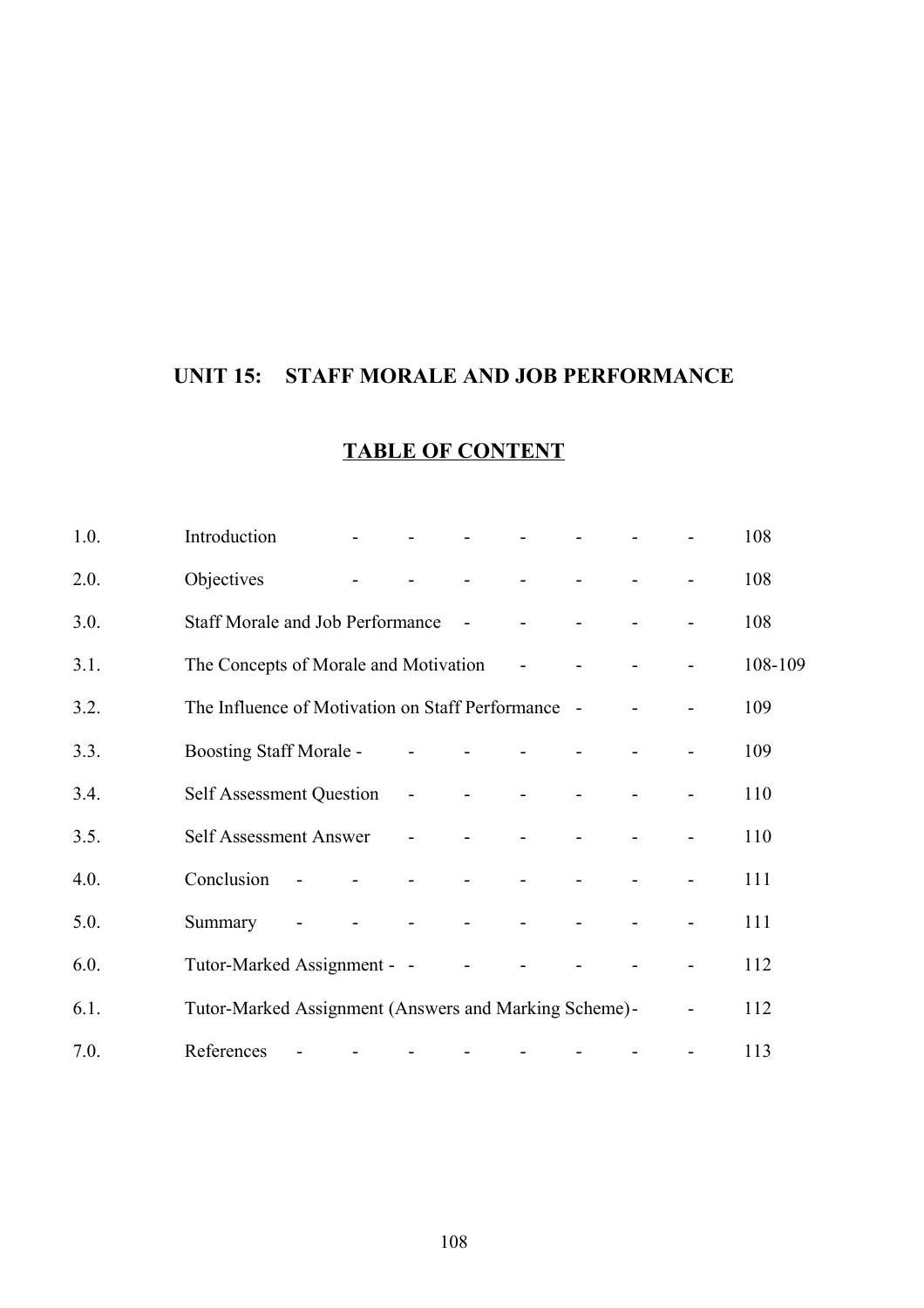# **UNIT 15: STAFF MORALE AND JOB PERFORMANCE**

## **1.0. INTRODUCTION**

The unit will expose us to the concept of staff morale and its attendant effects on job performance.

### **2.0. OBJECTIVES**

At the end of this unit, students should be able to:

- Explain the concepts of morale and motivation.
- State the influence of motivation on staff performance.
- Explain the process of boosting staff morale.

## **3.0. STAFF MORALE AND JOB PERFORMANCE**

#### **3.1. THE CONCEPTS OF MORALE AND MOTIVATION**

Motivation is one of the ways of arousing interest and inspiring people to cooperate and when necessary "pull out" something extra. It is the investigation of behaviour rather than the mere existence of a need. Environment motivations (incentives) are:

- Good objectives towards which good behaviour is directed
- A wide variety of stimulating conditions which act as spurs and checks to performance efficiency.

Study has shown that human performance equally depends on the environment's temperature, humidity and circulation of air. Man's attitude to work can be changed by praise or reproof, rewards or punishment, working against a competitor or as a member of a cooperating group, working with the knowledge, achieving success, or failure, working with a definite aim or purpose.

The morale of a worker can be changed by one or more of the reasons mentioned above.

## **3.1.1. WHO IS INVOLVED IN MOTIVATION?**

- **Team Leader** Inspires members of the team to create the right response.
- **Self Motivation** The desire to excel and achieve target.
- **Co-workers**  Other varieties such as music could be a stimulant, particularly in monotonous work. A natural leader could emerge from the working team.
- **Personnel Staff** Through effective administration of incentives and other staff welfare packages.

## **3.1.2. WHAT IS MORALE?**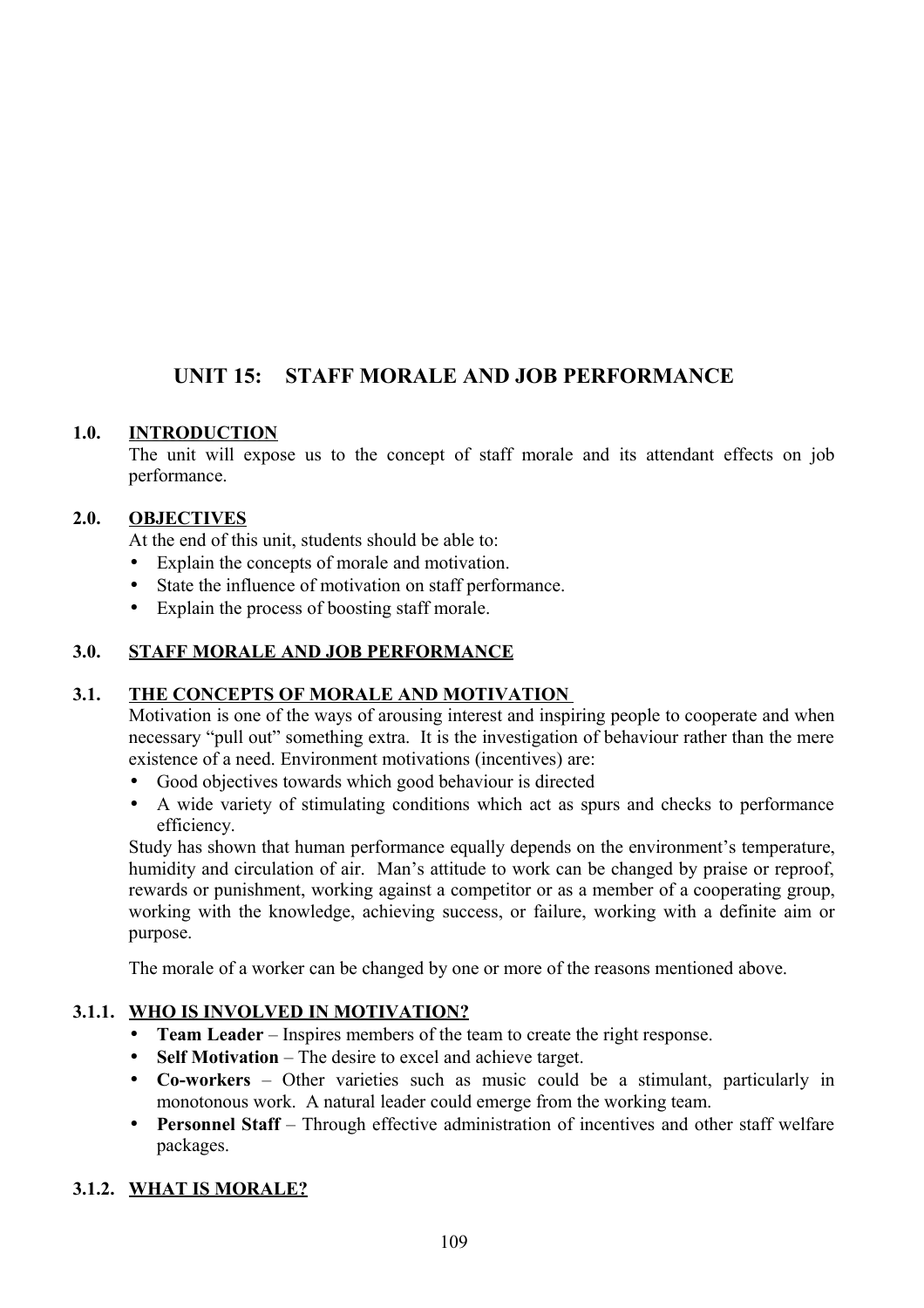According to Otu (1998), morale is the emotional reaction of a person to his job. It refers to confidence in the means of goal attainment,

- i. in leaders
- ii. in subordinates
- iii. in Oneself.

Morale is an abstract term. It cannot be isolated or seen.

A correlation exists between low morale and other factors such as:

- Labour withdrawal
- Absenteeism
- Indolence
- Loafing
- Excessive excuse from work.

Conversely, high morale is associated with:

- Promptness
- Enthusiasm
- Dependability and
- Cooperation.

## **3.2. THE INFLUENCE OF MOTIVATION ON STAFF MORALE**

Motivation is a driving force, a propeller that drives an individual to take a desired action. The human resource plays a pivotal role in the effective attainment of organizations.

In view of this, it is critical that managements address the welfare of this all-important resource. Addressing these resources will require the integration of the individuals' needs with the goals of the organization.

This should be pursued in line with Frederick Hertzberg's Motivator – Hygiene factors. To be avoided are the hygiene factors which are demotivators. They are workers' pay, fringe benefits, working conditions, quality supervision and administration policies, while the motivators to be embraced are: Recognition, advancement, achievement, personal growth and self-fulfillment. This enables the organization to elicit the following behaviour from its staff:

- Staff are induced to enter and remain within the system
- Staff are made to carry out their role assignment in dependable manner
- Staff are involved in innovative and spontaneous activity in achieving organizational objectives.

#### **3.3. BOOSTING THE MORALE OF STAFF**

It is the prime responsibility of the leadership to ensure a conducive work environment is created to give staff members an enabling environment to carry out their work and to boost their self-worth on their jobs.

The leader must be accessible, flexible and willing to effect necessary and practical changes in the leadership style and administration.

Staff morale can be boosted through:

- Praise
- Responsibility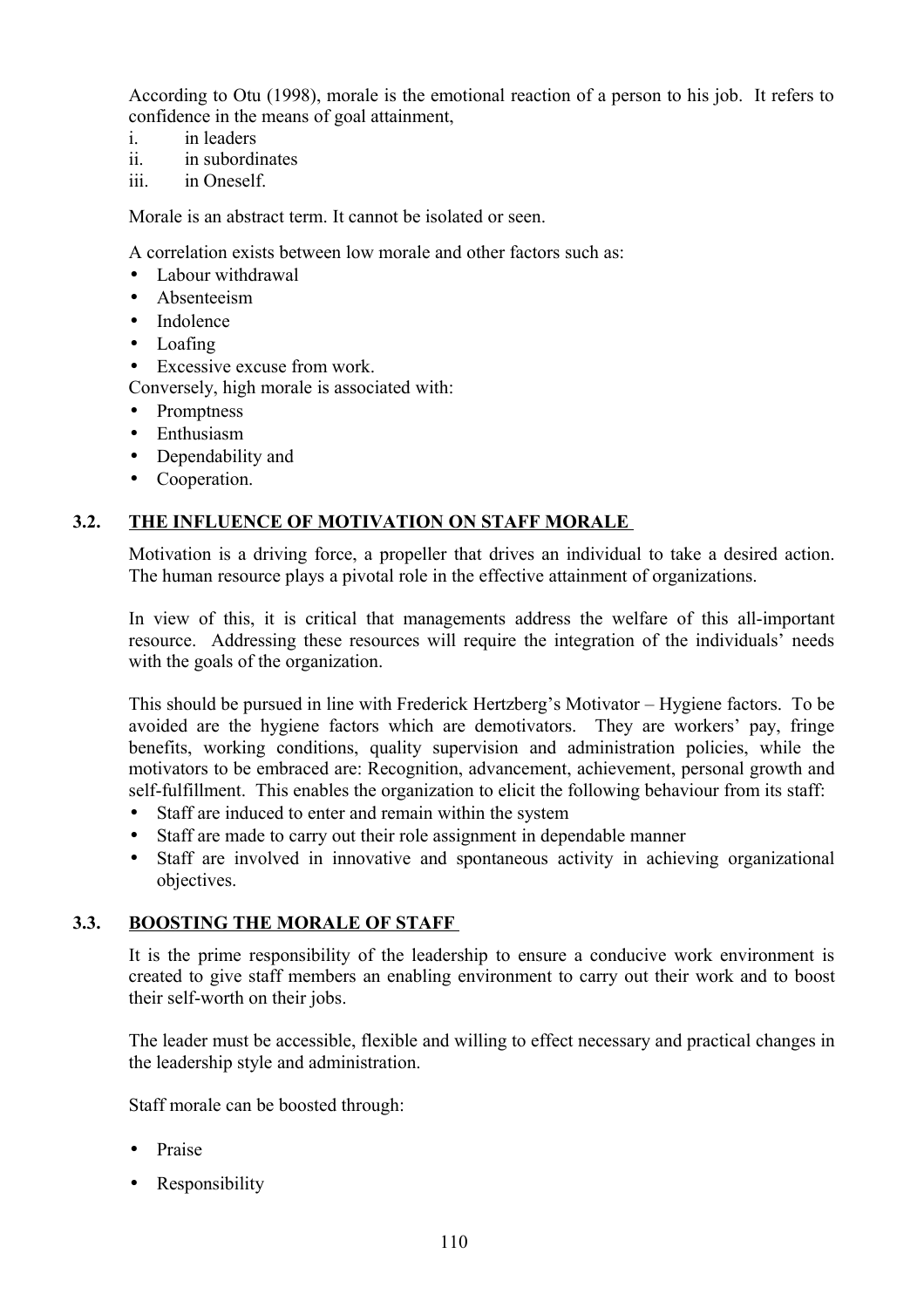- Promotion
- Advancement
- Professional and academic growth.

### **3.4. SELF ASSESSMENT QUESTION** In what ways can staff morale be boosted?

## **3.5. SELF ASSESSMENT ANSWER**

Staff morale can be boosted through:

- Praise
- Reward
- Achievement
- Career advancement
- Recognition.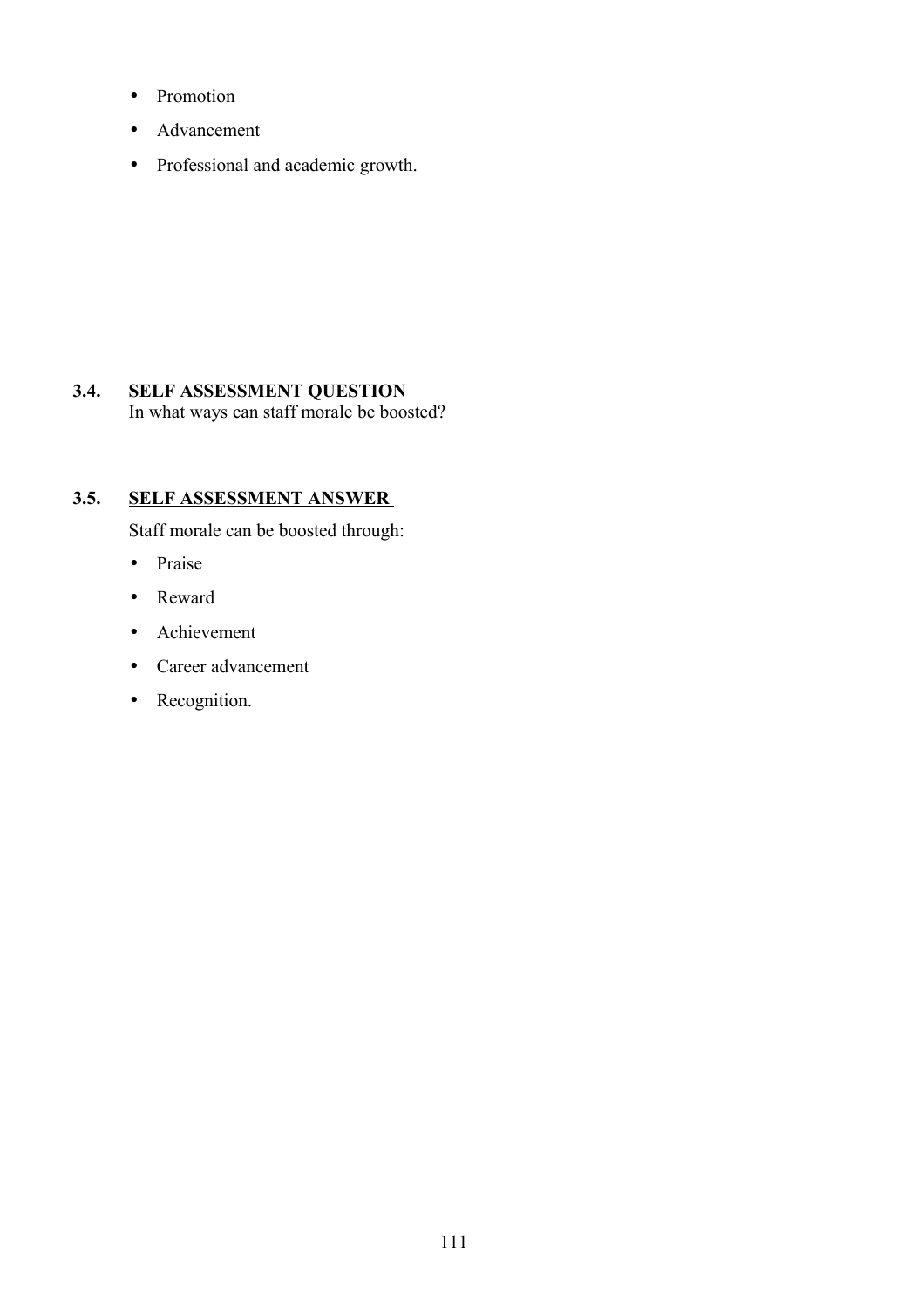#### **4.0. CONCLUSION**

Motivation is a key aspect of morale, while morale is critical to the attainment of organizational goals. A happy worker is a productive worker.

#### **5.0. SUMMARY**

Motivation is an inner drive that compels an individual to act in a desirable way while morale is that emotional response of a person to his or her job.

Low morale correlates with absenteeism, lateness to work, loafing, indolence and unacceptable labour withdrawal.

High morale is associated with:

- Promptness and punctuality
- Enthusiasm
- Dependability
- Cooperation.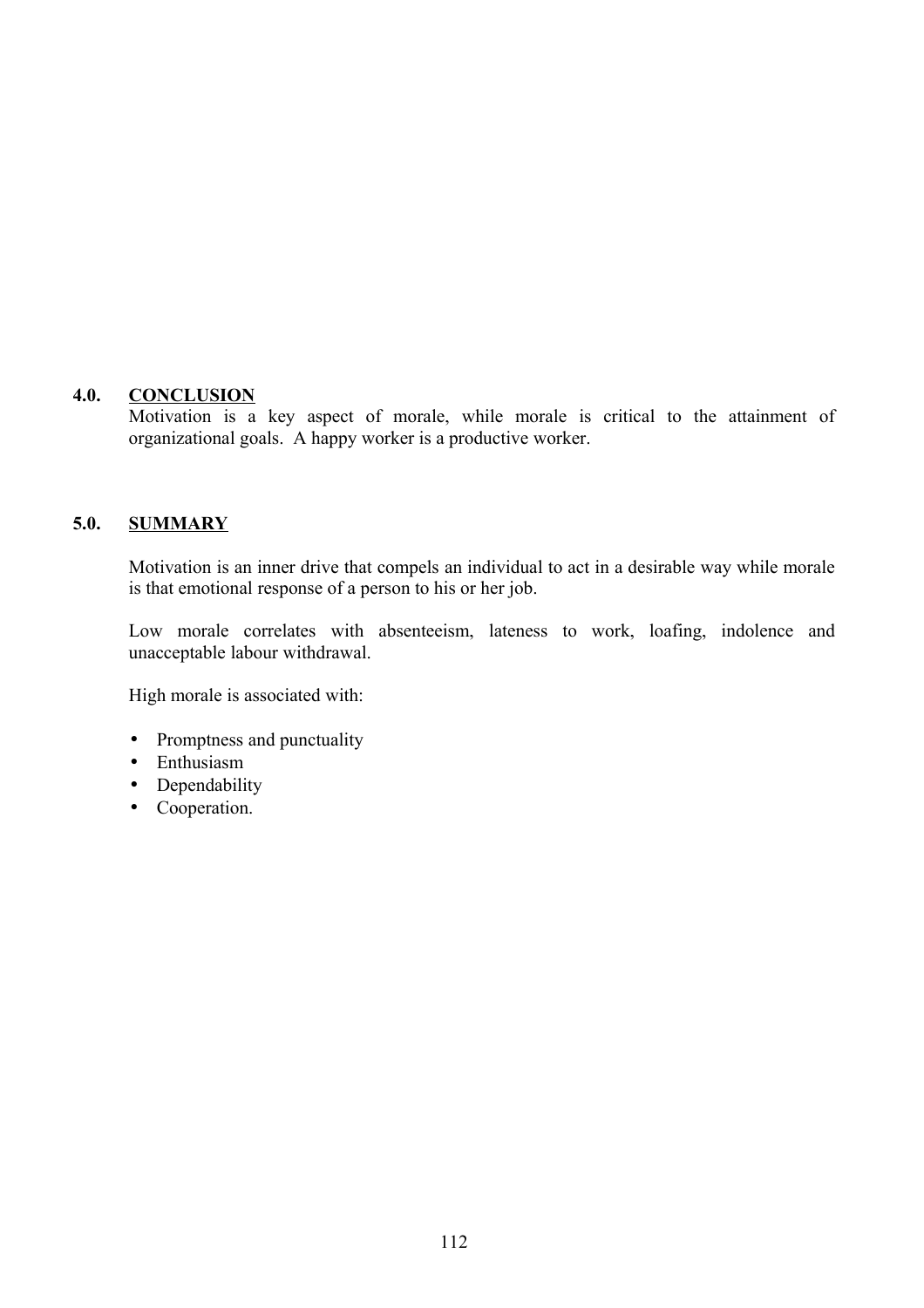### **6.0. TUTOR-MARKED ASSIGNMENT**

Discuss the effects of motivation on staff morale.

### **6.1. TUTOR-MARKEDA ASSIGNMENT (ANSWER AND MARKING SCHEME)**

Staff morale refers to the confidence a member of staff has in:

- The means of goal attainment
- The leaders
- The subordinates
- In himself or herself.

His or her emotional reaction to these situations on the job, as listed above, could translate to low or high morale.

Morale and motivation have a positive correlation. Morale is the foundation on which motivation is based. This explains why a demotivated staff is a demoralized staff.

The attendant effects of low morale or demoralization are expressed in:

- Absenteeism of the staff
- Indolence
- Lateness to work
- Loafing etc

A highly motivated staff will exhibit the underlisted characteristics:

- Promptness
- Enthusiasm
- Dependability
- Cooperation
- Long stay on the job.

#### **MARKING SCHEME**

2 marks for each point effectively discussed.

#### **[Total – 20 marks]**